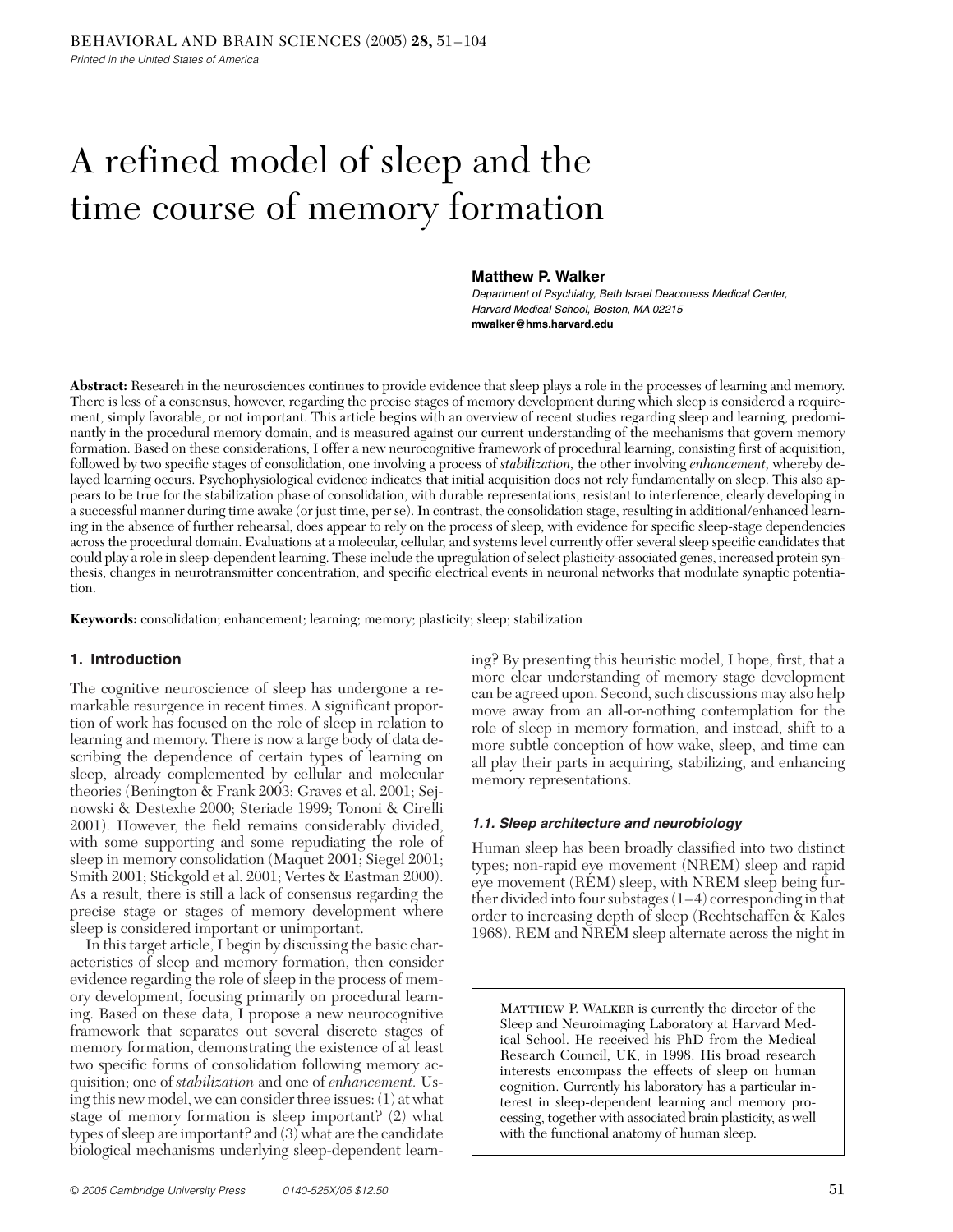an ultradian pattern every 90 minutes, with NREM sleep (particularly stages 3 and 4) dominating the first half of the night, while REM sleep and stage 2 NREM sleep prevail in the latter half of the night (Fig. 1).

During the descent into NREM sleep, electroencephalographic (EEG) activity begins to slow, with a dominance of theta activity (4–8 Hz) in the early stages. Throughout stage 2 NREM, there is also the presence of phasic electrical events including K-complexes (large electrical sharp waves in the EEG) and sleep spindles (short synchronized EEG waveform oscillations in the frequency domain of 7–14 Hz) (Steriade & Amzica 1998). Stages 3 and 4 NREM are often grouped together under the term "slow wave sleep" (SWS) because of the occurrence of high amplitude waves in the delta range (0.5–4 Hz) and below (-1 Hz), an expression of underlying cortical synchrony (Amzica & Steriade 1995).

With the occurrence of REM sleep, however, EEG oscillations once again become desynchronized, together with the emergence of high frequency synchronous activity in the 30–80 Hz ("gamma") range, similar to wake (Llinas



Figure 1. *The sleep cycle and respective biological properties.* Across the night, NREM and REM sleep cycle every 90 minutes in an ultradian manner, although the ratio of NREM to REM sleep shifts so that early in the night stages 3 and 4 of NREM dominate, while stage 2 NREM and REM sleep prevail in the last half of the night. EEG patterns also differ significantly between sleep stages, with electrical oscillations such as k-complexes and sleep spindles occurring during stage 2 NREM, and slow delta waves developing in NREM SWS (slow wave sleep). Synchronized electrical events are also proposed in REM sleep, expressed in the pons (P), geniculate nuclei of the thalamus  $(G)$ , and the occipital cortex  $(O)$ , termed *PGO waves.* In addition, significant changes in neurochemistry take place across the sleep cycle. Relative to the wake state, activity of aminergic and cholinergic neurons is reduced during NREM. During REM sleep, aminergic activity continues to fall, while activity of cholinergic neurons now returns to similar levels observed during the wake state. The functional anatomy of sleep is also nonhomogeneous, with NREM SWS exhibiting marked deceases in activity throughout subcortical regions important for arousal as well as regions of the limbic system. However, in REM sleep, areas of the occipital and medial frontal cortices increase in their activity, together with the anterior cingulate and temporal lobe structures, while lateral regions of the prefrontal lobe undergo continued decrease in activation.

& Ribary 1993; Steriade et al. 1996). Episodic bursts of rapid horizontal eye movement also take place, a defining characteristic of REM sleep, while muscle tone decreases significantly compared to both NREM sleep and wake (Chase & Morales 1990). There is evidence indicating that rapid eye movements, and the process of REM sleep itself, are associated (perhaps causally) with the occurrence of phasic endogenous wave forms expressed in the pons (P), geniculate nuclei of the thalamus (G), and the occipital cortex (O), and as such, have been termed "PGO waves" (Callaway et al. 1987).

The changes in brain electrical activity across different REM and NREM sleep stages are accompanied by distinct patterns of functional anatomy. During NREM SWS, rostral brain stem regions, thalamic nuclei, basal ganglia, prefrontal and cingulate cortices, together with medial regions of the temporal lobe all show decreased activity relative to waking (Braun et al. 1997; Maquet et al. 1996). In contrast, during REM sleep, significant elevations in activity are seen in the pontine tegmentum, thalamic nuclei, occipital cortex, mediobasal prefrontal lobes, and limbic regions including the amygdala, hippocampus, and anterior cingulate cortex relative to waking and NREM SWS (Braun et al. 1997; 1998; Maquet et al. 1996; Nofzinger et al. 1997). At the same time, the dorsolateral prefrontal cortex, posterior cingulate, and parietal cortex show even greater decreases in activity during REM sleep compared with both NREM and waking (Braun et al. 1997; Maquet et al. 1996).

Throughout the respective sleep stages, the brain also undergoes dramatic alterations in neurochemistry. In NREM sleep, subcortical cholinergic systems in the brain stem and forebrain become markedly less active (Hobson et al. 1975; Lydic & Baghdoyan 1988) while firing rates of serotonergic raphé neurons and noradrenergic locus coeruleus neurons are also reduced relative to waking levels (Aston-Jones & Bloom 1981; Shima et al. 1986). During REM sleep, both these aminergic populations are strongly inhibited while cholinergic systems become as active or more active compared with wake (Kametani & Kawamura 1990; Marrosu et al. 1995), resulting in a brain state largely devoid of aminergic modulation and dominated by acetylcholine. A summary of these physiological sleep characteristics is presented in Figure 1.

## **2. The time course of learning and the contributions of different brain states**

#### *2.1. Memory systems in the brain*

The process of acquiring information (such as facts, experiences, actions, skills, etc.) and modifying that knowledge over time can be considered the process of memory formation, expressed behaviorally as learning. Once developed, the size of the mammalian cerebral cortex is largely fixed, placing anatomical and functional limitations on information storage (Kass 2000). Therefore, to maintain the ability for continued memory formation, the adult cortex must, by necessity, continually modify its central representations in a dynamic balancing act to ensure that the most salient information is retained and available in the organism's behavioral repertoire.

A widely accepted mechanism of memory formation is brain "plasticity," a lasting change in neuronal properties (such as structure or function) in response to a stimulus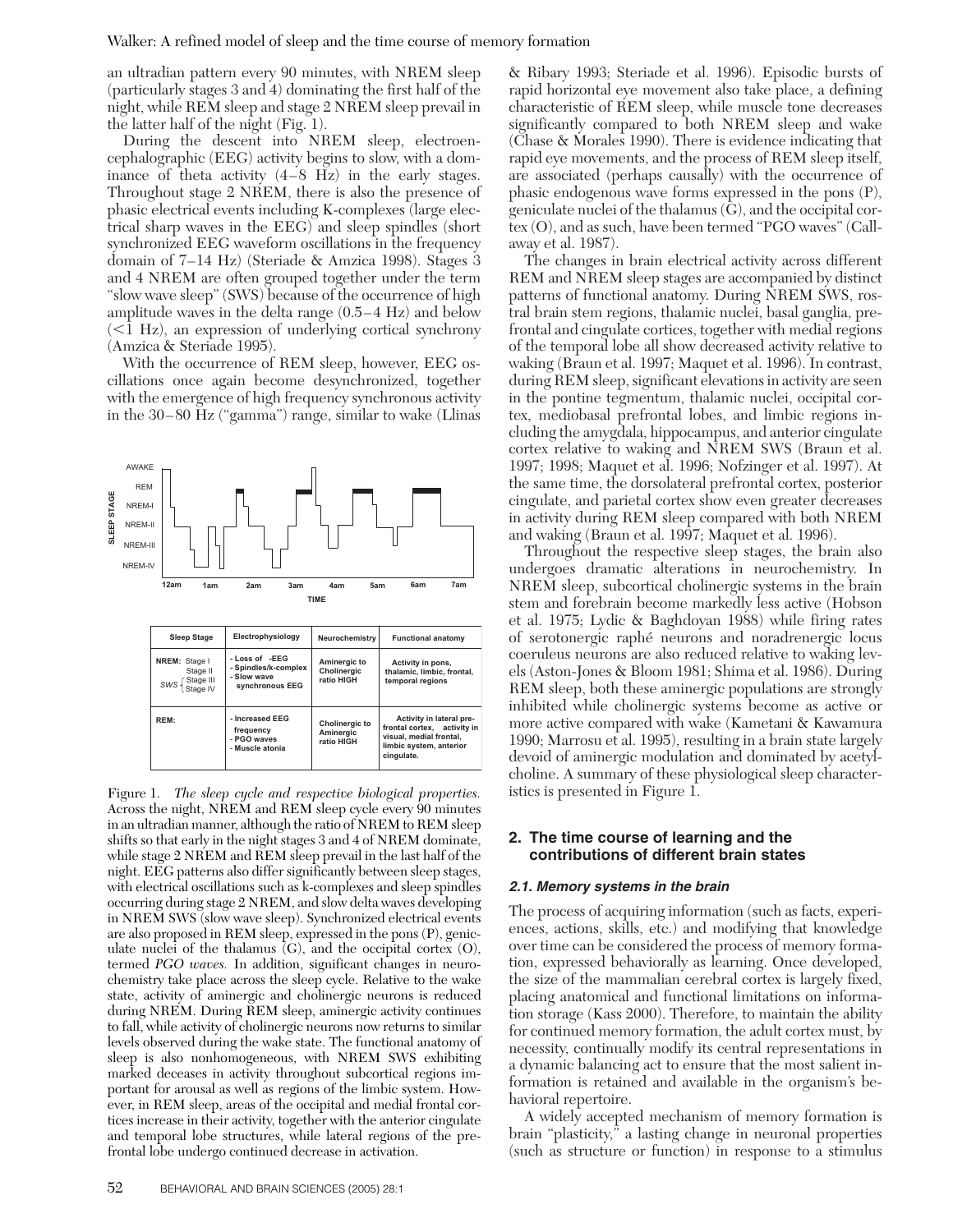(such as an experience). There now exists a plethora of mechanisms which can provide the foundation of brain plasticity, ranging from the reorganization of cortical networks at a macroscopic level, to the disinhibition of existing circuitry, the modification of synaptic strengths, and the structural remodeling of synaptic connections at a microscopic level (Buonomano & Merzenich 1998; Martin et al. 2000; Pascual-Leone 2001).

While several theories have offered common underlying mechanisms of memory, it is important to note that memory is not a single entity, at least not in humans. Human memory has been subject to several different classifications, many of which include discrete neuroanatomical regions. The most popular of these taxonomies is based on the distinction of declarative versus non-declarative memory (for review see Squire & Zola [1996]).

Declarative memory may be considered as the conscious memory for fact-based information (i.e., knowing "what"), and is usually acquired with relatively few exposures to the information, such as just one or two readings of a text, or one exposure to an event. Several subcategories of the declarative system exist, including episodic memory (memory for events of one's past) and semantic memory (memory for general knowledge, not tied to a specific event) (Tulving 1972). Current neural models of declarative memory formation emphasize the critical importance of structures in the medial temporal lobe, including the hippocampus (Eichenbaum 2000), which is thought to form a temporally ordered retrieval code for neocortically stored information.

In contrast, non-declarative memory can be regarded as non-conscious. The non-declarative category includes procedural memory (i.e., the knowing "how"), such as the learning of actions, habits, and skills, as well as implicit learning, which is characterized as a passive process involving the acquisition of knowledge simply through exposure (Dienes & Perner 1999). Procedural learning of perceptual and motor skills often requires longer periods of acquisition compared to declarative memory, and is usually achieved through periods of performance repetition. The neural structures involved in procedural learning are diverse, involving both cortical and subcortical networks. While different perceptual-motor skills may share some anatomical commonalities, the networks modulating specific kinds of procedural learning are often defined by the sensory (input) and motor (output) demands of the task (e.g., Grafton et al. 1998; Jancke et al. 2001; Karni et al. 1995; Schwartz et al. 2002).

#### *2.2. The current status of sleep, learning, and memory*

The idea that sleep may participate in the process of learning and memory formation is not new. Some of the earliest evidence was provided by researchers such as David Hartley (1801) and Jenkins and Dallenback (1924) indicating that the strength of a memory representation ("trace") may be more preserved by periods of sleep compared to equivalent periods of time awake. Following the discovery of discrete sleep stages (Aserinsky & Kleitman 1953), research investigating the influence of sleep on memory has become gradually more complex at both a behavioral and mechanistic level.

Studies using animal models have provided evidence for the role of sleep in primarily hippocampal dependent tasks; although these cannot be classed as declarative since no

"declaration" as such can be made. Learning of spatial tasks and avoidance paradigms during waking have been shown to trigger alterations in proceeding sleep stage characteristics, relative to sleep periods without prior learning (Ambrosini et al. 1992; Datta 2000; Hennevin & Hars 1987; Mandile et al. 2000; Smith et al. 1980). Furthermore, sleep deprivation following task acquisition can result in learning impairments at future retests (Beaulieu & Godbout 2000; Fishbein et al. 1974; Hennevin & Hars 1987; Marti-Nicolovius et al. 1988; Oniani et al. 1987; Pearlman 1969; Shiromani et al. 1979; Smith & Kelly 1988; Smith & Lapp 1986). It is important to note, however, that a proportion of this early animal literature has been criticized for its lack of control regarding the confounds of sleep deprivation (Siegel 2001; Vertes & Eastman 2000). More recently, however, refined experiments have also demonstrated that selective deprivation of specific sleep stages, and even specific sleep-stage time windows, can cause significant deficits in memory consolidation (Smith & Butler 1982), as opposed to long durations of deprivation which may cause nonspecific effects on memory recall.

The majority of early work investigating sleep and learning in humans focused on classical tests of declarative memory (for detailed review see Peigneux et al. 2001a; Smith 2001). These findings offered mixed and contradictory conclusions, some in support of sleep-associated learning; others starkly against any role for sleep in memory formation. For example, Meienberg (1977) found no evidence of altered post-training sleep architecture following learning of a verbal memory task. However, De Koninck et al. (1989) demonstrated significant increases in post-training REM sleep after intensive learning of a foreign language, with the degree of successful learning correlating with the percentage increase of REM sleep. Similar inconsistencies have been reported in the degree to which intensive learning experiences during wake can alter subsequent sleep-stage properties, as well as the learning impairments that follow selective sleep deprivation (Chernik 1972; Empson & Clarke 1970; Lewin & Glaubman 1975; Meienberg 1977; Plihal & Born 1997; Zimmerman et al. 1970; 1978).

This lack of agreement between studies may reflect inappropriate retest schedules. Alternatively, it may be a consequence of the significant differences in task characteristics, such as the degree of experimental difficulty (Empson & Clarke 1970; Tilley & Empson 1978), or the emotional salience of the test (Wagner et al. 2001), each of which may drive sleep dependency. An examination of different declarative memory categories, including episodic and semantic forms has also not been fully investigated (Cipolli & Salzarulo 1980), and may add further to the apparent contradictions in the degree to which sleep is or is not important.

It is also possible that the effects of sleep on declarative memory are more protracted, making the identification of sleep-dependent learning more difficult to measure. For example, the influence of sleep on declarative memory could be one of subtle maintenance, preventing decay over time. Therefore, retesting memory several days or weeks following sleep deprivation, rather than the next day, could prove a more informative measure of long-term retention. However, Smith et al. have tested subjects' retention for declarative material one week after first-night selective or total sleep deprivation following encoding (Smith 1995), still reporting no evidence of impairment.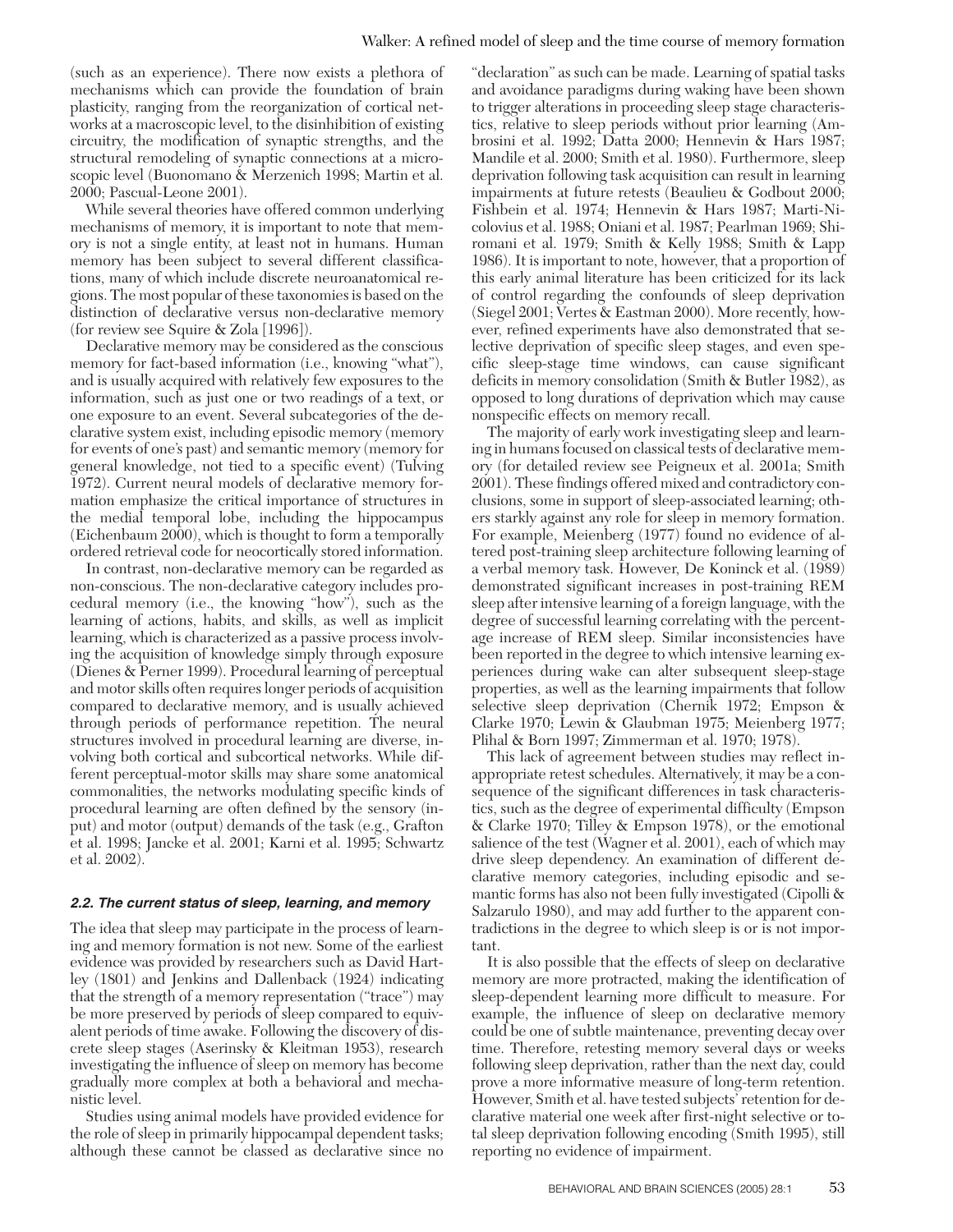Regardless of the reasons, a clear understanding of the role of sleep in declarative memory formation remains to be established in humans, and represents a significant challenge to researchers in the field of sleep and memory.

In contrast to the declarative system, evidence for the reliance of procedural memory on sleep in humans has been incredibly robust, and currently offers the most promising and informative model of sleep-dependent learning (Buchegger & Meier-Koll 1988; Fischer et al. 2002; Gais et al. 2000; Karni et al. 1994; Smith & MacNeill 1994; Stickgold et al. 2000a; 2000b; Walker et al. 2002; 2003b). In the light of this consistency, we will now focus on recent advances in understanding the specific stages of procedural memory development, and discuss the differing contributions that time, wake, and sleep offer.

## *2.3. Behavioral stages of procedural memory formation: A contemporary model*

Memory formation does not transpire as a solitary event, but instead evolves in several discrete stages (McGaugh 2000; Schacter & Tulving 1994). Classically, the process of memory formation is considered to develop in a time-dependent manner, resulting in a more permanent memory representation.

The time course of behavioral modification, and changes in brain plasticity, also appear to be diverse, with rapid changes on the order of seconds to minutes taking place during or soon after an experience; while more delayed changes can occur in the subsequent hours or days after that event (e.g. Igaz et al. 2002; Karni et al. 1998). In some cases, this latent phase of plasticity has been suggested to occur across weeks, but it may simply reflect the continued cycling of a process occurring across several hours or days, with repeated exposure to the specific experience in-between. Two of the most recognized stages of memory formation are the initial *acquisition* phase, followed by a *consolidation* phase.

**2.3.1. Acquisition: Behavioral time course and brainstate dependence.** In the procedural memory domain, acquisition can be measured by a specified performance level within an exposure period or a practice session. This usually requires a training interval involving repeated engagement with the procedure being learned (Rattoni & Escobar 2000). Training for procedural skills generally requires time periods ranging from several minutes to several hours. Rarely does engagement last longer since practice benefits will often asymptote, although this does not mean the capacity for learning has ended. Continued practice can not only render little additional improvement, because of system fatigue or decreased motivation and attention, but can even result in decreased performance, the effects of which can be reduced by brief periods of daytime sleep (Mednick et al. 2002). In general, acquisition itself involves learning, since behavioral performance often improves across the session, and by definition, successful acquisition corresponds to achieving a certain level of task proficiency.

*2.3.1.1. Mechanisms of acquisition and its brain-state dependency.* Rapid learning within brief training sessions, or shortly after, is presumably too fast for extensive structural change involving the synthesis of new proteins, and the formation of new synapses. Instead, a common mechanism underlying acquisition may be the disinhibition, or "unmasking," of already existing cortical connections. Using regional blockade of GABAergic activity, Jacobs and Donoghue (1991) have demonstrated the ability to rapidly disinhibit latent horizontal connections in the motor cortex, connections that are suppressed by feed-forward inhibition. Comparable effects have been described in humans using centrally acting pharmacology targeting  $GABA_A$  receptors (Butefisch et al. 2000). Similar mechanisms of early learning involving the rapid alteration of intra-cortical horizontal connections have been proposed in the visual (Gilbert & Wiesel 1989; Trachtenberg & Stryker 2001), auditory (Buonomano & Merzenich 1998; Wang et al. 2000), and somatosensory cortices (Micheva & Beaulieu 1995). Such rapid removal of local inhibition would allow the fine tuning of existing networks, and may explain the short-term functional and electrophysiological changes revealed at a systems level during acquisition (Müller et al. 2002; Naatanen et al.1993). At a molecular level, there is evidence that these early stages of memory formation result in the "tagging" of activity-dependent synapses (Frey & Morris 1998). As a consequence, these synaptic tags are thought to act as request signals for plasticity-related proteins that become available several hours later, meaning that only selective synaptic connections are facilitated over the long-term.

Regarding the brain-state dependency of memory acquisition, the majority of studies indicate that wake, rather than sleep, is most preferable, being a time of focused perceptual attention to external stimuli (Joseph et al. 1997), and the ability for conscious driven motor output (e.g. Brashers-Krug et al. 1996; Karni et al. 1998; Muellbacher et al. 2002; Shadmehr & Brashers-Krug 1997). Evolutionarily, this trait for rapid improvement *during* the waking repetition of a new skill makes considerable sense, particularly if it were a beneficial procedure. It would not seem logical to have a system that requires hours or days, or periods of sleep, before the first signs of improvement emerge.

Nevertheless, this is not to say information cannot be assimilated in such a way during sleep (for recent review, see Coenen & Drinkenburg 2002). Hennevin and colleagues have demonstrated that new associations can be formed when information is presented during REM sleep in rats. Furthermore, the influence of this REM sleep experience can be identified in subsequent waking behavior (Hennevin et al. 1995). At the human level, Cheour et al. (2002b) have described electrophysiological evidence that human newborns are able to acquire the ability to discriminate between simple vowel sounds throughout all stages of sleep. Information not only appears to be accessible to the brain during sleep, but may be preferentially dealt with. For example, Portas et al. (2000) have provided neuroimaging data to suggest that emotionally salient auditory information (the subject's own name) is differentially processed at a higher cortical level relative to a "beep" tone during NREM sleep. In addition, the emotionally salient stimulus was processed in a functionally different manner in NREM sleep compared to perception of the same stimulus during wake.

Continued acquisition and further modification of information learned during prior waking also appears to be possible during sleep. Several studies (Guerrien et al. 1989; Smith & Weeden 1990) have demonstrated that auditory learning during waking can be further modified by presentation of similar auditory cues during phasic REM sleep pe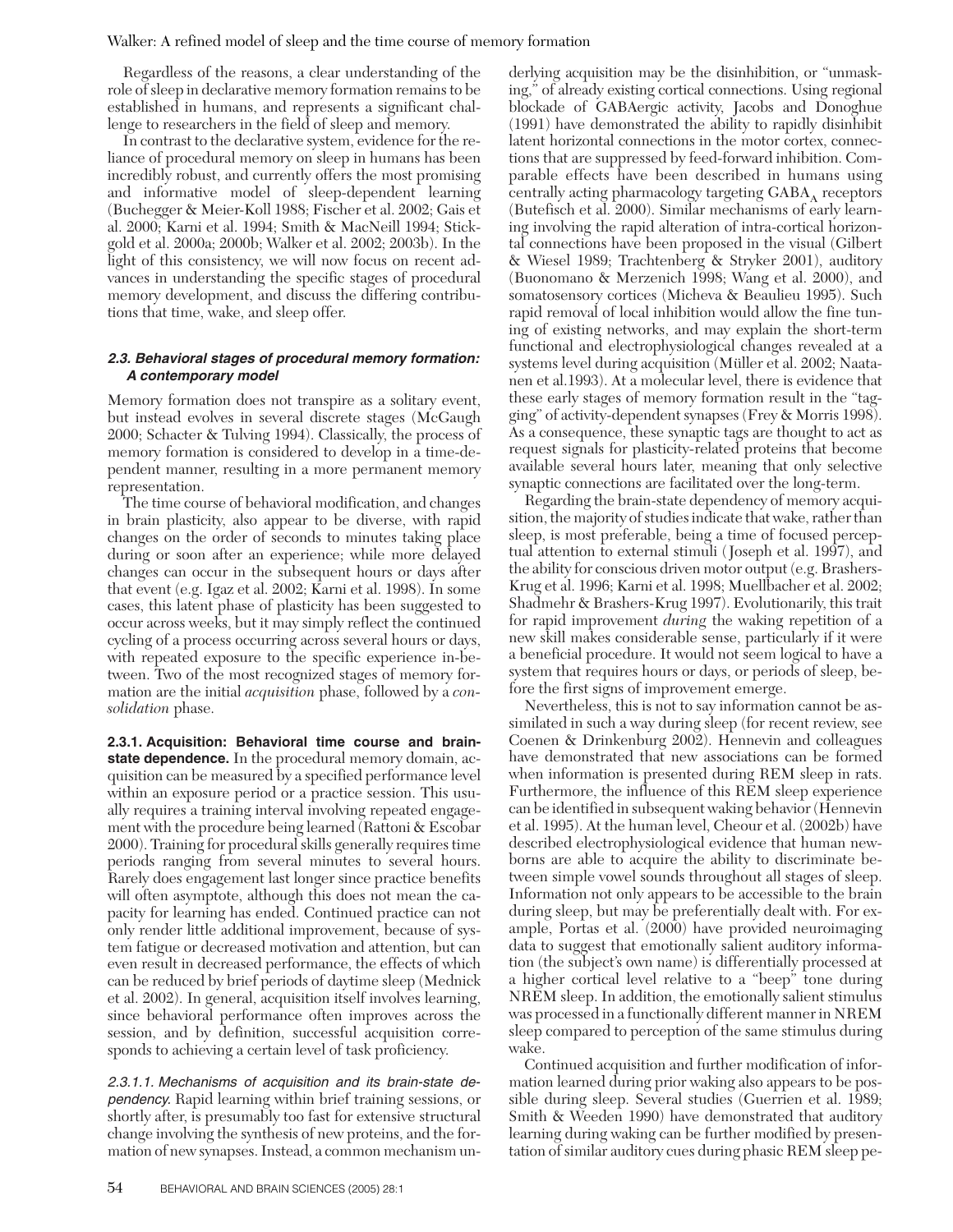riods (REM sleep epochs with eye movements), leading to improved waking performance. No such learning occurred during episodes of tonic REM (REM sleep epochs without eye movements).

Although intriguing, there would seem to be little advantage offered by the sleep state compared with wake for the acquisition of information, apart from perhaps a reduction in the number of competing stimuli likely to occur. Furthermore, just because acquisition can take place during sleep does not necessarily mean sleep serves that purpose. This would also seem to be the most parsimonious explanation, considering that most species seek a sleep location based not only on its degree of safety but its reduced degree of sensory stimulation, dramatically decreasing the amount of information available for learning.

#### **2.3.2. Consolidation: Behavioral time course and brain-**

**state dependence.** The early changes in both behavior and neural dynamics during acquisition are often fragile and vulnerable to interference. Additional changes are required before the newly formed memory becomes more permanent. Following acquisition of a procedural skill, it is widely accepted that a specific map of that information, or *representation,* is formed within the brain. This representation appears to undergo several stages of modification, although classifying these stages can be problematic depending on the tool of measurement, for example, behavioral, neurophysiological, molecular, and so on.

Upon successful completion of acquisition, a slowly developing process, termed *consolidation,* is believed to evolve. Classically, consolidation has referred to a process whereby a newly formed memory becomes increasingly less susceptible to interference from a variety of amnesic agents such as trauma or experimental interventions such as electroconvulsive shock (for recent review, see McGaugh 2000). Indeed, it is the degree of stability or resistance to interference that is usually taken as the defining measure of successful consolidation.

Until recently, the process of consolidation was considered to evolve with the simple passage of time, albeit requiring many underlying biological mechanisms (Fig. 2A). However, several new studies suggest that consolidation of procedural memory is not simply determined by *time* per se, but instead, is more strictly determined by time spent in specific brain states such as wake or sleep, or even certain stages of sleep (Brashers-Krug et al. 1996; Fischer et al. 2002; Gais et al. 2000; Karni et al. 1994; Muellbacher et al. 2002; Shadmehr & Brashers-Krug 1997; Stickgold et al. 2000a; 2000b; Walker et al. 2002; 2003b). Yet, this premise rests critically on one issue: the definition of consolidation. Based on new psychophysical data, I propose here that consolidation in the procedural domain can be separated into at least two different behavioral (and possibly mechanistic) stages: (1) *Consolidation-based stabilization* (CBS) and, (2) *Consolidation-based enhancement* (CBE). This contemporary model is outlined in Figure 2B. Previously, the concept of consolidation as stabilization or enhancement has been suggested in an "and/or" proposition (Abel & Lattal 2001; Hoffman & McNaughton 2002), but a clear separation has never been outlined. As will be discussed, not only does this definition offer a new behavioral framework of procedural memory formation, it can help in dissociating wake or time-dependent learning from sleep-dependent learning.



Figure 2. *Classical and new models of procedural memory stage formation.* **(A)** *Classical, time-dependent course of memory formation*: The process of memory formation begins with an acquisition stage involving engagement with an experience or task to be learned, resulting in a specific memory representation in the brain. By the end of this experience or shortly after, an additional stage of consolidation evolves in a time-dependent, but not brainstate-dependent manner. Following the passage of a specific time period, information learned during acquisition is now retained in a more permanent form. **(B)** *Contemporary brain-state-dependent course of memory formation*: In this alternative model, the process again starts with an acquisition stage requiring a period of exposure to the task or experience. Following or during acquisition, another time-dependent (but not sleep-dependent) mechanism occurs, involving a process of consolidation-based stabilization. As a result, the memory representation is now resistant to interference, while behavioral performance (learning) is maintained, but not improved. However, only during periods of sleep can the additional process of consolidation-based enhancement, a brain-state-dependent process, take place, regardless of whether this is immediately after acquisition (i), or several hours later (ii and iii). As a consequence, behavioral performance indicates additional learning over and above that achieved during acquisition.

*2.3.2.1. Consolidation-based stabilization.* As noted, consolidation has historically been considered the conversion of a memory representation from an initially labile state to a more stable form, allowing information to be retained after a set period of time. Although a specific representation may have become resistant to disrupting or competing factors, this process is one of *maintenance* only, simply permitting the same expression of performance level to that accomplished during acquisition, and nothing more.

There are now several studies demonstrating that a process of consolidation-based stabilization (CBS) can be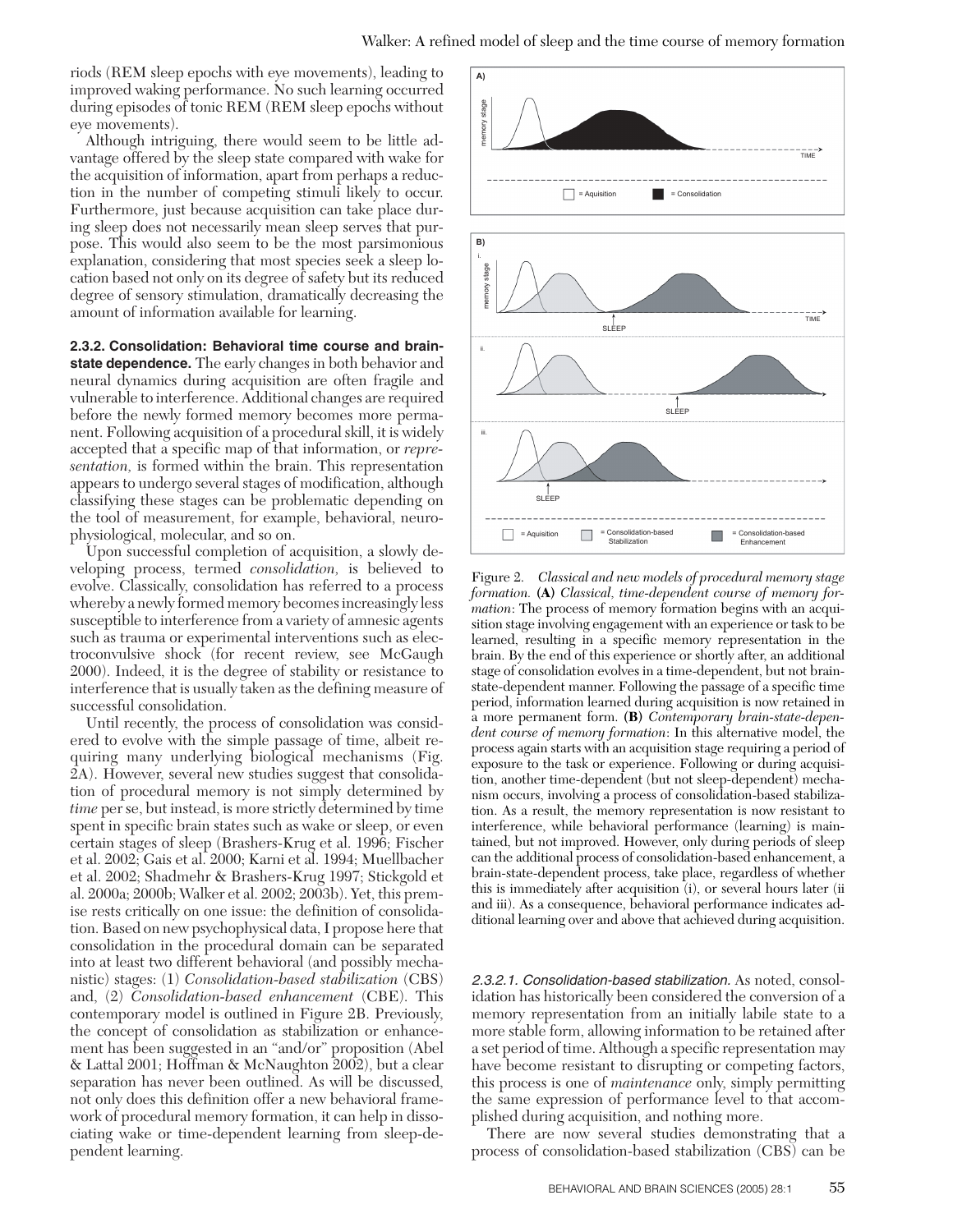effectively achieved during periods of wake, without requiring sleep. Using procedural visual and motor skill tasks, Stickgold et al. (2000b) and Walker et al. (2002; 2003b) have outlined the time course of behavioral improvement across subsequent periods of wake (and sleep; see below) following task acquisition. In these studies, time periods of 3–12 hours of intervening wake offered no improvement in skilled behavioral performance on either task, only maintenance. Although not specifically testing memory stability by way of interference probes, these examples, first, indicate the preservation of learning across periods of wake without decrement, and, second, demonstrate the lack of any additional learning attributable to the passage of waking time.

Muellbacher et al. (2002) have directly addressed the question of stabilization in the human brain across periods of wake using a skilled motor task. Brief periods of practice on the task produced considerable gains in performance during the training session. Following a 15 minute rest period, subjects showed retention of that same performance level at retesting. A second group of subjects experienced an identical training session, but during the intervening 15 minute rest, underwent repetitive transcranial magnetic stimulation (rTMS) applied to the primary motor cortex; this is a technique that can interfere with local neural activity. In contrast to the first group of subjects, when retested 15 minutes later, performance had decreased back to pre-training values, suggesting that rTMS had interfered with maintenance of the motor memory. A third group of subjects were also trained on the task, but instead of receiving rTMS to the motor cortex immediately after training, received rTMS after a prolonged 6 hour waking time period. Despite being applied in the same location, when retested after this 6 hour period, rTMS now had no interference effect, with performance levels again being maintained relative to the end of training. Therefore, a process of stabilization had occurred sometime between 15 minutes and 6 hours following the end of training, and as a result, the memory representation was no longer susceptible to the interference effects of rTMS. It is important to note, however, that neither 15 minutes nor 6 hours of time awake could offer any additional learning benefit relative to the end of training, only stability and thus maintenance of performance.

An equally clear dissection of the stabilization process has been demonstrated by Shadmehr and colleagues. In the second of several experiments (see below), subjects were trained on a skilled reaching task during functional imaging of the brain (Shadmehr & Brashers-Krug 1997). When retested after 6 hours of wake (a period that had previously been shown to be necessary for stabilization) (Brashers-Krug et al. 1996), behavioral performance was again maintained, but not improved, relative to performance levels during acquisition. In contrast to the lack of change in behavior, a significantly different pattern of regional brain activation had developed, with greater recruitment of premotor, parietal, and cerebellar regions after 6 hours. These data indicate that the functional stability offered by the passage of time awake was associated with a change in the neural representation of this skill.

Collectively, this evidence suggests that periods of wake can successfully provide a time-dependent stabilization process in the first 6 hours after acquiring certain procedural skills. Nevertheless, while the time awake is clearly not amnesic in and of itself, it does not offer the ability for any additional learning to occur, independent of rehearsal.

*2.3.2.2. Consolidation-based enhancement.* In the current model, the process of consolidation-based enhancement (CBE) posits that a specific representation is not only more stable and impervious to interference, but is now further *enhanced* following a night of sleep. As a consequence, behavioral performance indicates that *additional* learning has taken place in the absence of any further rehearsal or experience. Several studies have now established data indicative of CBE, and each example has taken place across a time period containing a night of sleep, some of which explicitly determine sleep as the causal trigger.

As discussed above, a study by Shadmehr and Brashers-Krug (1997) illustrated that 6 hours after the end of training on a skilled motor reaching task, subjects' behavioral performance was not changed, but the pattern of functional activity observed using brain imaging was significantly different. In a prior study using the same task, Shadmere and colleagues (Brashers-Krug et al. 1996) demonstrated that the first 4 hours following training represented a susceptible time to interference from competing behavioral movements, but that after this critical time window had passed, performance could not be altered by such competition. That is to say stabilization had been achieved, similar to the study of Muellbacher and colleagues. However, instead of being retested after 6 hours (Shadmehr & Brashers-Krug 1997), or following interference (Brashers-Krug et al. 1996), a separate group of subjects were simply retested 24 hours after training without any interference challenges (Brashers-Krug et al. 1996). Following this intervening time, containing a night of sleep, subjects now displayed additional learning relative to initial training, instead of simply maintaining performance levels, as was the case after 6 hours of waking. Similar evidence of delayed learning across 24 hours following training has been shown using a skilled hand-cursor apparatus (Krakauer et al. 1999) and a sequential finger-tapping task (Karni et al. 1998).

We thus saw that improvement or enhancement of certain motor skills continues for at least 24 hours following training, yet the relative contributions of time spent awake and asleep were still not clear. Walker and colleagues recently addressed this question (Walker et al. 2002; 2003b), again using a sequential finger-tapping motor task (Fig. 3). In their initial study, subjects were trained either at 10:00 a.m. or 10:00 p.m. and then retested at subsequent intervals across 24 hours. Initial practice on the motor skill task improved performance by nearly 60% within the training session for all groups equally, regardless of time of day. However, subjects went on to demonstrate remarkably different time courses of subsequent motor skill improvement, specifically dependent on sleep. In contrast, subjects trained at 10:00 in the morning showed no significant improvement when retested later that same day after 12 hours of wake (Fig. 3, A and B). Yet when retested a second time at 10:00 the next morning, following a night of sleep, subjects now showed an average 20% improvement in speed and a 39% improvement in accuracy. Subjects trained at 10:00 in the evening demonstrated equally large significant improvements the next morning in both speed and accuracy overnight, just 12 hours post-training, following sleep, but showed no significant additional improvement after a further 12 hours of wake later that day (Fig. 3, C and D).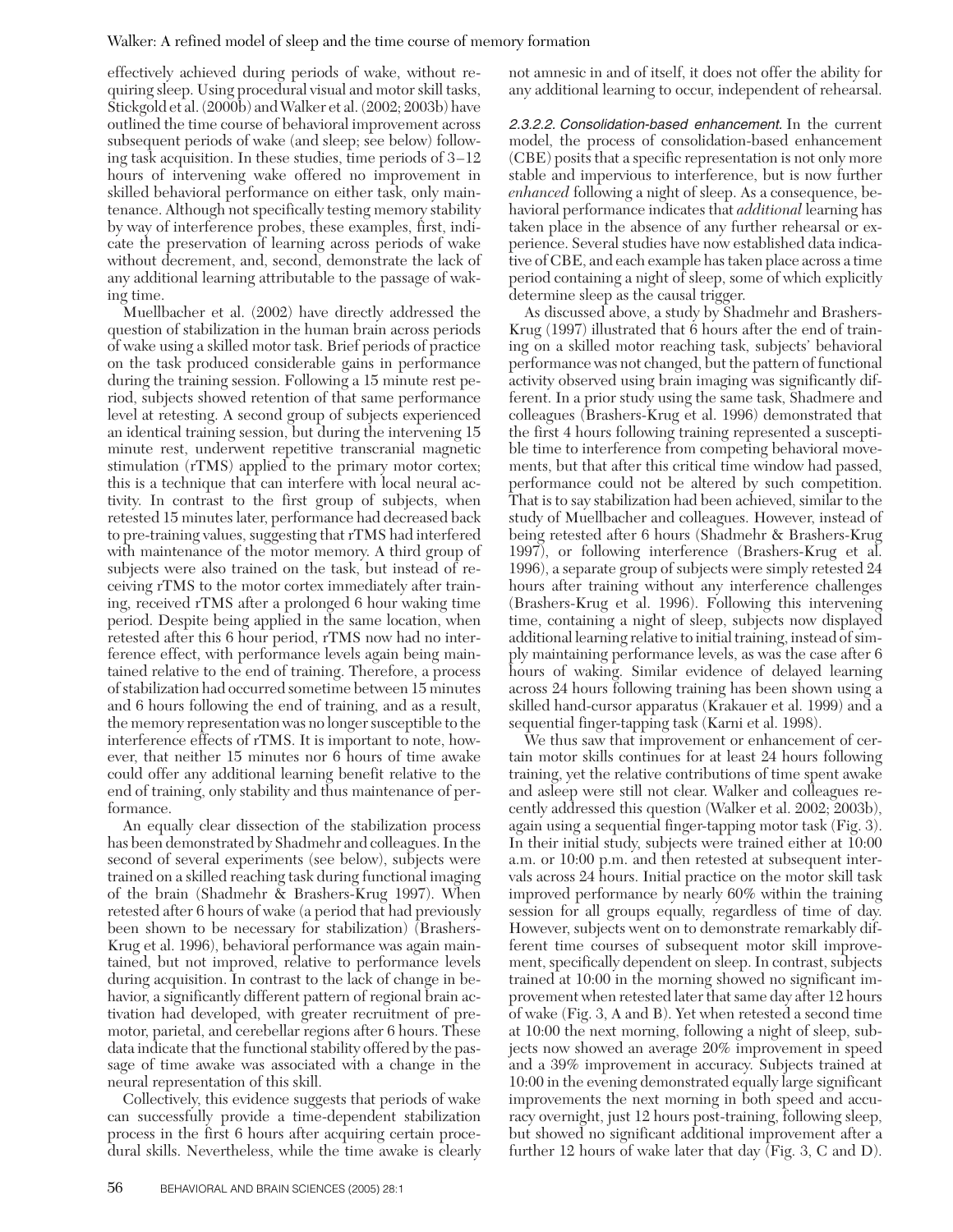

Figure 3. *Sleep-dependent learning on a motor skill task. (***A.** & **B.**) Subjects in the Wake 1st group  $(n = 15)$ , trained at 10:00 a.m., showed no significant change in either speed  $(A)$  or error rate  $(B)$ at the first retest following  $\overline{12}$  hours of wake (Retest 1, filled bars). However, by the second retest, following a night of sleep (retest-2, filled hatched bars), performance improved significantly, with speed increasing by 19% and error rate decreasing by 39%. (**C.** &  $\overline{D}$ .) In contrast, subjects in the Sleep 1st group ( $n = 15$ ), trained in the evening (filled bars), immediately showed significant improvements in (C) speed (+20%), and (D) error rate  $\bar{(-36\%)}$ , just 12 hours after training following a night of sleep (retest-1, filled hatched bars). Subjects displayed no further significant change in speed or error rate with an additional 12 hours of wake (Retest 2, filled hatched bars). (Modified from Walker et al. 2002; 2003b.) Asterisks represent degree of significance.  ${}^{*} = P < 0.1;$   ${}^{**} = P <$  $0.05;*** = P < 0.005;$  Error Bars = SEM (Standard Error of the Mean).

An alternative explanation of these results was that motor activity during the wake period prevented motor skill consolidation, and sleep was therefore simply a passive time of hand-rest allowing enhancement. To eliminate this possibility, an additional group of subjects were trained at 10:00 a.m. and then wore mittens for the duration of the waking interval to prevent skilled finger movements before being retested at 10:00 p.m. Yet again, the waking episode, with total hand rest during the day, resulted in no significant improvement in performance, and actually led to an increase in errors, while large improvements were again seen after the night of sleep.

Significant delayed improvement was, therefore, seen

only across a night of sleep and not over an equivalent period of wake, regardless of whether the time awake or time asleep came first. Furthermore, when the degree of overnight improvement in motor skill speed was correlated with sleep-stage recordings, a significant positive correlation with the percentage of stage 2 NREM sleep was evident, particularly late in the night, further implicating sleep in the observed learning effect. Fischer et al. (2002) have recently confirmed these findings, with the additional evidence that sleep on the first night following training is critical for these delayed improvements to develop, and that sleep during the day triggers similar performance gains to those achieved following nocturnal sleep. However, these authors reported a correlation with REM sleep and not stage 2 NREM.

In the second of their studies, Walker et al. (2003b) have gone on to investigate the temporal evolution of motor learning before and after sleep, the effects of different training regimens, and the long-term development of motor learning across multiple nights of sleep. These data demonstrate that overnight, sleep-dependent learning alters the capacity for rehearsal-based improvement during subsequent waking episodes, so that prior to a night of sleep, practice continues to trigger small, within-session performance benefits, but following sleep, this capacity is diminished. Secondly, doubling the duration of training does not appear to alter the amount of subsequent sleepdependent learning. Thirdly, the amount of practice-dependent learning during training does not correlate with the amount of subsequent sleep-dependent learning, suggesting that these two stages (initial acquisition and the later sleep-dependent enhancement) are functionally distinct and regulated by different mechanisms. Finally, while the majority of sleep-dependent motor skill learning appears to occur during the first night of sleep, additional nights of sleep still offer continued improvements over time.

This pattern of sleep-dependent learning is not solely restricted to the motor system. In the perceptual domain, Karni et al. (1994) have demonstrated that learning on a visual texture discrimination task, which has been shown not to benefit from periods of 4–12 hours of wake following acquisition (Stickgold et al. 2000b), improves significantly following a night of sleep. Furthermore, Karni et al. (1994) established that selective disruption of REM, but not NREM sleep, results in a loss of this performance gain. Using the same task, Stickgold et al. (2000a) have shown that these delayed performance benefits are absolutely dependent on the first night of sleep following acquisition (Fig. 4), and that the sleep-dependent gains are correlated positively with the amount of SWS early in the night, as well as the amount of REM sleep late in the night (Stickgold et al. 2000b). Also following training on this same visual skill task, Gais et al. (2000) have selectively deprived subjects of sleep early in the night (dominated by SWS), and sleep late in the night (dominated by REM and stage 2 NREM), inferring that consolidation is triggered by SWS related processes, while REM sleep may promote additional consolidation, only after periods of SWS sleep have occurred.

Although the original report of these effects demonstrated that most subjects required a night of sleep before the delayed learning was expressed (Karni & Sagi 1993), it should be noted that two out of nine subjects did display some improvement without a night of sleep, some 8 hours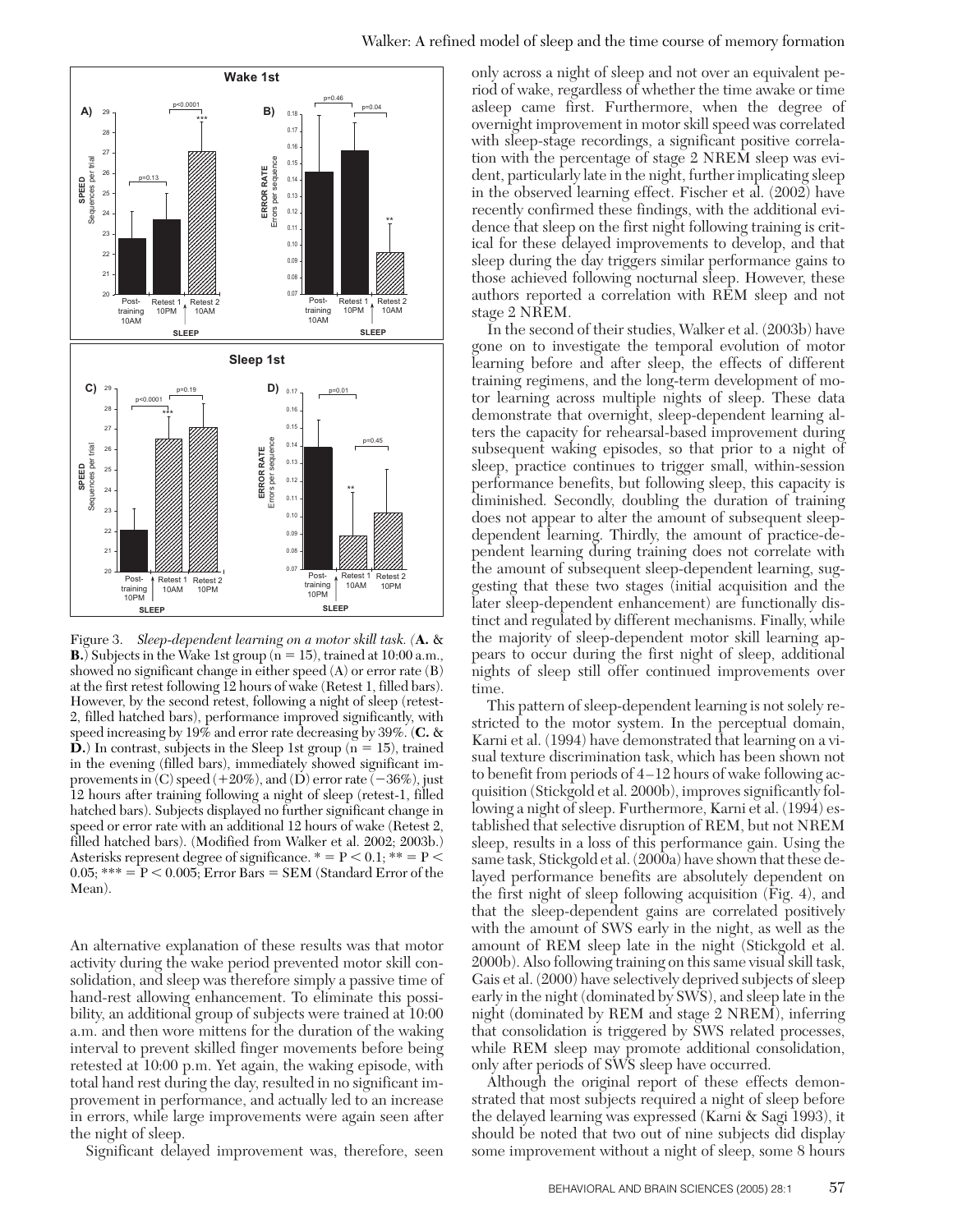

Figure 4. *Sleep-dependent learning of a visual discrimination task.* Subjects were trained and then retested at a later time, with the respective improvement (in milliseconds) in performance illustrated across time. Each subject was retested only once, and each point represents a separate group of subjects. **(A)** *Wake 1st*: Subjects were trained and then retested either 3, 6, 9, or 12 hours later on the same day (open circles) without any intervening sleep. No significant improvement was evident as a consequence of the passage of waking time across at any of the four time points. **(B)** *Sleep 1st*: Subjects were trained and then retested 8, 12, 15, or 23 hours after a night's sleep (filled circles), with a significant improvement occurring as a consequence of sleep. In total,  $n = 57$ , with  $n = 7-9$  for individual points. (Modified from Stickgold et al. 2000b.) Asterisks represent individual groups showing significant improvement at  $P < 0.001$ . Error bars = SEM.

later. However, subsequent studies using this task have not been able to find evidence of delayed learning during wake (Stickgold et al. 2000b).

While the sleep-dependency of this visual task is now well established, the neural correlates are still relatively uninvestigated. Using functional MRI (fMRI) in humans, Schwartz et al. (2002) have recently measured brain activity 24 hours after training on the visual discrimination task. At the 24-hour retest, greater activation was observed in the retinotopic area of V1 corresponding to the trained visual field. However, these data were unable to determine whether this enhanced activity was present immediately at the end of training before sleep, or developed during the sleep period.

Maquet et al. (2003) have also demonstrated evidence of sleep-dependent enhancement using a procedural visuomotor task in combination with fMRI. Subjects were trained on the task and subsequently retested three days later. Half of the subjects were deprived of sleep the first night following training, and then allowed two subsequent recovery nights of sleep before being retested. The remaining half of the subjects slept all three nights. Relative to the sleep-deprived group, subjects who slept all three nights showed both enhanced behavioral performance and a selective increase in activation in the superior temporal sulcus at the later retest, while subjects deprived of the sleep the first night showed no such change. These results are also in accordance with previous data by Smith and MacNeill (1994), demonstrating that selective late night sleep deprivation, particularly related to the loss of stage 2 NREM, can impair retention of a similar visuo-motor task.

Curiously, Eysenck and Frith (1977) have shown that, following practice on a visuomotor task, very brief periods of rest (e.g. 5–15 minutes) also result in performance enhancements relative to post-training values without the need for sleep, an effect termed *reminiscence.* However, this rest-induced enhancement can be short lived, decreasing back to post-training values if retesting continues for several minutes (Denny 1951). The effect of reminiscence has been considered as a form of consolidation, although alternative suggestions posit that these improvements more accurately reflect the relief of inhibitory factors that build up across training. The latter hypothesis would seem to explain why sustained retesting following the rest period quickly returns performance back to post-training levels, arguing against instantiation of permanent learning. Of note for the current theory, there is evidence that a 24-hour rest period following training on this task (presumably containing sleep), in contrast to a 10-minute rest period, similarly enhances performance relative to the end of practice, but these improvements are instead sustainable across continued retesting, without any rapid decline over time (Holland 1963). A longer rest period, containing a night of sleep, may therefore confer a true enhancing effect, more reflective of consolidation, rather than a temporary relief of practice-induced inhibition.

While the majority of research investigating the effects of sleep on procedural learning has so far focused on visual and motor systems, pioneering work by Atienza and colleagues have also described evidence of both time- and sleep-dependent memory development in the auditory domain (Atienza et al. 2002; 2003), suggesting that the influence of sleep may be ubiquitous throughout perceptual sensory and motor domains.

Together, these studies show that within the procedural memory system, a process of continued (sustainable) learning can occur after training has stopped, but that this process of CBE develops only during intervening periods of sleep and not during wake.

The dependence on REM and SWS for the visual skill task is in contrast to the stage 2 NREM relationship identified in the motor domain. Such a difference may have several possible explanations. First, the degree of task complexity may be a determining factor (Tweed et al. 1999), with more complex skilled tasks showing a greater sensitivity to REM sleep deprivation, while relatively simple tasks appear more sensitive to stage 2 NREM deprivation. Second, within the procedural domain, different sleep-stage dependencies may reflect distinctions between the input (sensory/perceptual) and output (motor) roles of these sys-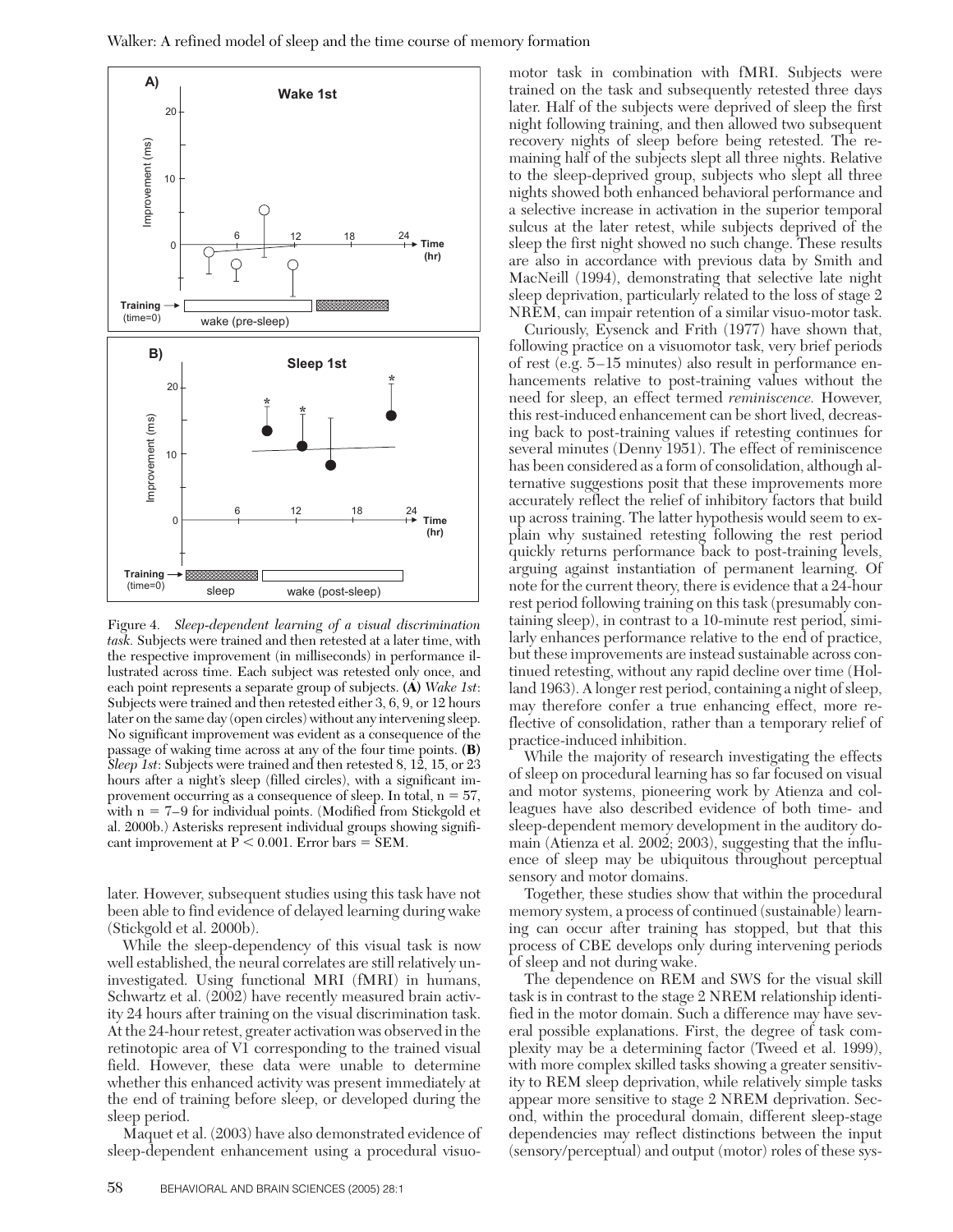

Figure 5. *Procedural memory stages and the contributions of time, wake, and sleep in behavioral improvement.* The initial stage of memory formation begins with acquisition (AQ), a process that occurs most commonly during waking, resulting in early behavioral improvement (learning). Following acquisition, a process of consolidation-based stabilization (CBS) evolves in a time-dependent manner across 0–6 hours, developing efficiently during periods of being awake. As a consequence, the memory representation becomes more resistant to interference, but there is no further learning relative to the end of acquisition. Following CBS, a process of consolidation-based enhancement (CBE) ensues. This stage of consolidation offers additional learning in the absence of further practice, and explicitly requires episodes of intervening sleep. Ancillary memory stages such as integration or reconsolidation following memory reactivation may take place either during (in parallel) or following (serial) CBS or CBE, but these additional processes (AP) are less well understood, as are the time/wake/sleep contributions.

tems, each of which could require functionally different brain states for effective consolidation. Indeed, if memory development is one of the many functions that sleep serves, it would seem careless *not* to exploit these multiple stages. After all, evolution has fought vehemently to preserve each of these physiologically distinct brain states, an accomplishment that has required both considerable effort and mechanistic complexity. If there are several different memory systems in the brain, why utilize only one sleep stage, such as REM? Instead, the reliance of subtly different forms of memory on different stages of sleep appears to make biologically efficient sense.

In summary, the available evidence demonstrates the existence of two discrete stages of consolidation in the procedural memory system. The first is a process of stabilization, resulting in the maintenance of performance level, but without further learning. This stabilization process can occur effectively in a time-dependent manner across waking episodes without requiring sleep. The second process of enhanced learning involves further modification of the memory representation, resulting in additional performance gains rather than simple maintenance. This process does appear to depend on sleep. A model of the dynamics between time, wake, and sleep and different memory stages is outlined in Figure 5.

**2.3.3. The relationship to previous models of sleep and memory.** Several models of memory development that consider either time or sleep have previously been offered

(Buzsaki 1998; Giuditta et al. 1995; Hasselmo 1999; Karni et al. 1998; Smith 2001; Stickgold 1998). As discussed below, the model presented here is consistent with several features of these aforementioned ideas. It also introduces several new concepts by which we are able to dissect behaviorally different stages of memory and relate their dependencies to discrete brain states and time courses, the evidence for which, until recently, has not been available.

Advancing an earlier framework of Buzsaki (1998), Hasselmo (1999) has proposed a two-stage model of hippocampal episodic memory transfer based on opposing levels of acetylcholine (ACh) during wake and slow wave sleep. During wake, hippocampal levels of ACh are high, promoting a dominant flow of information into the hippocampus from the neocortex – ideal conditions for memory encoding. Then, during subsequent SWS, when ACh concentrations are low, this directional flow is reversed, and although the newly established hippocampal connections remain, novel associative connections are now established out in the neocortex. This alternating pattern of information flow during wake and sleep is therefore able to promote different network strengths throughout hippocampal and neocortical structures. In this model, the term *consolidation* refers to an integration of newly acquired information within associative memory networks, and thus differs in its interpretation relative to the forms of consolidation proposed in the current model. While being pertinent to declarative memory, this hippocampal based model also holds less relevance to procedural memory, since learning of skilled sensory and motor tasks can occur without requiring integrity of medial temporal lobe structures (Corkin 1968; Squire et al. 1984).

Smith (2001) has argued in an impressively comprehensive manner, that simple declarative memory demonstrates no reliance on REM sleep, while procedural memory, together with a less established memory category termed *cognitive procedural memory,* does appear to require sleep for consolidation. Again, the ideas put forward in the current theory are certainly consonant with the notions of Smith, but here we separate out several unique stages of procedural memory, and relate those stages to different brain states, not only during sleep, but also across wake/time.

Giuditta (Giuditta et al. 1995), and later Stickgold (1998) have offered a two-stage model of memory development within sleep, suggesting the sequential influence of multiple sleep stages across the night. The first step towards successful consolidation takes place during SWS which predominates early in the sleep cycle. A subsequent, complementary process then develops during REM sleep, which predominates later in the night, finally completing the goal of consolidation. As can been seen, the current model does not contradict such a process; simply that the sequential hypothesis of Giuditta and Stickgold focuses specifically on sleep and the temporal order of sleep stages, without detailed discussion of the differential effects of initial wake/ time in producing behaviorally unique forms of consolidation. Indeed, it may be that for certain tasks (e.g., a visual discrimination paradigm), consolidation-based enhancement is achieved by a successive, early and late sleep-stage mechanism as proposed by these authors. This does not, however, appear to be the case for procedural motor learning (Walker et al. 2002).

Finally, Karni et al. (1998) have proposed an innovative model of procedural learning which also involves two successive time-dependent stages. An initial "fast" stage of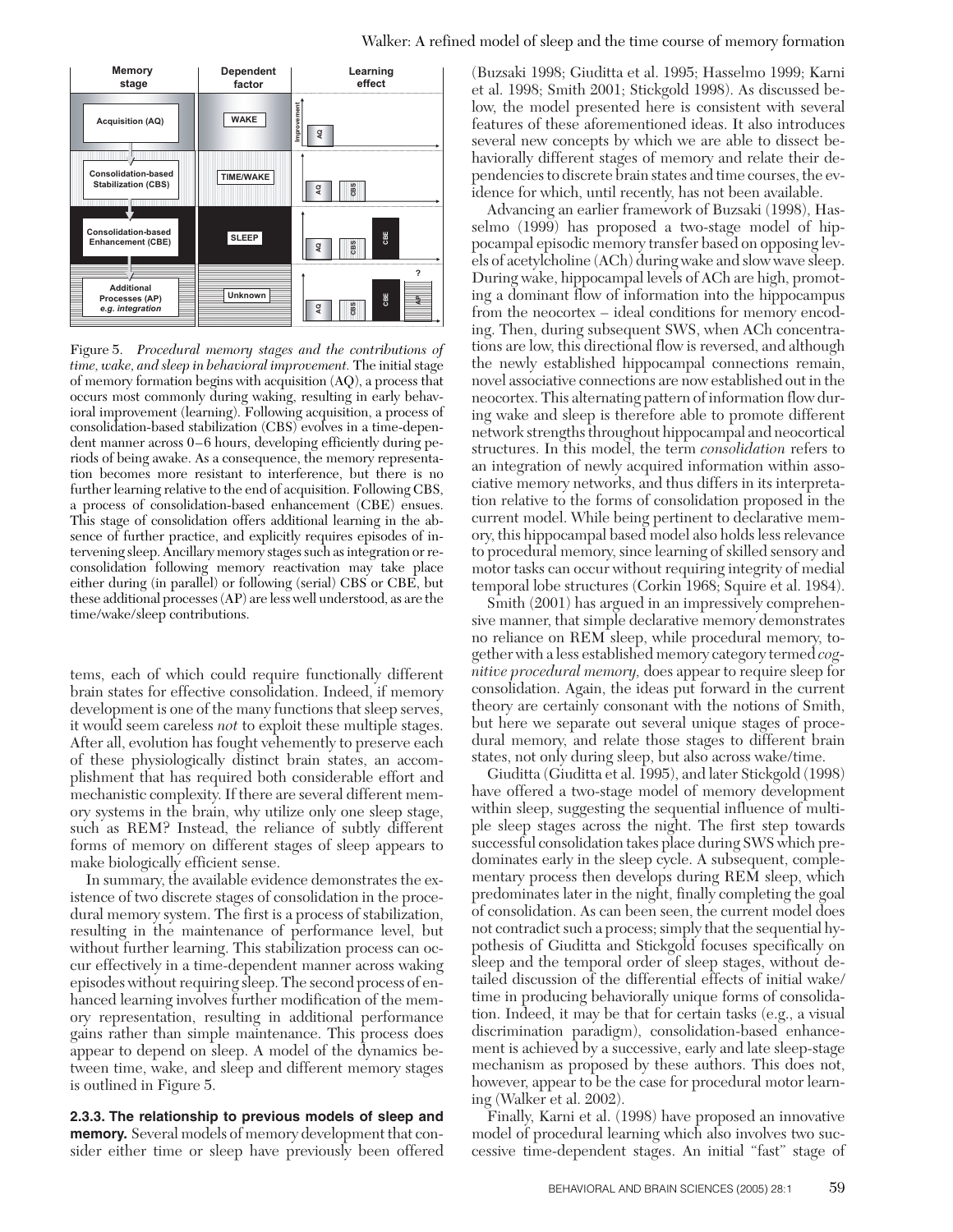learning occurs during task engagement, similar to the acquisition stage outlined in the current theory. Following these practice-dependent improvements, a second "slow" incremental learning phase then continues for hours to weeks, which may or may not need additional task engagement to develop over the long term. In this sense, the second stage is akin to a process of general consolidation developing as a function of time per se, similar to the classical model outlined in Figure 2A. While the current model does not suggest that the tenets of this former theory are incorrect, it is uniquely different to the slow and fast learning model of Karni et al. It builds on this model in terms of both the very specific behavioral forms of consolidation that it describes – one conferring stabilization, the other enhancement – and differs also in its dissociation regarding the contributions of specific brain states and sleep stages. Based on the conception of different forms of consolidation as outlined here, it is possible to suggest that the slowest learning components described by Karni et al. over many weeks is actually the continuing cycle of task repetition followed critically by subsequent sleep, and thus CBE. In this sense, there is a multiplicative effect of CBE during repeated nights of sleep with intervening task exposure over long time periods.

In summary, the model of procedural memory formation described thus far clearly supports several aspects of previously conceived theories of learning and consolidation. It also advances these concepts, adding new descriptive and mechanistic levels of memory stage formation, and separates out the unique contributions of different brain states and time.

## *2.4. Considerations on mechanisms of learning during sleep*

In the remainder of this article, I will focus on several speculative biological mechanisms, relating specifically to sleepdependent learning, which could produce CBE. I will initially consider the basic processes that regulate synaptic modification, and follow with a discussion of several candidate mechanisms of sleep-dependent plasticity at three descriptive levels: (a) electrophysiological (b) neurochemical and (c) molecular and cellular.

**2.4.1. Regulation of synaptic plasticity.** Many neuronal models of synaptic plasticity focus on rules of Hebbian learning (Hebb 1949). While Hebbian learning remains controversial (Abbott & Nelson 2000), there is evidence that it forms at least one of the processes regulating plasticity by modulation of synaptic sensitivity, termed *potentiation* (for recent reviews, see Abel & Lattal 2001; Soderling & Derkach 2000). Through the action of both neurochemical and neurophysiological signals, synapses can either be potentiated, leading to enhanced sensitivity over time (long-term potentiation – LTP) or depotentiated, leading to reduced sensitivity (long-term depression – LTD).

In the case of LTP, the release of a presynaptic neurotransmitter in coincidence with the subsequent excitation of a postsynaptic action potential will strengthen a particular synapse. During this scenario, excitation of glutamate NMDA receptors allows extracellular calcium to flood the postsynaptic terminal. This triggers a variety of intracellular events such as the activation of kinase enzyme cascades, together with the release of additional intracellular calcium.

As a result, key genes important to plasticity are upregulated, leading to the phosphorylation of additional receptors and enhancement of synaptic sensitivity. (Abel & Lattal 2001; Soderling & Derkach 2000).

If there is no subsequent postsynaptic action potential, or its coincidence is not tightly coupled with the presynaptic action, the synapse will instead undergo LTD. The mechanisms of LTD appear to rely on low-frequency trains of stimulation in the 0.5- to 4-Hz range (Braunewell & Manahan-Vaughan 2001; Kemp & Bashir 2001; Lisman 1989). As a result, NMDA receptors are stimulated at subthreshold levels, triggering much lower levels of calcium in the postsynaptic terminal relative to the condition of LTP. The lower concentration and prolonged calcium entry elicits a different set of chemical cascades, primarily involving phosphatase activity (Lisman 1989). Synaptic sensitivity is therefore reduced, because of dephosphorylation of postsynaptic receptors (Braunewell & Manahan-Vaughan 2001; Kemp & Bashir 2001). LTD is considered to be as important for efficient plasticity as LTP, since continued potentiation alone would eventually lead to a grossly over-potentiated and inefficient network. Subtle adjustments of these two processes are therefore able to help regulate the synaptic anatomy of learned behaviors.

How then does the neurobiology of the sleeping brain relate to such processes? Below I consider several non-mutually exclusive mechanisms that have the potential to regulate synaptic plasticity during sleep at a variety of different levels.

**2.4.2. Electrophysiology: Sleep oscillations, burst activity, and reactivation.** Throughout the sleep cycle, both REM and NREM sleep stages contain numerous unique electrophysiological events. Many of these electrical phenomena have been implicated in the process of plasticity and learning by way of supporting mechanisms of synaptic potentiation.

Several theories have focused on low amplitude 7- to 14- Hz synchronous waveforms that propagate in thalamocortical networks, termed *sleep spindle* (Steriade et al. 1993). Steriade (1997; 1999) and Sejnowski and Destexhe (2000) have offered learning related theories pertaining to these phasic sleep spindle oscillations, suggesting that their influence would provide strong depolarizing effects on projection targets in the neocortex, similar to spike trains normally involved in synaptic potentiation (Contreras et al. 1997; Sejnowski & Destexhe 2000). As a consequence, waves of  $Ca<sup>2+</sup>$  can flood into pyramidal neurons, a well-recognized and highly potent trigger for plastic events that potentiate synaptic sensitivity (Soderling 1993; Soderling & Derkach 2000) (Fig. 6). Indeed, Steriade (2001) has provided experimental evidence to show that cortical neurons driven by frequency trains similar to sleep spindles can produce lasting changes in the responsiveness of these networks. There is also indirect behavioral evidence supporting these theories. For example, in humans, Fogel et al. (2001) have demonstrated that following training on a procedural motor task, the number of sleep spindles increased by more than 40% compared with the night of sleep prior to training. Walker et al. (2002) have also demonstrated that sleepdependent motor skill learning is correlated positively with stage 2 NREM sleep, particularly in the last quarter of the night, when spindle density peaks (De Gennaro et al. 2000).

Phasic events during REM sleep have also been associ-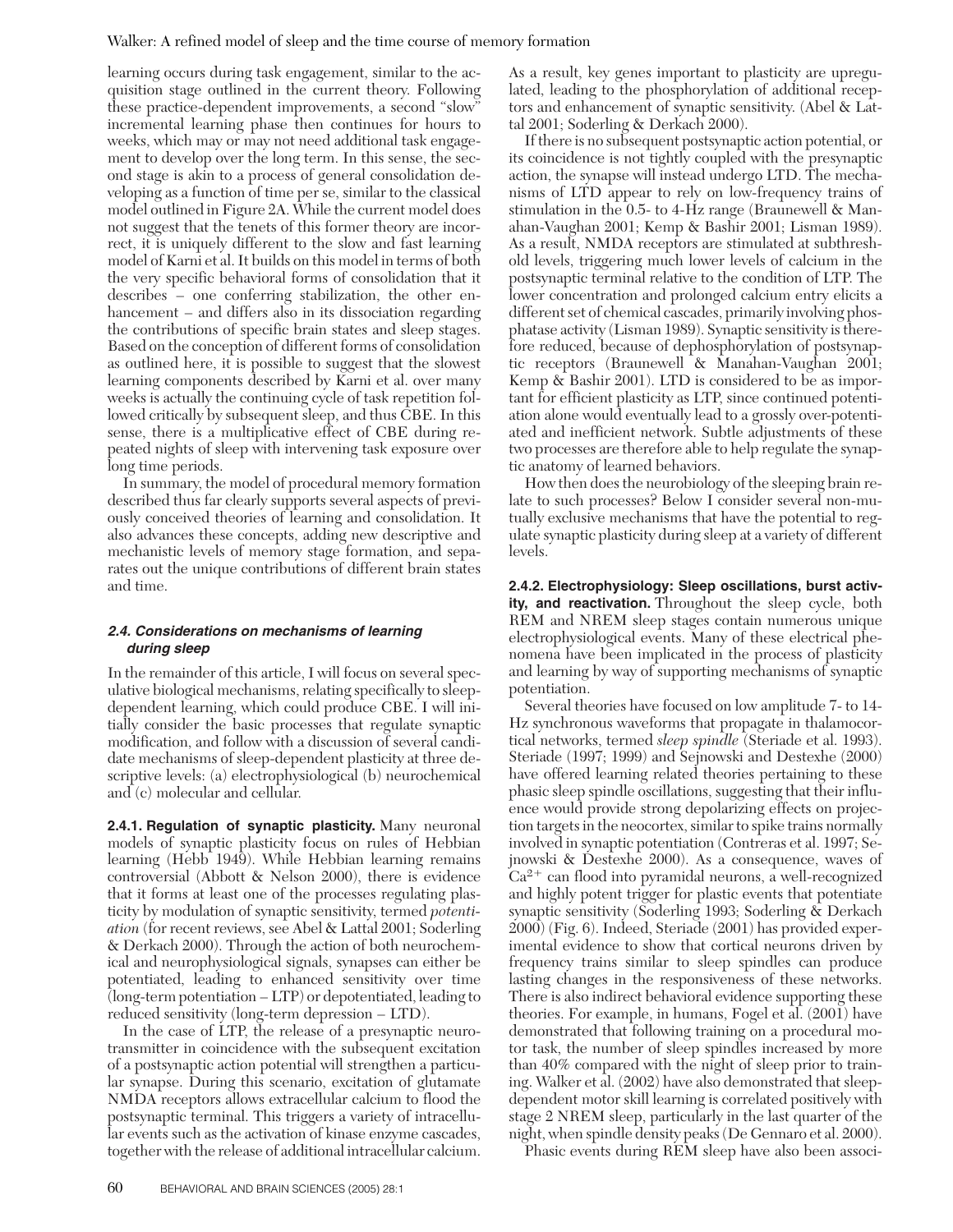

Figure 6. *Sleep-dependent influences on mechanisms of synaptic plasticity.* From left to right: Low frequency synchronous oscillations (<1 Hz, and 1–4 Hz) during NREM SWS trigger slow entry of calcium  $(Ca^{2+})$  into the postsynaptic cell. These conditions prompt intracellular activation of protein phosphotase enzymes, which dephosphorylate existing receptors and calcium-calmodulin dependent protein kinase (CaMKII). Together, these effects subsequently reduce neuronal sensitivity over time, resulting in long-term depression (LTD). Faster, phasic synchronous electrical bursts during NREM, such as sleep spindles or PGO waves during REM, result in rapid, high-concentration depolarizing waves of  $\hat{C}a^{2+}$  into the postsynaptic cell. The fast influx of  $\hat{C}a^{2+}$  acts as a potent upregulator of CaMKII, phosphorylating new postsynaptic AMPA receptors. As a result, glutamatergic transmission is enhanced, leading to increased excitability within that circuit, and thus to long-term potentiation (LTP). NREM and REM sleep reactivation ("replay") of local networks established during waking continues to facilitate coincident firing between pre- and postsynaptic terminals during sleep, activating glutamatergic NMDA receptors that allow rapid influx of  $Ca^{2+}$ . Together with the additional release of intracellular  $Ca^{2+}$  ( $[Ca^{2+}]_i$ ), CaMKII is again activated resulting in the above described LTP effects. Finally, enhanced cholinergic tone during REM sleep triggers stimulation of muscarinic subtype receptors  $(M_1 \text{ and } M_4)$ . Subsequent intracellular signal transduction cascades begin. Activation of adenylate cyclase (AC) in turn activates proteins kinase A (PKA). PKA then activates the transcription factor cAMP response element-binding protein (CREB), a potent trigger of gene expression required for the synthesis of new proteins important for LTP.

ated with learning. The endogenous PGO waves of REM sleep provide a burst stimulus (300–500 Hz) throughout neuronal networks, which could trigger pronounced influxes of intracellular  $Ca^{2+}$ , leading to LTP (Fig. 6). Datta (2000) has provided evidence that the occurrence of these REM sleep associated bursts displays a strong positive relationship with successful avoidance learning in rats. Furthermore, Sanford et al. (2001) have demonstrated that fear conditioning increases the amplitude of elicited PGO waves during REM sleep in rats, indicating a homeostatic role for this REM-related event in learning related plasticity. It is also of note that PGO waves occur in a phase-locked manner with theta wave activity during REM sleep (Karashima et al. 2002). It is known that experimental burst stimulation to regions of the hippocampus at the peak of the theta phase induces LTP, but the same burst applied at the trough of the theta phase will trigger LTD (Holscher et al. 1997; Pavlides et al. 1988). As such, this PGO mechanism may serve as an endogenous mediator of synaptic regulation based on its coincidence with theta wave oscillations. Though there is

some data to support the occurrence of PGO-like activity in nonhuman primates (Datta 1997), clear demonstrations of such wave forms in the human brain remain scarce (Peigneux et al. 2001b).

In contrast to the faster spindle activity or PGO bursts, slower sleep oscillations occurring in the deepest stages of NREM, expressed in the delta range (0.5–4 Hz) and below (-1 Hz), may also play a role in sleep-dependent plasticity (Sejnowski & Destexhe 2000; Steriade 1997; 1999). One possibility noted by Benington and Frank (2003) is that these slow oscillations could trigger LTD, instead of LTP. As described in section 2.4.1, synaptic depotentiation is critically regulated by low frequency stimulation trains, similar to the oscillations of SWS (Barr et al. 1995; Kourrich & Chapman 2003). The prolonged bouts of SWS activity during early night sleep may result in subthreshold stimulation of NMDA receptors, leading to the events of LTD (Fig. 6). Yet this does not necessarily mean that a memory is being "erased." Instead, early night slow wave activity has the potential to actually refine and restructure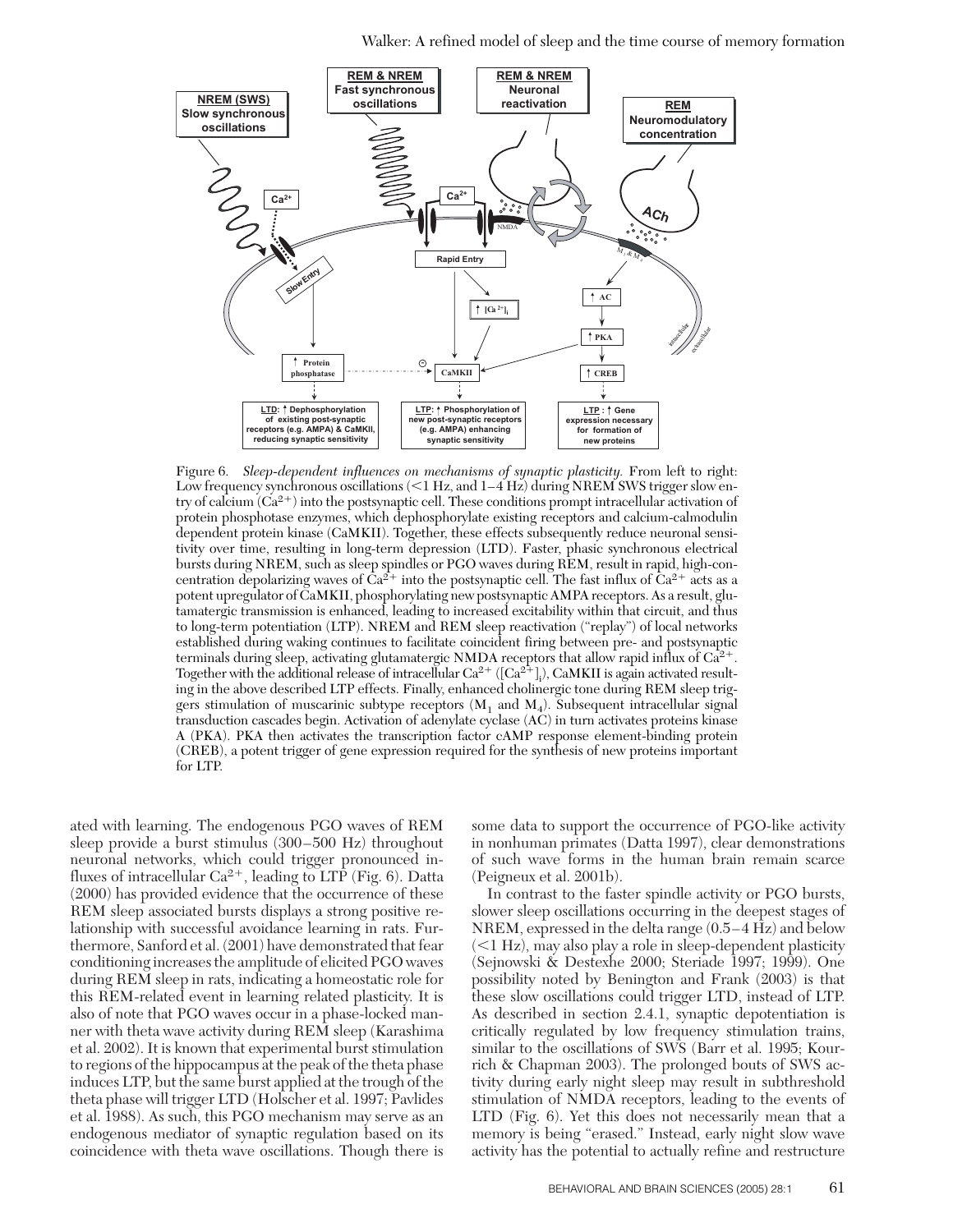neural circuits by way of synaptic depotentiation in the endeavor of *improving* synaptic efficiency. For example, a memory representation established during waking may be unrefined in its early form. Subsequent SWS would selectively depotentiate unnecessary synapses in this verbose network, leaving only the required connections necessary for efficient use. The remaining connections would then be available for LTP during later REM or stage 2 NREM sleep.

Yet if these slow and fast synchronous events are primarily a distributed property throughout the brain, how do such global phenomena selectively assist a discrete network of neurons crucial to a specific "memory"? It is possible that the initial experience-dependent activity during acquisition primes these specific networks, leaving them with a heightened level of excitability which carries over into sleep. As such, these networks would be passively selected by their increased responsivity over those which had not previously been subject to waking experience-dependent activity.

At a systems level, several studies have demonstrated that the collective neuronal firing patterns recorded in the hippocampus of rats during the performance of spatial maze running are replayed during subsequent SWS and REM sleep episodes, albeit at relatively different temporal speeds (Louie & Wilson 2001; Poe et al. 2000; Skaggs & McNaughton 1996; Wilson & McNaughton 1994). In a similar paradigm, Dave and Margoliash (2000; Dave et al. 1998) have shown that waking patterns of premotor activity during song learning in the zebra finch, are replayed in a temporally and structurally similar manner during sleep.

Related evidence of neural reactivation has also been described following learning of an implicit motor task in humans. Using PET imaging, Maquet and colleagues have demonstrated that patterns of brain activity elicited when subjects practice a motor memory reaction time test prior to sleep, reappear during subsequent REM sleep episodes, while no such replay is seen in control subjects who received no daytime training (Maquet et al. 2000). Most important, when retested the next morning, subjects' performance had improved significantly relative to the evening training sessions, although there was no report that the degree of reactivation correlated with the amount of subsequent performance improvement the following morning.

These studies suggest that sleep-dependent neuronal replay is expressed throughout different memory domains, including medial temporal lobe structures and procedural motor systems, as well as across different species. While there is only limited proof that these reactivations provide beneficial effects on post-sleep retest performance at the human level, the function of such replay is hypothesized to allow for the adaptation of synaptic strengths within specific networks. Based on the current understanding of LTP mechanisms, is seems likely that this reactivation of preand post-synaptic terminals in close synchrony during sleep would trigger robust potentiation within local networks (Fig. 6).

**2.4.3. Neurochemistry: Relative ratio of aminergic to cholinergic modulation.** The alternation of NREM and REM sleep is driven by marked fluctuations in the concentration of central cholinergic and aminergic neuromodulators. A substantial amount of data, independent of the sleep field, has also demonstrated the critical involvement of these transmitters in the regulation of activity-dependent

synaptic plasticity (for reviews, see Foehring & Lorenzon 1999; Gu 2002).

These neuromodulators can modify the responsiveness of glutamatergic neurons, first, by resetting excitatory thresholds (via increasing transmitter release or postsynaptic responses) (Brocher et al. 1992; Kirkwood et al. 1999), and second, by triggering intracellular second messengers as a result of raised intracellular  $Ca^{2+}$  levels, up-regulating gene expression (Abel & Lattal 2001; Kandel 1991).

Concentrations of these neuromodulators, particularly acetylcholine, are low during NREM relative to waking. However, during REM sleep, there is a significant increase in cholinergic tone, which has been considered to play a role in sleep-dependent plasticity. For example, Graves and colleagues have postulated a plasticity role for raised cholinergic activity during REM sleep through the activation of muscarinic receptor subtypes that trigger intracellular kinase cascades, leading to gene expression (Graves et al. 2001). They also add a tentative functional role for the lowered aminergic tone during REM sleep, highlighting the fact that certain types of serotonergic receptors are negatively coupled to kinase mechanisms. As a result, the attenuation of aminergic activity in REM sleep may also relieve serotonergic inhibition of these kinase cascades, again leading to up-regulated gene expression (Fig. 6).

There is also a burgeoning literature describing a role for other non-typical neuromodulators in memory consolidation such as hormonal molecules including corticoids and melatonin (Daw et al. 1991; El-Sherif et al. 2003), cytokines (Rachal Pugh et al. 2001), and even gaseous substances such as nitric oxide (Holscher 1997). Although receiving little attention regarding sleep-dependent plasticity (Plihal & Born 1999b), these substances also demonstrate dramatic statedependent shifts in concentration across the wake-sleep cycle (Pace-Schott & Hobson 2002), and may have potential influences on neuronal plasticity during REM and NREM.

Although encouraging, direct evidence implicating postsleep behavioral learning associated with changes in neurotransmitter concentration during either NREM or REM sleep remains scarce. Yet, such models do provide testable hypotheses by either facilitating or blocking the actions of these neuromodulators during sleep and then investigate the post-sleep behavioral consequences.

**2.4.4. Molecular and cellular processes: Protein synthesis and gene expression.** A key mechanism regulating the plastic nature of neuronal structure and function is the rapid activation of genetic machinery responsible for producing a host of synaptic molecules. Pioneering work by Cirelli and Tononi has indicated that many of the known immediate early genes (IEGs) are preferentially up-regulated during wake compared with sleep, concluding that these molecular components of learning may not necessarily be sleep-dependent (Cirelli & Tononi 1998; 2000a; 2000b). Nevertheless, they do not dismiss the idea of sleep-specific gene activation, since a select number of such genes were found to be up-regulated in sleep. However, the function of these genes remains uncharacterized.

Many of the studies profiling gene expression during sleep have done so without prior use of learning paradigms, and as such, one may therefore not expect to find evidence of learning-related, sleep-dependent gene expression. Using just such a learning paradigm, Ribeiro and colleagues have investigated the expression of zif-268, a plasticity as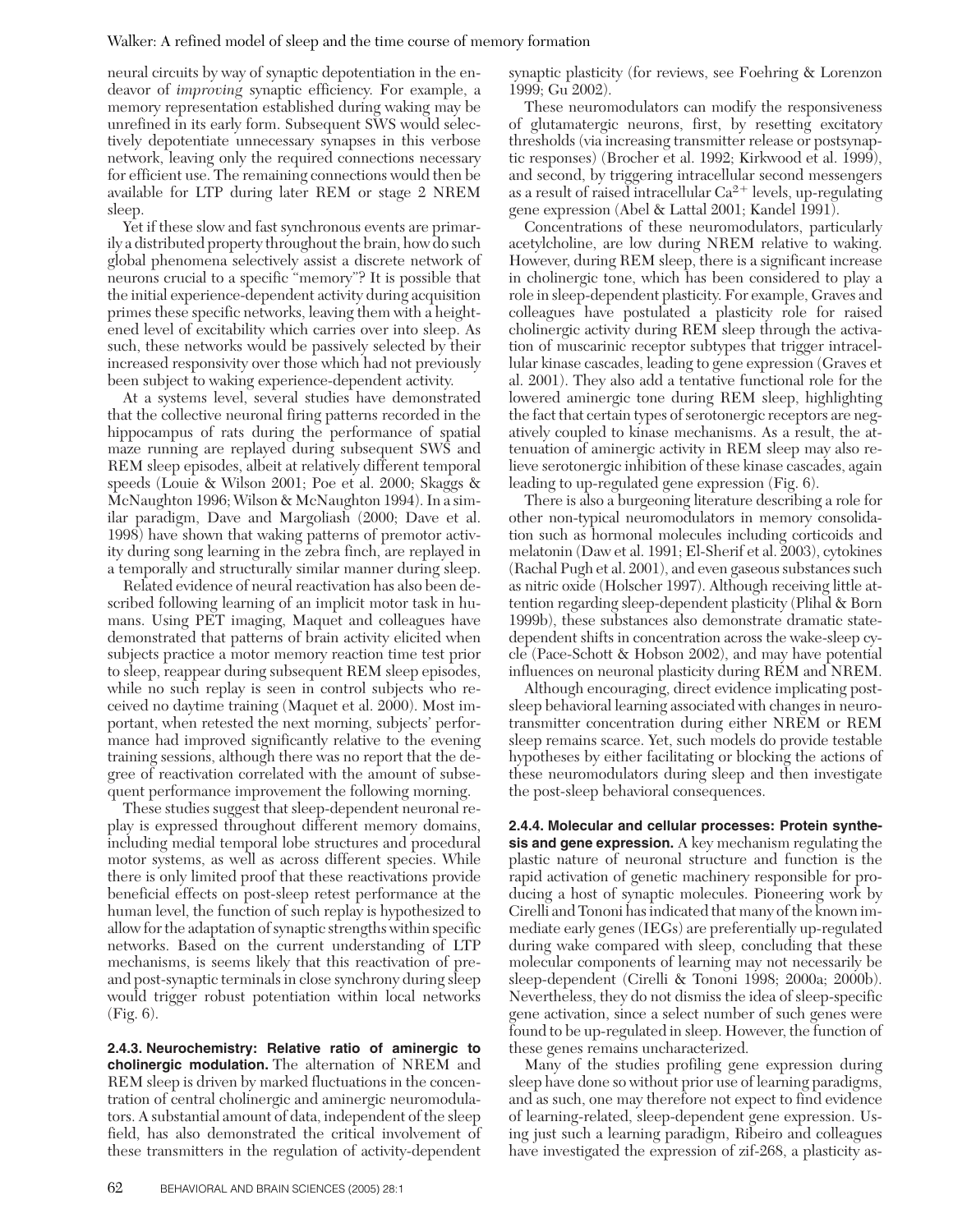sociated IEG, in rats exposed to either rich sensorimotor experiences or benign control environments (non-exposed). As in previous studies, there was a generalized down-regulation of zif-268 during subsequent SWS and REM sleep in the non-exposed control group (although behavioral state measurements did not include surface EMG or EEG recordings). However, in the exposed group, there was a significant upregulation of zif-268 during REM sleep episodes (Ribeiro et al. 1999), indicative of increased neuronal plasticity windows during REM sleep following enriched waking experience.

Ribeiro and colleagues have also identified the temporal stage progression and anatomical specificity of zif-268 expression across intervals of wake, SWS and REM sleep following LTP induction in the hippocampus (Ribeiro et al. 2002). Interestingly, they report a three-phase sequence of expression, the first of which begins soon after stimulation and peaks around 3 hours during the initial waking interval, the second during early REM sleep and the third during late REM sleep. As these stages progressed, so too did the anatomical propagation of zif-268 expression, reaching associated limbic structures during early REM, and extending to motor and somatosensory cortices in late REM. Expression of zif-268 ceased during SWS periods.

It is interesting to note the close parallels between the first wave of gene expression described by Ribeiro et al. and the initial waking stabilization time course outlined in the model proposed in the present target article, as well as the continuing expression during REM sleep and the consolidation-based enhancement stage described in this current model. Similar, discrete time windows of gene expression have been demonstrated in numerous paradigms of plasticity, suggesting the occurrence of many successive waves of gene transcription for at least 24 hours following initial synaptic stimulation (Cavallaro et al. 2002; Igaz et al. 2002). The fact that gene transcription can continue for many hours after the initial cellular trigger means that quantifying "late" as opposed to "early" gene expression is equally critical to understanding the molecular mechanisms associated with sleep-dependent learning. This contention becomes particularly germane considering that sleep, and the associated CBE, generally occurs many hours following acquisition. Indeed, behavioral data suggest that tasks learned as much as 12 hours prior to the onset of sleep still trigger sleep-dependent enhancements in performance (Stickgold et al. 2000b; Walker et al. 2002; 2003b).

At a cellular level, the rate of cerebral protein synthesis has been positively correlated with the amount of NREM sleep in rats (Ramm & Smith 1990). Similar relationships between sleep and markers of protein synthesis have also been elucidated in numerous brain regions of the monkey (Nakanishi et al. 1997). In addition, Smith et al. (1991) have shown that administration of protein synthesis inhibitors during REM sleep windows in rats, thought to be critical for consolidation, prevents behavioral improvement following the sleep period, while groups that receive saline during this time show normal post-sleep learning.

More recently, a form of sleep-dependent plasticity at a cellular level has been elegantly demonstrated during early postnatal development of the cat visual system (Shaffery et al. 1998; 1999). Brief periods of monocular visual deprivation during critical periods of development can lead to the remodeling of synaptic connectivity, with the deprived eye's inputs to cortical neurons being first functionally weakened

and then anatomically diminished (Antonini & Stryker 1993).

Frank et al. (2001) have shown that when 6 hours of monocular deprivation are followed by 6 hours of sleep, the size of the monocularity shift doubles. In contrast, if the cats are kept awake (in the dark so that there is no input to either eye) for the same 6 hours following monocular deprivation, a non-significant reduction in the size of the shift was observed. These studies suggest that sleep contributes as much to developmental changes in synaptic connectivity as does visual experience, presumably by modifying the initial changes which occurred during the prior period of monocular deprivation. In contrast, sleep-deprivation results in a loss of previously formed, experience-dependent synaptic changes. Furthermore, it is not simply that a nonwaking brain state can achieve such results, since, as the authors point out, the state of anesthesia actually inhibits ocular column plasticity, in stark contrast to the effects of sleep (Rauschecker & Hahn 1987).

Complementing these findings, Shaffery et al. (2002) have demonstrated sleep-dependent modulation of plasticity in the rat visual cortex. Using electrical stimulation techniques, they were initially able to produce increased excitability (potentiation) in specific layers of the visual cortex in young rats (up to 30 days old). After this early developmental stage, the ability to potentiate these cortical layers was not possible. However, by depriving rats of REM sleep, they were able to extend this window of plasticity by as much as 7 additional days. These findings were taken to suggest that REM sleep, in conjunction with visual experience, may serve a critical function in modulating the initial course of visual cortex maturation.

Although these demonstrations of sleep-dependent plasticity were performed during the early stages of development, and any relation to mature brain function warrants caution, they represent some of the most decisive evidence so far in favor of sleep-dependent modification of cell structure and plasticity.

Therefore, although an agreement on the nature of gene expression, protein synthesis, and cellular plasticity in sleep is far from complete, the potential for sleep to trigger specific molecular and cellular events involved in synaptic plasticity clearly exists, with the relationship to behavioral learning being increasingly noted.

In summary, there appears to be a host of sleep-specific mechanisms that offer the potential for synaptic modification, based on the known mechanisms of synaptic potentiation, complemented by experimental evidence of sleepdependent plasticity at the molecular, cellular, and systems level.

## **3. Conclusions**

Refined methodologies, together with increasingly detailed levels of descriptive analysis provide convergent evidence that sleep plays an important role in the processes of learning and memory formation. However, there has been significantly less of a consensus regarding the precise stage or stages of memory development where sleep is considered either a necessity, simply favorable, or not important.

This review has offered a new model of procedural learning consisting of acquisition, followed by two specific stages of consolidation, one involving a process of stabilization, the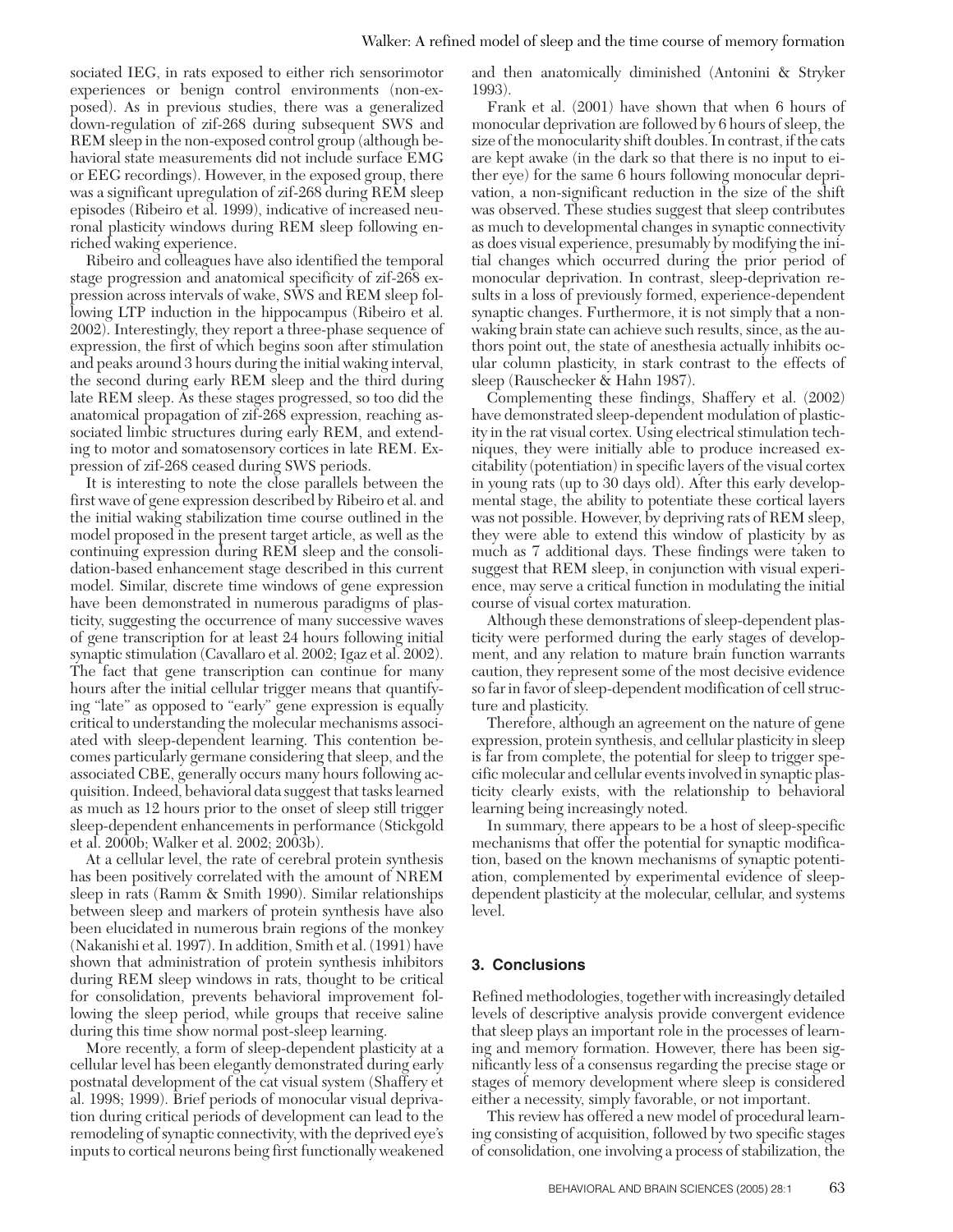other involving a delayed or latent phase of enhanced learning. Psychophysiological evidence indicates that initial acquisition does not fundamentally rely on sleep (although demonstrations of sleep-associated acquisition do exist). This is also true for the stabilization of procedural memories, with durable representations, resistant to interference, clearly developing in a successful manner during time awake (or just time per se). However, the relative efficacy of wake and sleep in the stabilization process remains unexplored.

In contrast, the enhancing stage of consolidation resulting in additional performance improvements appears to rely on the process of sleep, with evidence for specific sleepstage dependencies across sensory and motor domains. The factor(s) influencing the sleep-stage dependency remain somewhat unclear, but may be determined by the particular sensory or motor modality of the procedural task, or the complexity of that task. Mechanistically, several candidate mechanisms that could trigger sleep-specific synaptic plasticity have been considered, ranging from the up-regulation of plasticity-associated genes to the occurrence of unique electrical events throughout neuronal networks.

The separation of discrete stages of memory, and identifying their relation to specific brain states, remains an essential challenge for any inclusive model of memory formation. Attempting to attribute memory processes exclusively to one single behavioral state such as wake, or sleep, seems both intuitively misplaced and biologically inefficient. Such polarized approaches have undoubtedly contributed to the divergence of those either in favor or against the role of sleep in memory – cultivated viewpoints only at each extreme. Such a divergence is dangerous, and can force a once-progressive research field into a regressive state, more concerned with defense than with extension. Through distinguishing specific forms of memory, and most important, identifying unique stages of consolidation, we can begin considering a new level of appreciation of how each memory stage relates to different brain states, of wake, sleep and specific stages of sleep. In doing so, we are able to move away from the question of whether sleep is *the* key factor responsible for memory formation, and instead, begin disentangling certain confusions around the argument of exactly *what* type of sleep is or is not required with regard to discrete stages of memory development.

While acquisition and consolidation are clearly important stages in the "life" of a memory, there are additional memory processes that have also been considered. These include the integration of recently consolidated information with past experiences and knowledge, reorganization, reconsolidation following reactivation of a memory, translocation, and even erasure of network strengths thus weakening memory representations, with which sleep has already been associated (Crick & Mitchison 1983; Hasselmo 1999; Poe et al. 2000; Stickgold 2002; Walker et al. 2003a). As our understanding of memory-stage development increases, so too should our curiosity regarding the distinct contributions that both wake and sleep may offer.

#### ACKNOWLEDGMENTS

The author wishes to thank Robert Stickgold, Allan Hobson, Roar Fosse, Bernat Kocsis, Ed Pace-Schott, Mercedes Atienza, and Jose Cantero for their constructive and stimulating comments regarding this paper. This work was supported by the National Science Foundation (BCS-0121953) and the National Institute of Health (MH-48832 and DA11744-01A1).

## Open Peer Commentary

## **Redefining memory consolidation**

Mercedes Atienza and Jose L. Cantero

*Department of Environmental Sciences, University Pablo de Olavide, 41013 Seville, Spain.* **matirui@dex.upo.es jlcanlor@dex.upo.es**

**Abstract:** Based on brain state-dependent behavioral changes, consolidation of sensorimotor memories has been posited to evolve in two different functional stages. Only the second of these stages requires sleep and leads to performance benefits. Recent results, however, suggest that sleep is not always crucial for the expression of delayed behavioral gains but might be critical for enhancing automaticity in the absence of attention, another expression of memory consolidation.

Little is known about the cerebral processes that culminate in the formation of permanent sensorimotor memories. Evidence from psychophysical and neurophysiological studies intimates different functional stages in perceptual and motor memory formation based on early and delayed behavioral gains, on quantitative and qualitative behavioral benefits, and on the neural correlates of time-dependent changes in behavior. *Consolidation* is one of these stages, and refers to the slow changes – in both brain dynamics and behavior – evolving after a single training session, that make learning more resistant to interference, less dependent on voluntary attention, and more long-lasting. Based on behavioral parameters and the time spent on specific brain states, Walker provides solid arguments on refining the definition of memory consolidation. In particular, he subdivides consolidation into two distinct functional stages with different time courses and different behavioral expressions, which most likely are subserved by different neuronal mechanisms. While the first stage, *consolidationbased stabilization*, is simply determined by the passage of time and might be mediated by local cellular mechanisms, the subsequent stage, *consolidation-based enhancement*, develops during intervening periods of sleep and seems to be mediated by neural reorganization. Only the latter leads to additional gains in performance, a sine qua non condition for consolidation-based enhancement.

Regardless of variations in performance, both substages of memory consolidation involve qualitative shifts in the representation of the sensorimotor experience. The neural correlates of these changes in the internal neural models differ not only from one stage to the other, but also, and contrary to what can be inferred from Walker's contemporary model, from sensory to motor learning.

With the passage of time – that is, several hours after completion of training – newly-acquired motor memories become immune to interference. At this point, performance remains unchanged, but the task becomes more automatic, as revealed by the decreased role of the prefrontal cortex and the increased contribution of the cerebellum (Shadmehr & Holcomb 1997). In the perceptual domain, neither electrophysiological changes (e.g., Atienza et al. 2002) nor additional behavioral benefits (e.g., Stickgold et al. 2000b) have been reported within the hours following completion of training, before a night of sleep. It is unknown, however, if a new representation of the sensory event emerges as a result of memory stabilization, such as in the motor domain.

Although most evidence suggests that stabilization of new memories does not require sleep, it remains to be determined whether or not sleep speeds this process. In fact, there are results that indirectly support this hypothesis. Indeed, a midday nap containing slow wave sleep has been shown to prevent performance deterioration in a texture discrimination task tested within the same day (Mednick et al. 2002). If the nap period also includes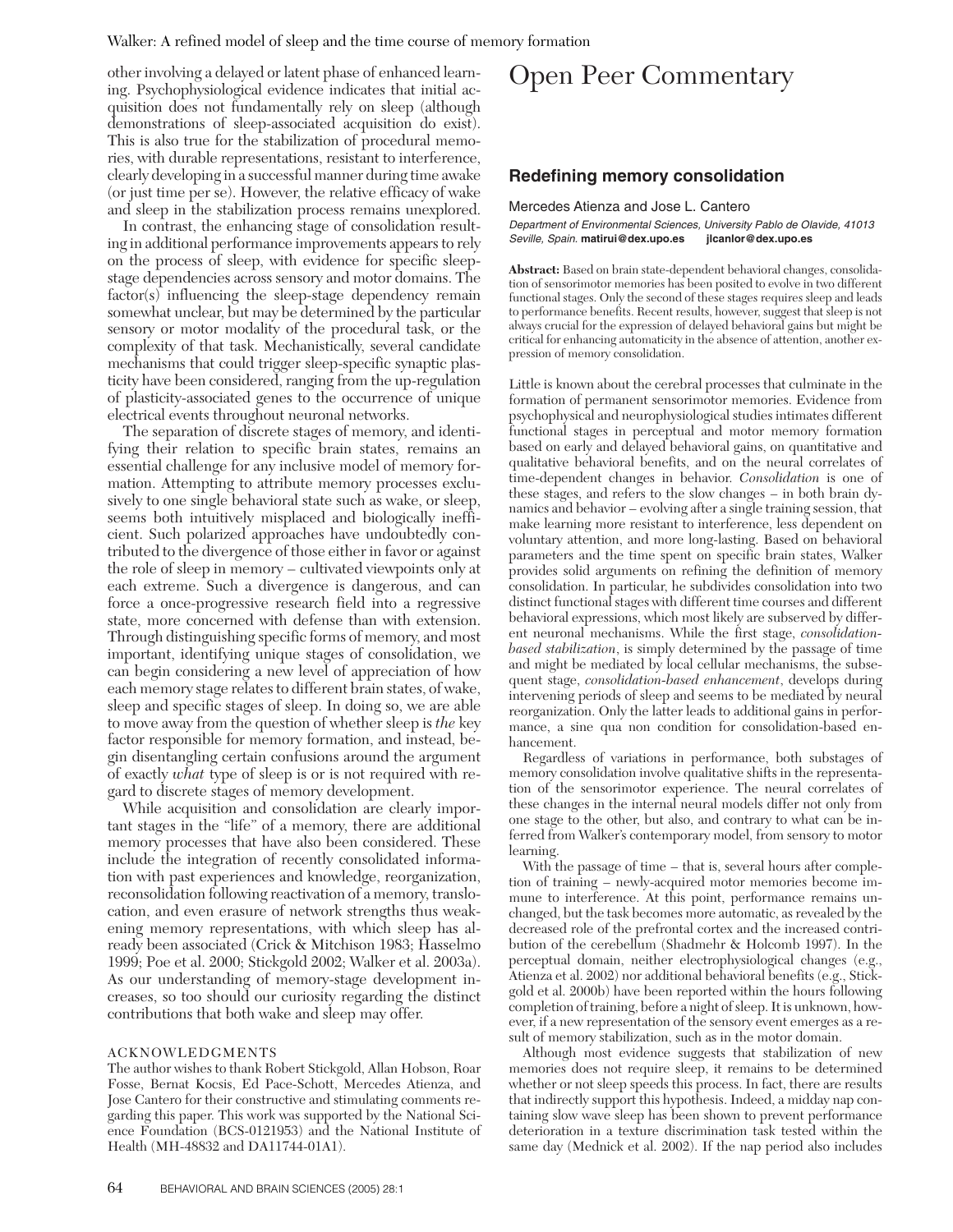REM sleep, it produces improvement when tested the same day and enhances performance twice as much after one intervening period of nocturnal sleep (Mednick et al. 2003). So, if the effects of diurnal and nocturnal sleep on learning are additive, sleep might facilitate stabilization of sensorimotor memories as well.

Sleep seems to be a crucial factor for additional behavioral improvement in the absence of further practice. This has been demonstrated for several motor skills and for certain kinds of perceptual skills in visual modality. Recent results, however, do raise the hypothesis that the simple passage of time might also have a consolidation-based enhancement effect on other forms of memories. For example, Donchin and colleagues (Donchin et al. 2002) trained subjects to make reaching movements while holding a robotic arm that applied forces to the hand. Contrary to any prediction, subjects tested with 24 hours of sleep deprivation performed as well as the control group. Similar results were seen in subjects trained in a sound discrimination task (Atienza et al. 2004). In that study, both control and sleep deprived subjects showed increased accuracy and speed when tested 48 hours after completion of training, without intervening practice. Changes in brain dynamics as revealed by changes in event-related potentials suggested, however, that sleep, and not simply the passage of time, plays a role in consolidation of this perceptual task. As in most studies evaluating whether different brain mechanisms subserve different stages of sensorimotor learning, performance was tested while attention was focused on the sound discrimination task, but brain electrical activity was measured while subjects directed their attention elsewhere. This original approach disentangled the effects of sleep on behavior and brain dynamics. Post-training sleep deprivation prevented neither behavioral improvement nor the slow development of cortical dynamics related to the enhanced familiarity with the task. However, those cerebral responses associated with the automatic shift of attention to unexpected sounds were evident only in subjects who slept the night following training. We conclude from these results that sleep is not always crucial for the expression of the delayed gains, but it might be decisive for enhancing automaticity in the absence of attention, another expression of memory consolidation. Should the brain mechanisms involved in sleep-induced automaticity enhancement differ from those mechanisms responsible for sleep-dependent behavioral enhancement, consolidation-based automaticity might be a new latent, intermediate stage of memory formation.

We believe the relative contributions of time, awake or asleep, to consolidation-based enhancement still remain unclear. Likewise, the neural correlates of consolidation-based enhancement need to be investigated in both the perceptual and motor domains. Psychophysical, neuroimaging, and computational studies suggest that different brain dynamics underlie consolidation of motor and perceptual memories. While consolidation of motor learning seems to require engagement of new brain regions and increased functional connectivity in the cortico-cerebellar system for performance of the learned task (e.g., Maquet et al. 2003; for a review see Ungerleider et al. 2002), consolidation of perceptual learning seems to be mainly restricted to strength of local connectivity within the cortical regions initially involved in memory acquisition (e.g., Hoshino 2004; Karni & Sagi 1991; Schwartz et al. 2002; for a review see Gilbert et al. 2001).

There are other aspects of consolidation of motor memories that need to be investigated for perceptual skills. For example, in the motor domain, the effects of consolidation-based enhancement remain for several months and are qualitatively different from the additional gains resulting from prolonged training (Korman et al. 2003). Whether or not perceptual learning results in similar multiple shifts in the representation of the memory experience has to be determined. Likewise, Walker and colleagues recently found that consolidated motor memories return to a labile state by simple rehearsal (Walker et al. 2003a). Since these labile memories seem to require subsequent reconsolidation, should we then talk of reconsolidation-based stabilization and reconsolidation-based enhancement?

## **Molecular mechanisms of synaptic consolidation during sleep: BDNF function and dendritic protein synthesis**

Clive R. Bramham

*Department of Biomedicine and Locus on Neuroscience, University of Bergen, N-5009 Bergen, Norway.* **clive.bramham@biomed.uib.no http://www.uib.no/med/biomed/research/bramham/**

**Abstract:** Insights into the role of sleep in the molecular mechanisms of memory consolidation may come from studies of activity-dependent synaptic plasticity, such as long-term potentiation (LTP). This commentary posits a specific contribution of sleep to LTP stabilization, in which mRNA transported to dendrites during wakefulness is translated during sleep. Brain-derived neurotrophic factor may drive the translation of newly transported and resident mRNA.

The target article makes a valuable distinction between the role of sleep in the stabilization and enhancement of memory consolidation. Very little is known regarding the molecular mechanisms underlying these processes. Insights into the role of sleep in the molecular mechanisms of consolidation are likely to come from studies of activity-dependent synaptic plasticity, including longterm potentiation (LTP), long-term depression, and depotentiation.

*Sleep: A window of opportunity in synaptic stabilization.* LTP is the most ubiquitous and best understood form of synaptic plasticity. Formation of stable LTP, like memory consolidation, requires at least one period of new mRNA and protein synthesis. Does LTP stabilization require sleep? Few studies have looked at this and no clear answer has emerged. Late protein synthesis-dependent LTP can certainly be induced in brain slice preparations suggesting that sleep is not an absolute requirement for stabilization. On the other hand, LTP can last far beyond the lifespan of tissue slices and is likely to consist of multiple phases.

Protein synthesis-dependent consolidation represents a commitment of cellular resources toward macromolecular synthesis, and, presumably, a commitment in computational terms for the network in which the altered synapses are embedded. The NMDA-receptor is exquisitely designed to trigger LTP in response to coincident pre- and post-synaptic neuronal activity. Rather than responding slavishly to the intracellular events that trigger LTP, stabilization is likely be to have its own molecular controls governed at least in part by new synaptic signaling events occurring during the maintenance phase of LTP.

Brain-derived neurotrophic factor (BDNF) is a potential mediator of synaptic consolidation. First, BDNF is stored in or near glutamatergic synapses from which it is released in an activity-dependent manner. Release from dendrites has been shown in hippocampal neurons. Second, the BDNF-receptor, TrkB, is expressed on glutamatergic nerve terminals and postsynaptic spines, suggesting bidirectional signaling. Third, BDNF is capable of stimulating its own release, creating regenerative loops of BDNF-TrkB activation. Fourth, BDNF regulates gene expression and protein synthesis. Finally, several lines of evidence suggest that BDNF serves to trigger protein synthesis-dependent LTP (Kang & Schuman 1996; Kang et al. 1997; Messaoudi et al. 2002; Ying et al. 2002). Thus, BDNF acts locally to trigger a process of protein synthesis-dependent consolidation.

Our laboratory is currently exploring the idea that labile synapses are actively stabilized during sleep. Sleep may provide the conditions in which synapses, primed and readied during waking states, are actively read out and stabilized. How would such a mechanism operate at the molecular level? Recent work suggests that LTP requires synthesis of proteins locally, in dendrites, in addition to synthesis in cell bodies (Steward & Schuman 2003). In the rat dentate gyrus, LTP induced by brief high-frequency stimulation or local infusion of BDNF is associated with induction of the immediately early gene Arc (activity-regulated cytoskeletonassociate protein). Once induced, Arc transcripts are rapidly de-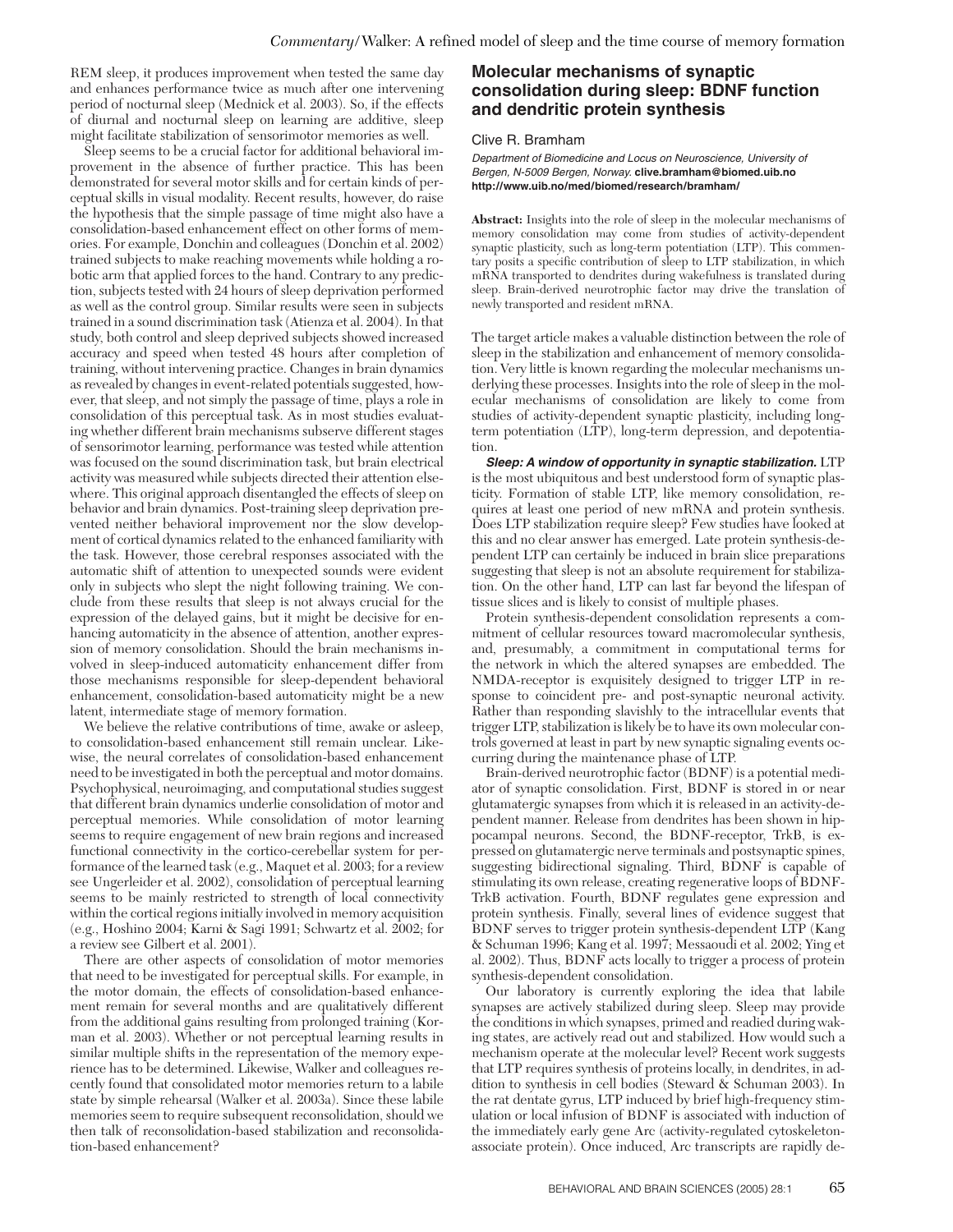livered from granule cell bodies into dendritic process, where mRNA levels remain elevated for several hours. New evidence based on local infusion of Arc antisense oligodeoxynucleotides shows that *stabilization* of LTP requires a window of Arc translation (Messaoudi et al. 2004). In addition, a handful of mRNA species are stored in dendrites in a translationally dormant state. One of these mRNA encodes the  $\alpha$ -subunit of CaMKII, a key enzyme in synaptic plasticity. LTP is associated with translocation of preexisting CaMKII mRNA into dendritic spines (Havik et al. 2003), and mutant mice lacking dendritic CaMKII mRNA have impaired late LTP and memory function (Miller et al. 2002). Furthermore, in isolated synapses, BDNF application drives the translation of both CaMKII and Arc mRNA (Kanhema et al., submitted; Yin et al. 2002). This raises the possibility that BDNF stimulates synaptic stabilization through translation of transient (Arc) and resident (CaMKII) dendritic mRNA. As components of the post-synaptic density, these gene products are positioned to modulate glutamate receptor signaling and synaptic structure.

When in sleep would this take place? In slow-wave sleep (SWS), synchronized population events such as hippocampal sharp-waves and dentate spikes could be involved (Bramham 1998; Buzsaki 1989). The frequency of these events is increased during SWS, and this state is associated with global increases in protein synthesis (Ramm & Smith 1990) Depolarization of dendrites during these population events may facilitate BDNF release, which then drives dendritic mRNA translation. In REM sleep, synaptic inputs synchronized to the positive theta peak could have a similar role. Furthermore, cholinergic transmission during REM sleep could contribute to modulation of dendritic protein synthesis (Feig & Lipton 1993).

In addition to stabilization, sleep-related modification of synaptic strength may involve activity-dependent decay of glutamatergic transmission and depotentiation. Decay of LTP appears to be an active, NMDA receptor-dependent processes extending over several days (Villarreal et al. 2002). Synapses transiently potentiated during waking that fail to undergo protein synthesis-dependent stabilization may be depotentiated. Protection from depotentiation is protein synthesis-dependent (Woo & Nguyen 2003). These mechanisms of selective stabilization and destabilization may contribute to *enhancement* of memory consolidation during sleep.

*Modulation of LTP induction during sleep.* The target review also raises the question of new acquisition during sleep. Studies of LTP have shed some light on this issue. For example, LTP is powerfully modulated by sleep-wakefulness state. While readily induced during REM sleep, LTP induction is suppressed in an allor-none manner during SWS (Bramham & Srebro 1989; Leonard et al. 1987). There must exist powerful endogenous mechanisms to inhibit new LTP induction during particular stages or events in SWS. The mechanism and physiological significance of this suppression is unclear. As detailed in the review, post-trial learning is associated with periods of enhanced REM sleep important for retention. Perhaps LTP induction is generally facilitated during these prolonged REM epochs. However, in the only work examining this issue so far, no changes were found in the magnitude or duration of LTP induced during enhanced REM sleep (Bramham et al. 1994). Thus, if *new potentiation* is facilitated during enhanced REM sleep, this potentiation is likely to be a function of REM-epoch duration and reactivation of network nodes.

## **Sleep is optimizing**

#### Thomas L. Clarke

*Institute for Simulation and Training, University of Central Florida, Orlando, FL 32826.* **tclarke@ist.ucf.edu**

**Abstract:** It is suggested that Walker's consolidation-based enhancement of memory during REM sleep corresponds to the simulated annealing technique used for function optimization, and that robotic and AI design could benefit from inclusion of a deliberate REM-like memory optimization phase.

*Scene 1: A robotics laboratory. A frustrated John Doe sits at a computer connected to a humanoid robocup soccer player. Across the room is his friend, Matthew Walker, who is visiting from the medical school.*

John: I don't get it. I've been able to train my robot to have all the basic skills, but it can't play worth a damn. Sometimes it makes the wrong decision, sometimes it just takes too long to choose. Either way, the other player just drives the ball by....

MATTHEW: What sort of architecture do you use for memory and learning?

John: It uses a neural network-based system. Recognition functions use Hebbian learning; actions are learned using the backpropagation algorithm.

MATTHEW: So it's basically patterned after the brain?

John: Pretty much.

MATTHEW: So when does it sleep?

John: Sleep!?

MATTHEW: Yes, sleep. My research shows that the initial acquisition and stabilization of memory do not depend on sleep, but a further process, consolidation-based enhancement, depends crucially on sleep. Since this is true of the brain, it should be true of your neural-based soccer player.

John: Nonsense! Why would a humanoid robot using silicon circuits to simulate neural activity need sleep? Ridiculous! Sleep is a defect of meatware! I sleep as little as I can get away with. Avoiding those defects is one reason for our robotics research!

MATTHEW: Still, your neural networks are patterned after the functioning of the brain, so I don't think it unreasonable that they also share some of the defects as you say.

#### *[Tom Clarke enters.]*

Tom: What's the shouting about?

JOHN: Matthew here thinks that if I make my robots sleep, they will play soccer better.

Tom: Well, wouldn't they? Don't you play better after a sleep?

JOHN: But I'm - a human. My robots are silicon and algorithms...

Tom: I've read Matthew's latest paper in *BBS* and there's a lot to it that parallels techniques of mathematical optimization.

John: [*Sputtering*] Matthew's a psychiatrist. How could psychiatric research contribute to humanoid robot design?

Tom: I think if you pay attention, quite a bit. You've heard of simulated annealing? Well, I happen to think that the REM portion of sleep is a kind of simulated annealing for the brain.

John: I use simulated annealing as an optimization technique all the time. You add noise to a system being optimized, then slowly reduce the noise and the system settles into an optimum state. If the noise is reduced slowly enough, the system is guaranteed to fall into the global optimum and not get stuck in a less than optimal local state. Hence the term "annealing."

MATTHEW: Noise? Global optimum? What does this have to do with sleep?

Tom: Well I've always thought that dreaming – the random dis-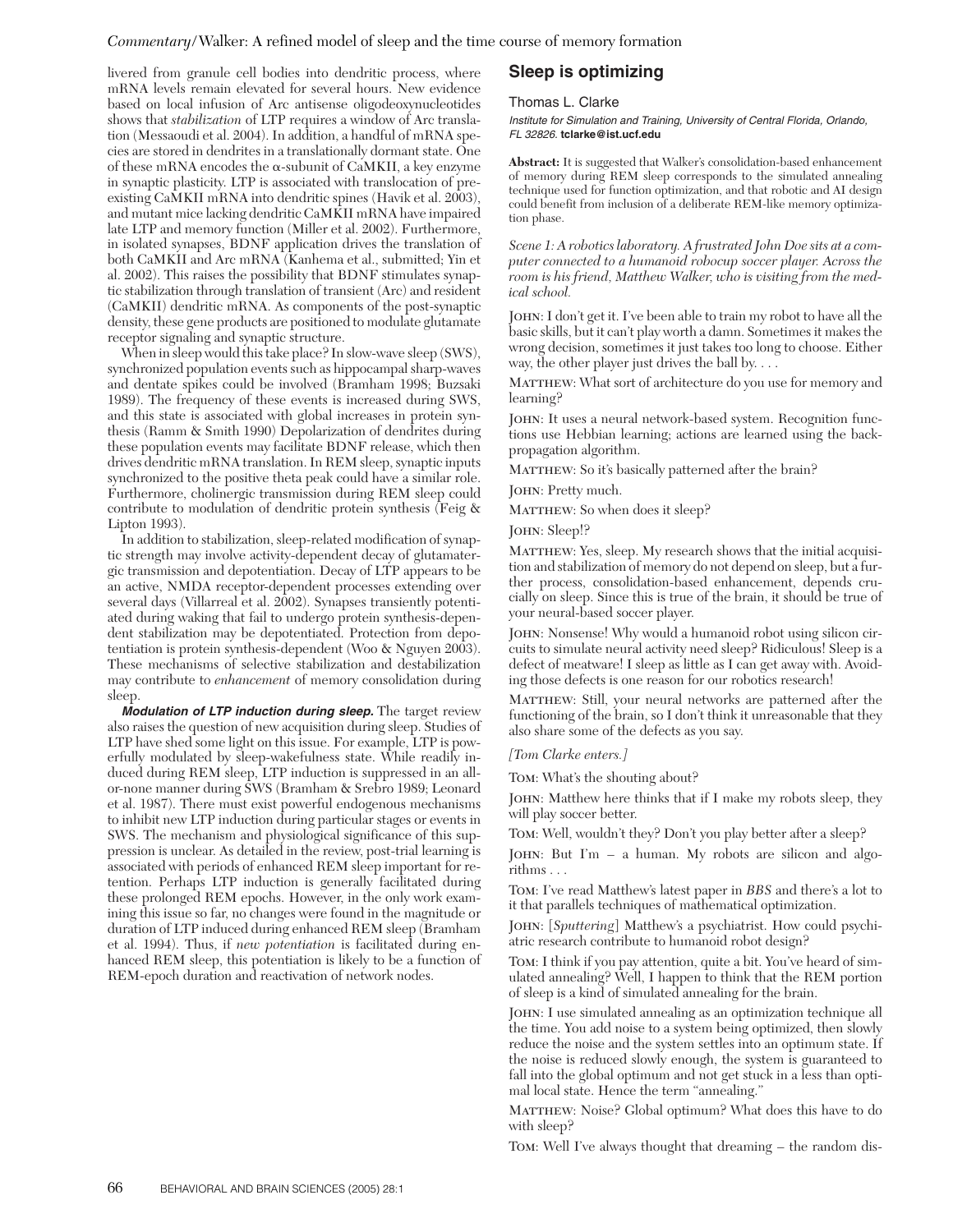connected, illogical content of dreams – is a kind of mental noise that subjects your mind to several sessions of simulated annealing each night.

MATTHEW: Ah. I see what you are getting at. At a cognitive level the process of REM sleep and dreaming serves to stabilize and enhance memories through a process of optimization. Now that you mention it, it seems like rather an obvious idea. There must be an extensive literature on this.

Tom: Oddly, no. I've searched the web for the combination of "simulated annealing" and "REM sleep" and only get 34 hits. There doesn't seem to be much discussion of this except in a few theses. There is literature on optimization at the neural level via simulated annealing, but not at the level of memory content. I'll send you some references (e.g., Beckerman 1998; Cameron 1988; Hinton & Sejnowski 1986; Malhotra 2003; Robocup Soccer League 2004).

#### JOHN: So how is this going to help my robot win?

Tom: You will have to put your robot into the equivalent of sleep after training sessions. Don't just turn it off, but let it run with random inputs. I'm not sure if random inputs alone will be sufficient, I think there must be feedback from memory to sensory input. But I've never worked out a good architecture to simulate this.

MATTHEW: Don't forget to disable the outputs. Animals in REM sleep are effectively paralyzed.

John: Very interesting. I think I'm getting some ideas of how I can rewire my robot to have REM-like states.

#### *Scene 2: Several months later.*

MATTHEW: Congratulations, John. Your robot won the cup. Don't you find that it performs so much better after a good night's sleep?

Tom: I could say something about how the REM sleep – er, simulated annealing – provides precomputed feasible solutions to the NP Hard problems of real world soccer play, but I think I'll quote Douglas Adams instead. "The endless dancing shapes and patterns would reach far deeper into our minds than we could manage by reason and logic. . . . Logic comes afterwards. It's how we retrace our steps. It's being wise after the event. Before the event you have to be very silly" (Adams 2002).

#### ACKNOWLEDGMENT

Thanks to Randall Shumaker for his support and challenging words.

## **Where is the classic interference theory for sleep and memory?**

#### Anton Coenen

*Department of Biological Psychology, Nijmegen Institute for Cognition and Information, Radboud University Nijmegen, 6500 HE Nijmegen, The Netherlands.* **a.coenen@nici.ru.nl**

**Abstract:** Walker's target article proposes a refinement of the well known two-stage model of memory formation to explain the positive effects of sleep on consolidation. After a first stage in which a labile memory representation is formed, a further stabilisation of the memory trace takes place in the second stage, which is dependent on (REM) sleep. Walker has refined the latter stage into a stage in which a consolidation-based enhancement occurs. It is not completely clear what consolidation-based enhancement implies and how it can be dissociated from a stage for memory-stabilisation. A more serious consideration, however, is whether a second stage in memory consolidation that is solely dependent on sleep, is really necessary. The classical, passive, interference theory is able to explain adequately the findings related to the effects of sleep and memory, and can lead perhaps better to an understanding of the highly variable data in this field.

The idea that sleep is a favourable brain condition for memory consolidation has been going around since the days of Sir John

Hughlings Jackson. In 1881 he predicted that sleep had a function in stabilising the vulnerable memory trace by making "permanent rearrangements during so-called dreamless sleep" (see Taylor 1958). Although not all researchers are able to show this phenomenon, generally, subjects remember more of a learning task when tested after a period of sleep than they do when tested after an equal period of wakefulness (Benson & Feinberg 1977; Grosvenor & Lack 1984). Historically, this positive effect of sleep on memory is interpreted in terms of the "interference theory," implying that during sleep there is less new learning interfering with memory storage than during wakefulness (Underwood 1966). In the period that the labile memory trace is stabilised, it is still vulnerable for interference. Hence, in the absence of interpolated learning, in a situation with less retroactive inhibition, the remembrance is better when sleep intervenes between original learning and recall than when this interval is filled with wakefulness during an ongoing uptake of new information. This is the classical, passive, way to explain the positive effect of sleep on memory.

An alternative interpretation, however, is that sleeping might play an active, rather than a passive, role in the stabilisation of the labile memory trace (Ekstrand 1967). An experimental upswing came when animal research suggested that REM sleep in particular, rather than sleep per se, could be important for the positive effect of sleep on memory. Two lines of research dominated the field: the study towards the effects on learning on sleep with the question whether REM sleep should be increased after a period of intensive learning, and the question of whether deprivation of REM sleep after learning should impair memory consolidation. Especially popular in animal research were the deprivation experiments, and a huge number of rats were put on inverted flowerpots to deprive them from REM sleep. Inconsistent and controversial results were found, which could be ascribed mainly to inappropriate deprivation techniques and the lack of adequate controls. Studies to establish that intensive learning was followed by an increase of REM sleep were also inconclusive. Even less positive evidence could be found in human research. These disappointing outcomes resulted in a decline of these kinds of studies in the late eighties and the beginning of the nineties.

However, the findings in the paper by Karni et al. (1994) heralded an experimental revival. These authors showed, in humans, an improvement in performance of a perceptual skill dependent upon the occurrence of REM sleep. Although the focus was again on an active role of REM sleep and not of sleep per se, Giuditta et al. (1995) gathered evidence for the "sequential hypothesis" on sleep function. According to this hypothesis, REM sleep, occurring later in the night, should serve the ultimate completion of consolidation, but the earlier occurring slow-wave sleep should function in the first step towards stabilisation of the memory trace. Since then, the role of non-REM sleep has also been explored, but up to now sound evidence for an active role of non-REM sleep, as well as REM sleep, in memory organisation is weak and contradictory (Vertes & Eastman 2003).

It is against this background that Walker's model must be regarded. He has adjusted the existing two-stage model of sleep and memory, which was formulated in 1970 by Bloch. Bloch suggested a discrete two-stage model in which the acquisition of new information is followed by a short period of processing, and true consolidation occurs later, during (REM) sleep. Walker's two-stage model is quite reminiscent of Bloch's model, but it is refined in the sense that he proposes a first stage in which a time-dependent consolidation-based stabilisation takes place, followed by a second stage in which a sleep-dependent consolidation-based enhancement takes place. Walker based this refinement on data obtained with an extended version of the Jenkins and Dallenbach (1924) paradigm, among others. In this paradigm, subjects were trained to perform a motor task skill, either in the morning or in the evening. Subjects trained in the morning were tested in the evening and retested the following morning. Whereas the first (evening) test showed no significant change in performance from the training session, the second (morning) test, which was admin-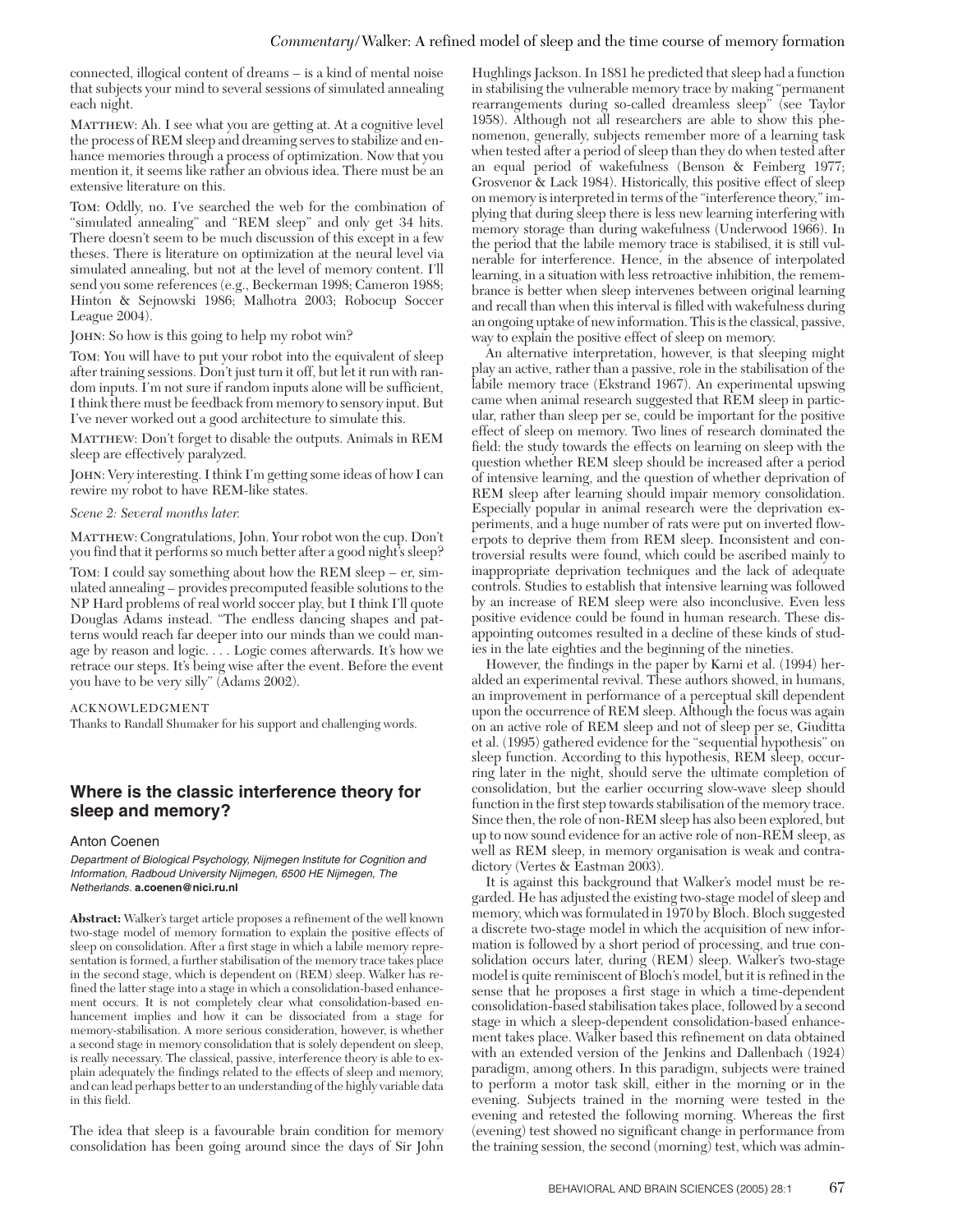istered after a night of sleep, showed significant improvements. On the other hand, subjects trained in the evening already showed improvements in the first (morning) test, and no further improvements were demonstrated in the second (evening) test. This led Walker to conclude that a consolidation-based enhancement of performance, leading to a significant improvement, occurred only after a night of sleep. It is not fully clear to me, however, what exactly consolidation-based enhancement implies. Is there an experimental design, which can discriminate between predictions related to consolidation-based stabilisation and those related to consolidation-based enhancement?

Walker rejects the classical time-dependent second stage model of memory formation, but on what grounds? Putting aside that a circadian rhythm in performance cannot fully be excluded in the previously mentioned experiment, the good old interference theory also seems able to explain these results. Let me try to give a comparison: the role of sleep in food digestion. After food intake the process of digestion starts, independent of sleeping and waking. But sleep provides a more beneficial condition for digestion than waking. During waking, activity interferes with digestion, but during sleep bodily activity is restricted, providing a minimal interference, and the process of digestion is faster. The effect of sleep on this digestive process is variable: It depends on factors such as the kind and amount of food, the circadian time of eating, and the timing of sleep after food intake. In all, the effect of sleep on digestion is generally positive, but indirect and variable. In this way it is an interference theory, like the one which explains the positive effect of sleep on memory. Consolidation starts immediately after acquisition; it is a slow running process in which information is first stored in a labile trace, and then remodelled into a stabile memory trace. It seems unnecessary to accept that sleep has a direct and active role in memory stabilisation, simply because it creates a favourable condition for storage by preventing gross disturbances caused by newly incoming information. Retroactive interference is a main factor in inadequate memory formation and minimising interference might improve memory organisation. In this way the outcomes of the afore-mentioned experiments can also be explained.

Therefore, I do not see the necessity for a two-stage model to explain the positive effects of sleep on memory. The one-stage time-dependent model of memory formation, with fluctuating amounts of interference dependent on sleeping and waking, is simpler and, in my opinion, also able to explain the highly variable effects of sleep on memory, as described in the literature.

## **Motor memory: Consolidation-based enhancement effect revisited**

Julien Doyon,<sup>a</sup> Julie Carrier,<sup>a</sup> Alain Simard,<sup>a</sup> Abdallah Hadj Tahar,<sup>a</sup> Amélie Morin,<sup>a</sup> Habib Benali,<sup>b</sup> and Leslie G. Ungerleider<sup>c</sup>

<sup>a</sup>*Department of Psychology, University of Montreal, Montreal, H3C 3J7, Canada;* b*Unité 494 INSERM, CHU Pitié-Salpêtrière, 75634 PARIS CEDEX 13, France;* c*Laboratory of Brain and Cognition, National Institute of Mental Health, NIH, Bethesda, MD 20892-1366.* **julien.doyon@umontreal.ca J-Carrier@CRHSC.UMontreal.CA Habib.Benali@imed.jussieu.fr amzoughi@yahoo.com amelie.morin@umontreal.ca leslie\_ungerleider@nih.gov asimard002@sympatico.ca**

**Abstract:** Following Karni's seminal work, Walker and other researchers have recently provided gradually convincing evidence that sleep is critical for the consolidation-based enhancement (CBE) of motor sequence learning. Studies in our laboratory using a motor adaptation paradigm, however, show that CBE can also occur after the simple passage of time, suggesting that sleep effects on memory consolidation are task-related, and possibly dependent on anatomically dissociable circuits.

In this target article, Walker proposes a well-documented account of the role of sleep in both acquisition and consolidation phases of

procedural memory formation. We applaud his effort to better define the nature of sleep's contribution to the consolidation of motor and perceptual learning by proposing a new model that separates this process into two stages: a consolidation-based stabilization (CBS) phase and a consolidation-based enhancement (CBE) phase. Although enlightening, we believe, however, that this model needs further refinement, especially with respect to the specificity of sleep on CBE effects in the motor domain and the possible functional neuroanatomical systems mediating this motor memory process.

First, using skill learning paradigms initially developed by Karni and colleagues (Karni & Sagi 1993; Karni et al. 1994; 1995; 1998), Walker, Stickgold, and other investigators have recently reported compelling evidence that sleep is indeed necessary after initial training to observe spontaneous gains (i.e., consolidation) in performance without additional practice on the same task (Fischer et al. 2002; Stickgold et al. 2000a; 2000b; Walker et al. 2002; 2003b). In the motor domain, for example, Walker and colleagues have elegantly demonstrated that CBE is elicited only after a period of sleep, and not after an equivalent period of time awake following the acquisition of a new sequence of finger movements (i.e., motor sequence learning). The results of a recent study in our laboratory suggest, however, that time alone is sufficient for observing CBE effects when testing for the consolidation of skills based on the capacity to compensate for environmental changes (i.e., motor adaptation) (Simard 2004). In the latter experiment, motor adaptation was measured using a version of the eight-target tracking task in which subjects were required to use a joystick to move a cursor from the center of a screen to one of eight targets following an elliptical trajectory within a time limit (see Fig. 1A). Target reaching on each trial was accomplished in a reversed mode, where the relation between movements with the joystick and direction of the cursor had been inverted. In a parametric experimental paradigm, three distinct groups  $(n = 12)$  of healthy volunteers were first given enough practice trials in the morning (i.e., 16 blocks of 16 trials each) to reach asymptotic performance within this training session. Without additional practice, subjects were then retested 5, 8, or 24 hours later to measure their level of performance gains on this task. Importantly, subjects in the 5-hour and 8-hour-delay conditions were told to refrain from taking a nap between the two testing sessions, while subjects in the 24-hour delay group were allowed a normal night of sleep. The results (see Fig. 1B) revealed that unlike subjects in the 5-hour delay group, those who were tested 8 hours later the same day, or 24 hours later the next day, showed a significant increase in performance between testing sessions. Furthermore, the level of between-session improvement on the task did not differ between these two groups, hence suggesting that the simple passage of time is sufficient to elicit spontaneous performance gains in a motor adaptation task, and therefore that sleep-dependent CBE effects are not universal, but task-dependent.

Second, although Walker describes potential physiological, neurochemical, molecular, and cellular mechanisms underlying the development of procedural memories, little is said about the neuroanatomical systems thought to support the different forms of motor learning (motor sequence, motor adaptation) discussed in this review paper, and about their possible role in mediating CBE effects in the motor domain. In such a model, Doyon and Ungerleider (2002; cf. Doyon et al. 2003) have recently proposed that both cortico-striatal (CS) and cortico-cerebellar (CC) systems contribute to motor learning and consolidation, and that representational changes within these two systems depend not only on the learning phase, but on the type of motor skilled behaviour acquired. In brief, this model suggests that in the fast (early) learning phase, both motor sequence and motor adaptation tasks recruit the CS and CC systems. When consolidation occurs, the subject has achieved asymptotic performance on the task, and this performance is then automatic. At this point, it is believed that the neural representation of a new motor skill is distributed in a network of structures involving the CS or CC circuit that depends on the type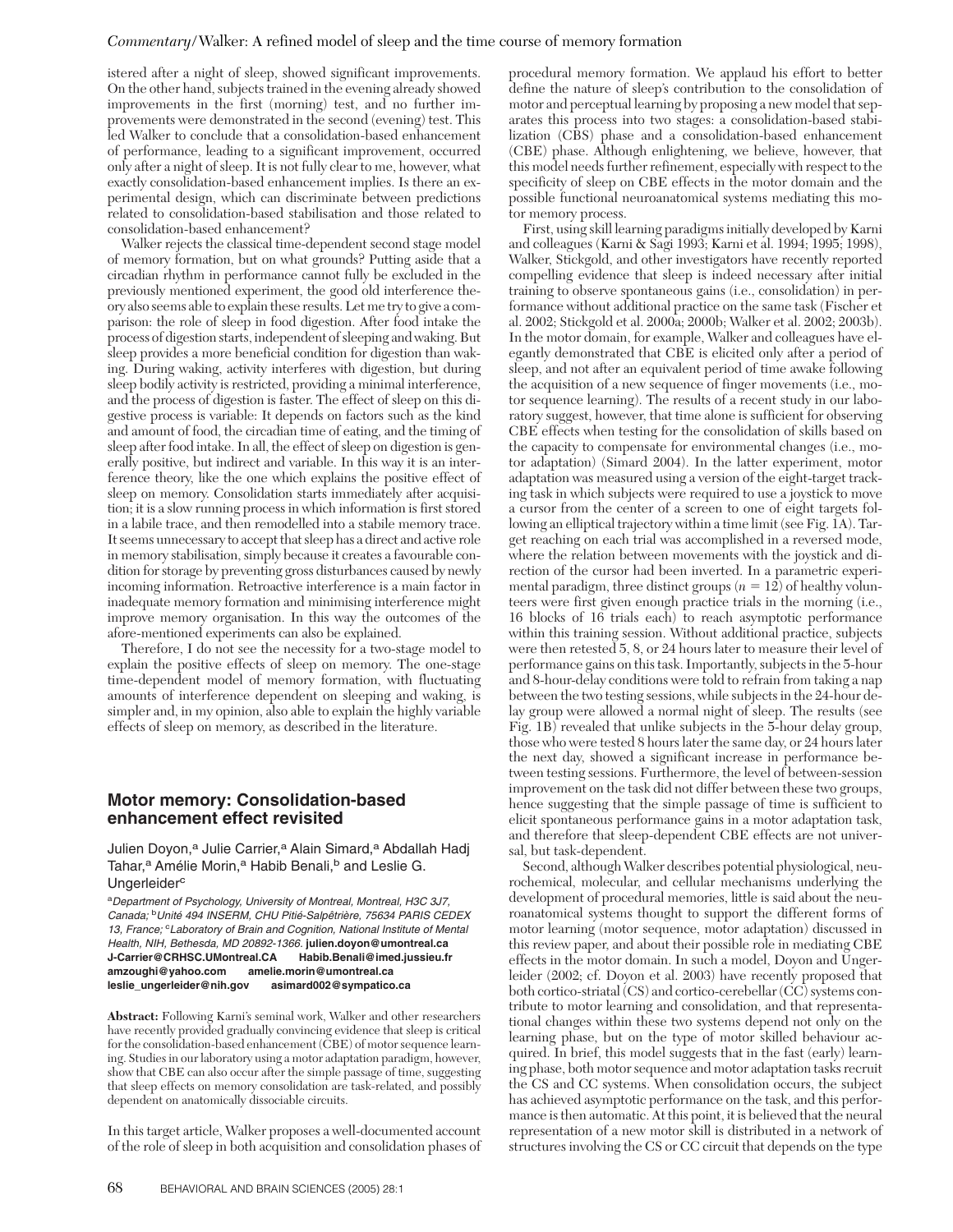

Figure 1 (Doyon et al.). Motor adaptation consolidation in normal control subjects: Method and results. Motor-adaptation learning: (A) Figure illustrates the motor- adaptation task, in which subjects are asked to reach one of the eight targets, following a curved line with a joystick in the inversed mode; that is, the *x* and *y* coordinates of the joystick had been reversed. (B) Early in training, movements of the cursor had significant deviations from the elliptical path. (C) Late in the training, movements of the cursor followed essentially a straight elliptical line. (D) Bar graph illustrating the results from Simard and colleagues (Simard 2004). Consolidation was operationally measured by comparing the subjects' performance on the last two blocks of trials in the training session to the second block of the retest session. Only subjects who were retested 8 and 24 hours after initial training revealed significant spontaneous performance gains  $(p < .05)$ . These findings suggest that the simple passage of time is sufficient to observe significant consolidation of a motor adaptation skill, and that this physiological process may occur within a period of 5 to 8 hours after training.

of learning. Our model proposes that for motor adaptation, the striatum is no longer necessary for the retention and execution of the acquired skill; regions representing the skill are now thought to involve the cerebellum and related cortical regions. By contrast, a reverse pattern of plasticity is believed to occur in motor sequence learning, such that with extended practice the cerebellum is no longer essential, and the long-lasting retention of the skill is now believed to involve representational changes in the striatum and associated motor cortical regions. Most important for this commentary, however, this model also makes predictions about the neural systems mediating the consolidation of these two motor learning modalities. Indeed, based on previous imaging studies (Imamizu et al. 2000; Nezafat et al. 2001; Shadmehr & Holcomb 1997) that have shown that the cerebellum and its related structures are critical for the consolidation and long-term storage of a motor adaptation skill, one would expect that the striatum and its associated structures would play an equally important role in the consolidation of a newly-learned sequence of movements, as this structure contributes to the maintenance of this skilled behaviour over time (Doyon et al. 2002; 2003). Based on this model, one would also predict that sleep-dependent CBE effects observed in motor sequence learning would be associated with representational and cellular changes within the CS system, whereas the time-dependent CBE effects of motor adaptation described above would be mediated by similar changes in the CC system. To date, however, these hypotheses still remain conjectural.

In conclusion, although Walker's notion of CBE in motor learning is informative, it ought to be extended in order to explain that, depending on the type of motor skill acquired, sleep is not necessary for spontaneous performance gains to be observed, and that sleep-dependent and time-dependent CBE effects may be due to plasticity within different neural substrates.

## **Do words go to sleep? Exploring consolidation of spoken forms through direct and indirect measures**

Nicolas Dumay and M. Gareth Gaskell

*Department of Psychology, University of York, Heslington, York YO10 5DD, United Kingdom.* **n.dumay@psych.york.ac.uk g.gaskell@psych.york.ac.uk http://www-users.york.ac.uk/~nd6 http://www-users.york.ac.uk/~mgg5**

**Abstract:** We address the notion of integration of new memory representations and the potential dependence of this phenomenon on sleep, in light of recent findings on the lexicalization of spoken words. A distinction is introduced between measures tapping directly into the strength of the newly acquired knowledge and indirect measures assessing the influence of this knowledge on spoken word identification.

Based on Walker's account, procedural memory and declarative memory seem to have little in common. The two domains would differ not only in their neural substrates and, potentially, the physiological processes underlying learning, but also by the nature of the stages that characterize memory consolidation. For most models of declarative memory (e.g., Buzsaki 1998; Eichenbaum 2000; Hasselmo 1999; McClelland et al. 1995; O'Reilly & Norman 2002), consolidation refers to the integration of newly acquired representations into long-term storage and expresses itself by the fact that decay of memory traces or interference (from another ongoing learning) can no longer be observed. In contrast, in Walker's model of procedural memory formation, integration with pre-existing knowledge is not part of the consolidation process per se; rather, it is an ancillary stage that may take place during or after stabilization or enhanced learning, which are seen as the crucial steps (see Fig. 2B [sect.2.3.2] and Fig. 5 [sect. 2.3.2.2] in the target article). Although procedural and declarative memory tap into different aspects of experience and use presumably different neural implementations, there remains the potential for an isomorphism in the stages of memory formation across the two domains. As Walker points out, little is known about the integration of procedural information, the importance of this stage, and its temporal relationship with respect to consolidation-based enhancement, which affects both perceptual (e.g., Karni et al. 1994) and motor skills (e.g., Brashers-Krug et al. 1996; Walker et al. 2002). In our view, the main reason for this state of affairs is that studies showing memory enhancement have typically used only direct measures of learning, thereby telling us about the strength of the newly acquired representations but not whether these representations would influence the access to more permanent ones. The goal of this commentary is to address the issue of integration, and the potential dependence of this phenomenon on sleep, on the basis of recent results obtained on lexicalization of spoken word forms (i.e., their integration into long-term lexical memory). Whilst the type of knowledge involved in word acquisition is initially declarative, the full lexicalization of this knowledge implies that the newly created representation should affect a well-established perceptual skill: identifying spoken words. Lexicalization of novel words, therefore, represents an ideal test case for bridging the gap between models of consolidation of declarative and procedural memory.

In models of spoken word identification, a key feature of a lexical entry is its ability to be evoked when compatible with the input, and to compete with similar-sounding entities for identifica-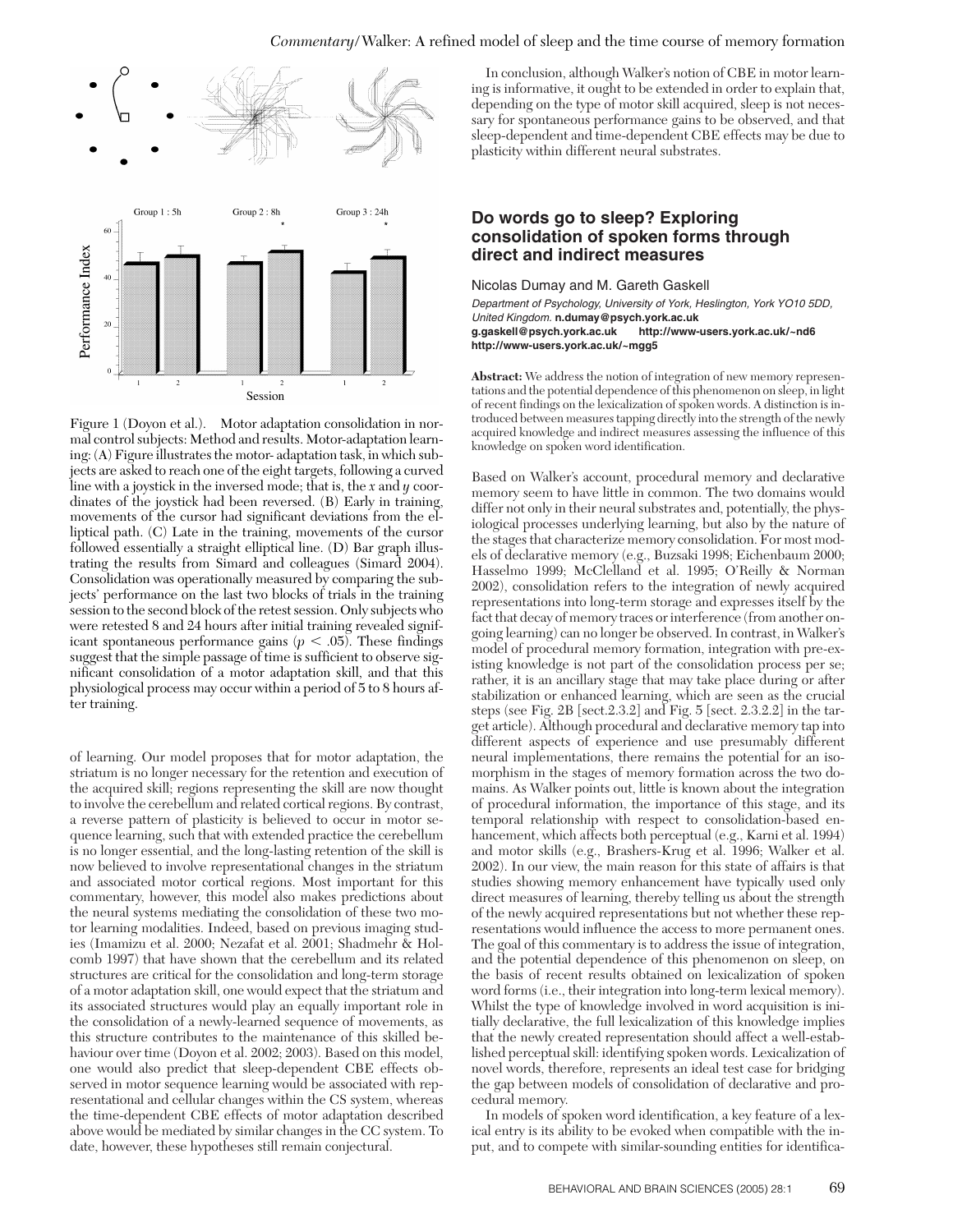tion (Gaskell & Marslen-Wilson 1997; Luce & Pisoni 1998; Mc-Clelland & Elman 1986; Norris 1994). Hence, an acid test of whether a spoken form has been lexicalized is whether or not it engages in lexical competition, and thereby affects the activity within the mental lexicon. In one of our experiments (Gaskell & Dumay 2003, Experiment 3), adults learned nonsense-speech sequences that overlapped strongly with existing words (such as "cathedruke" for "cathedral"). The influence of the newly learned words on lexical activity, our indirect measure of learning, was then assessed using the pause detection paradigm. Here, participants made speeded decisions as to whether a short silence was present towards the offset of the existing words (e.g., "cathedr\_al"). Mattys and Clark (2002) demonstrated that pause detection latencies are positively correlated with the number of words activated in lexical memory on hearing the speech portion preceding the pause. As indicated by a direct two-alternative force choice recognition test (e.g., "cathedruke" vs. "cathedruce"), the 36 exposures to each novel word during learning resulted in a good immediate explicit knowledge, with no significant change when retested one week later (96% of correct responses on both occasions). More crucially, whereas no change in lexical activity was observed in pause detection immediately after learning a new competitor, a clear effect of the novel competitor had emerged during the time interval between exposure and retest, seven days later. This is strong evidence that, in contrast to phonological (episodic) storage, lexicalization (and thus integration) of spoken words requires a substantial amount of time.

In a follow-up experiment (Dumay et al. 2004, Experiment 2), we examined more closely the timecourse of lexicalization, tracking the effect of exposure on lexical activity at three time points: immediately after exposure, 24 hours later, and a week later. Again, there was no evidence of immediate lexicalization, but 24 hours after exposure as well as a week later, pause detection performance on the existing words demonstrated that the new competitor was now contributing significantly to lexical activity. Concurrently, the performance in explicit recognition and free recall improved across sessions (from 82% to 87% and from 8% to 20%, respectively).

From these results, we can therefore narrow down the critical time period for the lexicalization of a spoken word form to somewhere between one and 24 hours after exposure. Whether the integration of new representations into long-term lexical memory is primarily dependent on sleep (or some sleep-specific brain state or states) is still to be determined. However, our findings are clear evidence that both consolidation-based enhancement and integration of new declarative memory representations can be obtained after a posttraining interval that includes sleep. Rather than being a distinct stage in the process of memory formation, enhancement might be the sign that integration has taken place. In fact, it would seem quite uneconomical to engage into some sleepdependent additional learning if it were not to integrate the corresponding representations in a long-term associative network or repertoire. Walker (sect. 2.2) speculates that the effect of sleep on declarative memory could be more protracted and one of subtle maintenance in order to prevent decay over time. Our data indicate that this may not be the case. They suggest instead that following sleep, newly acquired declarative memory representations are not only enhanced, that is, more easily accessed or specified, but also able to affect a highly automatized perceptual skill, and therefore, its underlying procedural memory system.

#### ACKNOWLEDGMENTS

This research was supported by a grant from the UK Medical Research Council (G0000071) to Gareth Gaskell. We thank Graham Hitch for useful comments.

## **What is consolidated during sleep-dependent motor skill learning?**

Luca A. Finelli<sup>a</sup> and Terrence J. Sejnowski<sup>a,b</sup>

<sup>a</sup>*Howard Hughes Medical Laboratory, The Salk Institute for Biological Studies, La Jolla, CA 92037;* b*Division of Biological Sciences, University of California, San Diego, La Jolla, CA 92093.* **lfinelli@salk.edu terry@salk.edu http://www.cnl.salk.edu**

**Abstract:** Learning procedural skills involves improvement in speed and accuracy. Walker proposes two stages of memory consolidation: enhancement, which requires sleep, and stabilization, which does not require sleep. Speed improvement for a motor learning task but not accuracy occurs after sleep-dependent enhancement. We discuss this finding in the context of computational models and underlying sleep mechanisms.

Procedural learning, particularly the investigation of motor skill learning, has attracted renewed attention in memory research over the past few years. Procedural learning refers to a particular set of learning abilities that do not afford conscious memory access but may be expressed through performance. It is therefore an ideal starting point to address objectively the problem of sleep and memory. The model presented in the target article by Walker is based on experimental evidence that primarily comes from motor skill learning experiments. In this context, an important distinction to consider is the dissection of the acquisition process. Similar observations can be extended to perceptual and visuomotor experiments.

Influential computational studies of motor control (Kawato et al. 1987; Shadmehr & Mussa-Ivaldi 1994; Wolpert et al. 1995) have suggested that learning a motor skill requires the formation of an internal model of the dynamic behavior of the motor system in the task. For arm reaching movements in interaction with a mechanical device, the internal model may persist for at least 5 months without further practice, even after a single training session (Shadmehr & Brashers-Krug 1997). A computational framework could help to characterize memory-stage concepts like acquisition and consolidation in the context of neural representations.

The motor skill experiments in the target article employed a sequential motor task involving five stereotyped finger movements in the absence of dynamic constraints. It is reasonable to assume that, in adults, the internal models for each of the five movements need not be learned. It is, in fact, easy to fast finger-tap on a surface. However, this task would be profoundly different to a baby, who takes weeks to learn the internal models for skilled finger movements.

So what is "acquisition" in finger tapping? The largest improvement was obtained within the first three learning trials (3 minutes; Walker et al. 2002), suggesting that the process of acquiring a control strategy for existing internal models is fast. Karni and colleagues referred to this as "acquisition of a task-relevant routine" (fast learning; Karni et al. 1995), which additionally does not generalize even after long-term training. Fischer et al. (2002) also found that the enhancing effect of sleep on motor performance is highly specific to the practiced sequence.

This dissection is important because it helps to define constraints for the search of underlying mechanisms. It also guides thinking about the reorganization of internal motor representations during acquisition and enhancement. The enhancement component of consolidation can thus be interpreted as automatization/optimization of the new control strategy: optimization in terms of speed and/or accuracy of execution, as instructed. Note the absence of additional requirements, for example, rhythm, as would be the case for learning to play musical instruments.

Sleep may have enhancing effects on performance. However, it is not clear what aspects of performance, and consequently of internal motor representation, are enhanced exclusively by sleep. In an experiment designed to determine the effects of several interventions interfering with synaptic plasticity on the ability to learn a new motor memory, performance on day 2 after a night of sleep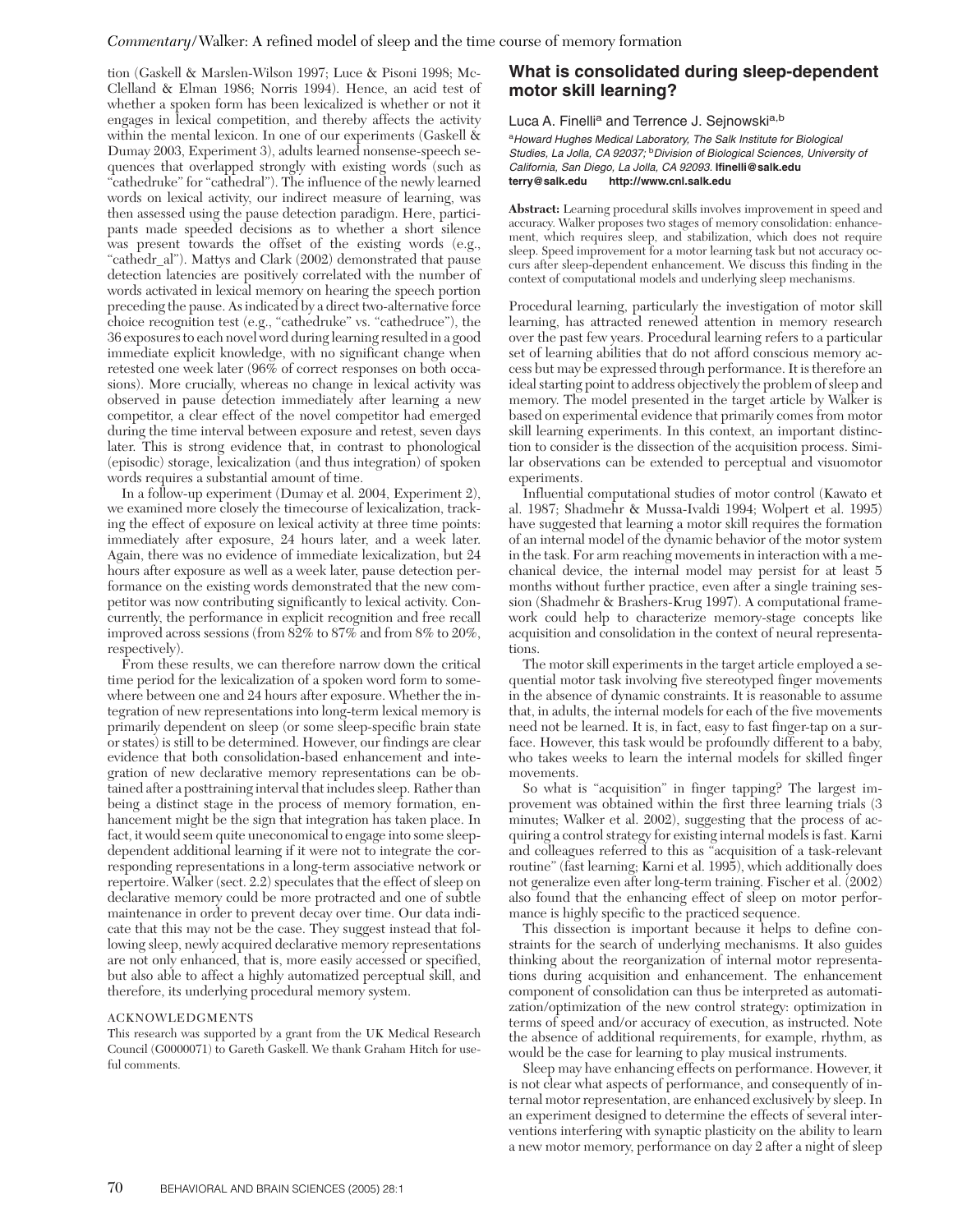did not improve compared to the last training set in day 1; in addition, total sleep deprivation between day 1 and day 2 did not alter performance compared to sleeping controls (Donchin et al. 2002). This experiment studied arm reaching in interaction with external forces, which is known to require time-dependent consolidation (Shadmehr & Brashers-Krug 1997). Interestingly, performance was quantified with a learning index that measures quality, rather than speed, on task.

Similar observations can be made for finger skills. When motor skill accuracy (error rate) was measured as absolute number of wrong sequences per 30-second trial (Walker et al. 2002), it did not change significantly between 10:00 a.m., 2:00 p.m., 6:00 p.m., and 10:00 p.m.; nor did accuracy change between 10:00 a.m., 10:00 p.m., and post-sleep 10:00 a.m.; nor did it change between 10:00 p.m., post-sleep 10:00 a.m., and post-sleep 10:00 p.m. In contrast, when error rate was redefined as number of wrong sequences relative to number of correct sequences per 30-second trial (Walker et al. 2003b), significant differences could be observed between all pre- and post-sleep conditions above. Interestingly, Fischer et al. (2002) found that performance speed, but not accuracy, significantly improved during daytime awake retention without practice. Consistent with the proposed model is the hypothesis that an adaptive, compensatory response to increased sleep need could take place during extended wakefulness (Finelli et al. 2000).

In summary, these findings suggest that sleep may not have a uniform effect on all constituents of memory. Rather, specific aspects, or types, of internal representation may be selectively enhanced by mechanisms characterizing the sleep process. Understanding which features of behavioral performance are enhanced will help uncover the specific mechanisms influenced by sleep.

Hypotheses concerning the putative mechanisms that may underlie the consolidation of memory traces during sleep have focused on the role of either REM or non-REM sleep (Maquet 2001). The evidence in favor of one or the other hypothesis requires careful consideration of experimental design and method (Peigneux et al. 2001a). Walker's (2002) hypothesis makes no a priori assumptions about the sleep state that may be exerting an effect on memory consolidation. Thus, he and coworkers were able to infer post hoc a correlation between relative amount of stage 2 non-REM sleep and performance improvement after sleep. The independent study by Fischer et al. (2002) that used a similar task and design confirmed most results, except for dependence on stage 2, showing instead a correlation between amount of REM sleep and performance gain after sleep. For both studies the amount of time spent in one sleep stage across the night at best accounted for less than 44% of the variance in performance gain (the other stage accounted for less than 14%). Therefore, none of those factors can explain entirely the relation between sleep and performance improvement (see also Gais et al. 2000; Stickgold et al. 2000b). Factors other than time related to sleep staging (e.g., electrophysiological variables) should also be tested.

It has recently been proposed that sleep spindles, by virtue of a pattern of excitation-inhibition that provokes massive Ca entry that specifically activates Ca-dependent molecular gates in the spindling cells, could open the door to subsequent long-term changes in cortical networks (Sejnowski & Destexhe 2000). This hypothesis is consistent with the correlation observed by Walker (2002). Prominent in non-REM sleep stage 2, spindles >13 Hz have been shown to have their maximal expression in an area surrounding the head vertex, that is, in close correspondence with the motor cortex (Finelli et al. 2001). Sleep is a regulated process whose timing, duration, and intensity depend on the interaction of homeostatic (the prior sleep-wake history) and circadian factors (Borbély 1982). Would a non-dramatic extension (or reduction) of some stage of sleep cause a better (or worse) improvement in performance? Sleep deprivation prior to new acquisition and sleepinduced enhancement would increase slow wave sleep, and would probably not alter stage 2. However, EEG power density in the range of spindles would be significantly reduced (Finelli et al.

2001). The concept of memory enhancement through sleep could be tested in experiments of this kind.

## **Sleep and memory: Definitions, terminology, models, and predictions?**

#### Jonathan K. Foster<sup>a</sup> and Andrew C. Wilson<sup>b</sup>

<sup>a</sup>*School of Exercise, Biomedical and Health Sciences, Edith Cowan University, Joondalup, and School of Paediatric & Child Health, University of Western Australia, Princess Margaret Hospital, Subiaco, Western Australia, Australia;* b*Department of Respiratory Medicine, Princess Margaret Hospital, Subiaco, Western Australia, Australia.* **j.foster@ecu.edu.au andreww@ichr.uwa.edu.au**

**Abstract:** In this target article, Walker seeks to clarify the current state of knowledge regarding sleep and memory. Walker's review represents an impressively heuristic attempt to synthesize the relevant literature. In this commentary, we question the focus on procedural memory and the use of the term "consolidation," and we consider the extent to which empirically testable predictions can be derived from Walker's model.

In recent decades, there has been increasing research focus on the topic of sleep and memory, transcending once and for all the "sleep and memory tapes" anecdotal speculation of yesteryear. Walker hails from one of the scientific hotbeds of contemporary sleepmemory research. His starting point is that neuroscientific evidence indicates that sleep plays a role in learning and memory, but that the mechanisms involved are currently unclear. In this heuristic review, Walker seeks to clarify the current state of knowledge, in the process formulating a model whereby, it is argued, sleep impacts favourably on specific elements of memory processing.

In his review, Walker focuses predominantly on procedural memory, proposing that learning in this domain comprises an acquisition phase which is followed by two specific stages of consolidation (the first involving a process of stabilization and the second involving a process of enhancement; the latter is proposed to underlie delayed learning). Walker argues that acquisition and stabilization of procedural information do not rely fundamentally on sleep. By contrast, he argues that procedural memory enhancement does appear to rely on sleep, presenting evidence for specific sleep-stage dependencies. Walker adduces relevant evidence from the sleep/memory literature and nominates potential candidate mechanisms at the molecular, cellular, and systems levels.

In the initial reading of Walker's article, there is some apparent confusion regarding the notion of consolidation. Presumably the sentence towards the end of the Abstract which begins "In contrast, the consolidation stage . . . does appear to rely on the process of sleep" should in fact read "In contrast, the enhancement phase," given that Walker has already stated that the stabilization phase of consolidation is not modulated by sleep per se.

Of interest is the manner in which Walker characterises the distinction between declarative and procedural memory; for example, in section 2.1 he refers to declarative memory in terms of "one or two readings of a text" or "one exposure to an event" and procedural memory in terms of being "passive." It is not entirely clear that these dichotomies are appropriate with respect to the extant literature. For example, a recent search of the Institute of Scientific Information Science and Social Science Citation Indexes found no association between the notions of procedural memory and passive processing. Although this point perhaps does not bear directly on the theoretical framework that is being articulated by Walker, it is germane to some of the neurocognitive mechanisms which he cites. Furthermore, we find the use of the term "consolidation" in this context to be potentially confusing, given its much more frequent use in the declarative memory literature (again evaluated via Institute of Scientific Information Science and Social Science Citation Indexes), and given the sleep-related distinction that is here being attempted by Walker between declarative and pro-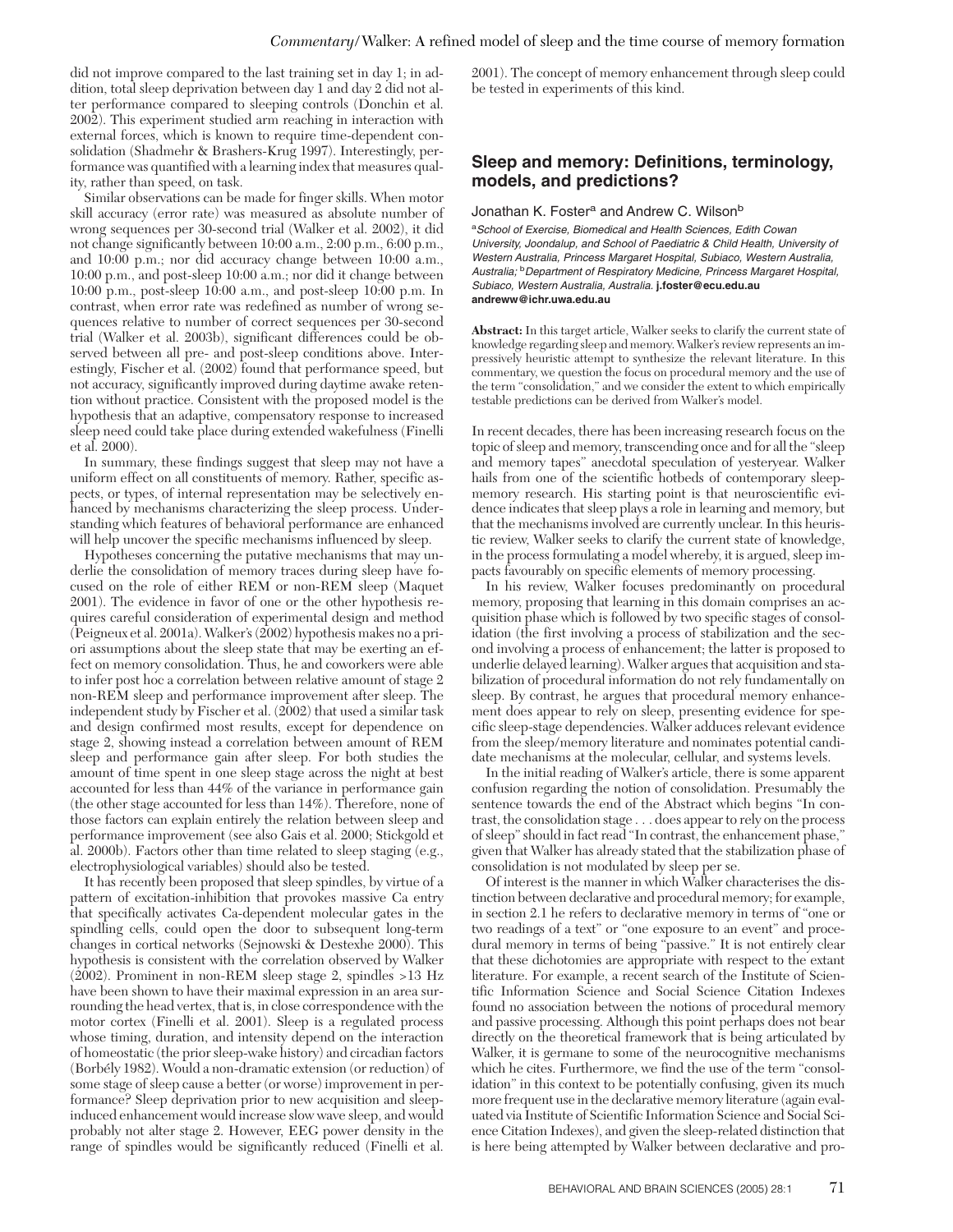cedural memory mechanisms. How does Walker define "consolidation" exactly in the procedural memory domain as distinct from its more common application in the declarative memory domain? Moreover, how are the fundamental mechanisms of (a) declarative memory "consolidation" and (b) procedural memory "consolidation" deemed to be different with respect to their putatively contrasting interactions with the mechanisms mediating sleep?

Any scientific model worth its salt should, of course, be able to predict novel findings as well as accounting for the current body of data. With respect to Walker's further thoughts concerning procedural memory mechanisms, articulated in section 2.2, it would be interesting if (based on the tenets of his model) Walker were able to offer some novel predictions regarding the types of memory which should or should not be affected by sleep. For example, Foster and colleagues (Gagnon et al. 2004) have recently demonstrated that a form of cognitively implicit learning which has previously been associated with temporal lobe memory mechanisms can in fact be acquired in SJ, a patient with pure hippocampal amnesia (Gagnon et al. 2004). This task involves the learning of supraspan sequences (i.e. Hebb's recurring digit task).

In the test used by Gagnon et al.  $(2004)$ , the participant is exposed to a series of item sequences in which one embedded sequence is presented on several occasions (amongst other item sequences that are not repeated). Each item sequence has to be recalled immediately after presentation by the participant. With respect to the points articulated by Walker in section 2.3.2.2, hippocampal patient SJ also showed learning on an implicit serial-reaction-time motor-learning task. To what extent do these tasks (which are clearly non-declarative and not critically hippocampally dependent) "fit" with respect to the framework articulated by the author?

It would be helpful if Walker were to delineate more clearly the types of memory mechanisms which he believes to be sleep-dependent. This point is underscored by his reference towards the end of section 2.4.2. to "sleep-dependent neuronal replay" being "expressed throughout different memory domains, including medial temporal lobe structures." In contrast, earlier in the piece Walker has implied that the evidence suggesting that declarative memory is associated with sleep mechanisms is inconclusive. Yet, it is declarative memory with which the hippocampus and other medial temporal lobe structures have been most strongly linked in the literature.

Regarding the proposed role of sleep in different types of memory processing, it would be interesting to know why Walker believes that sleep may be less important in declarative memory than in procedural memory. For example, could this be related to selection pressures operating in our evolutionary past? If so, what are or were the operational characteristics of these proposed mechanisms? Furthermore, how does Walker's model dovetail with the literature indicating that sleep fragmentation may cause deficits in mental flexibility, attention, and executive functioning (as well as affecting mood). The cognitive deficits induced by sleep fragmentation do not appear to be limited to the domain of memory in general (and procedural memory in particular). What are the proposed neural mechanisms underlying these other types of sleep-related cognitive deficits? Moreover, we know that cognitive capacities such as attention and executive functioning can be improved by sleep, so is it possible that some of the sleep-memory enhancement findings reviewed by Walker have in fact been confounded by sleep-mediated improvements in attention and executive capacities?

How might one test Walker's model? For example, what are the critical predictions of the model regarding interventions which influence sleep (such as the types of arousing sound pulses that have been used by Douglas and colleagues; see Martin et al. 1996) and the implications of such interventions for memory enhancement? To what extent are the different neurocognitive mechanisms which Walker imputes, truly coupled to different sleep stages? From a clinical perspective, what are the implications of Walker's model for conditions such as obstructive sleep apnea (OSA) and sleep deprivation? (A recent study by Rouleau et al. 2002 has indicated that OSA patients do not show procedural skill learning deficits, but deficits were apparent in these patients in terms of frontal dysfunction and in psychomotor efficiency and vigilance.)

Finally, given that we know that there are distinctive changes in sleep and sleep patterns across the lifespan, would Walker wish to predict that these changes should have implications for our mnemonic capacity as we age?

## **Old wine (most of it) in new bottles: Where are dreams and what is the memory?**

#### Ramon Greenberg

*Department of Psychiatry, Harvard Medical School, Brookline, MA 02445.* **rgreenberg@hms.harvard.edu**

**Abstract:** I discuss how the work in Walker's article adds to the considerable body of research on dreaming, sleep, and memory that appeared in the early days of modern sleep research. I also consider the issue of REMindependent and REM-dependent kinds of learning. This requires including emotional issues in our discussion, and therefore emphasizes the importance of studying and understanding dreams.

Walker's article on sleep and memory is a real pleasure to see. He does a thorough job of pulling together recent work on the role of sleep in memory formation and he responds well to the many voices that still are skeptical of this relationship. This is a battle that has been going on since the early days of modern sleep research, when investigators such as Hawkins (1966), Breger (1967), Dewan (1970), Greenberg (1970), Hartmann (1970), Stern (1970), Fishbein (1971), Pearlman (1973), Glaubman et al. (1978), Hennevin and Leconte (1977), and Palombo (1978) began to publish studies related to the role of REM sleep in the integration of information or memory. Walker's summary of recent work builds on the earlier work in a most convincing manner. The criticisms of studies linking sleep, and especially REM sleep, with memory consolidation began immediately with a focus on the question of stress as the cause of the impairment of memory in REM deprivation (REMD) studies. Pearlman (1973) and Smith (1982), with their work on windows for the REM sleep relationship to memory, gave cogent reasons why stress was not a reasonable reason to discount the effects of REMD: They used the finding that there are periods when REM sleep is more related to memory processing and, studying REM deprived animals at different times, they found that only in the presumed sensitive windows of time was learning impaired. Hence, stress alone could not be blamed for the effects of REMD. Also, the fact that some studies of REMD failed to show any negative effect on learning became a reason to ignore all the positive results. By underlining the fact that there are different kinds of memory, which may or may not need the aid of sleep, Walker gets to one of the most important responses to this sort of criticism. As Walker notes:

Evolutionarily, this trait for rapid improvement *during* the waking repetition of a new skill makes considerable sense, particularly if it were a beneficial procedure. It would not seem logical to have a system that requires hours or days, or periods of sleep, before the first signs of improvement emerge. (sect. 2.3.1.1, para. 2, emphasis in original)

This observation captures a distinction which has often been ignored in the debate. It is also very similar to one we made 30 years ago (Greenberg & Pearlman 1974): "Habitual reactions, which are closely linked to survival, are REM independent; but activities involving assimilation of unusual information require REM sleep for optimal consolidation." We compared this distinction to Seligman's (1970) ideas about prepared (hard-wired or instinctual) learning and unprepared learning. One-trial avoidance is considered prepared learning, while tasks which require both many trials and time for learning can be considered unprepared learning.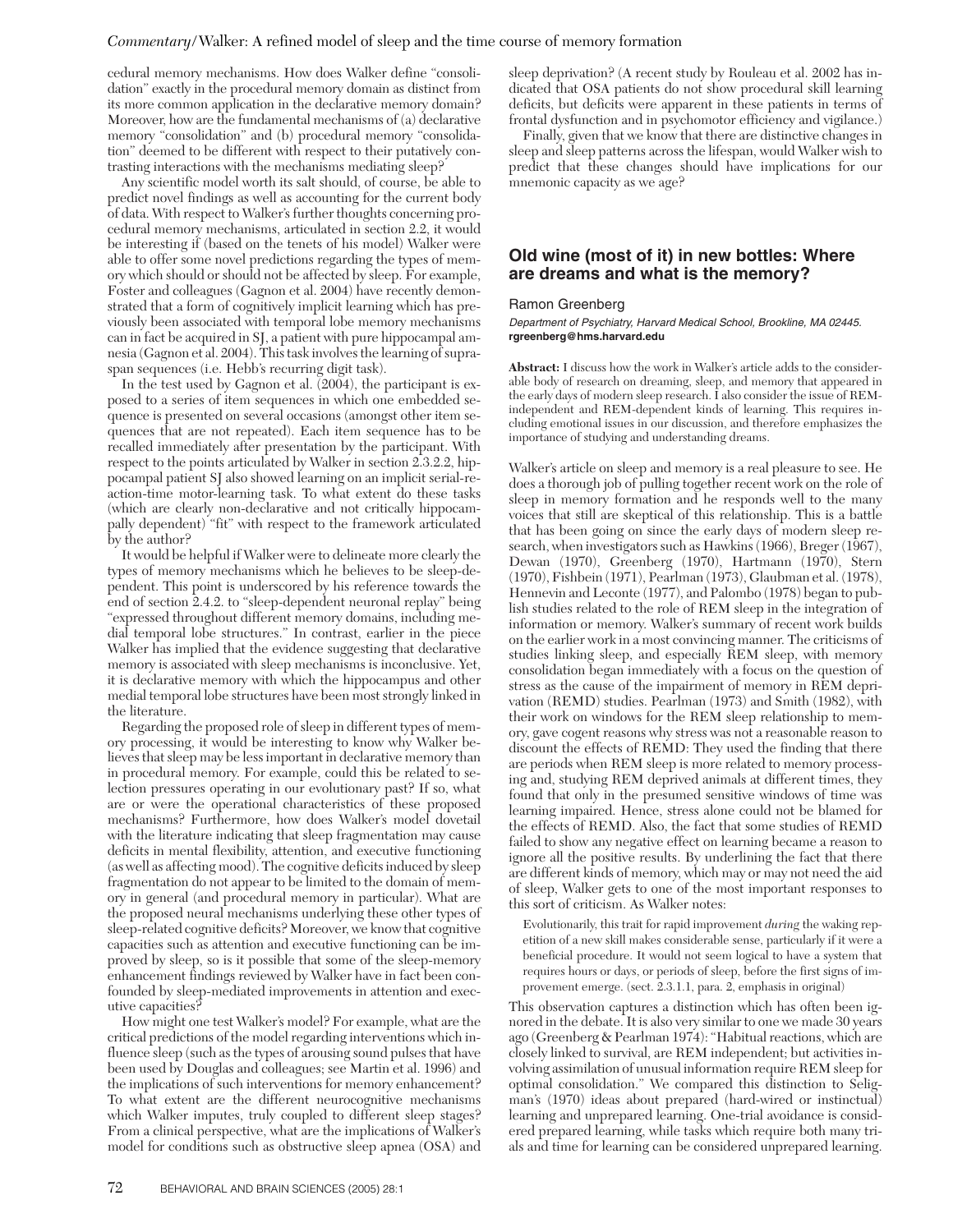One might ask how this is different from Walker's distinction between declarative and procedural memory. While Walker's discussion is an excellent response to many of the critics, I feel that it doesn't go far enough. It is overly cognitive, and therefore leaves out a most important aspect of the problem: reference to dreams and what they tell us about the process. This is what is "missing" in the old wine.

Some would argue that dreams are not necessarily associated with REM sleep. Here I should note that the best discussion about the association of dreaming with REM sleep I have seen is the one by Walker's colleagues, Hobson, Stickgold, and Pace-Schott (Hobson et al. 2003). Furthermore, if we take dreams seriously we must include the cortex in the discussion rather than thinking of REM sleep as just pontine in origin. The idea that dreams require cortical activity led me to study how the cortex might be actively involved in REM sleep (Greenberg 1966). The role of the cortex was confirmed by Jeannerod et al. (1965) and Dorrichi et al. (1993), and has been amplified by the current work with cerebral blood flow (Braun et al. 1997) and MRI and PET scans during REM sleep (Maquet et al. 1996). We must, in light of this work, take seriously that the cortex is very much involved in REM sleep and therefore we must listen to what dreams tell us about the role of emotions and emotional adaptation in the whole process of memory consolidation and integration. If we do not do so, we will be continually hounded by those who will say that, because certain memory tasks seem unrelated to REM sleep, there is something wrong with the idea that REM sleep is involved in memory; and, furthermore, we will arrive at a constricted understanding of what is happening to memory during REM sleep.

This approach – examining the role of the cortex and, therefore, dreams – links many findings in a more meaningful way than does drawing the distinction between procedural and declarative memory or focusing on the somewhat ambiguous dimension of more complicated versus less complicated tasks. It allows us to include a fuller consideration of what is happening during sleep beyond simple physiology, namely, the EEG and chemical changes. No one can deny that dreams are a part of sleep. Therefore, why not add what dreams tell us to the rest of the information in order to develop a more complete understanding of what is happening? We could then include the work of Palombo (1978), Cartwright (1986), Reiser (1990), and Greenberg and Pearlman (1993), all of which speak to the kinds of memories that we deal with in sleep and to the role that this activity plays in the mastery, by humans, of themselves and of the environment. This approach also leads to the need to revisit classical psychoanalytic ideas about dreaming and to bring our understanding of the dream aspect of sleep more into line with what Walker has clearly and effectively elaborated in his discussion of sleep and memory (Greenberg & Pearlman 1999).

It is, finally, time for sleep researchers to look at all the information that has been developed since the beginning of modern sleep research. We need to integrate (perhaps with the help of REM sleep) this information. If we are to do this, then such findings as the activity of the limbic system during REM sleep require taking dreams and what they tell us about the emotionally significant issues in the dreamer's life as an essential part of our thinking. We will then find that our understanding of the physiology will complement and enrich our understanding of dreams and that our understanding of dreams will help us make much more sense of the kinds of findings that Walker has pulled together. I would congratulate Walker on the richness and thoroughness with which he has added to the work from the early days of sleep research, and hope we can continue to expand our understanding of an area that provides one of the clearest interfaces between what is psychological (dreaming and memory) and what is physiological (the anatomy and chemistry so ably presented here).

## **Consolidating consolidation? Sleep stages, memory systems, and procedures**

#### John A. Groeger<sup>a</sup> and Derk-Jan Dijk<sup>b</sup>

<sup>a</sup>*Department of Psychology and Surrey Sleep Research Centre, University of Surrey, Guildford, GU2 7XH, United Kingdom;* b*Surrey Sleep Research Centre and School of Biomedical and Molecular Sciences, University of Surrey, Guildford, GU2 7XH, United Kingdom.* **j.groeger@surrey.ac.uk d.j.dijk@surrey.ac.uk http://www.surrey.ac.uk/Psychology/staff/j.groeger/**

**http://www.surrey.ac.uk/SBMS/SSRC/**

**Abstract:** We argue that by neglecting the fact that procedural memory may also have episodic qualities, and by considering only a systems approach to memory, Walker's account of consolidation of learning during subsequent sleep ignores alternative accounts of how sleep stages may be interdependent. We also question the proposition that sleep-based consolidation largely bypasses hippocampal structures.

The idea that sleep reverses the deterioration in performance which arises from extended wakefulness, is altogether less controversial than the assertion that memory is enhanced in the course of sleep, not least because the area is rife with problems that would consign most others to the academic wasteland. The resurgence of interest evident in the last decade is based on some striking empirical results that appear to dissociate waking and sleeping contributions to learning.

Before outlining our central criticism of Walker's timely and valuable target article, we wish to raise two issues which might be exploited to add to its strength. First, much is made of the differential roles that might be played by REM sleep, SWS (slow wave sleep), and sleep spindles. Both REM sleep and sleep spindles are strongly modulated by the circadian pacemaker (Dijk & Czeisler 1995), and this necessarily implies that the effect of sleep on memory enhancement must depend on where in the circadian cycle sleep occurs. It is important that future research ensures that such circadian effects are adequately taken account of, and perhaps that previous research findings, both positive and negative, are reconsidered in the light of the potential for circadian confounds (see also Laureys et al. 2002). Second, the proposed differential involvement of sleep stages in memory enhancement based on correlational evidence and partial manipulations of sleep stages is not sufficient to exclude other possibilities. Rather than accepting these as evidence for separate roles for SWS, REM, and stage 2 sleep, these findings might as easily imply that completion of the sleep process is important for consolidation. That is, completion of the sleep process is characterised by dissipation of SWS need, such that the more one has in the beginning, the more rapidly this process is completed. Once completed, what follows is a sleep-dependent disinhibition of both REM sleep and sleep spindles (Dijk & Czeisler 1995). In short, it may be that SWS or REM sleep or sleep spindles are not important in themselves; what is important is that the sleep process is completed. Careful quantification of the sleep process, through quantitative EEG analysis rather than visual staging, may be required to explore this possibility.

Our principal concern is with Walker's perhaps hasty adoption of a systems account of memory. Citing Squire and Zola's (1996) distinction between declarative and non-declarative memory, and following Tulving (1972), Walker distinguishes between declarative memory that is "episodic . . . (memory for events of one's past)" and that which is "semantic . . . (memory for general knowledge, not tied to a specific event)" (sect  $2.1$ , para.  $4$ ). This is contrasted with non-declarative memory that is "non-conscious," requires no "declaration" and includes "procedural memory" as well as "implicit memory." This systems account of memory is perpetrated through Walker's argument. It allows an easy rejection of Buzsaki's (1998) hippocampally-mediated model of episodic transfer which is "pertinent to declarative memory" but which has "less relevance to procedural memory, since learning of skilled sensory and motor tasks can occur without requiring integrity of medial temporal lobe structures" (sect. 2.3.3, para. 2). It is also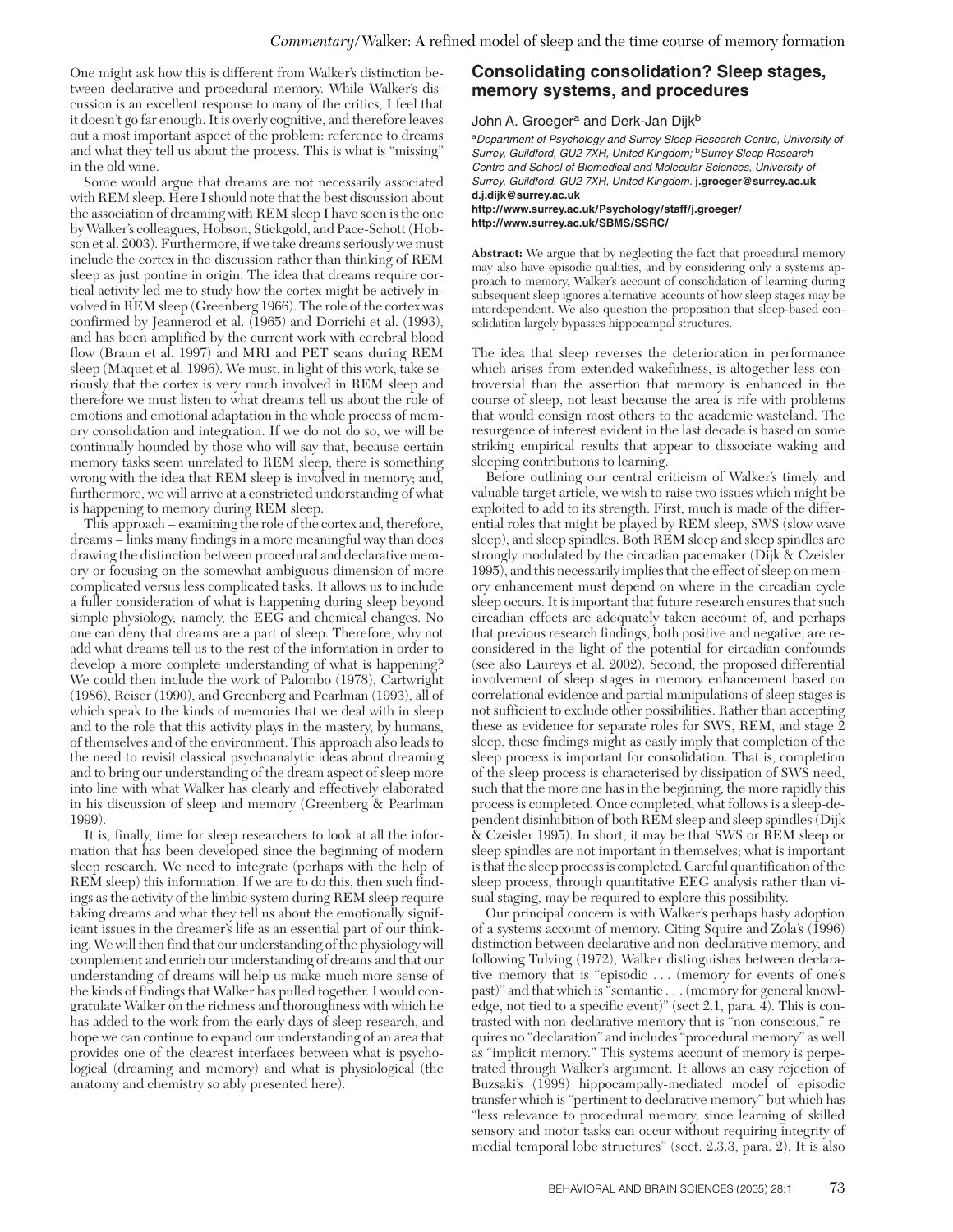finesses what we consider a very telling contrast between the suggested reliance of procedural memory on sleep with the lack of reliance of declarative memory on REM (following Smith 2001). We have a number of related problems with this account.

First, although Tulving's original account of episodic memory was framed in terms of the remembering of one's personal past (i.e., autobiographical memory), "episodic" is now more widely used to reflect memory which relates specific experiences that are peculiar to a given individual (e.g., see Tulving 1985; Tulving & Markowitsch 1998). Second, in the decades since Tulving's introduction of the term, it has become clear that episodic traces are formed and retrieved in the course of acquiring and subsequently repeating a wide range of tasks. For example, the retyping of simple digit strings is speeded if they are retyped using the key-configurations originally used rather than a different key-configuration (Fendrich et al. 1991). Reading of mirror reversed and inverted text is facilitated where the same reversal/inversion is reencountered (Kolers & Perkins 1975). These, together with the instance-based retrieval accounts of skilled behaviour (Logan 1988; 2002), and the proceduralist accounts of memory (Kolers & Roediger 1984; Roediger et al. 2002), stress that it is the mapping between the processing operations performed at encoding and those required by retrieval, which determine the likelihood of retrieval. Indeed, the lack of transfer of consolidated learning in both the texture discrimination task and finger opposition task requires just such specificity. Third, even accepting the crude distinctions between declarative, procedural, and semantic memory tasks offered by Smith and followed by Walker, these tasks are procedural. Moreover, at least in respect of the procedural reinstatement accounts, explicit attempts to remember or judgements of whether one is remembering are independent of whether typingtime is facilitated. That is, in a second sense these "episodic" tasks are non-declarative, because the declarations people make regarding memory are unrelated to how they perform.

Measurements and tasks that assess procedural learning and that do not assess or manipulate their episodic content risk circularity about which brain systems mediate consolidation. If we ignore the episodic content that probably necessitates hippocampal mediation, it is unsurprising that only "non-declarative" tasks appear to benefit from consolidation during sleep. For us, this begs the question as to why, as Smith (2001) reports and Walker endorses, it is that semantic tasks typically fail to show enhanced memory following sleep (see also Vertes & Eastman 2000b). Inevitably the stimulus materials used in such studies differ from those described as "procedural" by Walker, and that may indeed be the reason consolidation effects have not been widely observed. However, there are other differences between these sleep-consolidation studies of declarative and procedural learning, which might place quite different constraints on how we characterise consolidation effects. Consolidation studies of verbal learning almost invariably employ explicit or direct tests of verbal memory. Elsewhere in the memory literature, however, it is not unusual for manipulations to show effects when assessed indirectly (e.g., semantic priming) that are not obvious when people are directly asked to remember (e.g., paired-associate recall, or recognition). Finding that "implicit" but not "explicit" measures of verbal learning showed consolidation effects would presumably weaken Walker's reliance on the system-based semantic–procedural distinction. Furthermore, literate participants presumably encounter the stimuli used in verbal learning studies more frequently than they do particular visual patterns or ways of touching fingers against each other. Because it is meaningful, verbal material can be more readily incorporated within our prior knowledge and experience. It may be because of such factors, rather than any crude semantic–procedural characterisation, that stimuli for which memory traces already exist are consolidated differently, or not at all, by sleep.

Walker's excellent target article successfully offers a theoretical reformulation that serves to integrate empirical findings within a coherent cognitive structure. However, to borrow his phrasing,

while the framework certainly serves to stabilise, we are less sure whether it serves to enhance.

## **Resistance to interference and the emergence of delayed gains in newly acquired procedural memories: Synaptic and system consolidation?**

#### Maria Korman,<sup>a</sup> Tamar Flash,<sup>b</sup> and Avi Karni<sup>c</sup>

<sup>a</sup>*Department of Neurobiology, Weizmann Institute of Science, Rehovot, Israel, 76100;* b*Department of Computer Science, Weizmann Institute of Science, Rehovot, Israel, 76100;* c*Brain Behavior Research Center, University of Haifa, Israel, 31905.* **maria.korman@weizmann.ac.il avik@construct.haifa.ac.il tamar.flash@weizmann.ac.il**

**Abstract:** The progressive multistage stabilization of memory (consolidation) relies on post-acquisition neural reorganization. We hypothesize that two processes subserve procedural memory consolidation and are reflected in delayed post-acquisition performance gains: (1) synaptic consolidation, which is classical Hebbian, and (2) in some tasks, concurrently or consequently, "system consolidation," which might in some skills be sleep-dependent. Behavioral interference may affect either type of consolidation.

Consolidation has been conceptualized as a process of progressive multistage stabilization of memory, extending across hours and longer, following task acquisition. During this period of time, experience-dependent gene expression and protein synthesis may lead to long-lasting changes in synaptic efficacy, that is, synaptic consolidation (McGaugh 2000). While synaptic consolidation is considered to be a universal substrate of all memory systems, memory formation may also depend on system or circuit processes (system consolidation), as was first suggested in models of declarative memory formation (e.g., Dudai 2004). Following Karni and Sagi's (1993) paper on visual discrimination learning, and Karni et al.'s (1998) paper on motor sequence learning, results pertaining to procedural memory in different modalities suggest that nonlinear delayed gains in performance constitute an important behavioral correlate of consolidation processes. As discussed by Walker, it was suggested that synaptic consolidation processes subserve the formation of long-term procedural memory in these tasks, in accordance with Hebbian principles, and that these local synaptic changes are reflected in performance gains after some time delay (Karni 1996).

Recent results suggest that the notion of synaptic consolidation may need to be extended to accommodate the evidence that different neuronal circuits are involved in different stages of learning (Korman et al. 2003), in some analogy to declarative memory system consolidation. Delayed time-dependent performance gains may also rely on system consolidation, shifting the burden of retention of newly acquired procedural knowledge to different cortical representations (Dudai 2004; Hikosaka et al. 1999). Walker's phenomenological model nicely summarizes the differential time-course of the two behavioral measures of consolidation with respect to skill acquisition: resistance to interference and evolution of delayed gains. However, Walker's model implies that each of the above measures stands for a different process; the resistance to interference depends on time after training per se, whereas the delayed gains are sleep-dependent. We suggest that Walker's model can be improved by considering the possibility that both synaptic and system consolidation processes might be involved in the expression of delayed gains in some types of procedural learning, specifically, in motor sequence learning. While synaptic consolidation is always involved, not all skill learning requires system consolidation. The conjecture is that in tasks in which system consolidation occurs, sleep might be an important brain state determining the time of expression of delayed gains. In the case of the learning of sequential motor tasks, sleep was found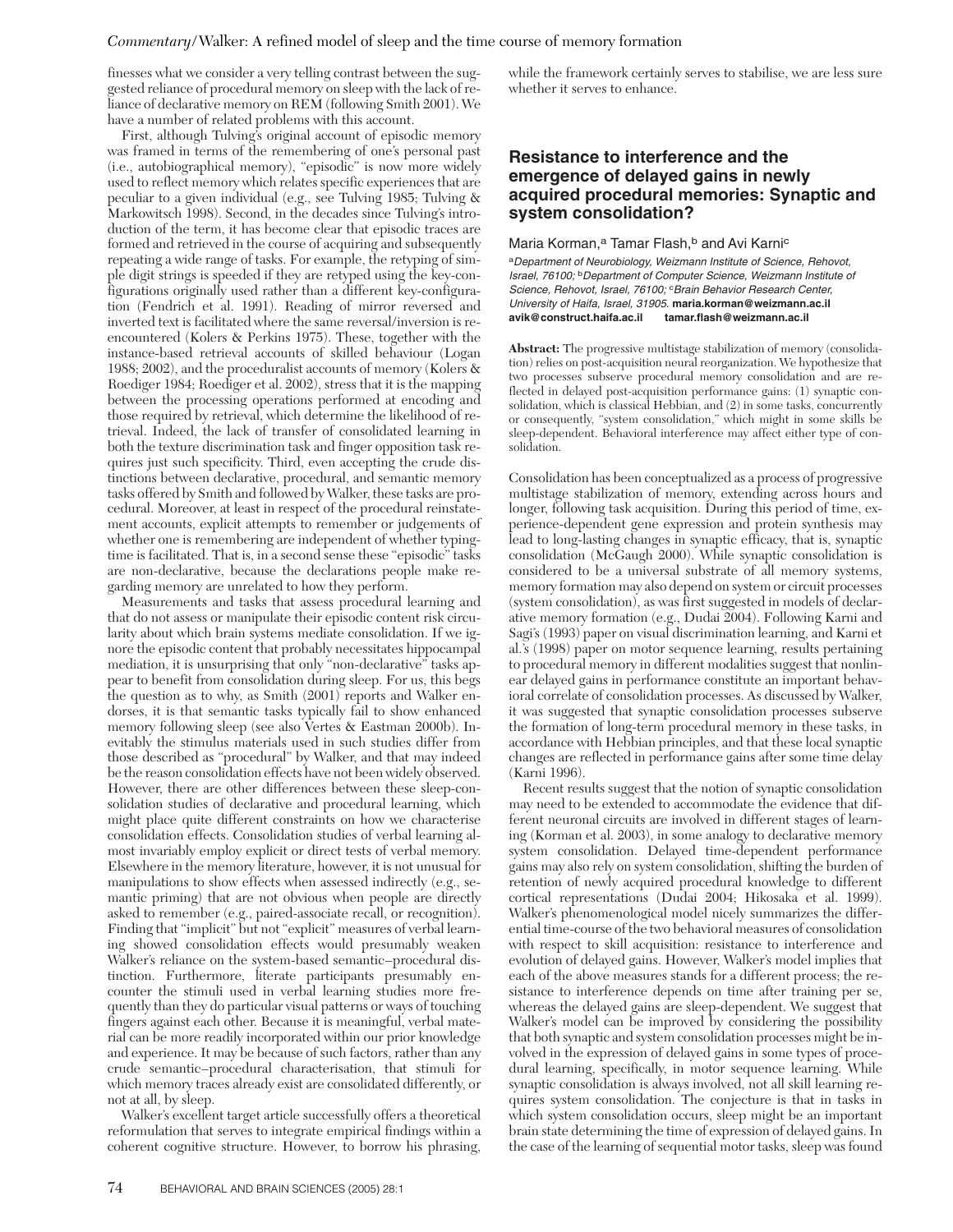to be critical for the effective behavioral expression of delayed gains, and there is an independent indication – the generalization pattern of the acquired knowledge – which may reflect an underlying system consolidation process (Korman et al. 2003). There are, however, several reports that under certain conditions of task and training, delayed gains can evolve during a period of a few hours in the awake state following the initial training (Ari-Even Roth et al., in press; Doyon et al. 2003; Karni & Sagi 1993; Karni et al. 1994; some individuals in Fischer et al. 2002). These results raise the possibility that either synaptic consolidation processes are sufficient for delayed gains to evolve or that synaptic and system consolidation processes also occur in parallel during the awake state. Delayed gains may become effective only when both processes phases are completed (Korman et al. 2003). This, however, does not necessarily depend on sleep (see also Doyon et al.'s commentary in this issue). System consolidation may occur either in parallel to or as a consequence of synaptic plasticity, as was previously suggested for hippocampus-dependent memory (McClelland et al. 1995). Walker, following upon Karni and Sagi's proposal, suggests a local, Hebbian, synaptic-consolidation process, but with one phase that requires time per se and a slower, sleep-dependent phase to explain the time-course data. However, a non-Hebbian consolidation process such as homeostatic plasticity (Turrigiano & Nelson 2004) may be at work.

With which post-training process does behavioral interference interact: system, synaptic, or both? There are data suggesting that behavioral interference may also result in different outcomes, in terms of performance, depending on what type of consolidation process is affected. We propose that this notion may explain the discrepancy between studies showing retroactive interference in motor learning (Brashers-Krug et al. 1996) and those showing that an interfering experience only affects the evolution of delayed gains, leaving the gains acquired during the actual session intact (Walker et al. 2003a).

Thus, it is important to address experimentally the question of how the two aspects of post-acquisition time-dependent effects – the sensitivity to interference and the delayed performance gains – are functionally related to each other. For example, changes in the specificity of the knowledge gained from the training experience may serve as an independent indication of the effects that consolidation has on the representation of learned experience in memory. As discussed in our recent paper (Korman et al. 2003), in the motor sequence learning task, a sequence-specific motor representation is set up immediately after post-training and undergoes a time-dependent strengthening at an effector-independent level during the first 24–48 hours of post-training, (a hand-specific representation only evolves following multi-session training). Using a similar approach, we (Korman et al. 2003) recently found that interference during the stabilization period affects the nature of the representation of the trained sequence in motor memory. Compared to training without interference, the pattern of generalization of the acquired gains was significantly different. Given interference at 2 hours of post-training, the untrained hand showed no clear advantage in performing the trained versus the untrained sequence at 24 hours of post-training. However, immediately after post-training and even more so at 24 hours of post-training without interference, both hands showed the expected, clear advantage for the trained sequence. Interference at 8 hours of post-training resulted in an intact sequence-specific representation as well as in significant delayed gains. Thus, interference not only prevents the expression of delayed gains, but also affects the specific representation of the task in long-term memory, following a single training session.

Our suggestion that task performance may rely on different brain substrates before and after consolidation, in some paradigms of procedural learning, may extend the notion of delayed gains as merely reflecting synaptic consolidation in skill learning (Karni & Sagi 1993) and enhance Walker's model. Furthermore, it may also provide new insights into the sources of variance in the timecourse of the learning of different skills.

## **Neurosignals – Incorporating CNS electrophysiology into cognitive process**

#### James F. Pagel

*University of Colorado Medical School, Rocky Mt. Sleep, Pueblo, CO 81003.* **Pueo34@aculink.com**

**Abstract:** This commentary reviews electrophysiological research suggesting that oscillatory electrical potentials recorded by the EEG could have function at cellular and DNA levels. Evidence supporting the potential functional significance of sleep-state-specific frequencies includes psychoactive neurochemical alteration of CNS electrophysiology, and sleepstate-specific alteration of dreaming. As Walker proposes, physiologic electrical fields are likely to have a functional role in the consolidation of memory.

The human central nervous system (CNS) is comprised of a hundred billion neurons, each with multiple synaptic connections and each with the capacity to respond to multiple neurotransmitters (Kandel 2000; Schwartz 2000). Researchers have focused on this complex interrelated network of neuroanatomy and neurochemistry to explain neuron functioning in cognitive processes. This focus has often de-emphasized the presence and the potential functional roles for physiologic electrical fields in the CNS.

Sleep differs from waking in that sleep is an electrophysiologic process that can be divided into stages based on the occurrence of synchronous physiologic EEG potentials. Drowsy, awake with eyes closed, and stage 1 (sleep onset) are defined by the presence of alpha – the frequency with the most power on spectral analysis. Stage 2 sleep is denoted by bursts of sleep spindles at sigma frequency. Deep sleep (stages 3 and 4) occurs in association with delta frequency oscillations. The perspective of REM sleep (REMS) as "desynchronized" (target article, sect. 1.1, para. 3) is at least, in part, secondary to the use of high-impedance skin electrodes on face and scalp to record the human EEG. For animal models and in human subjects using intracranial EEG electrodes, REMS is dominated by EEG runs of hippocampal theta rhythm. Recorded in this manner, REMS can be considered the most synchronous of sleep stages (Siegel 2000).

It would seem logical that the EEG-described electrical potentials are an extracellular summation of individual neuron spike potentials. It has been difficult, however, to postulate how discrete spike potentials lead to the propagated global rhythms recorded by the sleep EEG (see Table 1). Specific physiologic frequencies are likely to occur secondary to oscillatory opening and closing of ionic gateways and channels (potassium for alpha, calcium for sigma) (Cheek 1989; Christakos 1986; Steriade 2001).

An extracellular oscillating potential is likely to affect individual neurons in the CNS, and has been shown to affect the tendency of an individual neuron to produce a spike potential (John & Swartz 1978). This effect is electrophysiologically described by the classic Hodgkin, Katz, Goldman equation (Formula 1) for the interaction of potassium, sodium, and chloride ions involved in inducing a neural spike potential (Hodgkin & Horowicz 1959):

#### **Formula 1:**

| $\Delta \psi = 2.3 \text{ RT} \log \frac{Pk[k+]_0 + \text{Pna}[na+]_0 + \text{Pcl}[cl-]_0}{\text{P}k[k+]_0 + \text{Pna}[na+]_0 + \text{Pcl}[cl-]_0}$ |  |
|------------------------------------------------------------------------------------------------------------------------------------------------------|--|
| $Pk[k+]i + Pna[na+]o + Pel[cl-]I$                                                                                                                    |  |

| $F = F \text{araday's constant}$ | $P=$ ion permeability constraints $k+$ = potassium |                 |
|----------------------------------|----------------------------------------------------|-----------------|
| $T =$ degrees Kelvin             | $\Delta \psi$ =membrane potential                  | $na+=sodium$    |
| o=outside membrane               | i=inside membrane                                  | $cl =$ chloride |

The extracellular oscillatory rhythms of sleep are likely to reset neural membrane ion concentrations, and affect electrically sensitive proteins and neuromessenger systems at the synapse and neuron cellular membrane (Pagel 1990; 1993a; 1993b). Formula 2 describes the effects of changing membrane potential changes on cellular kinetics. Oscillatory physiologic electrical fields are likely to have the capacity to supply energy through cyclic-AMP and ATP production at the cellular membrane (Harold 1986):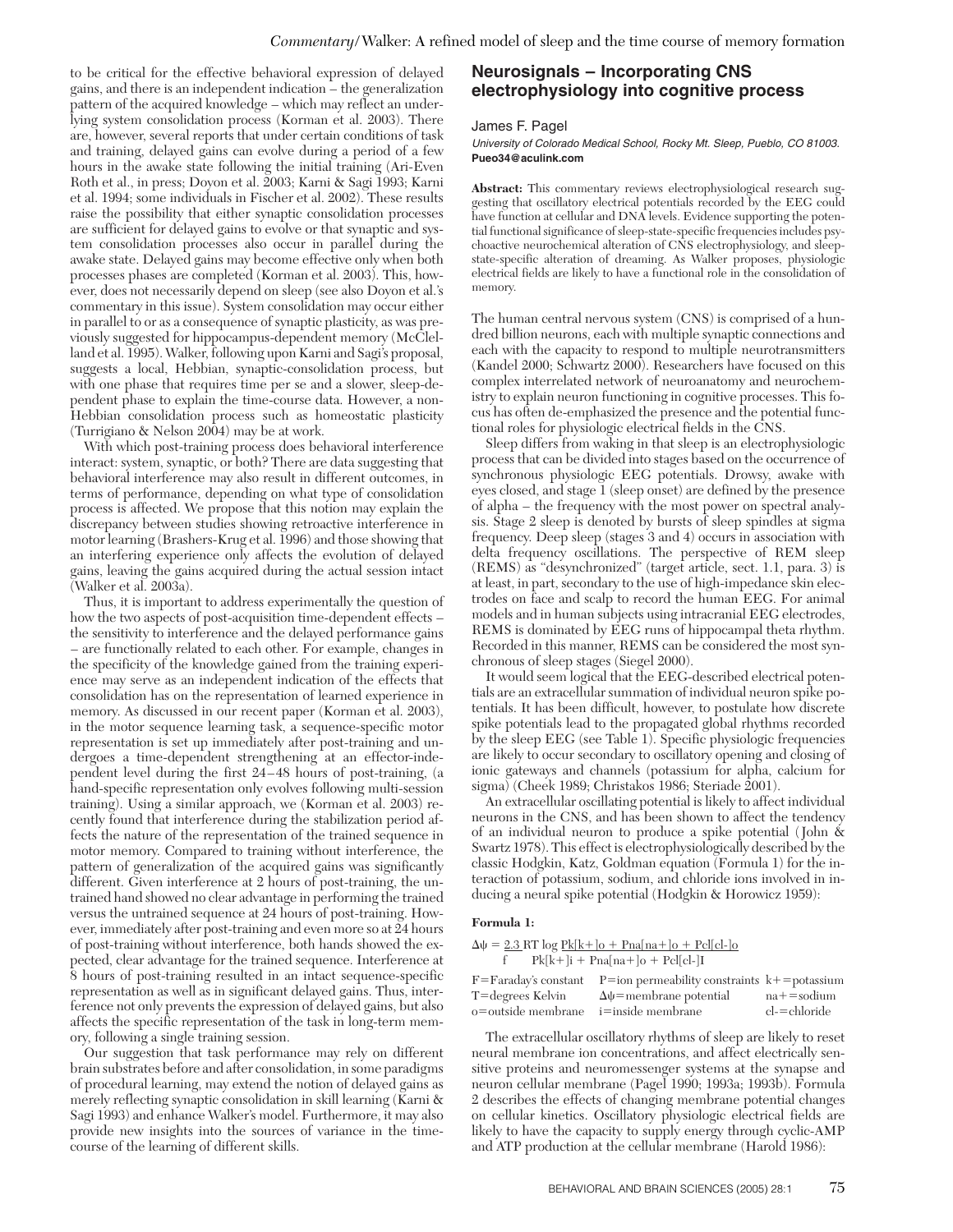|                    | Voltage                                                                | Propagation                                                                                   | Time<br>Sequence                                  | Potential<br>Type                                                     | Waveform<br>Character                              | Cellular<br>Effects                                                     | <b>Functions</b>                |
|--------------------|------------------------------------------------------------------------|-----------------------------------------------------------------------------------------------|---------------------------------------------------|-----------------------------------------------------------------------|----------------------------------------------------|-------------------------------------------------------------------------|---------------------------------|
| Spike<br>Potential | Intracellular-<br>$(-70$ mv.)<br>Extra-<br>cellular-<br>$(3{\rm mv.})$ | Intracellular-<br>(synaptic)<br>Extra-cellular-<br>$\left(<\frac{500}{\text{microns}}\right)$ | Discrete<br>Recurrent                             | $Spike-$<br>generally<br>non-<br>summating                            | Non-<br>harmonic                                   | Induction of<br>subsequent<br>spike<br>potentials                       | Neural<br>Transmission          |
| <b>EEG</b>         | $.05 - .15$ mv.                                                        | Propagated<br>through<br><b>CNS</b>                                                           | Periodic in<br>Specific<br>Sleep<br><b>States</b> | Waveform –<br>demonstrating<br>interference<br>and reinforce-<br>ment | Resonance –<br>magnetic<br>field inter-<br>ference | Influences<br>neuronal<br>tendency to<br>develop<br>spike<br>potentials | No docu-<br>mented<br>functions |

Table 1 (Pagel). *Differences between physiologic EEG rhythms and spike potentials*

#### **Formula 2:**

 $\Delta Gp = n(-\Delta \acute{u}+) = F(\Delta \psi) - 2.3RT Ph$ 

 $\Delta Gp$  = Kilocalorie/mole (free energy available for ATP synthesis)

 $\Delta$ úH + = difference in electrochemical potential of protons inside/ outside cell membrane

 $n =$  number of protons transiting the membrane per cycle

Changes in cell membrane ion concentrations affect the major cellular transducers including the G proteins, protein kinace C's and the inositol phospholipids (Gilman 1989; Krebs 1989). Changing physiologic electrical fields are likely to affect the expression of that most electrically sensitive of protein complexes – DNA (Pagel 1993b; 1994).

The physiological functioning of these sleep-associated physiologic rhythms can be used to explain sleep stage-specific (i.e., frequency-specific) characteristics of memory consolidation. Postulating an active functional role for the electrophysiological rhythms described by the EEG introduces an attractive and logically consistent approach for the integration of DNA plasticity into the process of memory. Other evidence also exists for the potential functional significance for this system beyond that summarized by Walker in the target article.

Medications producing CNS related behavioral effects induce changes in the EEG, generally affecting background EEG frequencies (Mandema & Danhof 1992) In most cases, a consistent pattern of EEG change produced by a drug is associated with a consistent pattern of behavioral change (see Table 2) (Herrmann & Schaerer 1986).

Pharmacoelectrophysiological analysis of drug effects on the EEG has been utilized to predict behavioral activity of new preparations, drug interactions, and toxicities (Itil 1981; Pagel 2003). These findings demonstrate that CNS active pharmacological agents alter CNS electrophysiology producing drug class consistent alterations of the physiologic EEG rhythms. Many of these agents affect specific neurotransmitters. Some have known effects on memory consolidation.

The content and recall frequency of dreams (sleep mentation reported on awakening from all stages of sleep) vary consistently with the sleep stage specific electrophysiologic rhythms as described by the EEG (Pagel et al. 2001). Dream recall is generally considered to utilize the same memory processes as non-perceptual memories (e.g., intrinsic memory). Sleep-stage-specific content and recall can be affected by the time sequence till report, cognitive alertness on waking, and disease states with associated executive function deficits (i.e., obstructive sleep apnea) (Domhoff 2003; Pagel & Shocknesse 2004). The same variables are likely to affect memory consolidation, suggesting that further integration of memory and dream research will be important for the understanding of both cognitive processes (Moscovitch 1989).

Walker makes a strong argument for the integration of sleep electrophysiology with CNS neuroanatomy and neurochemistry to explain experimental characteristics of memory consolidation. An integration of electrophysiology will likely be required in order to further elucidate the cognitive states, processes, and functions of that most complex of physiologic systems: the human CNS.

Table 2 (Pagel)*. Consistent quantitative alteration in physiologic EEG frequencies induced by several classes of psychoactive medications (Pagel 1996)*

|                             | Delta –<br>$0.5 - 1.5$ Hz. | $Theta -$<br>$5.5 - 8.5$ Hz. | $Alpha-$<br>$8.5 - 11$ Hz. | $Sigma -$<br>$12-16$ Hz. | Beta –<br>$21 - 32$ Hz. |
|-----------------------------|----------------------------|------------------------------|----------------------------|--------------------------|-------------------------|
| Benzodiazepines             |                            |                              |                            |                          |                         |
| Tricyclic Antidepressants   |                            |                              |                            |                          |                         |
| SSRI Antidepressants        |                            |                              |                            |                          |                         |
| Amphetamines                |                            |                              |                            |                          |                         |
| Opiates                     |                            |                              |                            |                          |                         |
| <b>Classic Neuroleptics</b> |                            |                              |                            |                          |                         |

Key:  $\hat{I}, \hat{I}$  = direction of significant drug induced change of EEG power (Pagel & Helfter 2003)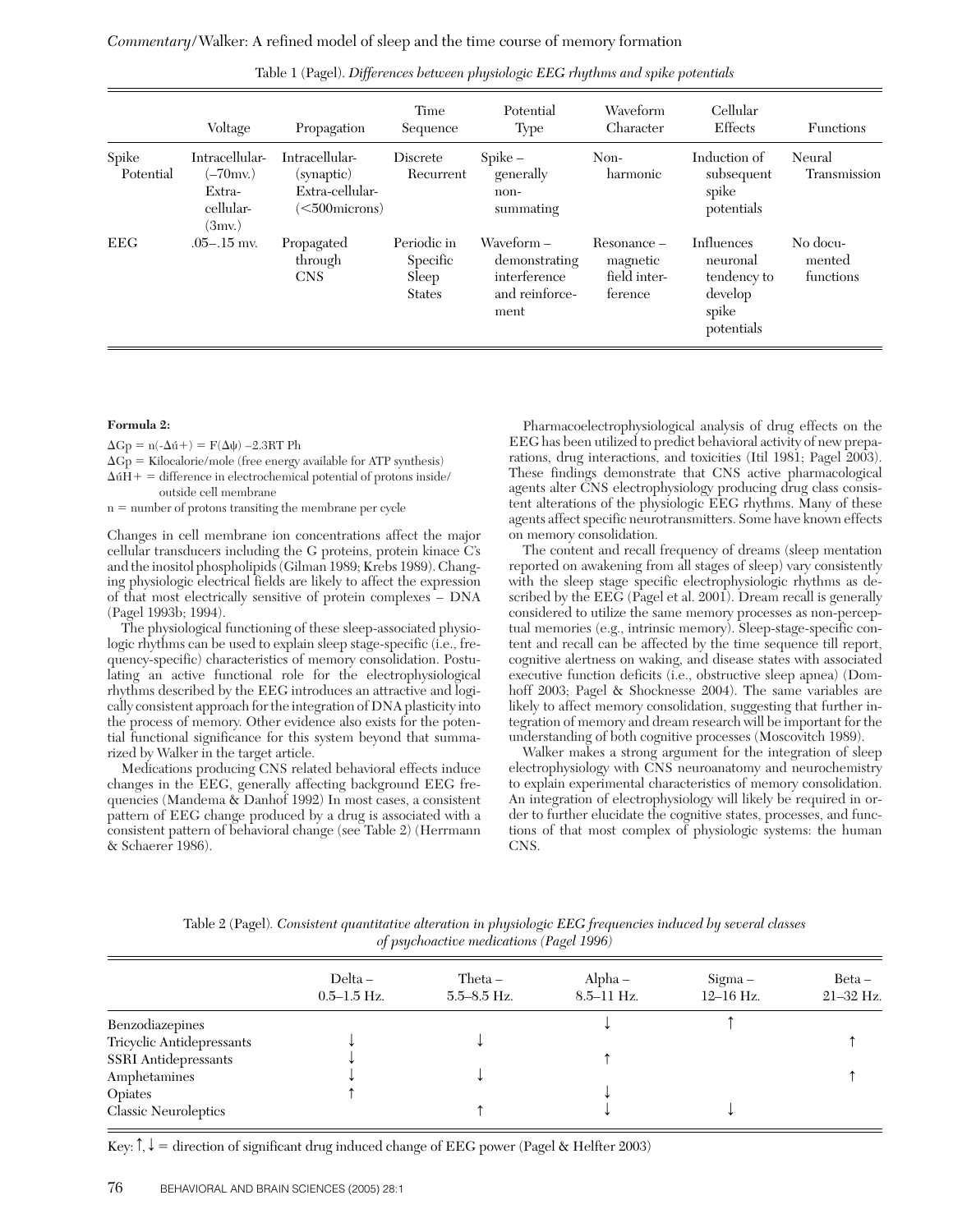## **Beyond acetylcholine: Next steps for sleep and memory research**

Jessica D. Payne, Willoughby B. Britton, Richard R. Bootzin, and Lynn Nadel

*Department of Psychology, University of Arizona, Tucson, AZ 85721.* **jdpayne@u.arizona.edu wbritton@u.arizona.edu bootzin@u.arizona.edu nadel@u.arizona.edu**

**Abstract:** We consider Walker's thorough review in the context of thinking about future research on the relation between sleep and memory. We first address methodological issues including type of memory and sleepstage dependency. We suggest a broader investigation of potential signaling molecules that may be critical to sleep-related consolidation. A brief review of the importance of the stress hormone cortisol illustrates this point.

Walker's impressively comprehensive review of the literature on sleep and memory consolidation is a welcome advance that renders a thorny area a bit easier to grasp. Our commentary starts with methodological suggestions and then turns to mechanisms, where we encourage a focus on neuromodulators (in addition to acetylcholine) that are critical to memory function and demonstrate substantial fluctuations across the sleep cycle. We highlight the stress hormone cortisol as an important example.

*Methodological suggestions.* At this early stage of investigation, we encourage a diversity of designs, as well as careful replications. More attention should be paid to different types of memory consolidation across the sleep cycle. Walker's focus is largely on procedural memory, but the story of sleep and memory consolidation is likely to be quite different for episodic and semantic memory or emotional memory, which must themselves be sharply distinguished. For example, Plihal and Born (1997; 1999a) found that episodic memory (spatial memory, list-learning) is enhanced preferentially by SWS-rich early-night sleep, whereas procedural memory (mirror tracing, priming) is enhanced by REM-rich latenight sleep. While Plihal and Born's probabilistic approach to sleep stages has its own merit, the lack of replicability of sleep stage findings (e.g., using the perceptual discrimination task of Karni et al. 1994) requires additional studies that more carefully examine the relationship between performance and sleep stage specifically. If conflicting evidence continues despite stricter stage-related methodology, the field may require a deconstruction of the traditional Rechtschaffen and Kales (1968) sleep stages into more specific electrophysiological signatures (e.g., spindles or slow-wave activity).

*Mechanism issues.* Walker concentrates almost exclusively on acetylcholine (ACh), which is elevated during REM sleep and is thought to be involved mainly in memory acquisition (not consolidation). However, ACh is not alone in having an impact on memory function. Just to name a few examples, serotonin, norepinephrine, immune proteins, and trophic factors, as well as the stress hormone cortisol, are also important modulators of memory.

The importance of investigating other neuromodulators can be illustrated by recent studies of cortisol, which effects memory function and shows sleep-stage specific fluctuations. Cortisol secretion is at a minimum during the early portion of nocturnal sleep (when SWS is prevalent) and achieves a diurnal maximum toward the end of the night (when REM is prevalent) (e.g., McEwen 2003). Dense concentrations of cortisol receptors are found in the hippocampus, a structure critical for spatial and episodic memory function. There is considerable evidence that high plasma cortisol concentrations impair performance on episodic memory tasks in wake (deQuervain et al. 2000; Payne et al. 2002). Therefore, one complication in the investigation of sleep and episodic memory consolidation could be the high cortisol levels associated with latenight sleep.

Plihal and Born (1997; 1999a) have argued similarly that REM sleep is an inefficient time to consolidate episodes due to the dele-

terious effect of elevated cortisol on memory processes. SWS, on the other hand, may be an ideal physiological environment for episodic memory consolidation, because cortisol release is inhibited during early-night periods dense in SWS. Plihal and Born (1999b) found that cortisol infusions during early sleep eradicated the typical SWS-related improvement in episodic memory, but failed to disrupt retrieval of a procedural memory task. Because episodic memory, but not procedural memory, relies on hippocampal function, they concluded that cortisol inhibition during early nocturnal sleep is necessary for episodic memory consolidation. Thus, early SWS may be optimal for the consolidation of episodic memories, while the late-night cortisol-rich REM sleep may inhibit episodic memory consolidation, and account for the episodic memory difficulties often found in REM sleep.

Given the presence of high cortisol levels during late-night sleep, it may be best to test for episodic memory gains after 4 hours of early night sleep or, possibly, with the use of early afternoon naps, as Mednick et al. (2003) did, when cortisol levels are low. Mednick et al. (2003) found that brief naps containing both SWS and REM sleep enhanced visual discrimination learning equivalent to that obtained by a full night's sleep. Naps containing only SWS failed to produce enhancement. Afternoon naps, then, may be another means of isolating SWS and dissociating REM sleep from elevated cortisol.

In addition to cortisol, a number of other neuromodulators, including both immune proteins and trophic factors, may play critical roles in sleep-related memory consolidation. For example, growth hormone, which is known to play a role in memory formation by inducing gene expression for NMDA receptors in the hippocampus (Le Greves et al. 2002), reaches its peak during SWS and drops off during REM. Similarly, SWS-related decreases in the somnogenic process S candidates adenosine and interleukin-1 may play a role in memory consolidation in SWS. Adenosine modulates synaptic plasticity (de Mendonca & Ribeiro 1997) and adenosine antagonism is beneficial to memory formation (Hauber & Bareiss 2001). Interleukin-1, like cortisol, has been implicated in hippocampus-specific memory impairments (Aubert et al. 1995; Gibertini et al. 1995) and is found in high concentrations in the hippocampus (Farrar et al. 1987). If consolidation of episodic memory primarily occurs in SWS and is inhibited in REM, the systematic sleep-stage-specific fluctuations of growth hormone, adenosine, IL-1, and cortisol may contribute to this process.

Other trophic factors that modulate synapse formation and hippocampal LTP, such as nerve growth factor (NGF) and brain-derived neurotrophic factor (BDNF) have been found to be related to sleep, inducing changes in sleep duration (Kushikata et al. 1999) and responding to manipulations in sleep (Peyron et al. 1998; Sei et al. 2000).

Attention to these various signaling molecules which play a role in synaptic plasticity and memory formation and fluctuate systematically during sleep would be quite informative. Many of them are poorly regulated in clinical populations that suffer from memory impairment (e.g., depression, PTSD, Alzheimer's). Investigations of sleep-related memory processes in these populations could illuminate ways in which neuromodulators influence sleep and sleep-memory consolidation interactions.

In summary, Walker has provided a comprehensive review of sleep and procedural memory that will facilitate future research. We have emphasized some methodological and conceptual issues that should be attended to by such future research.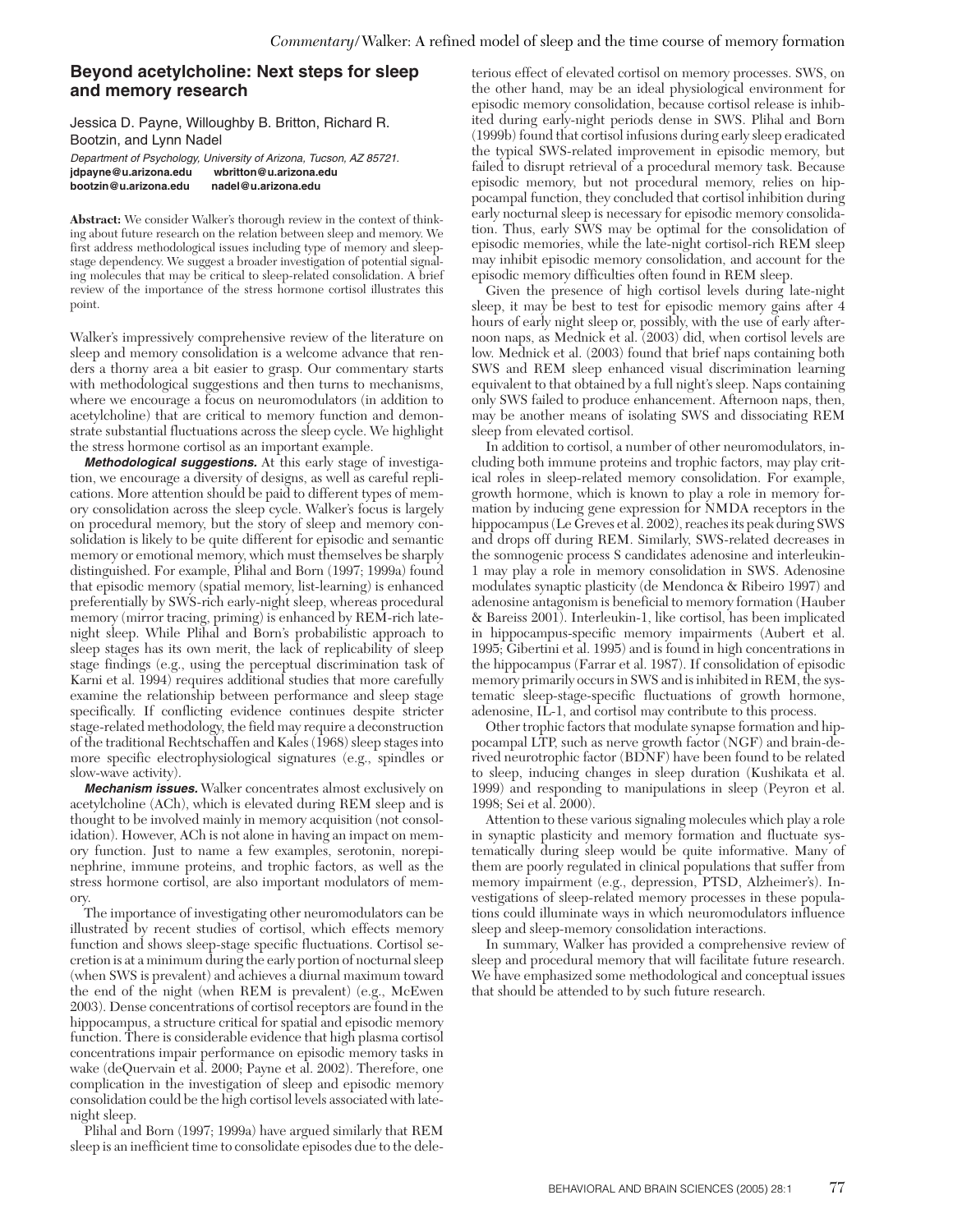## **Filling one gap by creating another: Memory stabilization is not all-or-nothing, either**

Philippe Peigneux,<sup>a</sup> Arnaud Destrebecqz,<sup>b</sup> Christophe Hotermans,<sup>c</sup> and Axel Cleeremans<sup>b</sup>

<sup>a</sup>*Cyclotron Research Centre, University of Liège, B-4000 Liège, Belgium;* <sup>b</sup>*Cognitive Science Research Unit, University of Bruxelles, B-1050 Brussels, Belgium;* c*Service de Neurologie, Centre Hospitalier Universitaire de Liège, B-4000 Liège, Belgium.* **Philippe.Peigneux@ulg.ac.be adestre@ulb.ac.be http://www.ulg.ac.be/crc cn.hotermans@skynet.be http://www.chuliege.be/ axcleer@ulb.ac.be http://srsc.ulb.ac.be**

**Abstract:** Walker proposes that procedural memory formation involves two specific stages of consolidation: wake-dependent stabilization, followed by sleep-dependent enhancement. If sleep-based enhancement of procedural memory formation is now well supported by evidence obtained at different levels of cognitive and neurophysiological organization, wakedependent mechanisms for stabilization have not been demonstrated as convincingly, and still require more systematic characterization.

In a laudable effort to move beyond simplistic "all-or-nothing" views on the role of sleep in memory consolidation, Walker proposes that memory traces acquired during a learning episode further undergo at least two distinct sorts of modifications after practice has ended (that is, "off-line"): consolidation-based stabilization (CBS) and consolidation-based enhancement (CBE). The first set of processes would be dependent on wakefulness, while the second would be dependent on sleep. While we certainly agree with the author that previous characterizations of the role of sleep during memory formation has tended to focus on simplistic distinctions, it also appears to us that Walker's own proposal, in which a sharp distinction is made between wake-dependent CBS and sleep-dependent CBE, falls into the same trap.

Admittedly, it is now well established that sleep plays an important role in CBE-like processes. In Walker's proposal, the enhancement component of memory consolidation is akin to what the sleep community used to characterize as a sleep-dependent memory consolidation process. In attributing a specific role to sleep for memory enhancement, however, Walker also asks us to consider that wakefulness plays a specific role in stabilization – a process during which recently acquired information stabilizes at the level attained at the end of a practice session and through which it becomes more resistant to interference. We found, however, that the evidence presented by the author in support of this otherwise interesting hypothesis is far less consistent than the evidence that supports the notion that sleep plays a significant role in memory enhancement.

Indeed, looking at the experimental data, the vigilance statedependency of memory stabilization seems to vary according to whether the task involves perceptual or motor components. To see this, consider first the visuo-perceptual Texture Discrimination Task (TDT). Performance on this task, as measured at the end of a wake interval subsequent to the end of the training session, generally shows no improvement (Stickgold et al. 2000a), and, more important, appears to decrease with further practice unless a 30 minute nap is allowed, in which case further decay is stopped (Mednick et al. 2002). Interestingly, performance reverts to the initial levels after a longer (60-minute) nap (Mednick et al. 2002). Actual improvement is observed only after a night of sleep (Gais et al. 2000; Stickgold et al. 2000a; 2000b) or after a longer, 90-minute, nap (Mednicket al. 2003), both characterized by the orderly succession of SWS and REM periods. Because performance actually decreases across repetitions separated by wake intervals, one would tend to think that the perceptual memory trace was in fact not at all stabilized during wakefulness. On the contrary, the fact that performance only stabilizes after a nap suggests that memory stabilization takes place during the initial period of sleep, which is dominated by SWS. This interpretation may find further support in the demonstration that overnight performance improvement in texture discrimination is best explained by the amount of SWS in the first part of the night plus the amount of REM sleep in the last part of the night (Stickgold et al. 2000b). We therefore conclude that memory stabilization in a visuo-perceptual procedural task such as the TDT does not appear to depend primarily on a specific wake-dependent mechanism, but, rather, on the occurrence of specific sleep-dependent mechanisms.

Next, consider another type of task involving motor rather than perceptual procedural learning, such as the Finger Tapping Task (FTT). The time course of memory consolidation for this task follows a different course that better fits with Walker's proposal. In the FTT, a slight increase in performance is observed either with repeated practice or with elapsed wake time, albeit overnight improvement remains significantly larger (Fischer et al. 2002; Walker et al. 2002; 2003b). Most important, presentation of interfering material after 30 minutes significantly disrupts performance, which seems not to be the case anymore after a few hours (Walker et al. 2003b). Change in the robustness of a motor memory within a few hours after acquisition has been previously examined by Shadmehr and Brashers-Krug (1997), who elegantly proposed that the recruitment of activity in neuronal circuits following motor practice establishes a reverberating pattern that gradually decays in the short term, and that may serve as the teacher signal for a slower but more robust form of memory storage. Should we therefore conclude that stabilization of memory only occurs during wakefulness? Not necessarily so. Performance stabilization for procedural (or declarative) memory can also be observed after restricted periods of time mostly dominated by REM sleep (or SWS, respectively) (Plihal & Born 1997; 1999a).

A final issue that we wonder about is the functional relationship between stabilization and enhancement components. Walker et al. (2003a) have previously argued that there is a stochastic relationship between the fast components of memory formation, as revealed by the rate of improvement within training sessions and the level attained during initial practice, and the slow, off-line components, which are assumed to be specifically sleep-dependent. However, using the procedural serial reaction time task (SRTT), we have recently reported (Peigneux et al. 2003) that the reactivation of learning-related cortical areas during REM sleep is proportional to the level of performance achieved at the end of the training session. It therefore appears that the cellular processes that subtend the fast, initial "stabilization" stages modulate the subsequent consolidation-based enhancement that takes place during sleep. Understanding this interaction is clearly an important challenge for future research. Hence, while Walker has offered a comprehensive speculative discussion on the biological mechanisms of learning and of synaptic plasticity during sleep, his proposal falls a bit short when it comes to understanding the neurobiological mechanisms that support stabilization and, most important, the relationships between the latter and the mechanisms of enhancement.

## **New perspectives on sleep disturbances and memory in human pathological and psychopharmacological states**

Margaret A. Piggott and Elaine K. Perry

*Institute for Ageing and Health, Newcastle General Hospital, Newcastleupon-Tyne NE4 6BE, United Kingdom.* **m.a.piggott@ncl.ac.uk e.k.perry@ncl.ac.uk http://www.ncl.ac.uk/iah**

**Abstract:** Matthew Walker's article has prompted us to consider neuropsychiatric disorders and pharmacological effects associated with sleep alterations, and aspects of memory affected. Not all disorders involving insomnia show memory impairment, and hypersomnias can be associated with memory deficits. The use of cholinergic medication in dementia indicates that consideration of the link between sleep and memory is more than academic.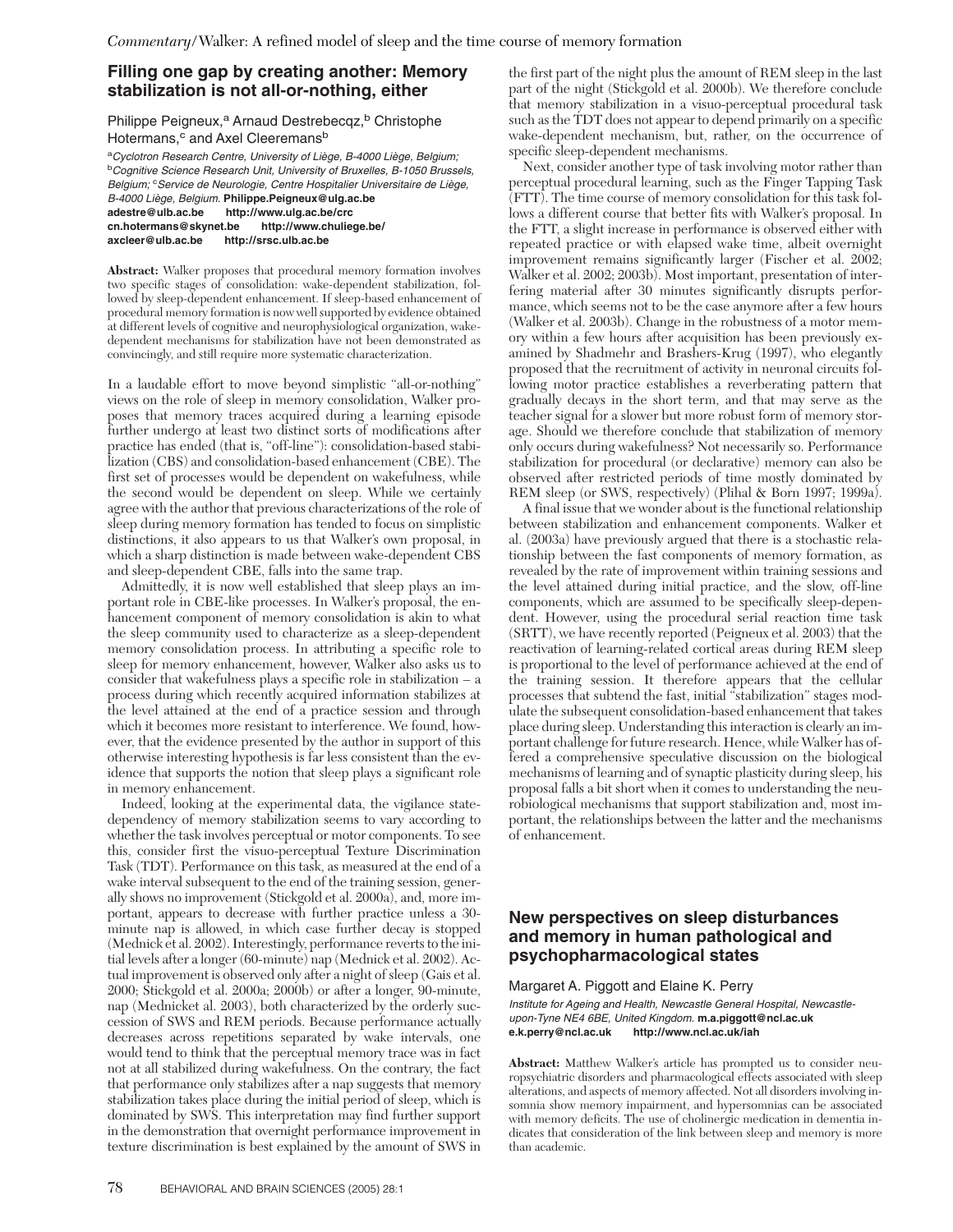In relation to insomnia, as reviewed by Roth et al. (2001), neither consistent evidence of memory deficits nor significant benefits to cognitive performance with hypnotics emerges. In enforced sleep deprivation (38 hours), working memory is not affected (Lee et al. 2003). Fatal insomnia (FI), involving degeneration in anteroventral and mediodorsal thalamic nuclei, leads to total sleep deprivation with hallucinatory episodes. FI is associated with deficits in episodic and working memory with preservation of immediate verbal and visual memory, semantic, retrograde, and procedural memory (Gallassi et al. 1996; Montagna et al. 2003). The amnesic disturbances of FI are connected to the attentional deficit (Gallassi et al. 1996). Fatality in this disorder and in total sleep-deprived animals reminds us that sleep is an essential prerequisite, involving many physiological functions not necessarily directly linked to cerebral activities. In Morvan's syndrome (agrypnia), thalamic pathology has been linked to insomnia described as "stuck" between arousal and stage 1 non-REM sleep. Hallucinations occur although cognitive function can be normal (Batocchi et al. 2001; Fischer-Perroudon et al. 1974). Whilst sleep disturbances, including night-time waking, REM-behavioural disorder and daytime somnolence, are widely reported in Parkinson's disease (PD) and associated dementia, and in dementia with Lewy bodies, these have not been directly linked to memory function. In PD, RBD can precede other features including cognitive impairment (Olson et al. 2000). Supporting Walker's hypothesis, in mania (which is associated with insomnia), inefficient encoding and consolidation of information occurs (Fleck et al. 2003), and in sleep apnea, deficits in short- and long-term memory correlate with measures of sleep disruption (Sateia 2003).

With respect to hypersomnia, there is no evidence that excessive sleep is associated with increased memory function. Schulz and Wilde-Frenz (1995) have reviewed evidence that sleepiness may be the reason for cognitive dysfunction in narcolepsy, reporting no decrements in brief tests which maintain attention; and no deficits in verbal memory (Rieger et al. 2003). In Klein-Levin syndrome, periods of hypersomnia occur with a reduction in shortterm memory capacity (Landtblom et al. 2003). Excessive daytime sleepiness among elderly individuals is an important risk factor for cognitive impairment (Ohayon & Vecchierini 2002), and is associated with a decline in verbal memory in cognitively normal APOE e4 homozygotes, a group at high risk of Alzheimer's disease (AD) (Caselli et al. 2002).

In addition to pathological states, normal ageing is associated with alterations in sleep duration, but with no clear-cut evidence of concomitant variations in memory. Learning is not enhanced in infants; for example time-span auditory memory in neonates is shorter than in 8- to 12-year-old children (Cheour et al. 2002a). Although sleep duration declines in the elderly (average 5.5 hours), as does memory performance, Hayward et al. (1992) found no correlation between sleep variables and neuropsychological tests including memory in elderly individuals. Phylogenetically, sleep variations have not been linked to memory function such as consolidation enhancement. Total sleep times range from 20 hours in the brown bat and 18 hours in the giant armadillo to 3 hours in the horse and 2 hours in the giraffe (Campbell & Tobler 1984), with humans midway at 8 hours in young adults and 14 hours at 6 months. However, the lack of any correlation with memory may simply reflect the evolution of distinct species-specific consolidation mechanisms.

Drugs which reduce sleep are not necessarily associated with memory impairment. Nicotine enhances memory and attention but inhibits sleep-promotion while facilitating other wake-promoting systems in normal and AD individuals (Saint-Mleux et al. 2004; Wilson et al. 1995). Modafinil induces prolonged wakefulness in normal individuals, enabling 64 hours of sustained mental effort (Pigeau et al. 1995) and enhances cognition (Turner et al. 2003).

A diverse range of pharmacological agents which enhance sleep are generally associated with memory impairment. Benzodiazepines consistently reduce short and long term (Angus & Romney 1984) and episodic memory (Curran et al. 1998). Dose-de-

pendent induced amnesic effects are characterised by impairment of information acquisition, consolidation, and storage (Greenblatt 1992). Benzodiazepine antagonists in contrast protect against age-related cognitive decline (Marczynski 1998). Interestingly, the phyto-hypnotic, valerian, induces reductions in awakening episodes with no effect on memory (Herrera-Arellano et al. 2001). Pramipexole (D3 receptor agonist) induces somnolence and episodes of daytime sleep (Hauser et al. 2000) and impairment of working memory in PD (Brusa et al. 2003). Effects of melatonin in the elderly include improved memory together with decreased sleep latency but with no change in total sleep time (Jean-Louis et al. 1998). The anticholinergic scopolamine induces sleep and episodic memory loss (Curran et al. 1998), and thus the use of antimuscarinic medication in disorders such as PD, itself associated with sleep disturbances, may promote specific memory impairments. Cholinesterase inhibitors (ChEI) improve sleep and cognitive function in AD (Grace et al. 2000; Wilcock et al. 2003). In non-demented subjects, improvements in memory with ChEI are reported to relate to increased REM (Schredl et al. 2001) but with the side effect of insomnia (Jacobsen & Comas-Diaz 1999).

The role of the cholinergic system in sleep control is central, as Walker has pointed out, although how this is linked to consolidation enhancement is unknown. Graves et al. (2001) postulate a role in plasticity for acetylcholine in REM through muscarinic receptors, however deficits in avoidance responding after paradoxical sleep deprivation are not associated with M1 muscarinic receptor binding in rat brain (Moreira et al. 2003). Most interestingly, low acetylcholine in slow wave sleep (SWS) has recently been suggested to be essential for aspects of memory consolidation, on the basis of the blockade of SWS-related consolidation of declarative memory in human subjects by physostigmine infusions during SWS (Gais & Born 2004). Acetylcholine is considered essential for hippocampus-dependent declarative memory, consolidation of which is particularly strong during SWS when acetylcholine levels drop to a minimum. Physostigmine did not alter memory consolidation during waking, when endogenous cholinergic tone is maximal. These findings raise the intriguing question of whether ChEI medication in dementia patients which persists through the night could actually have detrimental effects on consolidation. Clinical benefits of these drugs wear off with time, and it might be worth considering testing chronic effects of daytime as opposed to continuous medication.

In conclusion, disease and drug effects on sleep and memory are complex. Although no consistent pattern indicating that sleep is directly correlated to memory function emerges from the examples cited, they could be related through the agency of cholinergic function, common to sleep, attention, and memory consolidation. Walker, in his seminal review, highlights the scope for dissecting different components of memory. Such developments will provide new insights into the relation between sleep and cognition relevant to understanding and treatment of human brain disorders.

## **Procedural replay: The anatomy and physics of the sleep spindle**

#### Helene Sophrin Porte

*Department of Psychology, Cornell University, Ithaca, NY 14853-7601.* **hsp2@cornell.edu**

**Abstract:** This commentary implicates the neostriatum in the production of the EEG sleep spindle and in the processing of motor procedural learning in sleep. Whether the sleep spindle may implement not only the consolidation-based enhancement of procedural learning, but also its initial consolidation, is considered; as is the fit between (1) corticostriatal anatomy and physiology, and (2) the physical properties of the sleep spindle.

Affirming a central point of Walker's argument, this commentary will expand on his discussion of the sleep spindle as an elec-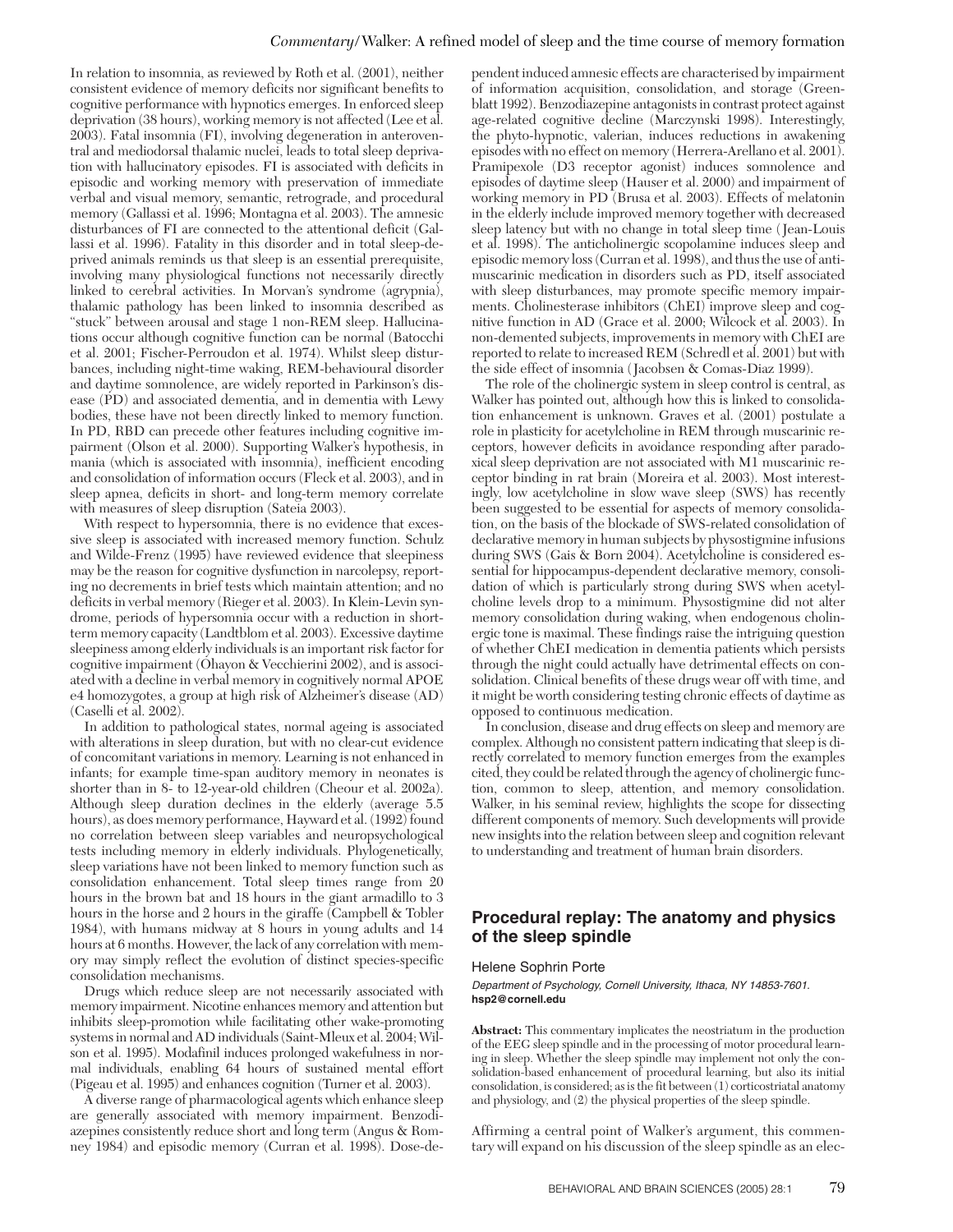trical event suited to the enhancement of motor procedural learning.

On one hand, as discussed in the target article (sect. 2.4.2), the sleep spindle is typically modeled as a thalamocortical network event. On the other hand, in both human and animal studies, motor procedural learning has come to be regarded as an encapsulated process that requires the participation of the neostriatum (e.g., McDonald & White 1993; Packard & Teather 1998; Reber & Squire 1998). The purpose of this commentary is to unite the two perspectives. Three arguments, bearing equally on the sleep spindle's role in motor procedural learning and on its place in neostriatal network activation, will be advanced.

(1) In anatomic terms, neostriatal projection neurons would be exempt from spindle-frequency oscillation in sleep only if their receipt of thalamic and cortical input – in each case massive, ordered, and glutamatergic – were prevented. If these excitatory afferent pathways are functional in sleep – and no evidence exists to suggest their silence<sup>1</sup> – then synchronous voltage oscillation at spindle frequencies in thalamus and cortex will rhythmically excite large assemblies of GABAergic striatal projection cells at their spiny dendrites. In turn, thalamocortical projection targets of pallidal and nigral GABAergic efferent neurons will be disinhibited, completing any number of (cortico)striatothalamocortical (CSTC) "loops" in sleep. If a motor procedural task has been recently learned and practiced, activation of its CSTC circuit in sleep should tend to replicate that motor procedure at acquisitionprimed ("tagged") synapses.

(2) Whether spindle-based procedural replication serves consolidation-based enhancement exclusively, as Walker suggests, or both enhancement and consolidation per se, is unknown. It is reasonable, I think, to argue in favor of some role for neostriatal spindling in the process of motor procedural task consolidation. Striatal projection cells – "medium spiny neurons" – are heavily endowed with dendritic spines and thus highly susceptible to dendritic modification. In my view this susceptibility, and the complexity and prolonged time course of dendritic modification, do implicate spindlegenerated replay in the consolidation (per se) of motor procedures. It is known that in the hippocampus and amygdala, various learning tasks induce relatively enduring but impermanent cytoskeletal changes at dendritic spines. These changes, effected by actin polymerization prior to nuclear (or dendritic) protein synthesis, increase synaptic efficacy – for instance, by augmenting dendritic response to glutamate – and yet remain modifiable for many hours (Lamprecht & LeDoux 2004). If practicing a motor procedure produces early and modifiable changes in, say, the number and shape of dendritic spines on striatal projection cells, and if these early changes persist for many hours, spindling in Stage 2 sleep could exert a powerful, synchronous excitatory drive at cytoskeletally altered dendrites during the period of their modifiability. Thus spindling could work to stabilize – for instance, by stimulating AMPA receptor insertion – the early cytoskeletal changes. Such a role in stabilization would not, of course, exclude a role for spindling in the processes of consolidation-based enhancement.

(3) An excellent fit between corticostriatal anatomy and physiology, on one hand, and the physical properties of the sleep spindle, on the other, furthers the case for both consolidation and consolidation-based enhancement of motor procedures in sleep.

On the corticostriatal side, it is well known that a large number of cortical neurons projects to a much smaller number of striatal projection neurons. A recent estimate based on the arborization of cortical pyramidal neurons axons in striatum has 17 million corticostriatal neurons projecting to 1.7 million striatal projection neurons (Zheng & Wilson 2002). This anatomic convergence has important physiologic correlates. As demonstrated by Wilson (1992), neostriatal projection neurons are strongly hyperpolarized at rest, where potassium currents resist depolarization by weak or desynchronous synaptic excitation. Where excitation is strong, distributed, and synchronous, however – as presumably it is during a sleep spindle – the inwardly rectifying membrane currents are deactivated, and striatal spiny projection neurons are successfully depolarized.

On the spindling side, the elementary physics of the sleep spindle are instructive. Spectral analysis (by FFT) of any epoch of Stage 2 sleep containing spindles produces a Gaussian distribution of peak frequencies in the circa 12–14 Hz bandwidth; this frequency range is narrow, and within it any two spectral peaks will differ relatively little. If the original sleep epoch is then filtered without phase distortion at any two peaks, each of the resultant waveforms will approximate a simple harmonic oscillator. Where two harmonic oscillations are of nearly the same frequency, as in this example, a special case of the physical principle of superposition states that the oscillators will add to produce periodic "beats" that regularly wax and wane in amplitude. At maximal beat amplitude, the oscillators are maximally in phase; at minimal beat amplitude, they are maximally out of phase. In my view, the characteristically waxing and waning EEG sleep spindle similarly records a physically inevitable, repeating phase synchrony among many voltage oscillations.

Spindling differs from "beats," of course: Because a spindle superposes many oscillators at variable frequencies within the circa 12–14Hz band – legible to the scalp electrode via corticostriatal axonal arborization in cortical layer I – phase synchrony is irregularly intermittent, not regularly periodic. Nonetheless, if each "pure" frequency component of a sleep spindle reflects synchronous membrane voltage oscillation in a discrete population of corticostriatal neurons, then spindling may provide a mechanism for coherent activity within the set of motor and sensory corticostriatal cell populations that uniquely represents a given motor procedure. In this view, a sleep spindle is precisely what is needed to depolarize striatal projection cells, at once convergently and selectively, and thus to disinhibit a particular CSTC motor circuit.

The physical properties of the sleep spindle are hospitable not only to motor procedural learning but also to alteration by it. If intensively practicing a motor procedure produces more or larger sleep spindles, that change is consonant with (1) increased amplitude of voltage oscillation in corticostriatal cell populations, (2) a shift in spectral peak distribution, or (3) increased numbers of spectral peaks. Any or all of these physical changes could ensue from the consolidation-based enhancement (or consolidation) of a recently learned motor procedure – as if evolution had adapted the spindle to practice the task again, outside of consciousness and without behavioral consequence.

#### **NOTE**

**1.** Intermittent synchronous activity in neostriatal networks, interrupting relatively long periods of silence, may go unread during neuroimaging studies of the sleeping brain.

## **REM sleep, dreaming, and procedural memory**

#### Michael Schredl

*Sleep Laboratory, Central Institute of Mental Health, 68159 Mannheim, Germany.* **Schredl@zi-mannheim.de www.dreamresearch.de**

**Abstract:** In this commentary the "incredibly robust" evidence for the relationship between sleep and procedural memory is questioned; inconsistencies in the existing data are pointed out. In addition, some suggestions about extending research are made, for example, studying REM sleep augmentation or memory consolidation in patients with sleep disorders. Last, the possibility of a relationship between dreaming and memory processes is discussed.

The model proposed by Walker does have a great impact on the current research in the field of sleep and memory. First, it is important to differentiate between procedural memory and declarative memory because research (e.g., Markowitsch 1996) has shown that the different memory systems are located in different brain areas. Evidence that this is also valid for sleep-related learning was provided by Peigneux et al. (2003). Second, the model includes learning processes during wakefulness and during sleep,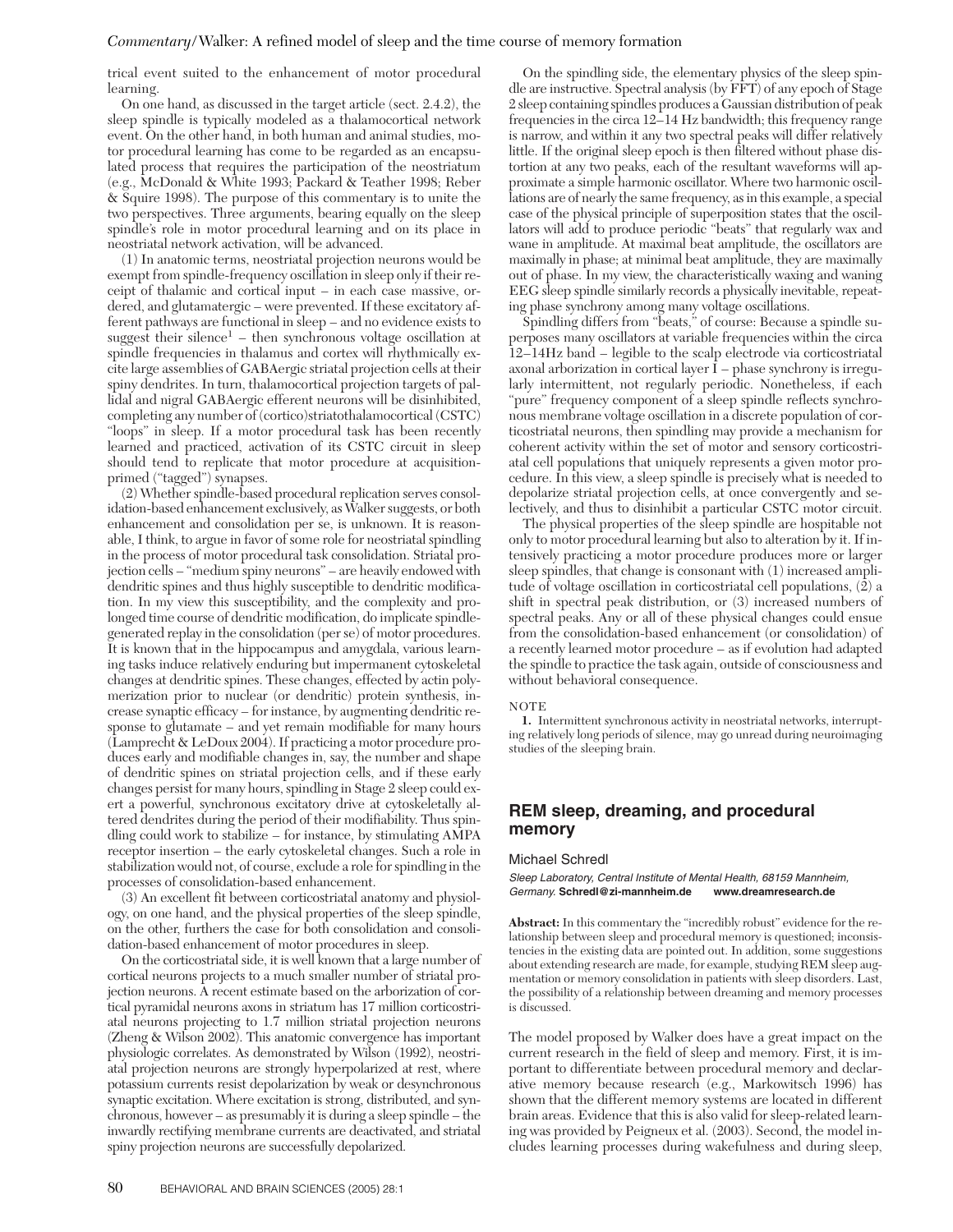which settles the debate about the exclusiveness of memory consolidation during sleep.

In describing the findings regarding procedural memory and sleep in humans, Walker states that the evidence is "incredibly robust." Reviewing the literature, however, one must say that the number of studies is quite small, and direct replication studies carried out in different laboratories are scarce. Often different tasks (e.g., a visual discrimination task [Stickgold et al. 2000b], motor skills like finger tapping [Walker et al. 2003b], acquisition of probabilistic rules [Peigneux et al. 2003], and priming [Plihal & Born 1999a]) as well as different manipulation techniques (e.g., early versus late sleep [Plihal & Born 1997], REM sleep deprivation [Karni et al. 1994], and correlations between sleep parameters and improvement [Stickgold et al. 2000b]) have been used. In our laboratory, we are currently conducting a correlation study applying the mirror trace task used by Plihal and Born (1997). The preliminary findings  $(N = 12)$  are promising: a significant correlation ( $r = .430$ ,  $p < .05$ , one-tailed) between percentage of REM sleep and improvement in speed from the evening session to the morning session was found. This is not completely consistent with the finding of Stickgold et al. (2000b) for the visual discrimination task; they reported a much higher correlation ( $r = .74$ ;  $N = 14$ ).

Next, my coworkers (Orla Hornung, Francesca Regen, Heidi Danker-Hopfe, and Isabella Heuser) and I utilized a modified version of the mirror-tracing task in a study of memory in elderly, healthy persons and were also able to demonstrate a correlation between the percentage of REM sleep and performance (this is a preliminary result; the study is still in progress). On the other hand, the insignificant finding regarding non-REM Stage 2 sleep and performance is not in line with the findings of Walker et al. (2003b). In addition to these conflicting results, other inconsistencies between the different studies in the field can be pointed out. Karni et al. (1994), for example, found an effect of REM sleep deprivation on the improvement in the visual discrimination task but not for slow wave sleep deprivation, whereas Stickgold et al. (2000b) reported correlations for slow wave sleep and REM sleep. To summarize, although the amount of evidence supporting a close relationship of procedural memory and sleep is growing, many inconsistencies have to be clarified by futures studies.

If sleep plays a crucial role in memory consolidation, one of the next steps will be to study patients with primary sleep disorders. Although Fulda and Schulz (2001) published a extensive metaanalysis on the cognitive impairment in patients with sleep disorders, detailed studies using paradigms including evening training sessions and morning retest sessions have not yet been carried out in these patient groups. Keeping in mind the reduced daytime vigilance in these patients, it will be interesting to search for correlations between sleep architecture (total sleep time, percentage of REM sleep) and performance improvements in procedural as well as declarative tasks.

Assuming that REM sleep plays a crucial role in consolidation of procedural memory (e.g., Plihal & Born 1997), studying the effects of REM sleep augmentation on learning will be of interest. Schredl et al. (2001) have published the first human study in which donepezil, an acetylcholinesterase inhibitor, was administered to enhance REM sleep. A significant correlation  $(r = .669, )$ p < .05, one-tailed) between percentage of REM sleep and the improvement of a task (relearning a word list) that comprises declarative and implicit features was found for the donepezil nights. Although this pilot study leaves many questions unanswered, this research area is of interest because it was found that patients with Alzheimer's disease have reduced REM sleep (Bliwise 1993), and cholinergic agents, which often enhance REM sleep – one of the measurable effects of these agents on the cholinergic system – (see Schredl et al. 2000), are widely used in the treatment of Alzheimer's disease.

The last topic to be addressed here is the possible relationship between dream content and learning. Some preliminary evidence has been reported by De Koninck et al. (1988) for intense language learning, and De Koninck et al. (1996) for adaptation to ver-

tical inversion of the visual field. In the second study, the persons who experienced incorporations of the inverted visual field in their dreams performed better on tasks (reading and writing) measuring adaptation. This relation makes sense since research (Schredl 2000) has shown that dream content is related to specific brain activation patterns and other physiological parameters measured during sleep. Moreover, this is in line with the continuity hypothesis of dreaming (cf. Schredl 2003), which states that wakinglife experiences, for example, the evening learning sessions, are probably incorporated into subsequent dreams. An experimental approach to this topic could be the technique of lucid dreaming, since it is possible to carry out assigned tasks during the dream (e.g., LaBerge & Rheingold 1990). For a simple motor activity (hand clenching), Erlacher et al. (2003) were able to demonstrate that the related area of the motor cortex was active during the lucid dream (EEG measure). This approach makes sense in the light of the extensive literature on the effect of mental training on performance (e.g., Driskell et al. 1994). Single cases of successful training of sport skills in lucid dreams have been reported (LaBerge & Rheingold 1990; Tholey 1981). On the other hand, one should consider that dreaming as reportable subjective experiences during sleep is only a small part of the total activity of the sleeping brain (comparable to consciousness during the waking state), so it remains unclear how close the relationship between dream content and learning processes during sleep might be.

To summarize, the model proposed by Walker is a promising starting point for future research investigating, in addition to the time course, influential factors such as task type, experimental difficulty, and performance level in the relationship between sleep and procedural memory.

## **Memory consolidation during sleep: A form of brain restitution**

#### Bhavin R. Sheth

*University of Houston, Houston, TX 77204.* **bhavin@alum.mit.edu**

**Abstract:** Does sleep restore brain function or does it consolidate memory? I argue that memory consolidation during sleep is an offshoot of restitution. Continual learning causes local synapse-specific neural fatigue, which then masks expression of that learning, especially on time-limited tests of procedural skills. Sleep serves to restore the fatigued synapses, revealing the consolidation-based enhancement observed as a "latent" overnight improvement in learning.

Evidence for the involvement of sleep in memory consolidation comes in many forms, such as the effects of learning on postlearning sleep and the re-expression of behavior-specific patterns during postlearning sleep. However, a cause-and-effect relationship or even a robust correlation between the effects of learning on sleep or the replay of patterns during sleep, on the one hand, and the magnitude of consolidation, on the other, has yet to be effectively demonstrated. Improved learning following a period with sleep, compared to one without, remains the most consistent evidence to date; I propose an explanation for this.

I begin by noting that there exists emerging evidence for sleep as a localized brain process. While Rechtschaffen (1998) suggests that it is "difficult to arrive at a widely acceptable theory of sleep function because that function is not reflected at the organ or system level," he and others (e.g., Moruzzi 1966) propose that sleep is a localized process that provides basic cellular resources. Indeed, no brain lesion has ever successfully eliminated sleep totally for long periods (Rechtschaffen 1998). In certain marine animals, sleep is sometimes localized to one brain hemisphere at a time (Oleksenko et al. 1992). Continual tactile stimulation of the right hand prior to sleep results in increased spectral power in the delta band during early non-REM sleep in the contralateral somatosensory cortex (Kattler et al. 1994).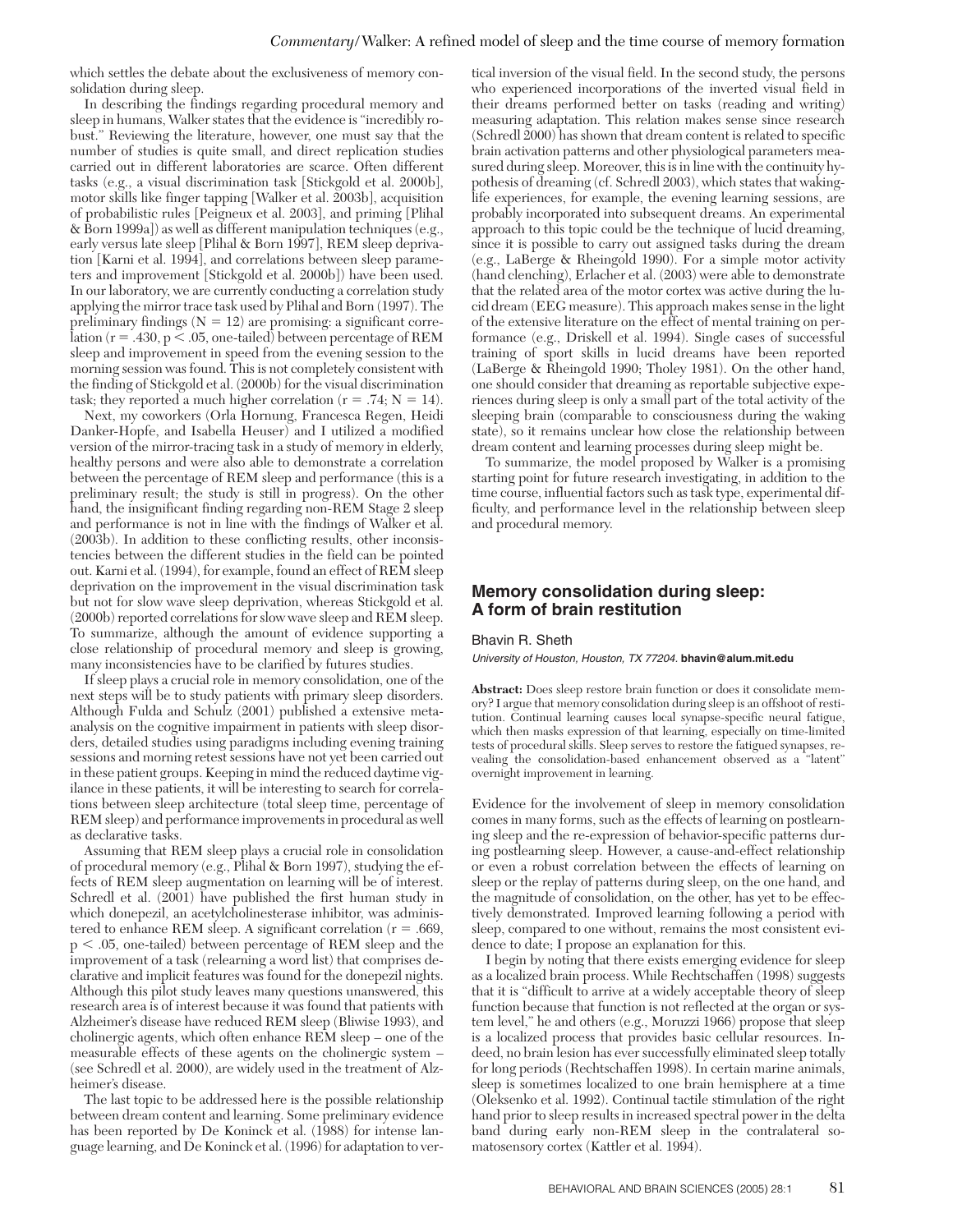

Figure 1 (Sheth). A hypothetical evolution of local brain processes as a function of behavioral state, and the effects on memory performance. Various processes (A, B, and C) combine to affect memory test performance (ordinate). With continual practice while the observer is awake, learning occurs (A), which improves performance. However, neuronal fatigue (B), which occurs hand in hand with the learning, impairs performance. During sleep, neural circuits slowly recover (C), which gives rise to "latent learning." A, B or C are transparent to the experimenter. Observed performance is some (nonlinear) combination of them.

With these ideas as a basis, I propose that two separate local brain processes are involved in the learning of a procedure or skill (see Fig. 1). Over repeated trials, the awake observer practices specifics of the procedure (A). Learning is a multifaceted process, one facet being the progressive restriction in the brain circuits that influence performance (Edelman & Tononi 2000; James 1890). I propose that while this process does not depend on sleep, a second independent process exists that does. With increasing neural specialization during learning, the circuits or synapses repeatedly engaged in the procedure adapt or fatigue (B). Synapse-specific fatigue during procedural learning is unavoidable. Repeated stimulus processing produces decreased responses in brain circuits associated with that processing – a "repetition suppression" effect (Brown & Xiang 1998; Desimone 1996; Wiggs & Martin 1998). The inefficiency in local signal transmission that arises from the synaptic fatigue or adaptation masks expression of the learning. With prolonged training on a task that involves both speed and skill, the net product of these two contravening processes, measured behaviorally, is asymptotic learning (Karni & Sagi 1991). Over still longer training periods, a decline in performance is observed (Mednick et al. 2002). Several studies (e.g., McCollough 1965) have shown that the effects of adaptation can be long lasting, particularly if a select few synapses, specific to certain stimuli or conditions and not others, are adapted.

The recovery of functions related to sensory transmission, such as the restoration of neurotransmitters or the re-formation of receptors, likely involves protein synthesis, which has its own characteristic time course, one that is longer than the time course of resource depletion in the synapse. Thus, sleep-dependent synapse-specific recovery (Fig. 1) is independent of the training in the wake state. It is, however, dependent on sleep; sleep cannot be replaced with awake resting, which fails to control internally generated activity in key brain areas, or by reversible inactivations of brain areas engaged in the consolidation, which only delays the recovery and may even shrink the critical time window during which the learnt information can be actively enhanced (target article, sect. 2.3.2.2).

Sleep is clearly not monolithic. SWS, and non-REM sleep in general, are believed to have a restorative role in brain function (Horne 1988). It is notable that there is correlational evidence for the role of non-REM sleep in memory consolidation in humans (Stage 2 sleep for motor skill learning, Walker et al. 2002; early SWS for visual discrimination skill consolidation, Gais et al. 2000; Stickgold et al. 2000b). This dovetails nicely with the idea of synapse-specific recovery. Replay of behavior-specific patterns during late REM sleep, if short-lived, may reactivate and reinforce the task-related synapses (target article, sect. 2.4.2) with minimal synaptic adaptation or fatigue.

In contrast to procedural memory, evidence that sleep improves declarative memory is inconsistent (sect. 2.2). Perhaps conclusive

## *Commentary*/ Walker: A refined model of sleep and the time

evidence exists but has eluded researchers, or perhaps procedural and declarative memories differ in the same respects that make the former more susceptible to sleep. Procedural learning is usually dependent on the context and modality in which the material was presented initially (Squire 1986), are "realized as cumulative changes stored within the particular neural systems engaged during learning" (Squire 1986), and typically require training for several minutes to several hours on the procedure. In contrast, declarative learning is flexible, accessible to all modalities and can be "one-shot." The weaker synaptic specificity and quicker learning of declarative as opposed to procedural learning implies less localized declarative storage, which means, by our hypothesis, less synapse specific fatigue, and smaller benefits of sleep.

In sum, two issues are critical in the present account: (1) Synaptic specificity: With greater synaptic specificity, there is greater impact of sleep on local synaptic recovery; and (2) the need for speed: On perceptual as well as motor learning tasks, perception and/or motor action must be conducted within a finite period of time for optimal performance (e.g., Stickgold et al. 2000b; Walker et al. 2002). With time constraints, inefficiency of synaptic transmission takes on even greater significance, and, because speed-accuracy tradeoffs are commonplace, the effects of sleep deprivation are observable on measures of speed as well as accuracy.

By varying each factor, this hypothesis can be experimentally verified. One possibility is to vary the degree of synapse-specific adaptation in two sets of synapses that exhibit learning during training. Visual discrimination skills that transfer to different conditions (Ahissar & Hochstein 1996; 1997) are suitable for this. Synapse-specific sleep dependent recovery will accordingly differ between the two sets. Learning following sleep loss will be impaired following sleep loss in both brain circuits, but less so in the brain circuit that learnt the procedure indirectly via transfer.

#### ACKNOWLEDGMENTS

I thank Professor J. Siegel and Dylan Nieman for carefully proofreading the manuscript.

## **The incredible, shrinking sleep-learning connection**

#### Jerome M. Siegel

*Neurobiology Research 151A3, V.A. Greater Los Angeles Health System, Sepulveda, CA 91343; and Department of Psychiatry, UCLA David Geffen School of Medicine, 16111 Plummer Street, North Hills, CA 91343.* **JSiegel@ucla.edu http://www.npi.ucla.edu/sleepresearch**

**Abstract:** Initial claims that REM sleep is important in the consolidation of all memories have been revised and reduced to the claim that sleep has a role only in the consolidation of procedural learning. Now, Walker hypothesizes that sleep has no role in the "stabilization phase of consolidation" but only in the "enhanced learning" phase of procedural learning. Evidence for this vague, truncated hypothesis remains as inconsistent as that for prior claims.

The idea that REM sleep is important for memory consolidation is attractive, since it would explain the vivid imagery of dreams as a repetition of the events of the prior day to enable the laying down of permanent memory traces. Unfortunately, dream reports do not support this idea. Most dreams concern emotions and activities that did not occur during prior days. Furthermore, most dreams are not subsequently recalled unless they are immediately rehearsed in waking following the dream (Rechtschaffen & Siegel 2000).

Those working on the role of sleep in human learning have modified their hypotheses to include non-REM sleep as well as REM sleep. Many studies of the relationship between human sleep and learning have focused on sleep's role in learning of word recognition and associations between words and events – tasks mimicking most of what goes on in school; this is what learning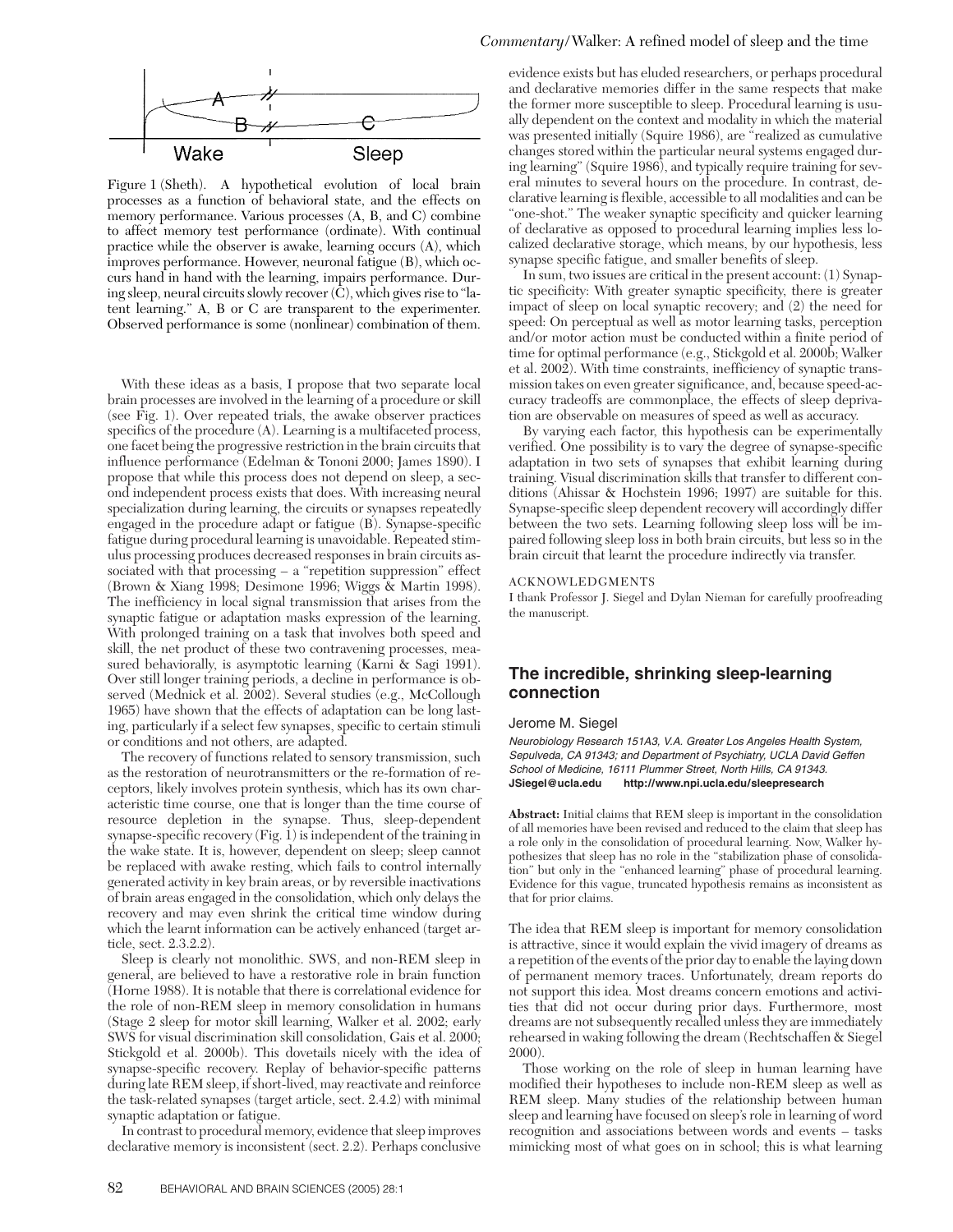and memory researchers call *declarative learning*. Dr. Carlyle Smith, a leader in the sleep-memory consolidation field, after reviewing his own studies and many negative studies in the world literature, recently concluded that sleep is not important in declarative memory. He was quoted as saying "Declarative memory is such a large part of our memory that everybody would like to find [a link]. Yet no matter what I have done – I have deprived people of sleep, I have deprived people of REM sleep, I have deprived them of non-REM sleep – I have never seen any difference between people who got a good night's sleep and those who didn't" (*Los Angeles Times*, Feb. 3, 2003; see Smith 2001). Walker appears to accept this conclusion in his review, stating "a clear understanding of the role of sleep in declarative memory formation remains to be established in humans" (sect. 2.2, para. 6). However, if one accepts this conclusion, the domain of the sleep–learning connection is dramatically reduced.

In addition to redefining the role of sleep in human memory consolidation, this conclusion also has important implications for animal studies that have been used to support a role for sleep in memory consolidation. Several studies have claimed to see evidence of "replay" of neuronal activity during REM sleep or non-REM sleep. Most of these studies have seen this replay in the hippocampus (Lee & Wilson 2002; Louie & Wilson 2001; Pavlides & Winson 1989). However, it is well known that the hippocampus is critical for declarative leaning but of little importance in procedural learning (Eichenbaum 1999). Thus, even if one dismisses the technical problems with these studies (see Siegel 2001), their relevance to procedural learning and hence to the sleep-learning field is questionable.

A hallmark of sleep learning theories is the variability of hypotheses from study to study, even within studies by the same group. For example, studies of the consolidation of human procedural learning make contradictory claims, with some saying that REM but not non-REM sleep is important (De Koninck & Prevost 1991; Pearlman 1971), others stating just the reverse (Gais et al. 2000; Portnoff et al. 1966), others claiming that both sleep states are essential (Stickgold et al. 2000a), and still others making ad hoc claims, such as that "only the amount of stage 2 nonREM sleep obtained during the last quarter of the night" is important (Walker et al. 2002). The statistical reliability of such ad hoc hypotheses is questionable.

The most striking aspect of the current review is the further redefinition of the role of sleep in learning to be so limited and vague as to defy disproof. In earlier formulations, the author's colleagues indicated that memory consolidation occurs in sleep. It was emphasized that "no improvement" occurred in waking, and that therefore sleep is "absolutely required" for performance improvement (Stickgold et al. 2000b). In the current review, Walker subdivides consolidation into a "sleep-independent" process that makes memory "resistant to interference" and a "sleep-dependent" process of "enhancement." The "sleep-independent" process that makes memory "resistant to interference" sounds a lot like what learning theorists refer to simply as "consolidation." The two subdivisions of consolidation created by Walker's reformulation are difficult to separate operationally and this subdivision invites post hoc explanations of any observed effect.

Fatigue, circadian factors, and simply the passage of time have long been known to affect performance. In order to properly control for performance effects, it needs to be shown that sleep disruption produces a long term impairment of consolidation of tasks learned before the interrupted sleep, and that any decrements in performance during retesting were specific for the recently learned task. Similar tasks that had been learned previously should not be comparably affected by deprivation. It also needs to be shown that recovery from the performance decrements during learning that are known to be caused by intense practice were not creating an illusion of consolidation or "enhancement" when retesting after a recovery period. These sorts of controls have not been thoroughly and systematically done in studies claiming a role of sleep in memory consolidation (Siegel 2001; Vertes & Eastman 2000).

The scientific and popular interest in the possibility that sleep is important in memory consolidation does not derive from the hypothesis that sleep is "one of many states" in which memory consolidation occurs. If this were the case, we would be excited over the possibility that consolidation occurs during eating, drinking, and engaging in sexual behavior, and we would be exhorted to increase these activities when learning. Rather, it derives from the idea that sleep has a unique and important role in consolidation. The reformulated sleep–memory consolidation model proposed here advocates a "democratic," equal division of memory consolidation across sleep and waking states, a considerable dilution of the original idea.

Millions of humans have taken MAO inhibitors or tricyclic antidepressants, often for 10–20 years. These drugs profoundly depress or in many cases completely eliminate all detectable aspects of REM sleep. However, there is not a single report of procedural or declarative memory deficits attributable to such treatment. Similarly, well-studied individuals with permanent loss of REM sleep resulting from brain damage show normal learning abilities, including the best studied case of an individual who completed law school after his injury and was the puzzle editor of his city newspaper (Lavie et al. 1984). The "dual process" theories of learning, with both REM and nonREM sleep participating in memory consolidation, as well as REM sleep-based theories, are contradicted by these findings. Yet this literature is ignored in the current review.

It is common knowledge that sleep loss produces sleepiness and impaired concentration. Similarly, it is well established that sleep loss impairs performance of a variety of tasks in subsequent waking. Studies claiming to demonstrate an important role for sleep in memory consolidation have yet to establish that the effects they are observing are independent of these well-known phenomena.

## **Consolidation enhancement: Which stages of sleep for which tasks?**

#### Carlyle T. Smith

*Department of Psychology, Trent University, Peterborough, Ontario, K9J 7B8, Canada.* **csmith@trentu.ca**

**Abstract:** The Walker model raises a number of questions, particularly about the nature of the sleep states involved in consolidation enhancement. While REM sleep, Stage 2 sleep, and Stage 3/4 sleep have been implicated in procedural learning, we still do not understand which types of learning are involved with specific sleep states. Several possible ideas for future research are suggested.

Walker's article provides an interesting theory about the nature of procedural learning and how it relates to sleep. The theory is based primarily on the author's own work, but there are also data from other sources. The theory also relies heavily on the results of simple motor procedural or skills tasks, and the author's studies have reported on the sequential finger-tapping task. The idea that there are two basic components to motor skill learning is an interesting one. The concept of stabilization clearly seems to fit with the data that have been collected so far and the vulnerability of recently learned motor sequences in the first 6 hours after acquisition is quite interesting. However, of greater interest is the longer term second phase of consolidation enhancement, which appears to require sleep.

Involving sleep with memory systems has brought into focus the possibility that very different subsystems are at work, depending on the nature of the task. While it has been clearly demonstrated that sleep is necessary for consolidation enhancement, the particular state or states of sleep involved remains unclear. At this point, although some studies do not differentiate between sleep states, there is some information from different procedural learn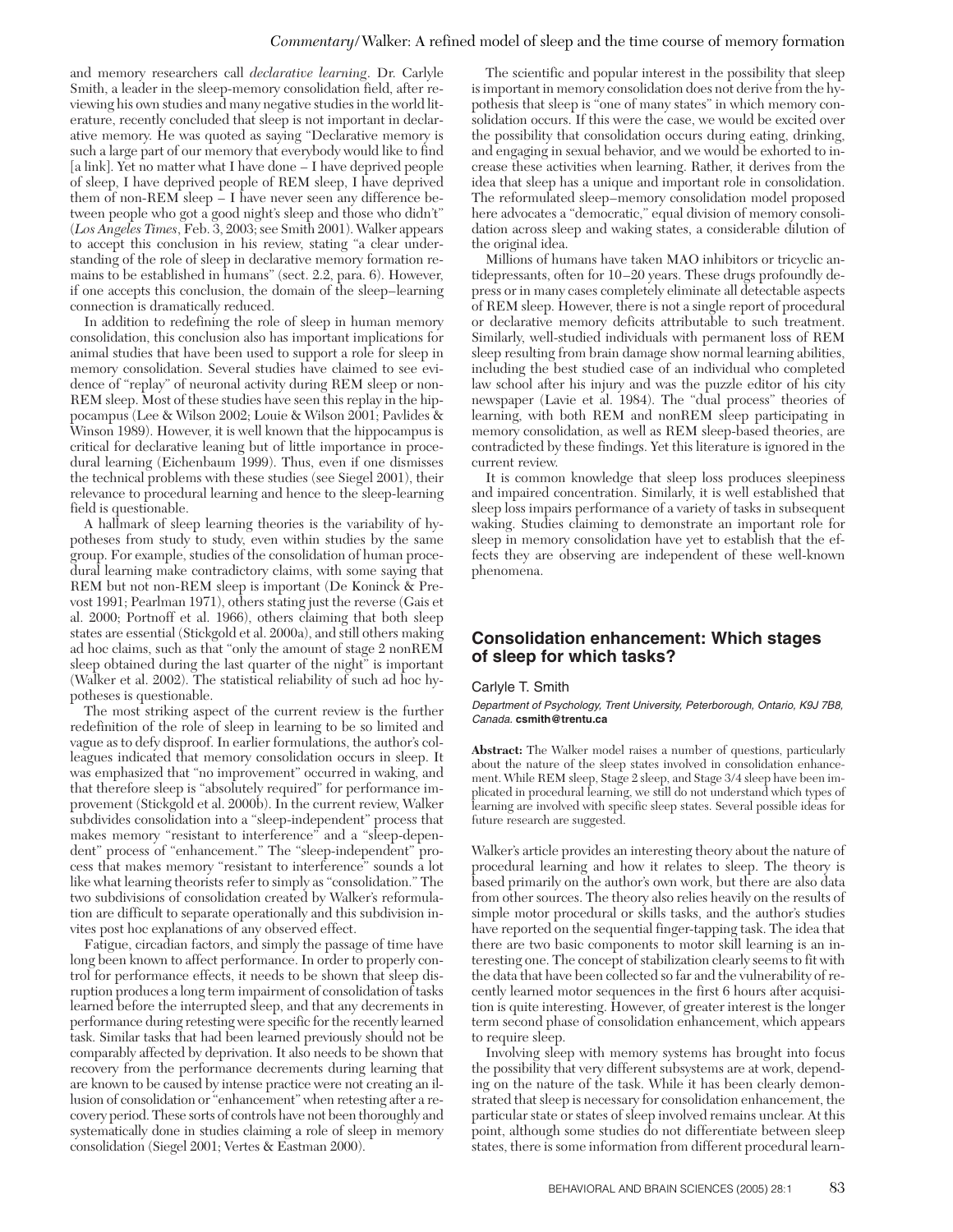ing tasks to implicate some or all of the sleep stages in the consolidation enhancement process. A small, but growing number of reports suggest that Stage 2 is the sleep state involved with further off-line memory processing of simple motor skills (Fogel et al. 2002; Smith & MacNeill 1994; Walker et al. 2002). On the other hand, there are a number of procedural tasks that seem to require REM sleep rather than Stage 2 sleep. They include the Tower of Hanoi (Smith 1995) and the Mirror Trace task (Plihal & Born 1997; Smith & Nixon 2001). The texture discrimination task appears to involve both Stage 3/4 and REM sleep (Stickgold et al. 2000b). Of particular interest is the Mirror Trace task, which requires motor skill learning, but has been implicated with REM sleep rather than Stage 2 sleep, as have other motor procedural tasks. As Walker clearly points out, non-REM (including Stage 2 as well as Stage 3/4) and REM sleep are brain states that are markedly different in terms of electrophysiology and biochemistry. This supports the idea that two different memory-consolidation subsystems could exist. However, why a given task would, for example, require REM sleep rather than Stage 2 or vice versa remains unclear.

There are several possible ways of trying to sort out this sleep state paradox. A "motor" versus "cognitive" learning dichotomy appears to be too simple, and the Mirror Trace task in particular does not conform. An examination of the tasks reveals that it might be possible to separate them into "simple" and "complex" categories, with simple tasks relying on Stage 2 sleep and complex tasks requiring REM sleep for consolidation enhancement. The problem here is deciding which tasks are simple and which are complex, and surely the REM and non-REM sleep-dependent texture-discrimination task would be classed as simple. Perhaps a more useful task dichotomy might be "novelty" versus "familiarity." Tasks already familiar to the subject require less training than tasks that are unfamiliar. For a task such as the sequential fingertapping task or the rotary-pursuit task, subjects have a high probability of having already performed similar activities in their life history. They are able to draw on these existing strategies and/or motor programs, which they can then improve upon. Thus, they are simply refining existing programs and do not need to devise new strategies. From this point of view, every newborn child initially has to come up with a new cognitive strategy for each problem he or she encounters. This would require a preponderance of REM sleep and, as is well known, fits with the relatively high levels of REM sleep observed in children. In older individuals, the proportion of Stage 2 sleep goes up at the expense of Stage 3/4 sleep, and the amount of REM sleep also declines. Thus, one of the next steps in examining the relationship of procedural memory to sleep states is to closely examine the sleep states involved with the various kinds of tasks presented. It may well be that there is a distinction to be made between novel versus familiar procedural tasks in terms of sleep state that is subsequently involved in the off-line memory processing. Using this model, one might predict that if the task is relatively new and novel to the individual, REM sleep would be important following successful acquisition. On the other hand, if the task is similar to previous experiences encountered by the individual, Stage 2 sleep would be important following successful task improvement. By this theory, one might even imagine that someone could encounter a novel task that would initially require the presence of REM sleep, but as daily trials continue and learning progresses, Stage 2 sleep might become more important. Thus, consolidation enhancement may require REM sleep and/or Stage 2 sleep (or even Stage 3/4) depending on the previous experience of the learner. There is reason to believe that both REM and non-REM sleep are important for synaptic plasticity. Yet, they are very different brain states, and it is tempting to think that they represent two quite different memory consolidation systems or subsystems that could interact. Future research will decide.

## **The challenge of identifying cellular mechanisms of memory formation during sleep**

#### Ronald Szymusiak

*Research Service (151A3), V.A. Greater Los Angeles Healthcare System, 16111 Plummer Street, North Hills, CA 91343.* **rszym@ucla.edu**

**Abstract:** Cellular mechanisms hypothesized to underlie sleep-dependent memory consolidation are expressed throughout the brain during sleep. Use of sleep deprivation to evaluate the functional importance of these mechanisms is confounded by degradation in waking performance resulting from impaired vigilance. There is a need for methods that will permit disruption of specific mechanisms during sleep only in the neuronal circuits most critically involved in learning. This should be accomplished without global sleep disruption and with preservation of the restorative aspects of sleep.

As expertly summarized by Walker in the target article, there is a large experimental literature implicating a role for sleep in learning and memory. At present, much of this evidence is correlational in nature, including the findings that learning is correlated with changes in subsequent sleep amount and/or composition and that sleep loss is correlated with impaired memory retention. This is not a criticism of the sleep and learning literature. In many areas of behavioral neuroscience, correlational studies are a necessary prerequisite to the search for mechanisms and the determination of the functional significance of identified mechanisms. However, the demonstration that a specific cellular mechanism that operates during sleep is functionally important for memory consolidation presents some unique and difficult experimental challenges.

Sleep is accompanied by global changes in the cellular electrophysiology and neurochemistry of the brain. Several of the mechanisms hypothesized to underlie sleep-dependent learning reviewed in the target article are expressed throughout the brain during sleep. These include increases in intracellular  $Ca^{2+}$  that accompany rhythmic hyperpolarization-depolarization sequences in thalamus and cortex and increased synchrony of spike train discharge among neurons in the neocortex and hippocampus. Changes in monoamine levels and/or the ratio of aminergic to cholinergic activity occur throughout the brain during both non-REM and REM sleep.

Evaluation of the functional importance of any proposed synaptic, neurochemical, or molecular mechanism for memory consolidation during sleep will require the demonstration that disruption of that mechanism impairs learning and memory. Current experimental paradigms employ partial or total sleep deprivation to assess the functional role of sleep-dependent processes on memory, typically by assessing performance during retest following the period of sleep loss. This paradigm has some significant shortcomings. While the function(s) of sleep is not known, it is clear that a sleep-deprived brain does not perform as well as a sleep-satiated brain in a variety of ways. Sorting out the effects of sleep loss on synaptic plasticity versus impaired performance due to increased sleepiness/decreased vigilance is a significant problem with many experimental paradigms that employ standard sleep deprivation methods.

A convincing demonstration of the functional importance of potential mechanisms of synaptic plasticity during sleep would seem to require the experimental disruption of a particular mechanism (e.g., increased intracellular  $Ca^{2+}$ ) in a specific subset of neuronal circuits most critically involved in the type of learning being studied. Ideally, this would be accomplished without causing a global disruption of sleep and with preservation of other sleep functions, most importantly, the ability to restore normal levels of vigilance during subsequent waking. Clearly, studies of this type pose many difficult methodological challenges. Perhaps this is why that in the 50-plus years since the discovery of REM sleep and the subsequent explosive growth in the fields of sleep neurobiology and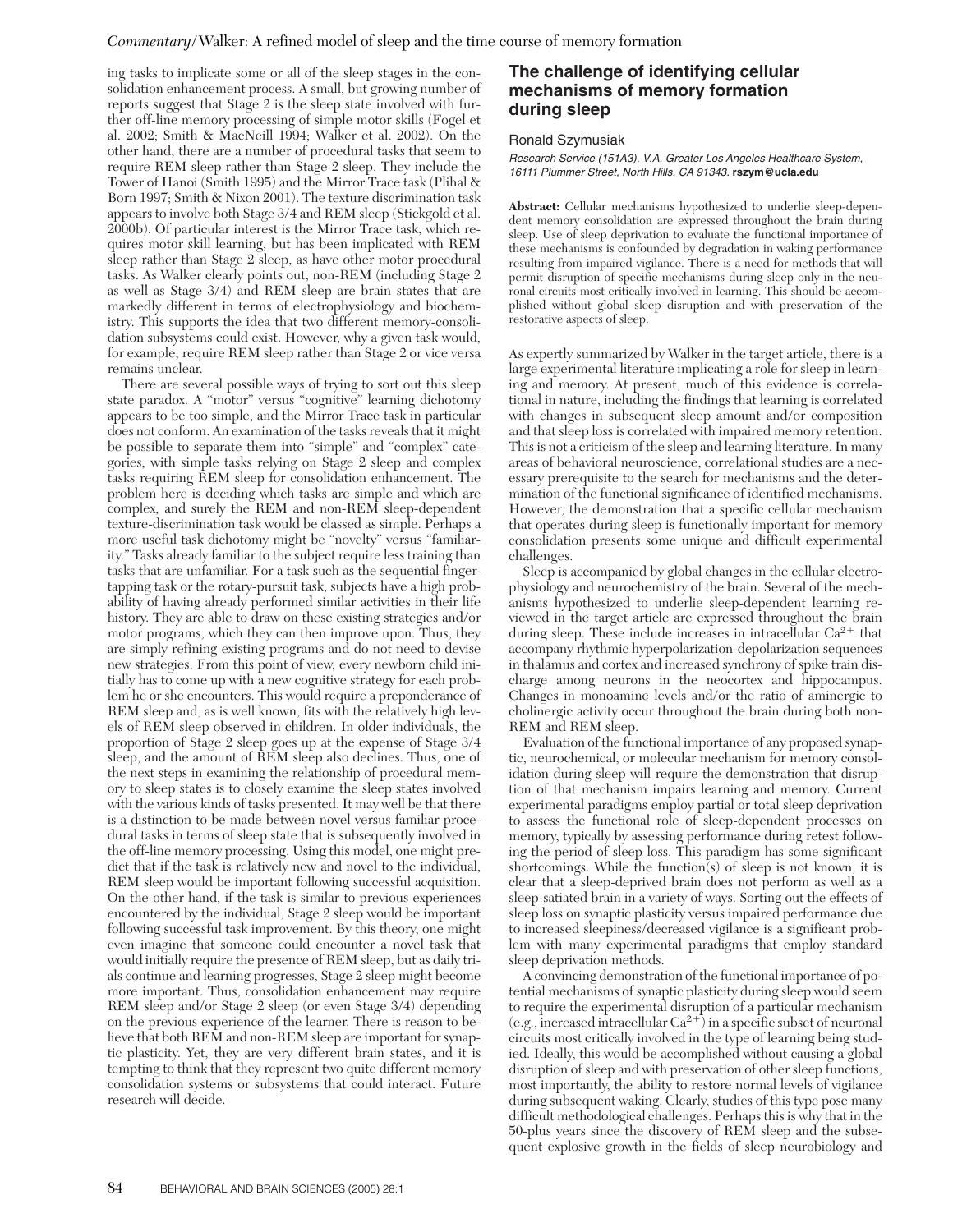sleep medicine, not a single function of sleep has been convincingly identified.

## **Sleep and synaptic homeostasis**

Giulio Tononi and Chiara Cirelli

*Department of Psychiatry, University of Wisconsin, Madison, WI 53719.* **gtononi@wisc.edu ccirelli@wisc.edu**

**Abstract:** We propose that sleep is linked to synaptic homeostasis. Specifically, we propose that: (1) Wakefulness is associated with synaptic potentiation in cortical circuits; (2) synaptic potentiation is tied to the homeostatic regulation of slow wave activity;  $(3)$  slow wave activity is associated with synaptic downscaling; and (4) synaptic downscaling is tied to several beneficial effects of sleep, including performance enhancement.

Walker presents strong evidence that sleep enhances certain memories, although it is not clear how it would do so. We have hypothesized that sleep promotes synaptic homeostasis: the maintenance of a baseline amount of synaptic weight impinging on neurons (Tononi & Cirelli 2003). One of the predictions of the hypothesis is that, under certain circumstances, synaptic homeostasis during sleep should lead to an increased signal-to-noise ratio (SNR) in cortical circuits, which should become apparent as enhanced performance. The hypothesis considers performance enhancing as one among several benefits of sleep and its homeostatic regulation. The hypothesis makes four claims:

*1. Wakefulness is associated with synaptic potentiation.* During wakefulness many brain circuits undergo LTP, resulting in a net increase in the strength or number of synaptic connections between neurons. Among supporting arguments are: (1) The expression of LTP-related genes, such as *Arc, BDNF, NGFI-A*, and phosphorylated CREB, is high during wakefulness and low during sleep (Cirelli et al. 1996; 2004a). (2) The activity of the noradrenergic system, which is responsible for the induction of LTP-related genes (Cirelli & Tononi 2000a; 2004), is high during wakefulness during salient events but is very low during sleep (Aston-Jones & Bloom 1981). (3) Absolute values of cerebral glucose consumption at rest are 18% higher after having been awake than after a night of sleep (Braun et al. 1997). Assuming that neural activity at rest is similar before and after sleep, such marked increase in baseline energy consumption suggests a diffuse increase in synaptic strength because close to 80% of brain metabolism is due to synaptic activity (Attwell & Laughlin 2001; Rothman et al. 2003). (4) From an evolutionary perspective, it makes sense that the potentiation of neural circuits should occur during wakefulness, when an animal is active and exposed to the environment, and not during sleep, when neural activity is unrelated to external events (Tononi & Cirelli 2001). Note that, according to the hypothesis, LTP-like changes in the brain occur whenever presynaptic firing is accompanied by postsynaptic depolarization in the presence of appropriate neuromodulators, whether or not an animal is engaged in learning paradigms.

*2. Synaptic potentiation is tied to the homeostatic regulation of slow wave activity.* One of the best-established facts in sleep regulation in mammals is that slow wave activity (SWA) increases in proportion to the duration of wakefulness and decreases progressively during sleep (Borbely 2001). The hypothesis states that increases in sleep SWA are a direct reflection of synaptic potentiation in cortical circuits during wakefulness. Among supporting arguments are: (1) Animals with a lesioned noradrenergic system, which have a greatly reduced expression of LTP-related molecules after wakefulness (Cirelli & Tononi 2000a; 2004), show a corresponding reduction in SWA homeostasis (Cirelli et al. 2004b). (2) Performing a visuomotor learning task produces an increase in SWA during subsequent sleep that is localized to right parietal cortical areas (Huber et al. 2004) presumably modified by learning (Ghilardi et al. 2000). (3) Sleep slow oscillations depend on corticocortical connections (Steriade 2003) and, according to computer

simulations (Hill & Tononi 2005), their amplitude and synchronization reflects the overall strength of cortico-cortical synapses. Also, after visual deprivation during the critical period, which is associated with synaptic depression (Heynen et al. 2003), slow waves are reduced by 40% (Miyamoto et al. 2003). (4) The increase in power after wakefulness extends to other frequency bands (Cajochen et al. 1995), consistent with a generalized increase in neural synchronization due to increased synaptic strength.

*3. Slow wave activity is associated with synaptic downscaling.* According to the hypothesis, sleep SWA actively promotes a generalized depression or downscaling of synapses in response to the diffuse potentiation occurring during wakefulness. The progressive decrease of SWA during sleep reflects the progressive return of total synaptic weight to a baseline level. Among supporting arguments are: (1) During non-REM sleep, virtually all cortical neurons undergo a slow oscillation, cycling from a depolarized state of intense firing to a hyperpolarized state of silence at around 1Hz (Steriade 2003). Notably, sequences of spiking-hyperpolarization at around 1Hz are ideal for inducing synaptic depression (Kemp & Bashir 2001). (2) Recent molecular studies have shown that molecules implicated in synaptic depression are selectively upregulated during sleep (Cirelli et al. 2004a). (3) Studies in kittens show that sleep results in ocular dominance changes similar to those induced by monocular visual deprivation (Frank et al. 2001), which is known to act through LTD of cortical connections (Heynen et al. 2003). (4) Synaptic scaling occurs *in vitro* and *in vivo* in neocortical cells (Desai et al. 2002; Turrigiano 1999) and it can serve to preserve a constant level of synaptic input without obliterating memory traces (Miller & MacKay 1994). Note that downscaling is conceptually different from LTD, which affects select groups of synapses, or depotentiation, which affects only recently potentiated ones (Kemp & Bashir 2001). Note also that downscaling during sleep could be self-limiting since, when synaptic weight has returned to a baseline level, the amplitude of slow oscillations would be reduced to the point of preventing further downscaling. Finally, note that this process would be problematic during wakefulness but ideally compatible with sleep, a state during which the brain is both spontaneously active and virtually disconnected from the environment.

*4. Synaptic downscaling is tied to the beneficial effects of* **sleep on performance.** The performance-enhancing effect of sleep described by Walker is explained, according to the hypothesis, by an increase in neuronal SNR due to synaptic downscaling. Take the sleep-related enhancement in the visuomotor learning task we studied with high-density EEG (Huber et al. 2004). During wakefulness, synapses contributing to correct movements become progressively more efficacious (signal), but it is likely that potentiation extends to other synapses contributing to erroneous movements (noise). During sleep, assuming a threshold below which synapses become ineffective, downscaling would ensure that synapses contributing to the noise, being on average weaker than those contributing to the signal, cease to interfere in the execution, and SNR would increase. Indeed, we found that performance enhancement after sleep was strongly correlated with the increase in SWA in brain areas involved in the task, and the strongest correlation was with the increase of SNR during learning.

It should be emphasized that, while the synaptic homeostasis hypothesis accounts nicely for sleep-mediated enhancements in the performance of certain learning tasks, this would be only one of the benefits of synaptic downscaling during sleep. For example, downscaling could promote synaptic competition, especially during development, and avoid saturation. Most importantly, it could prevent unwelcome imbalances at the cellular level, including metabolic overload resulting from synaptic overload (Cirelli et al. 2004a). Finally, the hypothesis suggests new roles for REM sleep, as either complementary to non-REM sleep or achieving similar effects with different means (Tononi & Cirelli 2003).

## ACKNOWLEDGMENT

The work is supported by NIMH grant RO1-MH65135.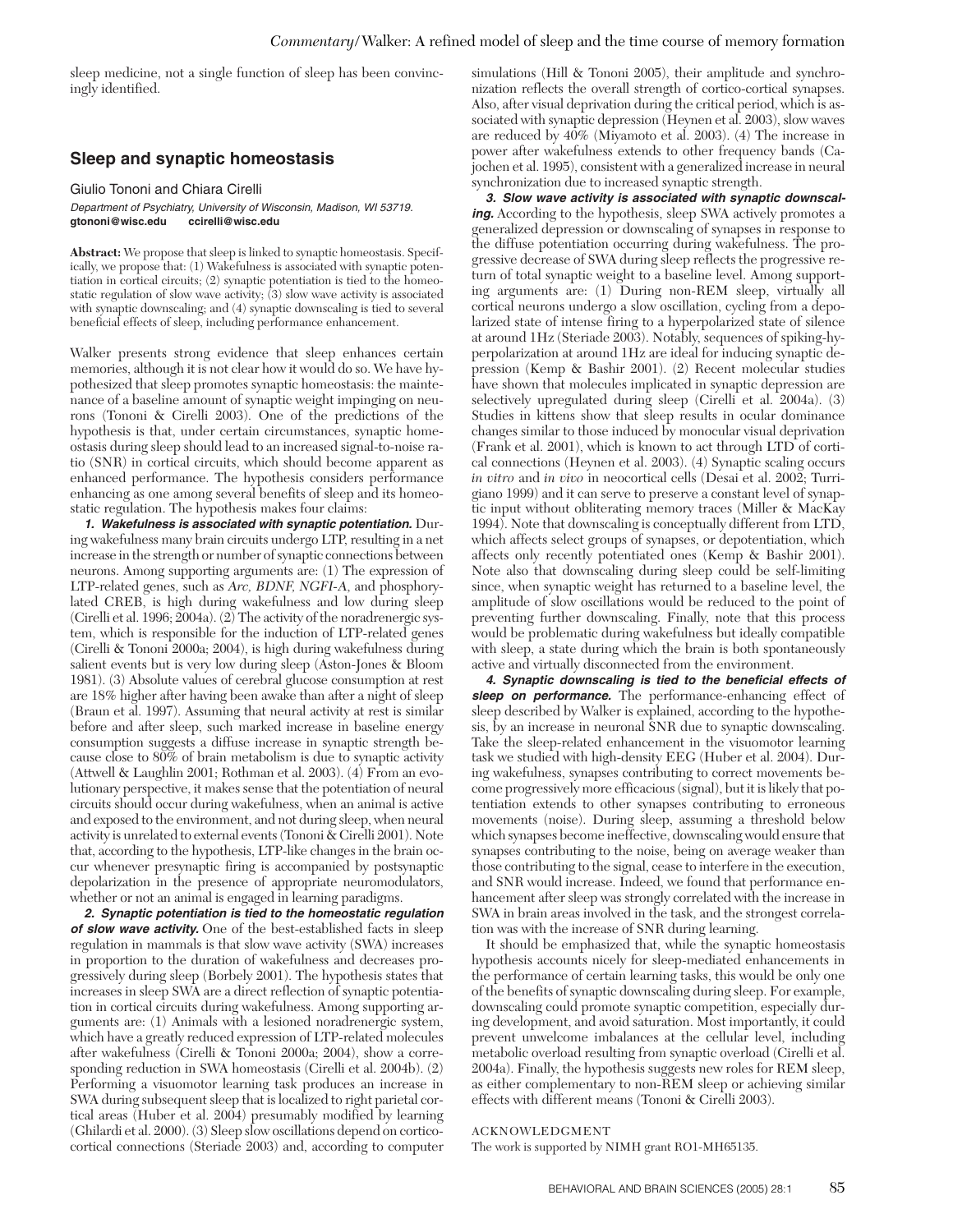## **Sleep is for rest, waking consciousness is for learning and memory – of any kind**

#### Robert P. Vertes

*Center for Complex Systems and Brain Sciences, Florida Atlantic University, Boca Raton, FL 33431.* **vertes@ccs.fau.edu**

**Abstract:** Although considerable attention has been paid to the possible involvement of sleep in memory processing, there is no substantial evidence for it. Walker describes a phenomenon of consolidation-based enhancement (CBE), whereby performance on select procedural tasks improves with overnight sleep; that is, without additional practice on the tasks. CBE, however, appears restricted to a few tasks, and even with these tasks CBE is not confined to sleep but also occurs during wakefulness. Sleep serves no unique role in this process. At best, CBE is a slow, timedependent process of consolidation that begins with task acquisition in waking and can under some circumstances extend to sleep.

Walker presents evidence supporting the view that sleep serves a role in procedural learning/memory. The notion that sleep is involved in the off-line processing of information has recently met with strong criticism (Siegel 2001; Vertes & Eastman 2000a; 2000b). Although Walker offers a new formulation for the manner in which procedural skills could be strengthened in sleep, there are several problems with his scheme and supporting data, as discussed below.

1. Importantly, Walker reaffirms the conclusions reached by others (Smith 2001; Smith & Rose 2000; Stickgold 2000) that sleep is not involved in the processing/consolidation of declarative memories; that is, memory for facts, events, people, places, history, or the type of memory commonly referred to by the terms "memory" or "remembering."

2. Walker discusses a process termed consolidation-based enhancement (CBE), wherein performance on certain perceptual and motor tasks improves with sleep. The notion that skills simply improve over time (in sleep or waking) without additional practice is counterintuitive. That aside, it seems that the critical measure of whether there were improvements on retest after sleep would be to examine performance on the first few sequences of finger movements after sleep – as opposed to averaging performance over blocks of trials after sleep. The post-sleep results shown in Figure 3 of the target article (sect. 2.3.2.2) represent approximately 80 sequences of finger movements, which undoubtedly, when averaged, would give the appearance of enhanced performance. In effect, however, this post-sleep retest serves as an additional training session, with expected improvements with rehearsal. What was the performance of the subjects on the first few sequences of finger movements at the start of post-sleep retest?

3. Walker states that: "this process of CBE develops only during intervening periods of sleep and not during wake" (sect. 2.3.2.2, para. 11). Actually, CBE has been shown to occur in waking as well as during sleep. For instance, Karni and Sagi initially demonstrated that subjects showed improved performance on a perceptual discrimination task over time during waking (Karni & Sagi 1993), and in a subsequent report (Karni et al. 1994) improvement on the task during waking as well as during REM sleep. Karni (1995) clearly indicated that "enhancement" (or CBE) occurs during waking, and, further, that CBE is similar in waking and REM sleep and possibly interchangeable in the two states. Karni (1995) stated:

Indeed our results suggest that REM sleep is not a unique brain state for memory processing in adults – normal skill (procedural) learning does occur during the waking state. Our somewhat counterintuitive finding was, however, that much of this improvement happens not during or immediately after practice but rather 8–10 hours after a training session has ended, suggesting a slow, latent process of learning.

#### Further:

The issue of whether experience-triggered brain changes, presumably occurring during sleep (for which REM sleep is needed) are qualitatively different from the neural mechanisms subserving waking state consolidation remains open. Nevertheless, one would expect that systematic deprivation of REM sleep would not be very detrimental to skill learning in general because normal consolidation should occur during the waking state. (Karni 1995, p. 395)

CBE has also been described during waking for motor learning. Walker et al. (2003b) trained subjects on the finger-tapping task at 10:00 a.m. and demonstrated significant gains in performance at three successive four-hour test intervals during waking (see their Fig. 2A, p. 277) – as well as during overnight sleep. In like manner, Fischer et al. (2002) demonstrated highly statistically significant gains in performance on the same motor task of subjects trained at 10:00 a.m. and tested 8 hours later (their daytime waking group). The foregoing suggests a slow time-dependent process of consolidation (or CBE) that begins with task acquisition during waking and can in some circumstances extend to sleep. Sleep would serve no unique role in this process. Finally, it is important to note, as pointed out by Walker et al. (2003b), that the gains in performance with the mere passage of time (in waking or sleep) are very small compared to improvements with repeated practice on motor tasks.

4. Walker refers to the work of Shadmehr and coworkers (Brashers-Krug et al. 1996; Shadmehr & Brashers-Krug 1997) demonstrating time-dependent stabilization of procedural learning (CBS). He does not, however, discuss an important study by this group that failed to show CBE during sleep on an arm-reaching task. Specifically, Donchin et al. (2002) described a decline rather than an improvement on the arm-reaching task over a normal night of sleep, and, importantly, further reported that sleep deprivation did not alter performance on the task. They addressed discrepancies between their findings and earlier ones, stating: "A number of studies have found a role for sleep in consolidation of certain kinds of perceptual skills. In those studies, sleep, and not simply the passage of time, has been shown to be required for changes in performance between the end of training and test of recall." By contrast, "we found no significant effect of sleep on performance" (Donchin et al. 2002). Finally, Goedert and Willingham (2002) similarly found no evidence for long-term or sleepdependent consolidation (CBE) for select motor and visuo-motor tasks.

5. Three laboratories (Karni's, Born's, and Stickgold's) have examined the effects of sleep on the perceptual discrimination task of Karni and Sagi (1993), and, surprisingly, all differed with respect to the stage(s) of sleep responsible for improved performance (consolidation) on the task. For instance, it was variously reported that consolidation occurs during REM sleep (Karni et al. 1994), during SWS (early sleep dominated by SWS) (Gais et al. 2000), or both (amount of SWS in the first quartile of the night plus amount of REM sleep in the last quartile of the night) (Stickgold et al. 2000b). Along the same lines, enhancement with sleep on the finger-tapping task has been attributed to Stage 2 SWS (Walker et al. 2002) or to REM sleep (Fischer et al. 2002). These are puzzling inconsistencies, especially considering that identical perceptual or motor tasks were used in the two sets of studies.

6. In the final section, which deals with possible neural substrates for CBE (electrophysiological, neurochemical, and molecular/cellular), Walker describes several general events that could selectively participate in CBE during sleep, such as sleep spindles, PGO waves, transmitter levels, immediate early gene expression, and so forth. Walker then asks the difficult question of how these global changes in sleep could selectively influence very specific networks or circuits responsible for coding experiences. Or in his words, "how do such global phenomena selectively assist a discrete network of neurons crucial to a specific 'memory'"? (sect. 2.4.2, para. 5). The answer was not satisfying. Walker essentially proposed that experience-dependent activity during acquisition may prime specific networks (or tag them), "leaving them in a heightened level of excitability which carries over into sleep" (sect. 2.4.2, para. 5). Hence, the "tagged" networks and not others would undergo further potentiation or consolidation in sleep. Aside from the unlikely possibility that circuits remain in heightened state of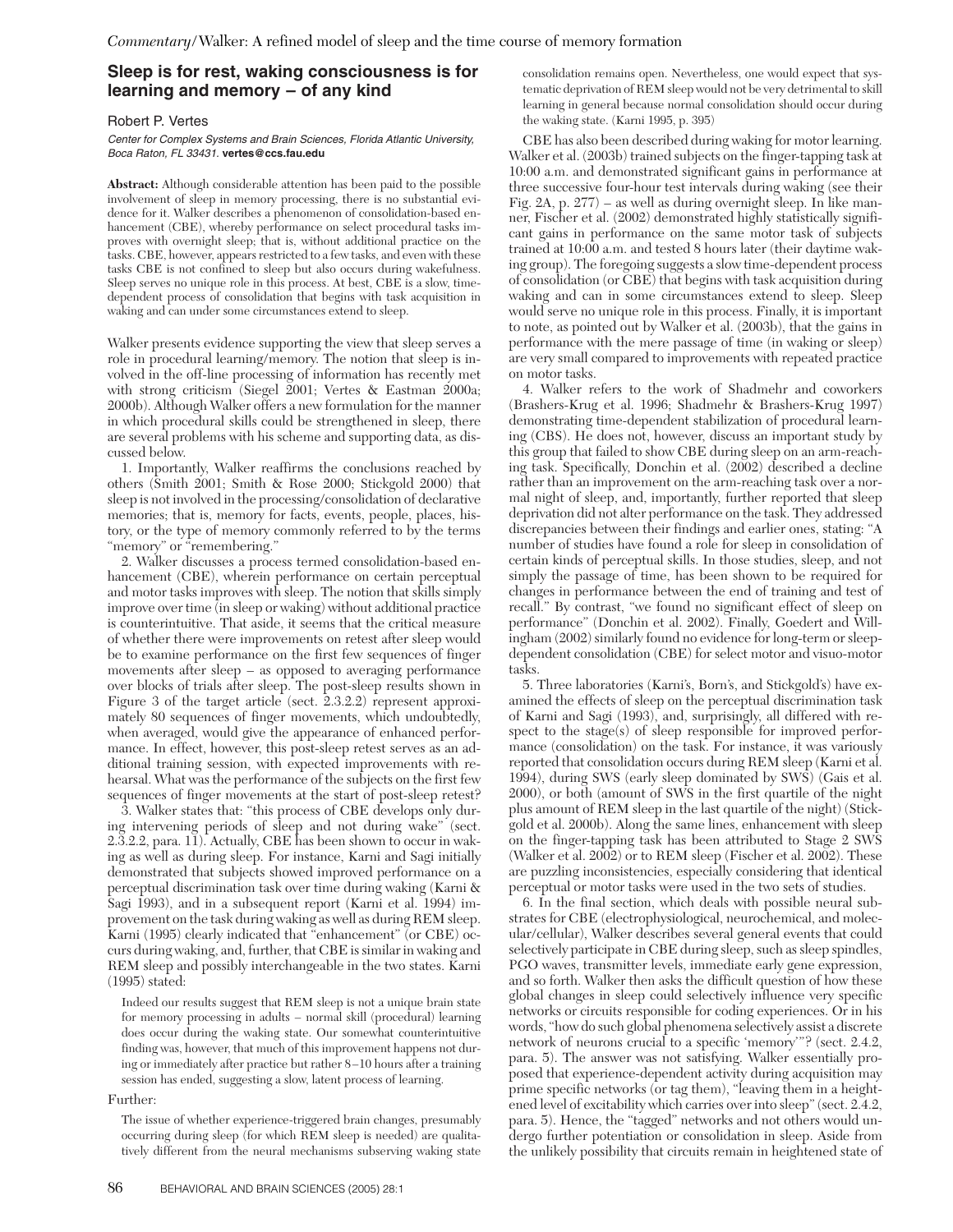excitability (or self-excitation) during extended periods of waking, there does not appear to be a mechanism for distinguishing between correct and incorrect choices – that is, sequences of movements (and associated neural circuitry) responsible for correct or incorrect choices. It would seem that activity would be as "heightened" in waking (and carrying to sleep) with incorrect as with correct movements, and if so, the net effect of their co-strengthening would be an equivalent potentiation in sleep. Accordingly, based on Walker's scheme, it would be difficult to account for the reduction in errors (i.e., correct choices) during sleep as shown for the finger-tapping task in Figure 3 (B and D) of the target article.

## Author's Response

## **Past, present, and the future: Discussions surrounding a new model of sleep-dependent learning and memory processing**

#### Matthew P. Walker

*Department of Psychiatry, Beth Israel Deaconess Medical Center, Harvard Medical School, Boston, MA 02215.* **mwalker@hms.harvard.edu**

**Abstract:** Following on from the target article, which presented a new model of procedural skill memory development, in this response I will reflect on issues raised by invited commentators and further expound attributes of the model. Discussion will focus on: evidence against sleep-dependent memory processing, definitions of memory stages and memory systems, and relationships between memory enhancement, sleep-stages, dreaming, circadian time, and sleep-disorders.

I will start by saying how delighted I am that such a diverse body of commentators took the time to contribute to the discussion of the target article by way of their valuable commentaries in this publication. From reading the commentaries several issues are clear. First, we have yet to arrive at a consensus on what we think *memory consolidation* means – evidently it means different things to different people – as well as how many subcategories there may be. Second, it is striking that some commentators describe definitions of *consolidation* classically in terms of behavioral outcomes, as the target article does, others conceive of consolidation as defined by forms of plasticity; and still others define it in pure physiological measures. On the one hand this indicates the rich diversity of research focusing on memory consolidation, while on the other, it demonstrates the variability with which we conceptualize the term and thus the difficulties in interpretation we may face.

To that end, in writing the original target article I had several goals in mind. Perhaps most grand was an attempt to bring a degree of consensus to the field in terms of brainstate dependent memory stages, specifically the varied forms of memory consolidation that are becoming apparent. My approach was to introduce the concept of consolidation as two forms, either stabilization or enhancement, and describe their relationship to time, wake, sleep, and the physiological characteristics of sleep. Based on the even *more* varied potential forms of consolidation noted by a host of commentators here, I accept that in this endeavor, greater refinement is required. Indeed, the target article may not have gone far enough in its dissection of the term



Figure R1. Brain states, memory types, memory stages.

and the necessary role sleep plays. Furthermore, while the current memory-stage model appears to fit a large proportion of the literature, several findings (either noted by commentators or raised by myself in this response) appear not to fit comfortably into the model, indicating areas of future modification.

My second, perhaps more realistic goal, was to trigger a dialogue between researchers in the field of sleep and memory. We need to recognize that the blanket term "consolidation" is not only too broad in our own conceptions, having multiple meanings, but also that this generality results in a confusion of how and when we consider factors such as wake and sleep causal to memory processing. In this respect, I feel the target article has made progress. There seems to be little resistance to the concept of consolidation developing in a variety of ways across a variety of forms of learning during either wake or sleep.

By way of these discussions, I feel we are moving closer to understanding how stabilization, enhancement, and the additional steps of memory, either between or beyond, relate to brain states. It is no longer acceptable to simple state that "sleep" is involved in "memory," or that "REM sleep" is not involved in "consolidation." We must be more specific. To all but a few commentators, this now seems obvious and is embraced. I emphatically state that we do not yet have a complete understanding of how brain states, memory categories, and memory stages are related. But before this statement is used obstinately as a quotation to support a lack of evidence for the role of sleep in memory stage processing, let me explain. To demonstrate the complexity that we face, consider Figure R1. Here we can appreciate, even with the admittedly gross simplification of subcategories, the scope of questions we must ask, and the directions of causality we must test. The model embodied within my current target article represents just one component of this larger framework, as noted in the article's conclusions. Looking beyond the target article and the associated commentaries, it is this level of complexity, and the specificity of terminology, I hope we can keep in mind as we continue exploring memory processing.

From reading the commentaries, several common themes appear, which I will use as a structure to reply to the pertinent aspects of each. These topics are: (1) evidence that sleep does not play a role in memory processing; (2) different systems of memory and different forms of learning; (3) the multiple stages of memory that may or may not exist; (4) definitions surrounding plasticity and sleep characteristics; (5) potential mechanisms of sleep-dependent memory plastic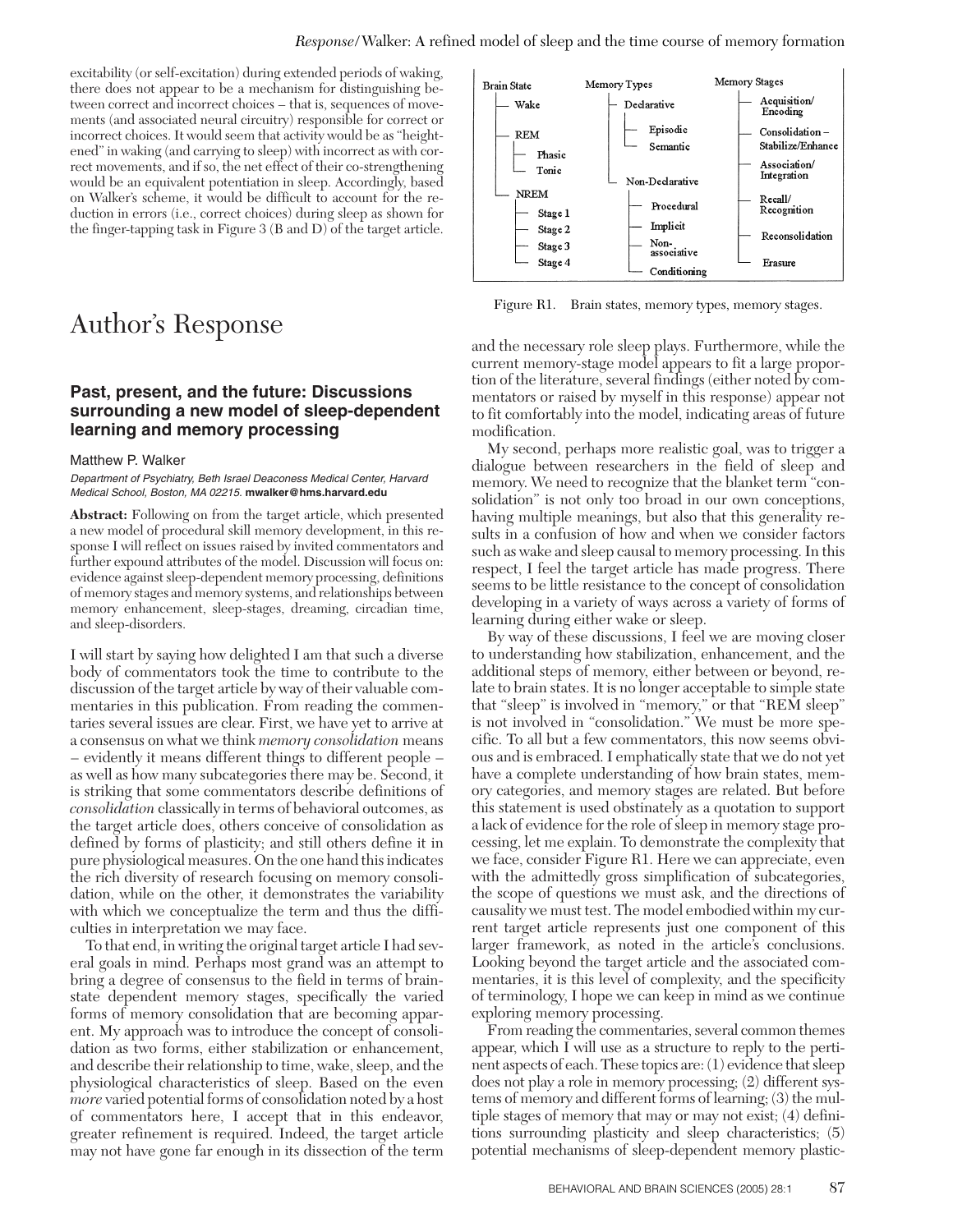Table R1. *Cross-reference guide to commentary responses*

| Theme<br>Author                                                                                                                                                                                                                                                                                                                                          | sleep-dependent memory<br>Is there evidence against<br>processing? | and forms of learning<br>Memory systems                                                                            | Memory stages                                                                    | Definitions                               | Sleep consolidation<br>mechanisms                                                                                                          | Memory and dreaming        | Circadian time, attention<br>and sleep deprivation | Sleep abnormalities<br>and memory         |
|----------------------------------------------------------------------------------------------------------------------------------------------------------------------------------------------------------------------------------------------------------------------------------------------------------------------------------------------------------|--------------------------------------------------------------------|--------------------------------------------------------------------------------------------------------------------|----------------------------------------------------------------------------------|-------------------------------------------|--------------------------------------------------------------------------------------------------------------------------------------------|----------------------------|----------------------------------------------------|-------------------------------------------|
| Atienza & Cantero<br><b>Bramham</b><br>Clarke<br>Coenen<br>Doyon et al.<br>Dumay & Gaskell<br>Finelli & Sejnowski<br>Foster & Wilson<br>$\mbox{Greenberg}$<br>Groeger & Dijk<br>Korman et al.<br>Pagel<br>Payne et al.<br>Peigneux et al.<br>Piggott & Perry<br>Porte<br>Schredl<br>Sheth<br>Siegel<br>Smith<br>Szymusiak<br>Tononi & Cirrelli<br>Vertes | $\mathbf X$<br>$\mathbf X$                                         | $\mathbf X$<br>$\mathbf X$<br>$\bar{X}$<br>$\mathbf X$<br>$\mathbf X$<br>$\mathbf X$<br>$\mathbf X$<br>$\mathbf X$ | $\mathbf X$<br>$\mathbf X$<br>$\bar{X}$<br>$\bar{X}$<br>$\bar{X}$<br>$\mathbf X$ | $\mathbf X$<br>$\mathbf X$<br>$\mathbf X$ | $\mathbf X$<br>$\mathbf X$<br>$\mathbf X$<br>$\mathbf X$<br>$\mathbf X$<br>$\mathbf X$<br>$\mathbf X$<br>$\mathbf X$<br>$_{\rm X}^{\rm X}$ | $\mathbf X$<br>$\mathbf X$ | $\mathbf X$                                        | $\mathbf X$<br>$\mathbf X$<br>$\mathbf X$ |

ity; (6) the relationship between dreaming and memory processing; (7) the influence of circadian test time, attention, and sleep deprivation on memory processing; and (8) sleep abnormalities and alterations of sleep-dependent learning. A cross-reference guide for these topics and their relationship to specific commentaries can be found in Table R1.

## **R1. Is there evidence against sleep-dependent memory processing?**

The commentaries by **Siegel** and **Vertes** both argue against the empirical evidence for sleep-dependent memory processing; I would like to rebut.

Both these authors describe studies of patients treated with monoamine oxidase inhibitors (MAOIs), which alter sleep structure and interfere with REM sleep. They claim that these patients show no signs of impaired memory, even after receiving such medication for years, and believe this is strong evidence against the role of sleep in memory consolidation. First, although MAOIs appear to reduce REM sleep to varying degrees early in medication (Landolt et al.

2001; Monti et al. 1990), REM sleep re-emerges later in course of medication (Landolt & de Boer 2001; Mendelson et al. 1982; Minot et al. 1993), suggesting a strong REM compensatory mechanism. Furthermore, there is a potent REM rebound during the frequent periods when medication is paused (Minot et al. 1993; Steiger et al. 1987; 1994). As such, the claim that patients live for years with no REM sleep is unfounded.

Second, using just a simple one-off test of memory tells us nothing about intact or impaired sleep-dependent learning, or consolidation of any sort, the perils of which are evident in the misgivings of **Vertes** and **Siegel** surrounding MAOIs. For example, Vertes and Eastman (2000) cite 29 articles to argue that such REM suppressants had no deleterious effects on memory. Of these, 19 were available in the Harvard Medical School's electronic and print libraries. An analysis of these (see Table R2) shows that of the 16 primary source articles, 5 reported no memory tests at all. Of the remaining 11, 7 retested memory within minutes of training, and only one had a retest interval of greater than 30 minutes. Most strikingly, none involved retesting following sleep, none tested tasks that have been reported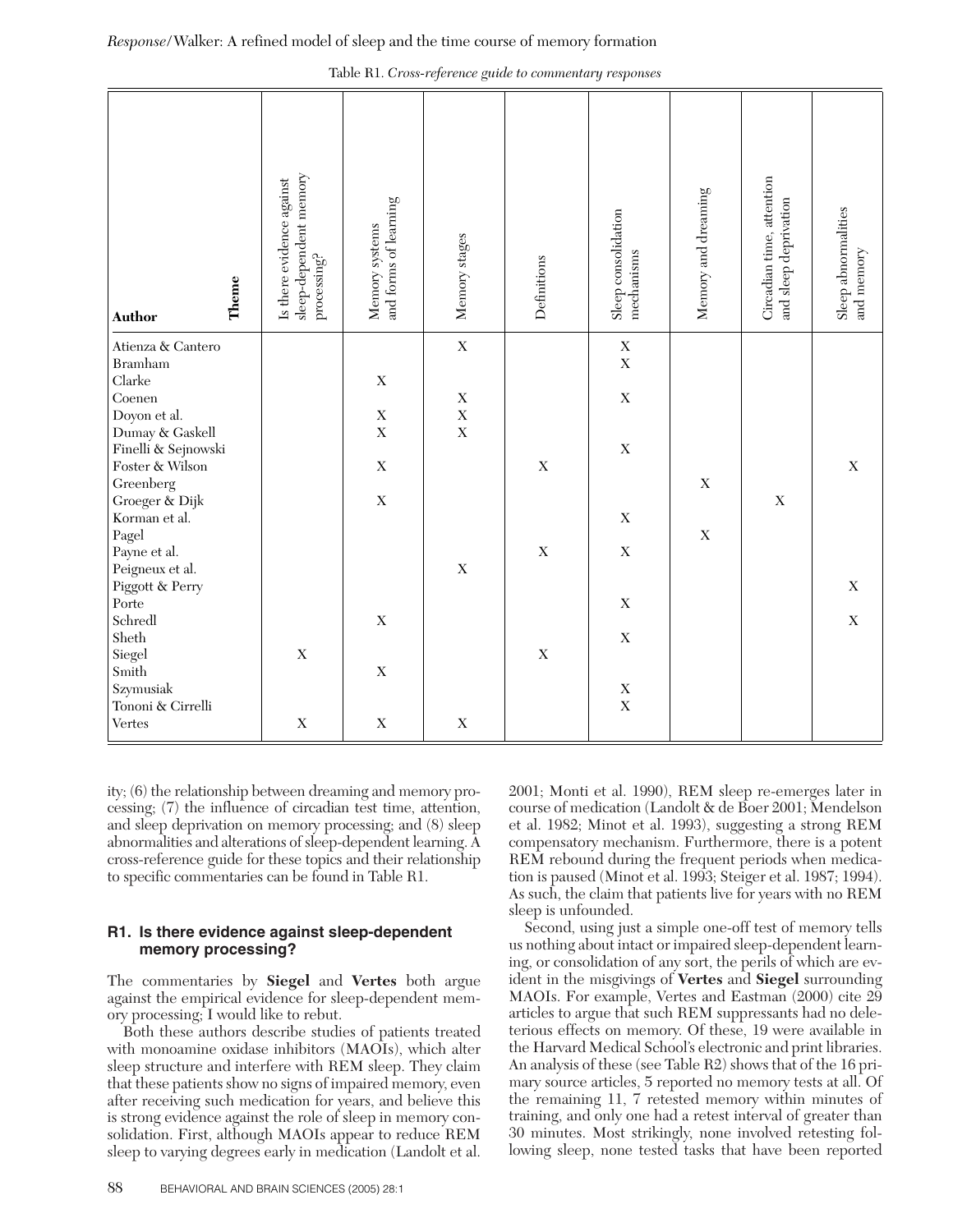| Table R2. Analysis of reports studying effects of REM |  |
|-------------------------------------------------------|--|
| suppressant drugs on memory                           |  |

| Studies of REM suppressants and memory |    |    |    |  |  |
|----------------------------------------|----|----|----|--|--|
| Reports                                | 19 |    |    |  |  |
| Reviews                                | 3  |    |    |  |  |
| Primary sources                        |    | 16 |    |  |  |
| No memory tests                        |    | 5  |    |  |  |
| Tested memory                          |    |    | 11 |  |  |
| Immediate retest $(< 10$ min)          |    |    |    |  |  |
| Retest at 10–30 min                    |    |    | 3  |  |  |
| Retest at 30 min–5 hr                  |    |    | 1  |  |  |
| Sleep-dependent tasks                  |    |    |    |  |  |
| Retest following sleep                 |    |    |    |  |  |
| Sleep recorded                         |    |    |    |  |  |

Of 19 studies, cited as evidence that REM-suppressing antidepressants show normal learning despite REM suppression, none investigated sleep-dependent tasks, none tested memory after a post-training night of sleep, and none confirmed the degree of REM suppression.

to undergo sleep-dependent consolidation, and none recorded subjects' sleep to determine the extent of REM suppression. It therefore seems clear that such studies provide no useful information regarding the role of REM sleep in memory consolidation, let alone the role of sleep in general.

In his commentary, **Siegel** does not appear to consider all the evidence for my thesis. For instance, Siegel raises an issue about fatigue during performance/practice preventing the expression of possible waking consolidation. He states

[I]t also needs to be shown that recovery from the performance decrements during learning that are known to be caused by intense practice were not creating an illusion of consolidation or "enhancement" when retesting after a recovery period. These sorts of controls have not been thoroughly and systematically done in studies claiming a role of sleep in memory consolidation (Siegel 2001; Vertes & Eastman 2000).

However, such studies *have* been systematically and thoroughly carried out to control for this specific objection. For example, my colleagues and I have shown that following extended practice, neither a 10-minute rest period, a 4-hour rest period, an 8–12-hour rest period, nor even a 12-hour period with total hand rest, can trigger significant improvement across waking intervals (Walker et al. 2002). Only during time periods containing sleep does such enhancement occur (Walker et al. 2002). This negates the argument that practice-induced fatigue without enough recovery time falsely inflates, or triggers an illusion of, sleep-dependent memory enhancement.

Then, **Siegel** claims (albeit using a newspaper citation) that researcher Carlyle Smith has previously concluded that sleep has no role in the consolidation of declarative memory. Similarly, **Vertes** attempts to suggest that the target article declares no role for sleep in declarative learning. Both these points are incorrect, as is the assertion that I, too, believe sleep plays no role in declarative memory. On the contrary, I believe sleep does contribute significantly to declarative memory processing (see sect. R2). Smith does not in fact conclude that sleep plays no role in declarative learning in his article, but rather that the evidence for a link between *REM* sleep and consolidation of declarative memory has not been consistently found, while there was evidence for such a link between declarative memory and other sleep stages.

Finally, **Siegel** argues my claims are excessively ad hoc, for example, that only Stage 2 non-REM (NREM) sleep in the last quarter of the night is important. In that report (Walker et al. 2002), all appropriate statistical tests, together with correction for multiple statistical comparisons, highlighted Stage 2 NREM sleep as important in the described overnight improvement (therefore not an "ad hoc" claim). Indeed, the sleep-dependent nature of this motor task has since been replicated by two independent groups (Fischer et al. 2002; Korman et al. 2003).

**Vertes** raises the issue that practice-dependent learning during the short retest session after sleep (2–3 trials, a total of just 60–90 seconds) may be the true cause of what we claim to be delayed sleep-dependent improvement. However, our experiments have explicitly addressed this issue. First, in our past studies (Walker et al. 2002; 2003b), we have demonstrated that the amount of improvement expressed after sleep (but not wake) is far beyond that which can be predicted based on practice-dependent learning rates alone, modeled specifically on each subject's own practice-dependent learning curve during training. Second, an even more compelling reason to reject Vertes's hypothesis is that the number of retest trials that subjects perform after either wake or sleep are identical, and therefore, subjects have just as many trials to demonstrate improvement at retest following wake or sleep. However, there is a very clear difference between retest performance after wake or sleep, with improvement developing only after sleep and not wake, despite subjects gaining just as much practice (and opportunity to improve) at each time point (Walker et al. 2002; 2003a; 2003b). As such, a practice-dependent explanation for improvement after sleep but not wake is implausible.

**Vertes** also suggests that I have stated sleep-dependent learning is modest or even small compared to practice-dependent learning during training, stating that "it is important to note, as pointed out by Walker et al. (2003b), that the gains in performance with the mere passage of time (in waking or sleep) are very small compared to improvements with repeated practice on motor tasks." I have never made this claim. To be clear – and to correct this statement: One session of practice on this motor task produces, on average, a 55% improvement in performance speed and approximately a 45% improvement in accuracy (Walker et al. 2002; 2003a; 2003b). Yet, just one night of sleep triggers an average 20% additional improvement in speed and approximately an extra 35% improvement in accuracy (Walker et al. 2002; 2003a; 2003b), which is not "very small" in comparison to training. Furthermore, three nights of sleep, without further training, trigger speed improvements of nearly 30% and accuracy improvements of 50%, almost equivalent to training (Walker et al. 2003b). In addition, if practice- versus sleep-dependent improvement is being compared, it is also pertinent to note that a second training session before sleep offers only a 9% additional improvement in speed and no significant further improvement in accuracy, while the subsequent night of sleep triggers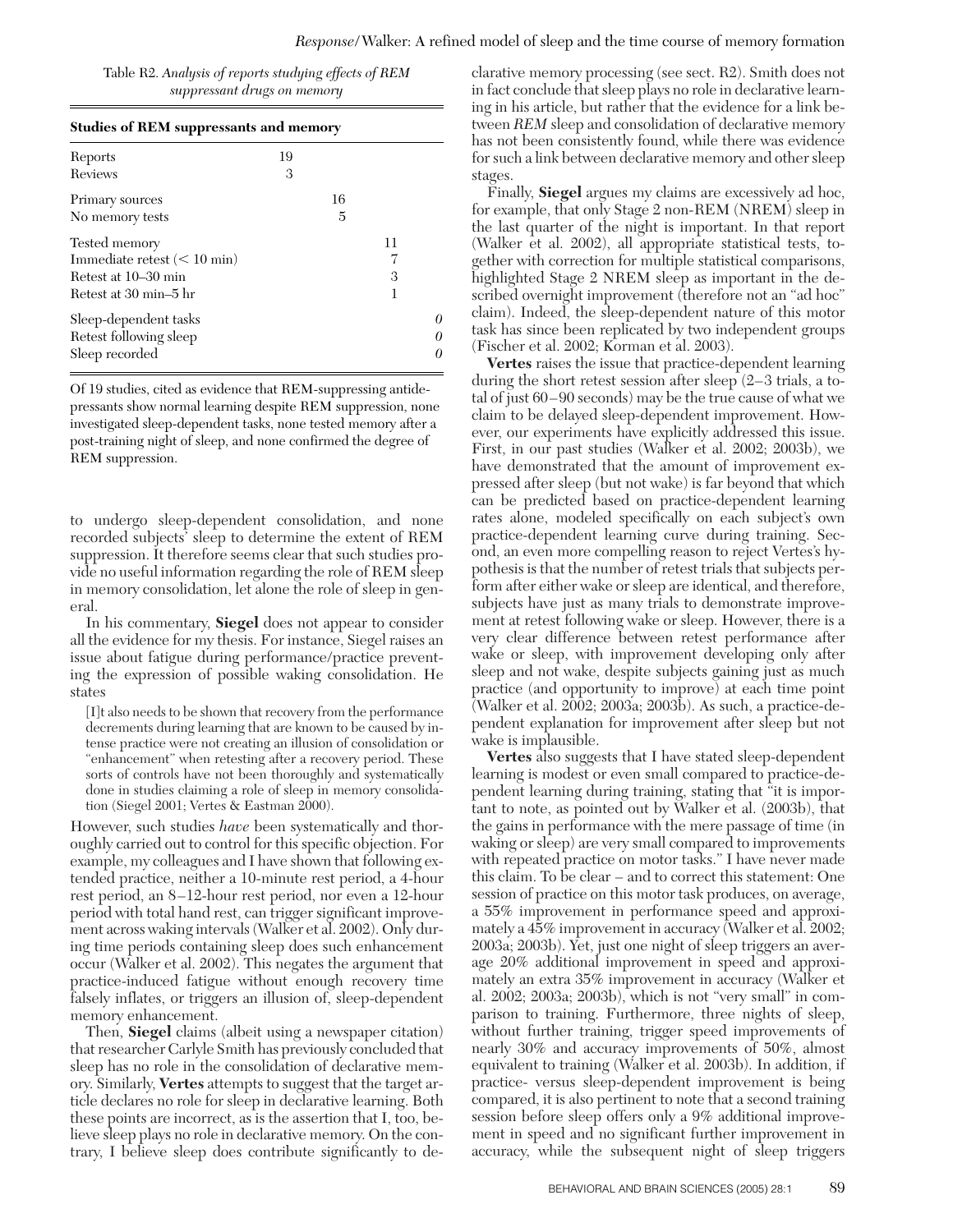improvements in both speed and accuracy far in excess of these additional practice-dependent improvements (Walker et al. 2003b). Thus, sleep-dependent learning appears to provide a very large and highly significant amount of the improvement one can develop on this task.

Ultimately, the expanding database of sleep-dependent studies exploring the links between sleep, learning, and plasticity, will resolve these objections even more clearly.

#### **R2. Memory systems and forms of learning**

Regarding memory and anatomy, it is tempting to assign an exclusive, one-to-one isomorphic exemplar of a particular memory type (such as declarative memory) with an anatomical structure (such as the hippocampus), as some commentators attempt; but this would be a mistake. It is correct to note that declarative memory has consistently been associated with the medial temporal lobe, particularly the hippocampus. Yet, this does not mean that the medial temporal lobe is only concerned with declarative memory. In fact, semantic memory (another form of declarative memory) is largely considered to be independent of the hippocampus. In contrast, models of associative and also sequential skill learning do implicate involvement of the hippocampus (Poldrack & Packard 2003; Poldrack & Rodriguez 2003). Thus, the question raised by **Foster & Wilson**, about sleep-dependent hippocampal replay in animals (learning spatial navigation tasks and associative learning paradigms) being seemingly at odds with the inconclusive findings of REM sleep-dependent declarative memory formation, is moot (also see commentaries by **Groeger & Dijk**, and **Dumay & Gaskell**). The important issue here is the need to resist trying to fit the properties of a procedural memory model onto declarative memory (and vice versa), and instead accept that complex systems, the brain being the quintessential example, are highly unlikely to be explained by generalized rules. This was part of the target article's direction – to specifically focus on one form of memory and explain the patterns of memory-stage development apparent within that framework, rather than suggest it was a "one model fits all memory domains" theory.

As noted in the target article, the effects of sleep on declarative memory may be very different. **Foster & Wilson** misquote the target article as suggesting that "sleep may be less important in declarative memory than in procedural memory." In fact, **Vertes** misreads (or misinterprets) this point completely, as have other non-memory researchers (**Seigel**), suggesting that the target article concludes sleep plays no role in declarative learning. The target article does nothing of the sort. Instead, the target article simply states that the evidence is currently less resolved than in the procedural domain. It does not mean sleep plays no role in declarative memory. Sleep may very well have important effects on declarative memory processing. First, sleep may prevent the gradual decay of declarative memory over time. Second, sleep may be essential in terms of declarative memory transfer between storage sites (translocation), a theory already put forward by Buzsaki (1998) and Hasselmo (1999). Third, sleep may also be important for improving associative connections between newly learned information and previously retained information, a point discussed further in the commentary and discussion of **Dumay & Gaskell**.

Following on an issue raised by **Groeger & Dijk**, **Smith**,

and **Dumay & Gaskell**, I would also note that categorical separations of memory, such as declarative and non-declarative, while useful in their simplicity, may preclude subtle nuances in understanding. I would be more than happy if future models attempted to move away from these theoretical memory categories and their generalized assignment to anatomical structures, and instead, be guided more by specific task characteristics and their relationship to sleep: For example, investigating the question "is there a relationship between NREM sleep and tasks that require sequential ordering" – be it the ordered recall of a specific word list (a "declarative episodic task"), or the ordered retrieval of a specific series of finger movements (a "nondeclarative procedural task"). This orthogonal approach to understanding the relationship between sleep and learning may well be a useful exercise as discussed below. Alternative methods of investigating these novel predictions may also be useful, such as modeling the influence of sleep or wake in neural networks (**Clarke**), and artificially testing hypotheses across a variety of altered conditions (Hinton et al. 1995).

Commentaries by **Schredl**, **Smith**, and **Doyon, Carrier**, **Simard**, **Tahar**, **Morin**, **Benali**, **& Ungerleider** (**Doyon et al**.) all address a point of importance often overlooked by those who deny the role of sleep in memory processing. Although delayed overnight improvement appears to occur robustly and consistently across a wide variety of procedural tasks in the motor (Fischer et al. 2002; Maquet et al. 2003; Robertson et al. 2004; Smith & MacNeill 1994; Walker et al. 2002; 2003a; 2003b), visual (Gais et al. 2000; Karni et al. 1994; Mednick et al. 2002; 2003; Stickgold et al. 2000a; 2000b), and auditory (Gaab et al. 2004) domains, they do not all show a relationship with the same stage of sleep. For the naysayer, this has been taken as evidence against the role of sleep in memory processing stages. Why? As the above commentators and the target article note, these tasks, despite being grouped under the rubric of "procedural skill learning," undoubtedly rely on vastly different neural systems. Moreover, the functional changes occurring within these networks to produce behavioral improvement are also likely to be equally diverse.

The fact that, for example, a motor skill task shows a different sleep-stage correlation to a visual discrimination task surely does not represent inconsistency within a theory. Such a claim would be an oversight of brain mechanistic complexity. Even within the seemingly uniform domain of "motor skill learning," all things are not equal. Take for example the task of learning to use a computer mouse, and compare that to learning of a piano scale. Both are motor skill tasks, but while the effector limb may be the same, this is where many similarities end. Mouse skills require adaptation to environmental forces (e.g., the mouse mat texture), the software settings (e.g., fast or slow acceleration), and the quality of on-line feedback one receives (e.g., can you see the mouse arrow on the screen and use it as visual feedback to correct erroroneous movements?). In contrast, learning a piano scale requires the formation of a different and very specific program of motor sequence units (e.g., a series of unique finger flexions and extensions), the execution of which must be timed in a temporally specific manner (not depressing the third piano key position before the second), and a tactile or even auditory (rather than visual) feedback system for error monitoring.

Without laboring the point, this example illustrates how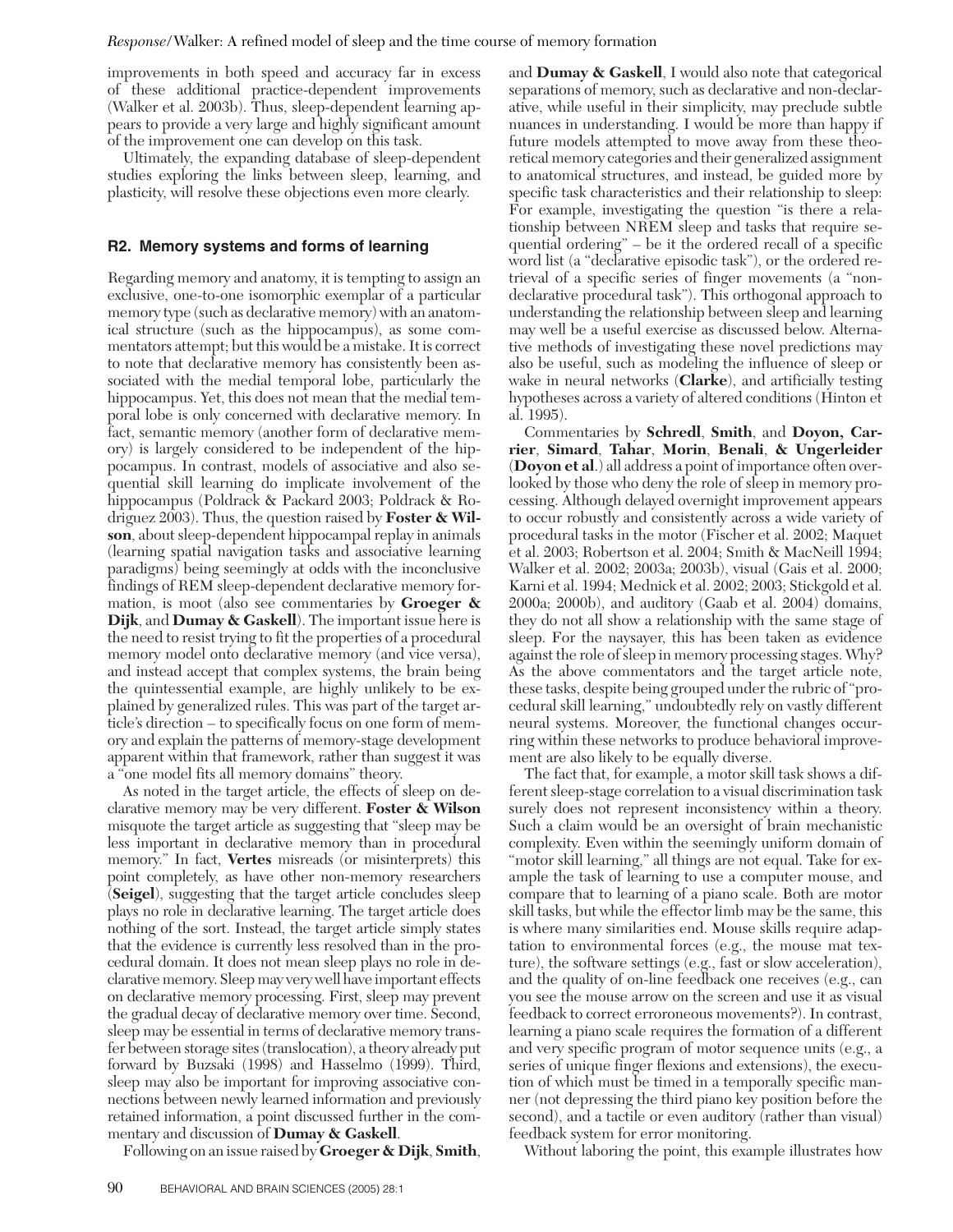vastly different two apparently similar "procedural motor skill memory tasks" can be, and presumably how different the governing mechanisms of learning may be; something Doyon and colleagues have recently discussed (Doyon et al. 2003). In this respect, it seems very unsurprising that different neural processes relating to different tasks would be dependent on different brain states (sleep stages in this case). The distinction of different forms of learning may already be helpful in explaining differences in sleep-stage dependence. **Smith** notes that while many sequential motor skill tasks appear to correlate with Stage 2 NREM sleep, a mirror tracing task, a form of visuo-motor adaptation, has been associated with REM sleep. Appreciation of such subtle but important differences in task characteristics within the same memory category (procedural motor skill learning) thus offers more refined interpretations of the above correlations, rather than reflecting inconsistency. It also supports the sentiments of Smith in his commentary that a "'motor' versus 'cognitive'" learning taxonomy is overly simplistic.

**Smith** also remarks that sleep-stage correlation diversity may arise for other possible reasons across a range of experimental axes – for example, task complexity (simple or easy), sensory or motor characteristics, novelty or familiarity, and degree of training duration, to name but a few. Though it may be easy to trivialize these factors as the cause of differences in sleep-stage correlation, this would be unwise. However, we, the memory researchers, could aid our own cause in this respect. Even when using the same task in independent studies, we sometimes use slightly modified task versions, together with different testing regimens, be it the number of training trials during acquisition, the number of retest trials before or after sleep, or the number of those respective trials at training and at retest that we compare. Based on the variability this may cause, I would urge those in the field to communicate more readily and find ways in which we can standardize our methods, an act I'm sure will only produce even greater degrees of successful replication than those we have already achieved.

So, before we simply dismiss findings that different sleep-stages correlate with different memory tasks, effectively throwing the baby out with the bath water, it maybe a wiser tactic to look a little deeper into the task characteristics and ask what differences and similarities can help explain these varied correlations.

## **R3. Memory stages**

**Atienza & Cantero** and **Peigneux**, **Destrebecqz**, **Hotermans**, **& Cleeremans** (**Peigneux et al**.) correctly point out that it remains unknown whether consolidation-based stabilization (CBS) occurs for procedural sensory memory representations, as it does for certain motor memories. They discuss the results of Mednick et al. (2002; 2003), which demonstrate that repeated practice on a visual skill task causes deterioration in performance through the course of the day, but that short episodes of sleep enhance learning – either to initial baseline levels following a 60-minute sleep epoch, or beyond these baseline levels after a 90 minute sleep period. However, such a result can be interpreted in at least two possible ways. First is that the return of performance to baseline levels following a 60-minute sleep period constitutes a process of stabilization, relieving

the deficit induced by training, while any additional learning beyond this point reflects a different mechanistic process of enhancement. However, a second alternative interpretation – not noted – is that the improved performance following any period of sleep, be it returning performance levels to baseline following practice-induced impairment or enhancing it beyond baseline levels, simply reflects the same process at work, that of consolidation-based enhancement (CBE) all along. That is to say, sleep episodes always trigger a process of enhanced learning from whichever end point has been achieved following practice, whether it is one of a deficit following prolonged or repeated practice, or an initial baseline following just one training session. Unfortunately, the claim that two discrete processes exist can only be defined using an interference paradigm, which has yet to be carried out using such sensory tasks. Without such an experimental challenge, we are not able to differentiate between these alternative interpretations, rendering modification of the current model premature.

**Atienza & Cantero** also point out that on an auditory discrimination task, some aspects of behavior do not show the expected deficits in learning following sleep deprivation, deficits that have been seen using visual and motor skill tasks (Fischer et al. 2002; Maquet et al. 2003; Stickgold et al. 2000a). This echoes the commentaries by **Smith** and **Korman**, **Flash**, **& Karni** (**Korman et al**.), as well as the point at the beginning of this response, that even sensory and motor categories of procedural memory may be too broad. Instead, more subtle classifications could increase our understanding regarding different behavioral outcomes following sleep and wake. Interesting, the studies of Atienza and colleagues did demonstrate that although certain behavioral measures on this task showed no change with sleep deprivation, neurophysiological measures of automaticity (a specific waveform peak in the event-related brain potential) demonstrated severe impairments following sleep deprivation. It would therefore be interesting to find a behavioral measure of automaticity to complement these electophysiological measures of sleepdependent consolidation. For example, if a secondary concurrent task were introduced, presumably the automaticity that developed on the first task following sleep would effectively prevent a large proportion of impairment by the second concurrent task. Yet, subjects who had not slept and not gained the benefit of automaticity would presumably show profoundly impaired performance in the presence of a concurrent interfering task. By investigating alternate behavioral measures of consolidation, the distinction of sleep-dependent enhancement may still exist in this case.

On a related issue, **Vertes** describes work by Donchin et al. (2002) using a motor skill adaptation task. This is the same task that has previously shown evidence of both consolidation-based stabilization across wake, and subsequent delayed consolidation-based enhancement across 24 hours following a night of sleep (Brashers-Krug et al. 1996). But, Donchin and colleagues reported no change in performance at a later 24-hour retest, either with or without sleep. However, a closer examination of these reports reveals that different performance variables are reported as the measure of learning – a correlation coefficient in the earlier study Brashers-Krug et al. describing both CBS and CBE, and a "learning index" in the report by Donchin et al. showing no delayed performance changes. Which of these mea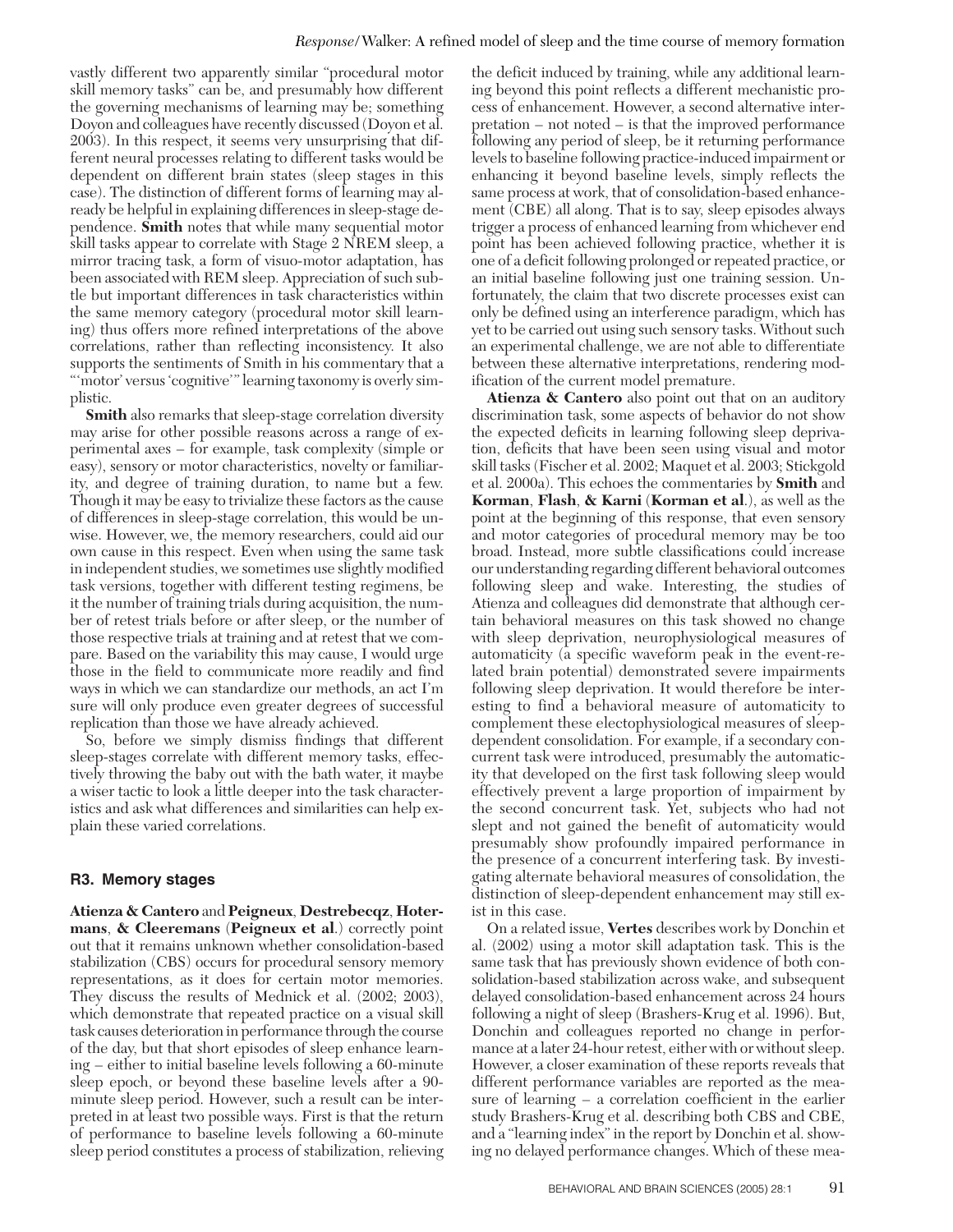sures represents consolidation is unresolved, and the utility of this description by Vertes is uncertain.

**Dumay & Gaskell** offer important suggestions regarding the potential role of sleep beyond stages of memory consolidation and propose that sleep may facilitate a process of integration, in addition to the enhancement of newly formed memory representations. They build on this interesting idea using data from a lexicalization task, describing a delayed learning effect over 24 hours, following a night of sleep, which persists for at least one week. A related study by Fenn et al. (2003) adds to these ideas and may expound on the time course of the effects in even more detail. Using a naturalistic spoken-language task (learning synthetic speech), Fenn and colleagues investigated the generalization of phonological categories across different acoustic patterns, and observed how this learning changed over practice and time. The task required forming new mappings from complex acoustical patterns to pre-existing linguistic categories, which then generalized to new stimuli. As such, it involved both a declarative process of forming specific memories associated with the learned words, together with a procedural component involving mapping across the set of learned words that supports generalization to novel stimuli. During the initial training session there was a significant improvement in recognition performance on the task. However, when retested after a 12-hour waking interval, performance decreased – either due to waking interference (although see discussion on **Coenen**, below) or a process of memory decay. Yet, if subjects were retested following a night of sleep, the recognition performance was completely restored. Furthermore, this effect was present irrespective of whether the post-sleep retest occurred in the morning or later in the evening, illustrating that these performance changes could not be explained by different circadian test times.

These data would indeed fit with the notion that sleep can enhance performance, effectively recovering representations and mappings associated with generalization of previously learned phonological memories. Moreover, such findings suggest a sleep-dependent effect beyond enhancement, potentially offering a generalization of learning to other newly encountered stimuli. However, this sleep-facilitated generalization may not be evident in all tasks, since sleep-dependent learning of certain visual and motor skills is specific to the characteristics of the original task stimuli (i.e., retinotopic visual stimulus location, or the specific motor sequence), and does not transfer to similar stimuli in different configurations (i.e., switched retinotopic location or a new motor sequence pattern).

**Coenen** raises the issue of consolidation-based enhancement and its dependence on sleep. Coenen questions whether sleep itself plays a proactive role in memory consolidation, or whether the behavioral state of sleep (lacking external sensory perception and outward motor action) simply offers a permissive time for memory consolidation. In this sense, there is nothing unique to the biology of the sleeping brain that triggers memory consolidation. Instead, it is simply an offshoot of the sleeping state itself (devoid of interaction with the external world, preventing sensory and motor activity), which allows the brain to consolidate memories; something the brain may not be able to do during wake.

First, the notion of the sleep brain as simply quiescent (thus passively offering "downtime" for consolidation) is somewhat outmoded. While clearly the visual external environment is not perceived during sleep, nor is there considerable motor output, this by no means suggests that visual and motor regions of the brain are not highly active. In fact, animal and more recent human neuroimaging studies demonstrate that sensory and motor regions are particularly active during sleep, especially REM sleep (for reviews see Hobson et al. 2000). Therefore, if the presence of sensory and motor activity during time awake is the argument to explain a lack of consolidation, this reasoning must also be applied to the sleeping brain as well, since here too we find prolific sensory and motor activation, equally capable of blocking consolidation. However, the fact that delayed performance enhancements only occur during sleep and not wake, even though sensory and motor activity prevails during both states, makes a classical interference explanation untenable.

Second, the possibility that waking activity prevents consolidation has been specifically tested in several sleep-dependent visual and motor learning studies, the results of which are difficult to reconcile with the reasoning put forth by **Coenen**. These reports have used control experiments to demonstrate that periods of quiet rest without motor or visual activity during the day (mimicking the behavioral features during sleep) are still not able to produce consolidation-based enhancements during these waking intervals. For example, after having learnt a finger-tapping motor skill task in the morning, subjects in one such study had enforced total hand rest for an 11-hour waking interval – far in excess of the average 8-hour sleeping period (Walker et al. 2002). Nevertheless, subjects still expressed no behavioral improvement across the waking interval with total hand rest, yet they went on to demonstrate improvement after a night of sleep. In a similar experiment, following training on a visual skill task, a control group of subjects were required to lie supine, in a dark quiet room, without any visual stimulation, and were blindfolded for a 90 minute period (although they remained awake, as verified by full polysomnography recordings), while an experimental group of subjects were allowed to sleep during the 90 minute period (Mednick et al. 2002). When retested, only the group that had slept showed consolidation-based enhancements in performance, whereas subjects who spent this time awake, but without visual stimulation or interference, showed no improvement. Such studies therefore do not support a classical theory of simple passive rest (either during sleep or during wake), promoting consolidation. Instead, the only viable explanation given these data is that sleep itself, and not the lack of interference during this state, is responsible for the consolidation-based enhancement triggered by sleep.

Some tasks have been reported to show delayed improvement across time intervals without the need for sleep, and would therefore not fit easily into the sleep-dependent, consolidation-based enhancement framework of the target article – findings that can help refine the current model.

The first result, reported in the commentary of **Doyon et al**., describes evidence that learning of a motor adaptation task shows improved performance as a function of time and not necessarily sleep. Several observations may be of interest. One is that the data comparison involved the last 32 trials at testing relative to the first 32 trials of retesting, within which there may be significant practice-dependent learning, perhaps making it more difficult to conclude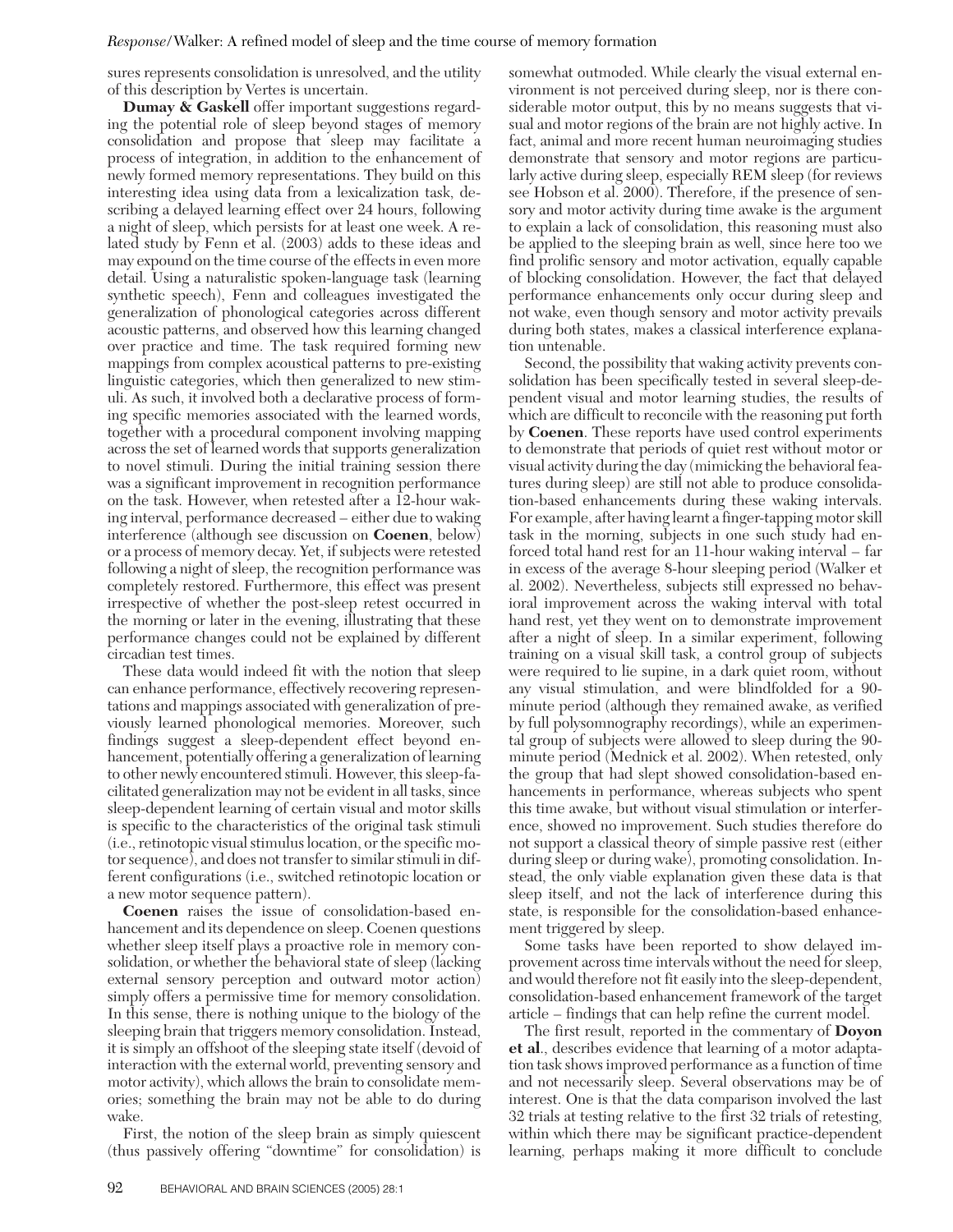whether these differences reported between each time point are truly time-dependent rather than practice-dependent. For example, our previous motor studies investigating delayed learning used just the last 2–3 trials on day 1, relative to the first 2–3 trials on day 2 (only 60–90 seconds of performance measure at each retest), removing a practice-dependent learning contribution to the comparison (**Vertes**). It would therefore be interesting to change the former comparison from Doyon et al. to, say, the last 2– 5 trials at testing relative to the first 2–5 trials at retesting, effectively removing a practice-dependent influence. If the performance differences remained across the 8-hour period, it would indeed indicate that this form of delayed enhancement was sleep-independent.

Also, the 5-hour and 8-hour delay periods without intervening sleep (groups 1 and 2) appear to show quite similar amounts of percentage improvement (about 9% and 10%, respectively, calculated from the figure provided), while the 24-hour delay period (group 3), containing a night of intervening sleep, express greater improvement (about 14%), although this difference is noted as not significant. It is interesting to speculate that this variation may also be related to intervening sleep. Regardless, **Doyon et al**. make an important separation between forms of motor skill learning, and highlight the possibility that these forms of learning may follow different courses of delayed learning over time and brain state, notions that hold important implications for refining the CBS-CBE model.

The second report is an ingenious study by Robertson et al. (2004), which demonstrates that explicit procedural learning of a motor sequence, but *not* an implicitly learned version of the task, requires sleep for delayed consolidationbased enhancement. Performance on the implicit version of the task demonstrated delayed learning across 12 hours irrespective of whether it contained sleep or not. This also raises two interesting possibilities. One is that the comparable behavioral improvement in delayed implicit procedural learning occurs by way of a similar process of CBE to that observed with explicit skill learning (such as a systems level plastic change; **Korman et al**.), but without the need for intervening sleep. An alternative possibility is that while behavioral improvement on both forms of the task appear similar (albeit developing across different brain states), the underlying mechanisms of this improvement are different. In either case, it would seem that the current model put forth in the target article can be modified. The former possibility suggests an exception to the exclusivity of CBE to sleep, occurring when awareness of learning is absent. The latter suggests a fundamentally different mechanistic form of CBE may exist which does not rely on the physiological specificities of the sleeping brain. With continued research on delayed learning in explicit and implicit task paradigms, these issues will become clearer.

## **R4. Definitions**

Several issues were raised in the commentaries regarding definitions concerning memory stages, systems, and sleep stages.

With respect to defining the sleep characteristics we choose to correlate with learning, I too sympathize with **Payne**, **Britton**, **Bootzin**, **& Nadel** (**Payne et al**.) in the hope of supplementing classical Rechtschaffen and Kales

sleep scoring with more independent physiological variables in attempting to understand the basis of sleep-dependent memory processing. For example, rather than correlating word-pair retention or visual skill improvement with slow wave sleep (SWS), we should instead investigate relationships between these learning measures and EEG delta power (Huber at al. 2004), or investigate overnight enhancement of motor skill learning with sleep spindles (number, frequency, or amplitude), rather than just Stage 2 NREM sleep. While it would be unwise to abandon the classical Rechtschaffen & Kales scoring method completely, it is surely as dangerous not to co-investigate these alternative sleep characteristics as explanatory variables.

**Foster & Wilson** question the use of the term *consolidation* across memory categories. I agree with Foster & Wilson that declarative memory has received greater research attention, and thus the term consolidation is similarly more strongly associated with this form of memory. However, it has never prohibited the association of procedural memory with the term consolidation, and nor should it. Consolidation refers to a process, and does not belong to one memory category. But such a debate of semantic origin serves little benefit for the current framework, other than perhaps a historical reference. It has not precluded the utility of the term throughout the neuroscience community, applied across most all memory domains (see McGaugh 2000). If we are to continue using the term *consolidation* in a meaningful way, which I think we still can, we must accept that it requires subdivisions, each of which may be applied and modified to different memory systems (a point discussed further below).

As an aside, in perhaps a misreading, **Foster & Wilson** suggests that the word "passive" was used in the target article to define procedural learning. However, *passive* was used in reference to implicit learning, not procedural learning. To clarify, I specifically cast procedural learning in proactive terms, noting that it often requires subjects to undergo a "training interval involving repeated engagement with the procedure being learned."

Finally, I feel that the subdivisions of consolidation are clearly described using operational definitions (**Siegel**, **Coenen**). Indeed, rather than accepting this more refined level of definition of different stages of memory development, **Siegel** propounds a less differentiated framework that does not appear to fit a vast majority of the empirical data. My position, however, remains that the careful separation of different consolidation forms will help resolve areas of perceived conflict in the sleep and memory field.

#### **R5. Sleep consolidation mechanisms**

A host of commentaries offer important mechanistic information corresponding to unique stages of consolidation and how sleep may be important. In addition, **Szymusiak** notably provides a careful consideration of issues surrounding sleep-dependent plasticity, and how to test these ideas empirically.

In his commentary, **Bramham** focuses on brain-derived nerve growth factor (BDNF), which may participate in the regulation of the sleep-wake cycle, and is also reported to trigger protein synthesis essential to plasticity. It is possible that increased release of BDNF during synchronous activity in NREM sleep may play a role in sleep-dependent con-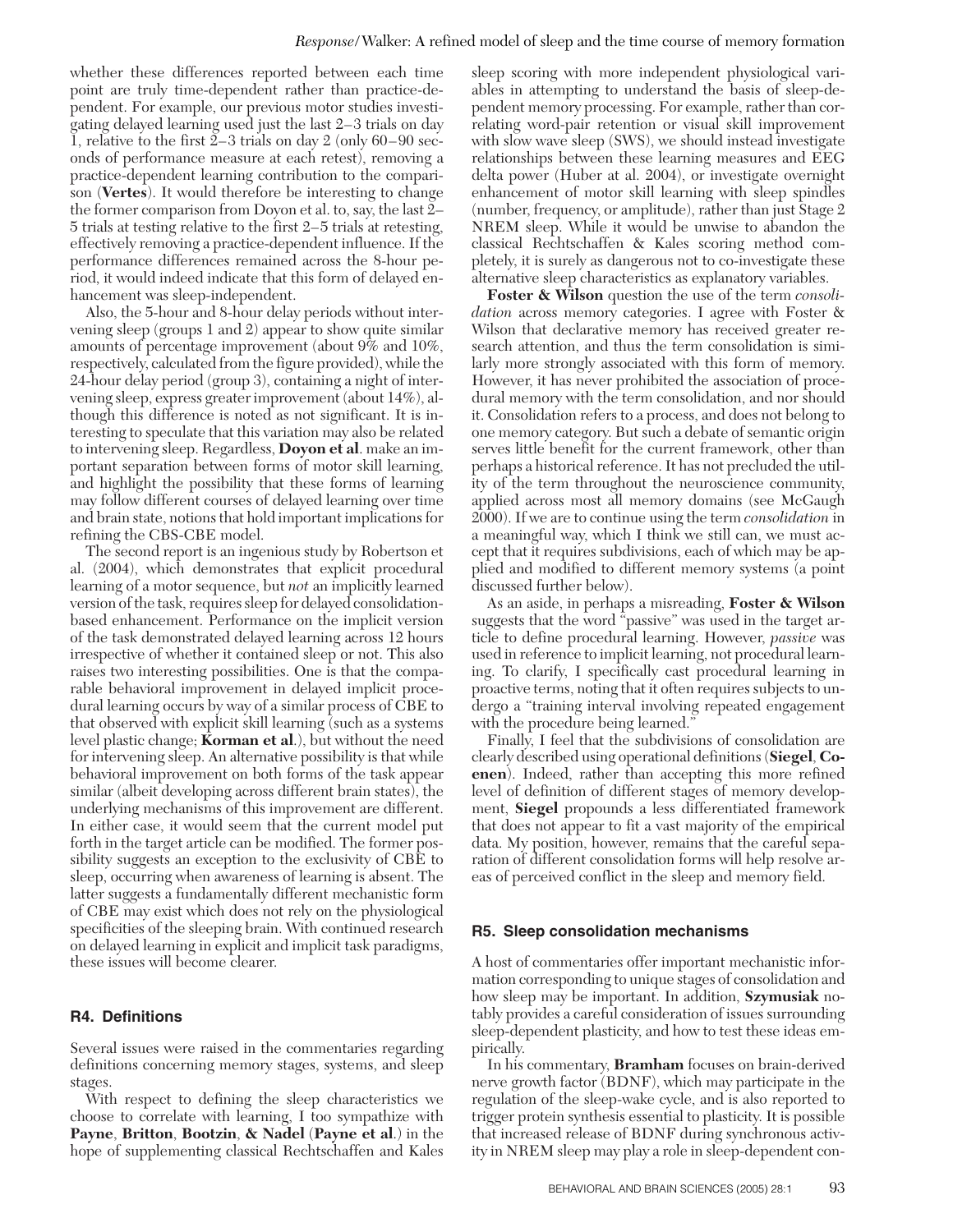solidation. Here too, terminology becomes different, with the contribution of protein synthesis to plasticity discussed as *stabilizing* synapses that have undergone learning-dependent changes, which is different compared with the *stabilization* of behavioral performance suggested to occur with wake, as put forth in the target article. This aside, Bramham builds a very attractive model, recognizing that the combined processes of synaptic potentiation and depotentiation together may lead to the behavioral effect of improved task performance after sleep. To interpret this theory in terms of the current framework, it may be that without synaptic stabilization during wake (occurring via early neural changes [(Lamprecht & LeDoux 2004)], or following a first wave of protein synthesis which protects newly formed synaptic connections), subsequent overnight enhancement may not occur, and instead may actually lead to weakened synaptic strength.

**Tononi & Cirelli** add a valuable contribution in proposing possible molecular mechanisms of CBE during sleep. Their commentary is a tour de force indicating why we can no longer consider neural activity in wake and sleep as active or restful respectively. Indeed, as they point out, absolute levels of cerebral metabolism are in fact *higher* after having been awake than after a night of sleep (Braun et al. 1997), a finding which would work against a theory of neural fatigue progressing across waking hours, preventing expression of consolidation that may have occurred. In light of such evidence, theories that suggest a passive repletion process occurring during sleep, whereby neural function is restored and masquerades as overnight improvement, become harder to accept. **Tononi & Cirelli**'s sophisticated level of description goes far beyond the sleep-associated neuronal rest theory for memory networks, and describes a more complex series of *active* events which could trigger true post-sleep memory enhancements, evidence that is also difficult to reconcile with more restitutive theories that have been proposed (see **Sheth** and **Coenen**). Indeed, several factors run counter to the argument that simple rest triggers learning rather than sleep itself, or that fatigue impairs expression of learning during wake (**Siegel)**. First, human studies of sleep-dependent learning have provided several control conditions that mimic the behavioral rest characteristics of sleep, but during periods of wake, and still result in no significant evidence of consolidation-based enhancement (see detailed response to Siegel and Coenen above). Additional evidence has been offered by Frank et al. (2001), who have described cellular level sleep-dependent plasticity using a monocular deprivation paradigm. They reported a considerable enhancement of synaptic plasticity following 6 hours of sleep, while an equivalent period of wake caused a *reduction* in the size of this plasticity measure. Most telling, however, Frank et al. note that these effects were not just an offshoot of a non-waking brain (i.e., a time during which transmitter concentrations could be restored, or a time without external competing sensory stimuli, which normally block consolidation), since the state of anesthesia actually impairs this form of ocular column plasticity, rather than enhancing it, as sleep does. Again, this appears to contradict the predictions of a restitutive model.

Supporting the active, sleep-dependent model of memory processing, and slightly different to the mechanism proposed by **Bramham**, **Tononi & Cirelli** suggest that SWS dynamically promotes the depression of synaptic strengths, effectively reducing synaptic connections, improving efficiency. These claims are supported by empirical data suggesting that molecules associated with synaptic depression are indeed up-regulated in a sleep-dependent manner. Given these findings, they propose a SWS model whereby an active process of balancing synaptic efficiency, in the endeavor to create a refined memory representation, takes place during sleep. As a consequence, neuronal networks benefit from improved signal-to-noise ratio within the system, a process that may not be possible during the time of initial memory acquisition or across waking hours which confer stabilization.

It may be that both processes – of synaptic potentiation and synaptic depression – occur during the different stages of sleep and both are essential requisites for memory enhancement, as the theories of **Porte** and **Finelli & Sejnowski** describe. They suggest that sleep spindles, another property of NREM sleep, may have a role to play in synaptic potentiation, leading to consolidation-based enhancement by cellular mechanisms discussed in the target article. Porte specifically notes the intriguing anatomical expression of sleep spindles in "(cortico)striatothalamocortical (CSTC) loops," a location that is likely to play a role in certain forms of procedural motor representations (see **Doyon et al**.). Moreover, it is just such procedural memory representations, among others, that have previously expressed CBE overnight, pertaining to NREM sleep (Robertson et al. 2004; Smith & MacNeill 1994; Walker et al. 2002; although see Fischer et al. 2002). If NREM sleep and particularly sleep spindles are crucial to certain types of sleep-dependent motor learning, we can invert this equation and ask the reverse question: Does increased daytime motor learning alter the physiological characteristics of NREM sleep or sleep spindles? One would predict that practice-dependent alterations of these circuits would, in turn, reciprocally modify the homeostatic expression of sleep spindles in the subsequent night(s). Interestingly, just such a modification has been reported by Fogel et al. (2001), who demonstrated that in humans, relative to a night of sleep without motor learning, intensive motor skill practice triggers a significant, 40% increase in the number of spindles during the posttraining sleep night.

Taken together, the neurophysiological properties of NREM sleep could act in two different but mutually beneficial ways in terms of enhancing certain forms of memory. Slow wave oscillations may provide a form of synaptic downscaling of initially over-potentiated networks, which are formed (and stabilized) across waking episodes, while spindle events are able to selectively strengthen these refined representations by triggering intracellular cascade events important for synaptic potentiation. It is also intriguing to note the similar possibility that pontine-geniculate-occipital (PGO) burst activity may offer potentiation of synapses. This notion is supported by work from Datta and colleagues demonstrating enhanced avoidance learning which is dependent specifically on PGO activity in rats, and can even be dissociated from the process of REM sleep itself (Datta 2000; Datta et al. 2004).

**Payne et al**. make an important contribution by highlighting the potential influence of several neurochemicals known to fluctuate across brain states – chemicals that are intricately linked to mechanisms of learning and plasticity. Advancing the target article's statement describing the influence of molecules ranging from hormonal substances, to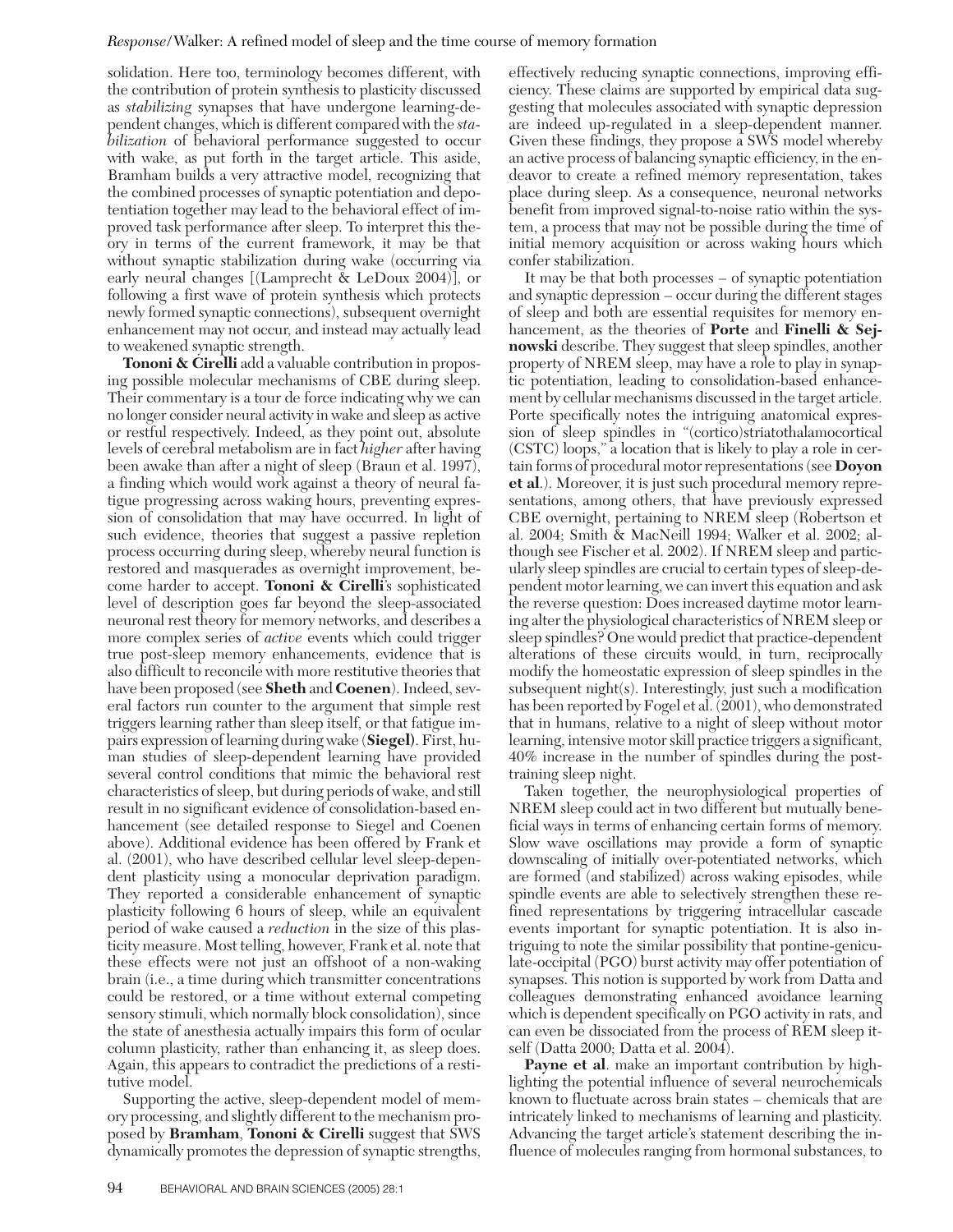cytokines and even gaseous substances, Payne et al. focus on cortisol, noting the dramatic nocturnal concentration swings from early to late in the night. They build on seminal work by Born and colleagues, along with work outside the field of sleep, which demonstrates mediation of learning and plasticity by cortisol. In doing so, they convincingly remind us that a sole focus on classical neuromodulators may obscure other/complementary mechanisms at work during sleep; mechanisms that may also help in clarifying sleep-dependent findings in the field.

**Korman et al**. and **Atienza & Cantero** both discuss the possibility that plasticity can occur in a variety of alternate forms, across different brain states. Specifically, Korman et al. skillfully build on the concept of different forms of consolidation as determined by behavioral performance (similar to the stages of consolidation put forth in the target article), and introduce the concept that different types of plasticity may underlie these different forms of consolidation. They introduce the notion that plasticity can be extended beyond the local, Hebbian synaptic level of description, into what has been termed "systems level plasticity." While this concept may be operationally difficult to define (how "far" does the locus of a memory representation have to travel before it can be deemed different from the original memory representation and thus be termed a "systems level" plastic change?), it could hold utility in understanding the stages of learning and their brain-state dependency.

There is already evidence that sleep induces both local level plasticity as well as systems plasticity. For example, the monocular deprivation study by Frank et al., (2001) described in the target article, is indicative of a local synaptic plastic change. Yet, Ribeiro and colleagues have also described plasticity-related gene expression across largescale anatomical areas during successive REM cycles (Ribeiro et al. 2002) consonant with the idea of systemslevel plasticity. In addition, using the sleep-dependent visual and motor skill tasks separately, my colleagues and I have recently described fMRI data (Walker et al. 2005; in press) indicating that, following equivalent amounts of task training, a subsequent night of sleep produces a form of systems-level plasticity throughout several cortical and subcortical areas.

On a cautionary note, it must be considered that defining different forms of plasticity may be a derivative of experimental technique. For example, whole brain fMRI presumably offers the ability to investigate systems-level plasticity, while single-unit recordings in the CA3 region of the hippocampus, or even focused fMRI on one cortical region, precludes knowledge of systems-level plasticity. But neither technique tailored to investigate one form of plasticity should prevent consideration that the other is co-occurring, or that this unmeasured plasticity forms the basis of behavioral change. Contentions aside, the concept that different forms of plasticity may be related to different brain-state dependent stages of consolidation is both an appealing and insightful one, requiring further consideration.

## **R6. Memory and dreaming**

The eloquent and detailed psychophysiological discourse described in the commentaries of **Pagel** and **Greenberg**, as well as **Schredl**, are most encouraging. I too agree that

we, as a field, are fast approaching a time when we have consistently and confidently explicated inimitable evidence of sleep-dependent learning and plasticity, and with this solid foundation in place, are ready to add new layers of experimental complexity which include a triangulation of behavior (performance), brain (sleep physiology and plasticity) and mind (dreaming). Early signs are already emerging (Cipolli et al. 2001; 2003). But we must proceed with rigor, and not fall into interpretive trappings. We must clearly demonstrate that any relationships between dreaming and memory development are functionally related and not simply epiphenomenal. For example, incorporation of newly learned words into sleep mentation does not alone indicate a functional role of dreaming in memory processing. Instead, demonstrating a link between the degree of next-day retention, improved memory recall, or even the degree of plasticity, and the frequency or intensity of prior nocturnal mentation is required to entertain a learning-related function of dreaming. As poignantly noted by Greenberg, triangulated research such as this offers a much richer appreciation of the entire process being studied, leading eventually to a complete understanding of all known sleep characteristics and how they contribute to different memory systems and stages.

## **R7. Circadian time, attention, and sleep deprivation**

When investigating potential sleep-dependent learning, several other factors, such as circadian test time (which may result in attentional differences) and testing in a sleep-deprived state, must also be excluded and controlled for. As described in the target article, while some earlier studies did not adequately control for this, many recent studies have effectively done so.

Several careful explications of the detrimental effects of total sleep deprivation have been carried out which circumvent the rote arguments around sleep deprivation. For example, several groups have investigated, in a thorough and systematic manner, how sleep deprivation interferes with memory consolidation (Fischer et al. 2002; Maquet et al. 2003; Stickgold et al. 2000a). In these investigations, subjects first trained on the task (day 1), and across the following evening were deprived of sleep. However, rather than being retested the following morning in a sleep-deprived state (day 2), subjects were instead allowed either one or two subsequent nights of recovery sleep; thus being retested on day 3 or day 4 in a fully alert state. Results demonstrate that following first-night sleep deprivation, subjects still showed no significant improvement on the task at the later retest many days later, despite being evaluated in a fully recuperated state following ample recovery sleep (Fischer et al. 2002; Maquet et al. 2003; Stickgold et al. 2000a). It is not then possible to dismiss these results on the grounds of fatigue, deficits in basic attention, or stress. Instead, the conclusion that sleep, and specifically sleep in the first 24 hours after training, is crucial to the enhancement of procedural motor and visual skills becomes self-evident.

**Groeger & Dijk** provide several important issues for consideration. First, they remind us about the concern regarding interactions between sleep-dependent learning and where across the day or night that sleep arrives in the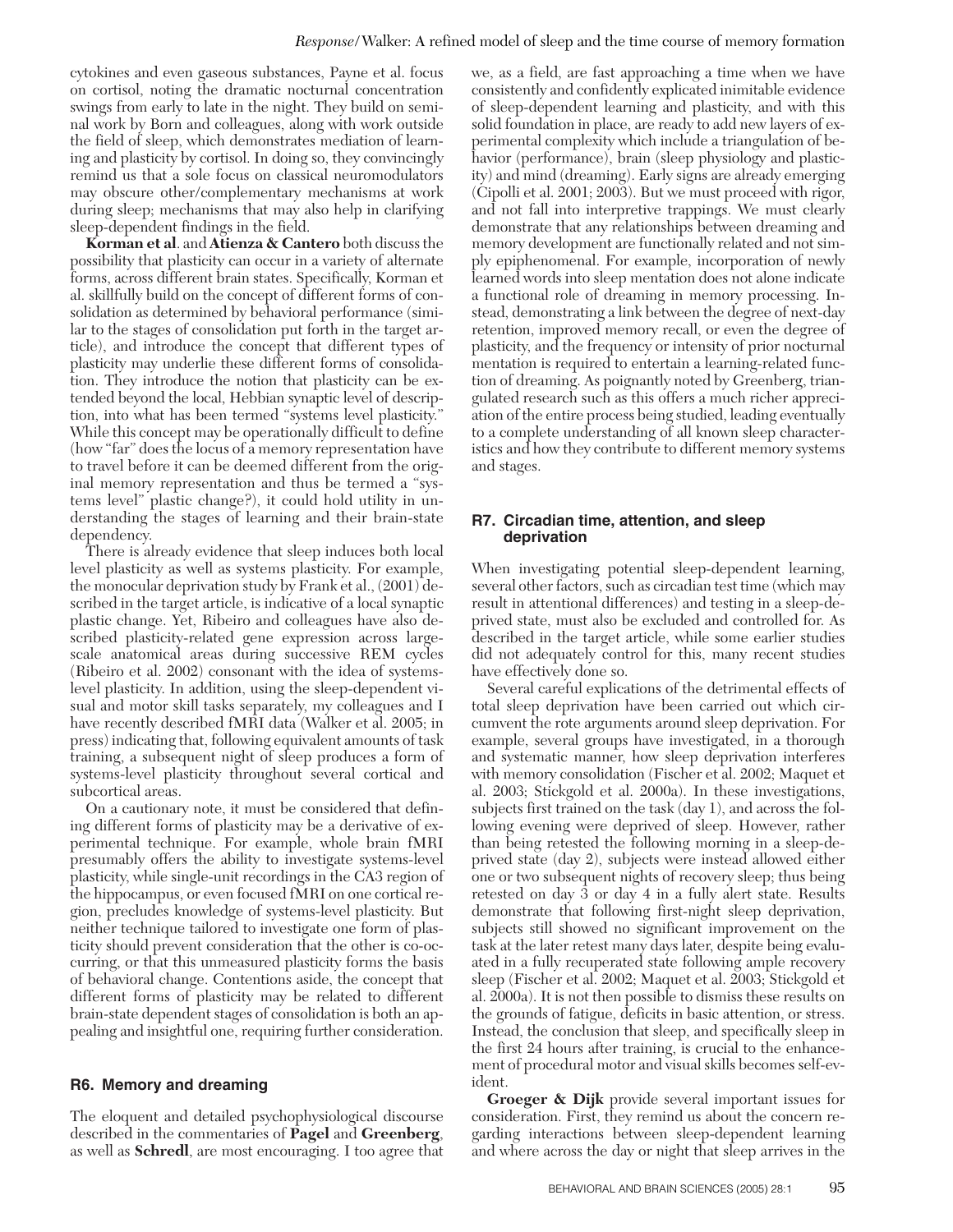circadian cycle. This is a relatively uninvestigated factor in studies of sleep-dependent memory process, and I agree that it should receive greater attention. Some data are relevant to this issue. For example, using a sleep-dependent motor skill task, Fischer et al. (2002) have demonstrated that nocturnal sleep triggers delayed improvements in task performance, as previously reported (Walker et al. 2002). In addition, they also reversed subjects' sleep phase, and had participants sleep during the day instead of at night. Despite sleeping at this reversed circadian phase, subjects expressed a near-identical amount of improvement across the sleep period during the day. Thus, improvement critically depended on sleep itself, rather than on where sleep occurred in the circadian cycle. Yet this is not a thorough examination of a completely desynchronized circadian phase, and it would be interesting to test the hypothesis that sleep at one particular time of the night (or day) is more efficacious for learning than another.

Further, **Groeger & Dijk** also note the possibility that simple sleep completion, rather than a specific sleep stage, may be a contributing factor to overnight learning. Interestingly, on a visual skill task that has been shown to correlate with the combined product of SWS early and REM sleep late (Stickgold et al. 2000b), the authors also reported evidence to suggest that subjects who slept less than 6 hours would potentially show no overnight improvement. This would lend support to the theory of Groeger & Dijk that sleep completion may not have been achieved at 6 hours, thus preventing the development of delayed learning. However, it has also been reported that short daytime sleep epochs of 90 minutes are sufficient to trigger delayed improvement on this task, a time period that would represent a curtailed sleep amount in the context of normal overnight durations, presumably being less supportive of a sleep completion theory. A recent study of avoidance learning in rats has also suggested that physiological sleep phenomena (in this case PGO waves), rather than sleep completion, or even the behavioral state of sleep itself, are the true causal trigger of this form of sleep-dependent learning (Datta et al. 2004). In summary, the idea of sleep completion is an interesting one but appears to require considerably more supportive evidence.

## **R8. Sleep abnormalities and memory**

**Foster & Wilson**, **Piggott & Perry**, and **Schredl** all raise the important issue of testing this model using clinical cohorts with sleep abnormalities, and also to evaluate the relationship between sleep and memory across the life span, since both these factors change as a consequence.

We have begun testing this memory model using a sleepdependent motor skill task in schizophrenic patients (Stickgold et al. 2003), a disease with known sleep abnormalities expressing both insomnia and especially disrupted NREM sleep (Monti & Monti 2004). In a recent collaboration, Dara Manoach and colleagues trained schizophrenic patients and age match control subjects on a motor skill task and retested them following a night of sleep (Stickgold et al. 2003). As predicted by this model, across initial acquisition during training (claimed not to rely on sleep), schizophrenic subjects showed near-identical amounts of practice-dependent improvement on the task relative to age-matched controls. However, a clear dissociation became evident at retesting following a night of sleep. Control subjects showed normal overnight improvement on the task, yet schizophrenic subjects showed a complete absence of sleep-dependent learning. Indeed, even if schizophrenic subjects were allowed additional retest trials to display overnight learning, no such improvement could be expressed. Note that if the overnight retest session had not been conducted, one might be deceived into thinking that "procedural motor skill memory" is intact in schizophrenics. But clearly this is not the case, with an obvious impairment in delayed sleep-dependent learning. Therefore, similar encompassing studies testing both practice-dependent learning, and delayed overnight sleep-dependent learning must be carried out across the host of clinical disorders expressing sleep abnormalities, before any broad conclusions about sleep and memory processing are made.

An alternative way to test the model, albeit less directly, is to make predictions about sleep based on the intensity of prior learning. For example, if Stage 2 NREM, or specifically sleep spindles, are essential for sleep-dependent motor skill learning, then increased daytime motor learning should subsequently modify these sleep phenomena. Early evidence is also supportive of the model. As described above (see discussion of **Porte** and **Finelli & Sejnowski**), Fogel and colleagues (Fogel et al. 2001) have shown that intense motor skill learning in humans induces a significant increase in the number of sleep spindles across the proceeding night, relative to a night of sleep without prior motor skill learning.

Additional support for this argument comes from literature focusing on ontogenesis and development. Young human infants begin learning to coordinate their limbs and digits in skilled sequential programs around 12 months of age (Frankenburg & Dodds 1992). Therefore, if Stage 2 NREM sleep is important for consolidating these experiences, then Stage 2 NREM amounts should be correspondingly high at these times. Indeed, this is the case – while SWS and REM sleep show a continuing decrease across the first 2 years of life, Stage 2 NREM shows a very different profile. Instead, Stage 2 NREM increases and peaks at this 12-month mark (Louis et al. 1997), precisely at the time of intensive motor skill learning. These data are suggestive of a learning-related, homeostatic Stage 2 NREM sleep response to the ongoing intensity of motor skill learning.

Thus, with careful consideration and experimental design, together with instructive trends in the literature, support for sleep-dependent memory processing is evident in clinical and experimental data.

## **R9. Conclusions**

From both the target article and the associated commentaries, the question appears to be not *whether* sleep mediates specific forms of memory consolidation, but instead, *how* it does so. Our challenge will be, first, to uncover the mechanisms of brain plasticity that underlie both wake/ time-dependent stabilization and sleep-dependent enhancement; and second, to expand our understanding of sleep's role in the constellation of different processing stages which are critical for efficient memory development. Work across the neurosciences will be necessary to answer these questions, but with the current rate of growth, the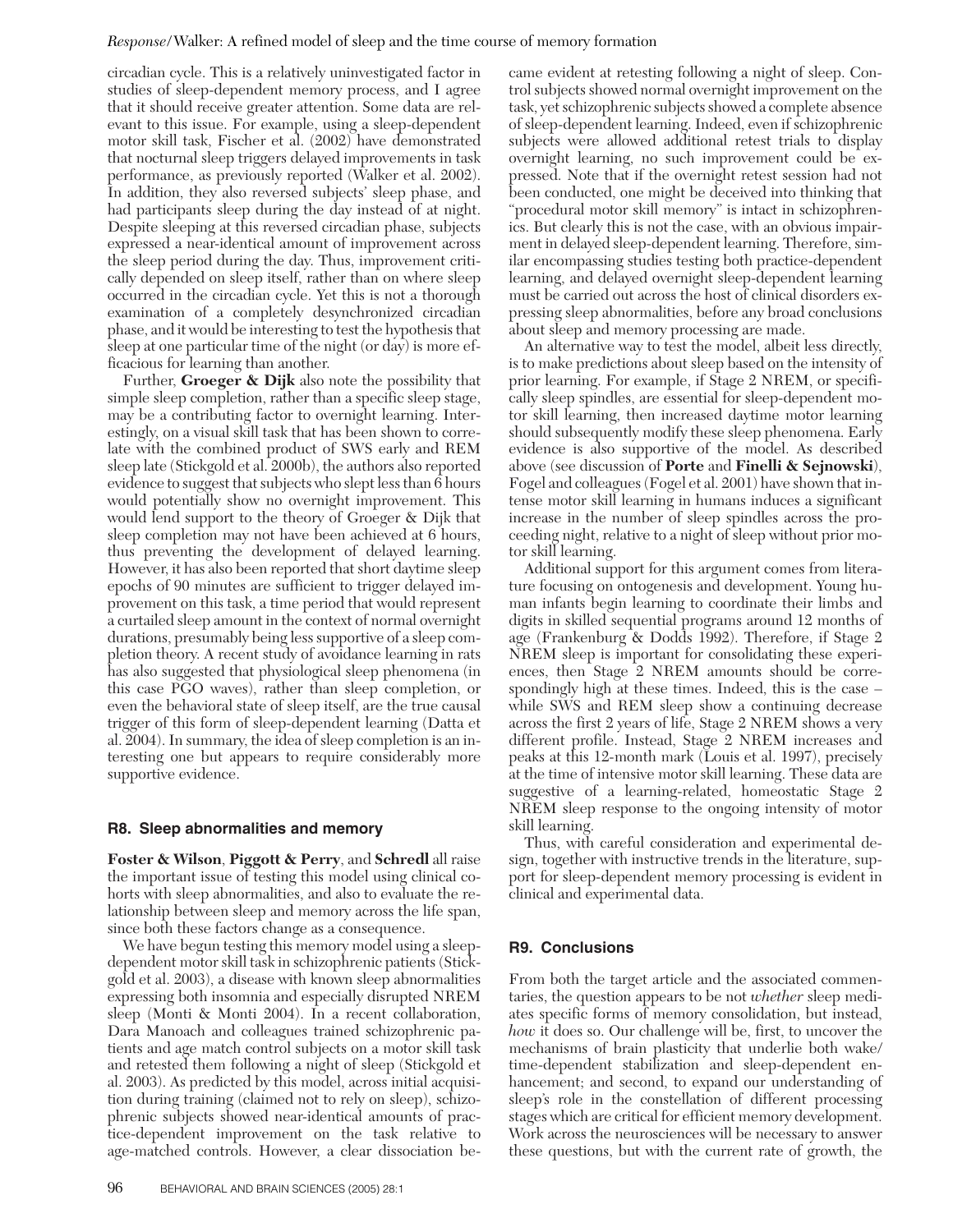next decade should provide important advances in our understanding of this critical function of sleep.

Finally, with regard to memory processing and the terminology we choose, I would be happy to embrace a new vernacular for the ever-increasing dissociable stages of memory formation – be it an expansion of the terms put forward here, or even a reconstitution of the terms. Indeed, this paper was written, in part, to demonstrate the current restrictive nature of the term *consolidation*. Even the refined theory presented here is undoubtedly oversimplistic, and the true spectrum of different memory stages will, I'm sure, be amplified many times. I look forward to the community entering into continued and constructive discussion regarding the creation and use of new terms, defined by experimental data, with the hope of developing an expanded vocabulary for memory, agreed by consensus. This can only help further clarify, in more exacting terms, the factors that influence memory development, be they practice, time, wake, or sleep.

#### ACKNOWLEDGMENTS

The author wishes to thank all those who wrote commentaries, as well as Edwin Robertson, Edward Pace-Schott, and Robert Stickgold for valuable discussion. This work was supported by the National Institute of Health (MH-69935, MH-48832, MH-69935 and DA11744-01A1) and the National Science Foundation (BCS-0121953).

## References

#### **Letters "a" and "r" appearing before authors' initials refer to target article and response respectively.**

- Abbott, L. F. & Nelson, S. B. (2000) Synaptic plasticity: Taming the beast. *Nature Neuroscience* 3 (Suppl.):1178–83. [aMPW]
- Abel, T. & Lattal, K. M. (2001) Molecular mechanisms of memory acquisition, consolidation and retrieval. *Current Opinion in Neurobiology* 11(2):180–87. [aMPW]
- Adams, D. (2002) *The salmon of doubt.* Harmony Books. [TLC]
- Ahissar, M. & Hochstein, S. (1996) Learning pop-out detection: Specificities to stimulus characteristics. *Vision Research* 36:3487–500. [BRS] (1997) Task difficulty and the specificity of perceptual learning. *Nature* 387:401–
- 406. [BRS]
- Ambrosini, M. V., Langella, M., Gironi Carnevale, U. A. & Giuditta, A. (1992) The sequential hypothesis of sleep function. III. The structure of postacquisition sleep in learning and nonlearning rats. *Physiology and Behavior* 51(2):217–26. [aMPW]
- Amzica, F. & Steriade, M. (1995) Short- and long-range neuronal synchronization of the slow (-1 Hz) cortical oscillation. *Journal of Neurophysiology* 73(1):20– 38. [aMPW]
- Angus, W. R. & Romney, D. M. (1984) The effect of diazepam on patients' memory. *Journal of Clinical Psychopharmacology* 4:203–206. [MAP]
- Antonini, A. & Stryker, M. P. (1993) Rapid remodeling of axonal arbors in the visual cortex. *Science* 260(5115):1819–21. [aMPW]
- Ari-Even Roth, D., Amir, O., Alaluf, L., Buchsenspanner, S. & Kishon-Rabin, L. (2003) The effect of training on frequency discrimination: Generalization to untrained frequencies and to the untrained ear. *Journal of Basic Clinical Physiology and Pharmacology* 14(2):137–50. [MK]
- Ari-Even Roth, D., Kishon-Rabin, L. Hildesheimer, M. & Karni, A (in press) A latent consolidation phase in auditory identification learning: Time in the awake state is sufficient. *Learning and Memory.* [MK]
- Aserinsky, E. & Kleitman, N. (1953) Regularly occurring periods of eye motility and concurrent phenomena during sleep. *Science* 118:273–74. [aMPW]
- Aston-Jones, G. & Bloom, F. E. (1981) Activity of norepinephrine-containing locus coeruleus neurons in behaving rats anticipates fluctuations in the sleep-waking cycle. *Journal of Neuroscience* 1(8):876–86. [GT, aMPW]
- Atienza, M., Cantero, J. L. & Dominguez-Marin, E. (2002) The time course of neural changes underlying auditory perceptual learning. *Learning and Memory* 9(3):138–50. [MA, aMPW]
- Atienza, M., Cantero, J. L. & Stickgold, R. (2004) Posttraining sleep enhances

automaticity in perceptual discrimination. *Journal of Cognitive Neuroscience* 16:53–64. [MA, aMPW]

- Attwell, D. & Laughlin, S. B. (2001) An energy budget for signaling in the grey matter of the brain. *Journal of Cerebral Blood Flow and Metabolism* 21(10):1133–45. [GT]
- Aubert, A., Vega, C., Dantzer, R. & Goodall, G. (1995) Pyrogens specifically disrupt the acquisition of a task involving cognitive processsing in the rat. *Brain, Behavior and Immunity* 9:129–48. [JDP]
- Barr, D. S., Lambert, N. A., Hoyt, K. L., Moore, S. D. & Wilson, W. A. (1995) Induction and reversal of long-term potentiation by low- and high-intensity theta pattern stimulation. *Journal of Neuroscience* 15(7, Pt 2):5402–10. [aMPW]
- Batocchi, A. P., Della Marca, G., Mirabella, M., Caggiula, M., Frisullo, G., Mennuni, G. F. & Tonali, P. A. (2001) Relapsing-remitting autoimmune agrypnia. *Annals of Neurology* 50:668–71. [MAP]
- Beaulieu, I. & Godbout, R. (2000) Spatial learning on the Morris Water Maze Test after a short-term paradoxical sleep deprivation in the rat. *Brain and Cognition* 43(1–3):27–31. [aMPW]
- Beckerman, M. (1998) Cooperativity and parallelism in mathematical models of brain function. *SIAM News* 31(5):5–10. [Available at: http://www.siam.org/ siamnews/06–98/brain.pdf] [TLC]
- Benington, J. H. & M. G. Frank (2003) Cellular and molecular connections between sleep and synaptic plasticity. *Progress in Neurobiology* 69(2):71–101. [aMPW]
- Benson, K. & Feinberg, J. (1977) The beneficial effect of sleep in an extended Jenkins and Dallenbach paradigm. *Psychophysiology* 14:375–84. [AC]
- Bliwise, D. L. (1993) Sleep in normal aging and dementia. *Sleep* 16:40–81. [MS]
- Bloch, V. (1970) Facts and hypotheses concerning memory consolidation processes. *Brain Research* 24:561–75. [AC]
- Borbély, A. A. (1982) A two process model of sleep regulation. *Human Neurobiology* 1(3):195–204. [LAF]
- (2001) From slow waves to sleep homeostasis: new perspectives. *Archives Italiennes de Biologie* 139(1–2):53–61. [GT]
- Bramham, C. R. (1998) Phasic boosting of medial perforant path-evoked granule cell output time-locked to spontaneous dentate EEG spikes in awake rats. *Journal of Neurophysiology* 79:2825–32. [CRB]
- Bramham, C. R., Maho, C. & Laroche, S. (1994) Suppression of long-term potentiation induction during alert wakefulness but not during "enhanced" REM sleep after avoidance learning. *Neuroscience* 59:501–509. [CRB]
- Bramham, C. R. & Srebro, B. (1989) Synaptic plasticity in the hippocampus is modulated by behavioral state. *Brain Research* 493:74–86. [CRB]
- Brashers-Krug, T., Shadmehr, R. & Bizzi, E. (1996) Consolidation in human motor memory. *Nature* 382(6588):252–55. [ND, MK, RPV, arMPW]
- Braun, A. R., Balkin, T. J., Wesensten, N. J., Carson, R. E., Varga, M., Baldwin, P., Selbie, S., Belenky, G. & Herscovitch, P. (1997) Regional cerebral blood flow throughout the sleep-wake cycle. An H215O PET study. *Brain* 120(7):1173– 97. [RG, GT, arMPW]
- Braun, A. R., Balkin, T. J., Wesensten, N. J., Gwadry, F., Carson, R. E., Varga, M., Baldwin, P., Belenky, G. & Herscovitch, P. (1998) Dissociated pattern of activity in visual cortices and their projections during human rapid eye movement sleep. *Science* 279(5347):91–95. [aMPW]
- Braunewell, K. H. & Manahan-Vaughan, D. (2001) Long-term depression: A cellular basis for learning? *Reviews in the Neurosciences* 12(2):121–40. [aMPW]
- Breger, L. (1967) The function of dreams. *Journal of Abnormal Psychology* 72:1– 28. [Monograph Pt. 2, Whole No. 641]. [RG]
- Brocher, S., Artola, A. & Singer, W. (1992) Agonists of cholinergic and noradrenergic receptors facilitate synergistically the induction of long-term potentiation in slices of rat visual cortex. *Brain Research* 573(1):27–36. [aMPW]
- Brown, M. W. & Xiang, J. Z. (1998) Recognition memory: Neuronal substrates of the judgement of prior occurrence. *Progress in Neurobiology* 55:149–89. [BRS]
- Brusa, L., Bassi, A., Stefani, A., Pierantozzi, M., Peppe, A., Caramia, M. D., Boffa, L., Ruggieri, S. & Stanzione, P. (2003) Pramipexole in comparison to L-dopa: A neuropsychological study. *Journal of Neural Transmission* 110:373–80. [MAP]
- Buchegger, J. & Meier-Koll, A. (1988) Motor learning and ultradian sleep cycle: An electroencephalographic study of trampoliners. *Perceptual and Motor Skills* 67(2):635–45. [aMPW]
- Buonomano, D. V. & Merzenich, M. M. (1998) Cortical plasticity: From synapses to maps. *Annual Review of Neuroscience* 21:149–86. [aMPW]
- Butefisch, C. M., Davis, B. C., Wise, S. P., Sawaki, L., Kopylev, L., Classen, J. & Cohen, L. G. (2000) Mechanisms of use-dependent plasticity in the human motor cortex. *Proceedings of the National Academy of Sciences USA* 97(7):3661–65. [aMPW]
- Buzsaki, G. (1989) Two-stage model of memory trace formation: A role for "noisy" brain states. *Neuroscience* 31:551–70. [CRB]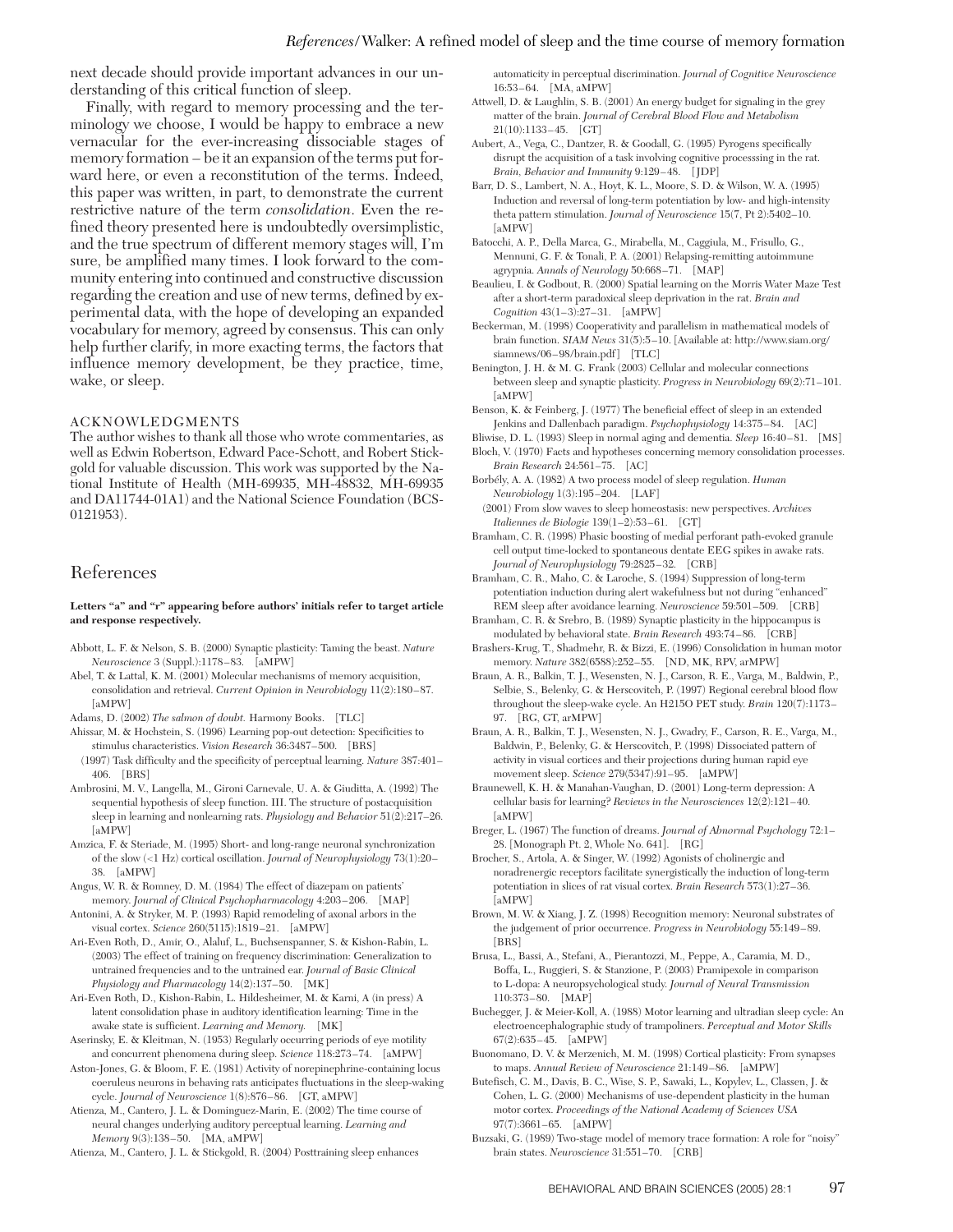(1998) Memory consolidation during sleep: A neurophysiological perspective. *Journal of Sleep Research* 7(Suppl. 1):17–23. [ND, JAG, arMPW]

Cajochen, C., Brunner, D. P., Krauchi, K., Graw, P. & Wirz-Justice, A. (1995) Power density in theta/alpha frequencies of the waking EEG progressively increases during sustained wakefulness. *Sleep* 18(10):890–94. [GT]

Callaway, C. W., Lydic, R., Baghdoyan, H. A. & Hobson, J. A. (1987) Pontogeniculooccipital waves: Spontaneous visual system activity during rapid eye movement sleep. *Cellular and Molecular Neurobiology* 7(2):105–49. [aMPW]

Cameron, J. R. (1988) A proposed model for imagination and creativity. *Wisconsin Academy Review* 34(3):33–36. [Available at:

http://www.medphysics.wisc.edu/~jrc/imagination.htm] [TLC] Campbell, S. S. & Tobler, I. (1984) Animal sleep: A review of sleep duration across

phylogeny. *Neuroscience and Biobehavioral Reviews* 8:269–300. [MAP] Cartwright, R. (1986) Affect and dream work from an information processing point of view. *Journal of Mind and Behavior* 7:411–27. [RG]

Caselli, R. J., Reiman, E. M., Hentz, J. G., Osborne, D., Alexander, G. E. & Boeve, B. F. (2002) A distinctive interaction between memory and chronic daytime somnolence in asymptomatic APOE e4 homozygotes. *Sleep* 25:447– 53. [MAP]

Cavallaro, S., D'Agata, V., Manickam, P., Dufour, F. & Alkon, D. L. (2002) Memoryspecific temporal profiles of gene expression in the hippocampus. *Proceedings of the National Academy of Sciences USA* 99(25):16279–84. [aMPW]

Chase, M. H. & Morales, F. R. (1990) The atonia and myoclonia of active (REM) sleep. *Annual Review of Psychology* 41:557–84. [aMPW]

Cheek, T. R. (1989) Spatial aspects of calcium signaling. *Journal of Cell Science* 93:211–16. [JFP]

Cheour, M., Ceponiene, R., Leppanen, P., Alho, K., Kujala, T., Renlund, M., Fellman, V. & Naatanen, R. (2002a) The auditory sensory memory trace decays rapidly in newborns. *Scandinavian Journal of Psychology* 43:33–39. [MAP]

Cheour, M., Martynova, O., Naatanen, R., Erkkola, R., Sillanpaa, M., Kero, P., Raz, A., Kaipio, M. L., Hiltunen, J., Aaltonen, O., Savela, J. & Hamalainen, H. (2002b) Speech sounds learned by sleeping newborns. *Nature* 415(6872):599– 600. [aMPW]

Chernik, D. A. (1972) Effect of REM sleep deprivation on learning and recall by humans. *Perceptual and Motor Skills* 34(1):283–94. [aMPW]

Christakos, C. N. (1986) The mathematical basis of population rhythms in nervous and neuromuscular systems. *International Journal of Neuroscience* 29:103– 107. [JFP]

Cipolli, C., Bolzani, R., Tuozzi, G. & Fagioli, I. (2001) Active processing of declarative knowledge during REM-sleep dreaming. *Journal of Sleep Research* 10(4):277–84. [rMPW]

Cipolli, C., Cicogna, P. C., Mattarozzi, K., Mazzetti, M., Natale, V. & Occhionero, M. (2003) Continuity of the processing of declarative knowledge during human sleep: Evidence from interrelated contents of mental sleep experiences. *Neuroscience Letters* 342(3):147–50. [rMPW]

Cipolli, C. & Salzarulo, P. (1980) Sentence memory and sleep: A pilot study. *Sleep* 2(2):193–98. [aMPW]

Cirelli, C., Gutierrez, C. M. & Tononi, G. (2004a) Extensive and divergent effects of sleep and wakefulness on brain gene expression. *Neuron* 41(1):35–43. [GT]

Cirelli, C., Huber, R., Gopalakrishnan, A., Southard, T. & Tononi, G. (2004b) The noradrenergic system in sleep and wakefulness. II: Regulation of slow wave homeostasis. *Sleep* 27:38. [GT]

Cirelli, C., Pompeiano, M. & Tononi, G. (1996) Neuronal gene expression in the waking state: a role for the locus coeruleus. *Science* 274(5290):1211–15.  $\lceil GT \rceil$ 

Cirelli, C. & Tononi, G. (1998) Differences in gene expression between sleep and waking as revealed by mRNA differential display. *Brain Research. Molecular Brain Research* 56(1–2):293–305. [aMPW]

(2000a) Differential expression of plasticity-related genes in waking and sleep and their regulation by the noradrenergic system. *Journal of Neuroscience* 20(24):9187–94. [GT, aMPW]

(2000b) Gene expression in the brain across the sleep-waking cycle. *Brain Research* 885(2):303–21. [aMPW]

(2004) Locus ceruleus control of state-dependent gene expression. *Journal of Neuroscience* 24:5410–19. [GT]

Coenen, A. M. & Drinkenburg, W. H. (2002) Animal models for information processing during sleep. *International Journal of Psychophysiology* 46(3):163–75. [aMPW]

Contreras, D., Destexhe, A. & Steriade, M. (1997) Intracellular and computational characterization of the intracortical inhibitory control of synchronized

thalamic inputs in vivo. *Journal of Neurophysiology* 78(1):335–50. [aMPW] Corkin, S. (1968) Acquisition of motor skill after bilateral medial temporal-lobe excision. *Neuropsychologia* 6:255–65. [aMPW]

Crick, F. & Mitchison, G. (1983) The function of dream sleep. *Nature* 304(5922):111–14. [aMPW]

Curran, H. V., Pooviboonsuk, P., Dalton, J. A. & Lader, M. H. (1998)

Differentiating the effects of centrally acting drugs on arousal and memory: An event-related potential study of scopolamine, lorazepam and diphenhydramine. *Psychopharmacology* 135:27–36. [MAP]

Datta, S. (1997) Cellular basis of pontine ponto-geniculo-occipital wave generation and modulation. *Cellular and Molecular Biology* 17(3):341–65. [aMPW] (2000) Avoidance task training potentiates phasic pontine-wave density in the rat: A mechanism for sleep-dependent plasticity. *Journal of Neuroscience*

20(22):8607–13. [arMPW] Datta, S., Mavanji, V., Ulloor, J. & Patterson, E. H. (2004) Activation of phasic pontine-wave generator prevents rapid eye movement sleep deprivationinduced learning impairment in the rat: A mechanism for sleep-dependent plasticity. *Journal of Neuroscience* 24(6):1416–27. [rMPW]

Dave, A. S. & Margoliash, D. (2000) Song replay during sleep and computational rules for sensorimotor vocal learning. *Science* 290(5492):812–16. [aMPW]

Dave, A. S., Yu, A. C. & Margoliash, D. (1998) Behavioral state modulation of auditory activity in a vocal motor system. *Science* 282(5397):2250–54. [aMPW]

Daw, N. W., Sato, H., Fox, K., Carmichael, T. & Gingerich, R. (1991) Cortisol reduces plasticity in the kitten visual cortex. *Journal of Neurobiology* 22(2):158–68. [aMPW]

De Gennaro, L., Ferrara, M. & Bertini, M. (2000) Topographical distribution of spindles: variations between and within NREM sleep cycles. *Sleep Research Online* 3(4):155–60. [aMPW]

De Koninck, J., Christ, G., Rinfret, N. & Proulx, G. (1988) Dreams during language learning: When and how is the new language integrated. *Psychiatric Journal of the University of Ottawa* 13:72–74. [MS]

De Koninck, J., Lorrain, D., Christ, G., Proulx, G. & Coulombe, D. (1989) Intensive language learning and increases in rapid eye movement sleep: Evidence of a performance factor. *International Journal of Psychophysiology* 8(1):43–47. [aMPW]

De Koninck, J. & Prevost, F. (1991) Le sommeil paradoxal et le traitement de l'information: Une exploration par l'inversion du champ visuel. [Paradoxical sleep and information processing: Exploration by inversion of the visual field.] *Canadian Journal of Psychology* 45:125–39. [JMS]

De Koninck, J., Prevost, F. & Lortie-Lussier, M. (1996) Vertical inversion of the visual field and REM sleep mentation. *Journal of Sleep Research* 5:16–20. [MS]

de Mendonca, A. & Ribeiro, J. A. (1997) Adenosine and neuronal plasticity. *Life Sciences* 60(4–5):245–51. [JDP]

Denny, L. M. (1951) The shape of the post-rest performance curve for the continuous rotary pursuit task. *Motor Skills Research Exchange* 3:103–105. [aMPW]

deQuervain, D. J. F., Roozendaal, B., Nitsch, R. M., McGaugh, J. L. & Hock, C. (2000) Acute cortisone administration impairs retrieval of long-term declarative memory in humans. *Nature Neuroscience* 3:313–14. [JDP]

Desai, N. S., Cudmore, R. H., Nelson, S. B. & Turrigiano, G. G. (2002) Critical periods for experience-dependent synaptic scaling in visual cortex. *Nature Neuroscience* 5(8):783–89. [GT]

Desimone, R. (1996) Neural mechanisms for visual memory and their role in attention. *Proceedings of the National Academy of Sciences USA* 93(24):13494–99. [BRS]

Dewan, E. (1970) The programming (P) hypothesis of dreaming. In: *Sleep and dreaming,* ed. E. Hartmann, pp. 295–307. Little, Brown. [RG]

Dienes, Z. & Perner, J. (1999) A theory of implicit and explicit knowledge. *Behavioral and Brain Sciences* 22(5):735–55; discussion 755–808. [aMPW]

Dijk, D. J. & Czeisler, C. A. (1995) Contribution of the circadian pacemaker and the sleep homeostat to sleep propensity, sleep structure,

electroencephalographic slow waves, and sleep spindle activity in humans. *Journal of Neuroscience* 15:3526–38. [JAG]

Domhoff, G. W. (2003) *The scientific study of dreams: Neural networks, cognitive development, and content analysis.* American Psychological Association. [JFP]

Donchin, O., Sawaki, L., Madupu, G., Cohen, L. G. & Shadmehr, R. (2002) Mechanisms influencing acquisition and recall of motor memories. *Journal of Neurophysiology* 88(4):2114–23. [MA, LAF, RPV, rMPW]

Dorrichi, F., Guariglia, C., Paolucci, S. & Pizzamiglio, L. (1993) Disturbances of the rapid eye movements (REMs) of REM sleep in patients with unilateral attentional neglect: Clue for the understanding of the functional meaning of REMs. *Electroencephalography and Clinical Neurophysiology* 87(3):105–16. [RG]

Doyon, J., Penhune, V. & Ungerleider, L. G. (2003) Distinct contribution of the cortico-striatal and cortico-cerebellar systems to motor skill learning. *Neuropsychologia* 41(3):252–62. [JD, MK, rMPW]

Doyon, J., Song, A. W., Karni, A., Lalonde, F., Adams, M. M. & Ungerleider, L. G. (2002) Experience-dependent changes in cerebellar contributions to motor sequence learning. *Proceedings of the National Academy of Sciences USA* 99:1017–22. [JD]

Doyon, J. & Ungerleider, L. G. (2002) Functional anatomy of motor skill learning.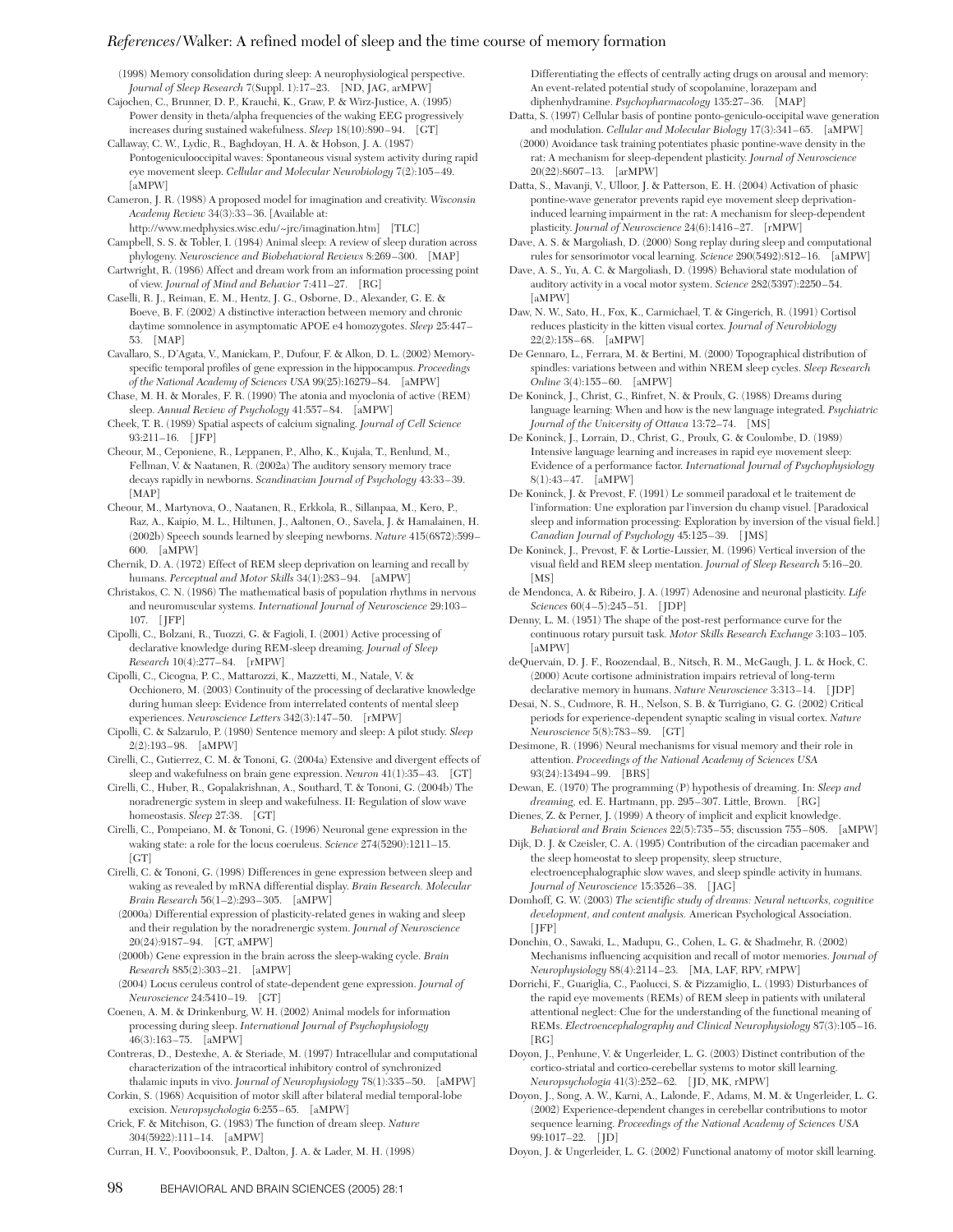In: *Neuropsychology of memory,* ed. L. R. Squire & D. L. Schacter. Guilford.  $[$   $]$ D $]$ 

- Driskell, J. E., Copper, C. & Moran, A. (1994) Does mental practice enhance performance? *Journal of Applied Psychology* 79:481–92. [MS]
- Dudai, Y. (2004) The neurobiology of consolidations, or, how stable is the engram? *Annual Review of Psychology* 55:51–86. [MK]
- Dumay, N., Gaskell, M. G. & Feng, X. (2004) A day in the life of a spoken word. In: *Proceedings of the Twenty-Sixth Annual Conference of the Cognitive Science Society,* eds. K. Forbus, D. Gentner, & T. Regier, pp. 339–44. Erlbaum. [ND]
- Edelman, G. M. & Tononi, G. (2000) *A universe of consciousness.* Basic Books. [BRS]
- Eichenbaum, H. (1999) The hippocampus and mechanisms of declarative memory. *Behavioural Brain Research* 103:123–33. [JMS]
- (2000) A cortical-hippocampal system for declarative memory. *Nature Reviews Neuroscience* 1(1):41–50. [ND, aMPW]
- Ekstrand, B. (1967) Effect of sleep on memory. *Journal of Experimental Psychology* 75:64–72. [AC]
- El-Sherif, Y., Tesoriero, J., Hogan, M. V. & Wieraszko, A. (2003) Melatonin regulates neuronal plasticity in the hippocampus. *Journal of Neuroscience Research* 72(4):454–60. [aMPW]
- Empson, J. A. & Clarke, P. R. (1970) Rapid eye movements and remembering. *Nature* 227(255):287–88. [aMPW]
- Erlacher, D., Schredl, M. & LaBerge, S. (2003) Motor area activation during dreamed hand clenching: A pilot study on EEG alpha band. *Sleep and Hypnosis* 5:182–87. [MS]
- Eysenck, H. J. & Frith, C. D. (1977) *Reminiscence, motivation, and personality: A case study in experimental psychology.* Plenum Press. [aMPW]
- Farrar, W. L., Kilian, P. L., Ruff, M. R., Hill, J. M. & Pert, C. B. (1987) Visualization and characterization of interleukin 1 receptors in brain. *Journal of Immunology* 139:459–63. [JDP]
- Feig, S. & Lipton, P. (1993) Pairing the cholinergic agonist carbachol with patterned Schaffer collateral stimulation initiates protein synthesis in hippocampal CA1 pyramidal cell dendrites via a muscarinic, NMDAdependent mechanism. *Journal of Neuroscience* 13:1010–21. [CRB]
- Fenn, K. M., Nusbaum, H. C. & Margoliash, D. (2003) Consolidation during sleep of perceptual learning of spoken language. *Nature* 425(6958):614–16. [rMPW]
- Finelli, L. A., Baumann, H., Borbély, A. A. & Achermann, P. (2000) Dual electroencephalogram markers of human sleep homeostasis: Correlation between theta activity in waking and slow-wave activity in sleep. *Neuroscience* 101:523–29. [LAF]
- Finelli, L. A., Borbély, A. A. & Achermann, P. (2001) Functional topography of the human nonREM sleep electroencephalogram. *European Journal of Neuroscience* 13:2282–90. [LAF]
- Fischer, S., Hallschmid, M., Elsner, A. L. & Born, J. (2002) Sleep forms memory for finger skills. *Proceedings of the National Academy of Sciences USA* 99(18): 11987–91. [JD, LAF, MK, PP, RPV, arMPW]
- Fischer-Perroudon, C., Mouret, J. & Jouvet, M. (1974) Case of agrypnia (4 months without sleep) in Morvan's disease. Favorable action of 5-hydroxytryptophan. *Electroencephalography and Clinical Neurophysiology* 36:1–18. [MAP]
- Fishbein, W. (1971) Disruptive effects of rapid eye movement sleep deprivation on long-term memory. *Physiology and Behavior* 6:279–82. [RG]
- Fishbein, W., Kastaniotis, C. & Chattman, D. (1974) Paradoxical sleep: Prolonged augmentation following learning. *Brain Research* 79(1):61–75. [aMPW]
- Fleck, D. E., Shear, P. K., Zimmerman, M. E., Getz, G. E., Corey, K. B., Jak, A., Lebowitz, B. K. & Strakowski, S. M. (2003) Verbal memory in mania: Effects of clinical state and task requirements. *Bipolar Disorders* 5:375–80. [MAP]
- Foehring, R. C. & Lorenzon, N. M. (1999) Neuromodulation, development and synaptic plasticity. *Canadian Journal of Experimental Psychology* 53(1):45–61. [aMPW]
- Fogel, S. M., Jacob, J. & Smith, C. T. (2001) Increased sleep spindle activity following simple motor procedural learning in humans. In: *Proceedings of the Congress Physiological Basis for Sleep Medicine 7,* p. 123. Actas de Fisiología. [arMPW]
- (2002) The role of sleep spindles in simple motor procedural learning. *Sleep* 25 (Suppl.):A279–80. [CTS]
- Frank, M. G., Issa, N. P. & Stryker, M. P. (2001) Sleep enhances plasticity in the developing visual cortex. *Neuron* 30(1):275–87. [GT, arMPW]
- Frankenburg, W. K. & Dodds, J. (1992) The Denver II: A major revision and restandardization of the Denver Developmental Screening Test. *Pediatrics* 89(1):91–97. [rMPW]
- Frey, U. & Morris, R. G. (1998) Synaptic tagging: Implications for late maintenance of hippocampal long-term potentiation. *Trends in Neuroscience* 21(5):181–88. [aMPW]
- Fulda, S. & Schulz, H. (2001) Cognitive dysfunction in sleep disorders. *Sleep Medicine Reviews* 5:423–45. [MS]
- Gaab, N., Paetzold, M., Becker, M., Walker, M. P. & Schlaug, G. (2004) The

influence of sleep on auditory learning – a behavioral study. *NeuroReport* 15(4):731–34. [rMPW]

- Gagnon, S. Foster, J. K., Turcotte, J. & Jongenelis, S. (2004) Involvement of the hippocampus in implicit learning of supra-span sequences: The case of SJ. *Cognitive Neuropsychology* 21(8):867–82. [JKF]
- Gais, S. & Born, J. (2004) Low acetylcholine during slow-wave sleep is critical for declarative memory consolidation. *Proceedings of the National Academy of Sciences USA* 101:2140–44. [MAP]
- Gais, S., Plihal, W., Wagner, U. & Born, J. (2000) Early sleep triggers memory for early visual discrimination skills. *Nature Neuroscience* 3(12):1335–39. [LAF, PP, BRS, JMS, RPV, arMPW]
- Gallassi, R., Morreale, A., Montagna, P., Cortelli, P., Avoni, P., Castellani, R., Gambetti, P. & Lugaresi, E. (1996) Fatal familial insomnia: Behavioral and cognitive features. *Neurology* 46:935–39. [MAP]
- Gaskell, M. G. & Dumay, N. (2003) Lexical competition and the acquisition of novel words. *Cognition* 89:105–32. [ND]
- Gaskell, M. G. & Marslen-Wilson, W. D. (1997) Integrating form and meaning: A distributed model of speech perception. *Language and Cognitive Processes* 12:613–56. [ND]
- Ghilardi, M., Ghez, C., Dhawan, V., Moeller, J., Mentis, M., Nakamura, T., Antonini, A. & Eidelberg, D. (2000) Patterns of regional brain activation associated with different forms of motor learning. *Brain Research* 871(1):127– 45. [GT]
- Gibertini, M., Newton, C., Friedman, H. & Klein, T. W. (1995) Spatial learning impairment in mice infected with Legionella pneumophila or administered exogenous interleukin-1-b. *Brain, Behavior and Immunity* 9:113–28. [JDP]
- Gilbert, C. D., Sigman, M. & Crist, R. E. (2001) The neural basis of perceptual learning. *Neuron* 31:681–97. [MA]
- Gilbert, C. D. & Wiesel, T. N. (1989) Columnar specificity of intrinsic horizontal and corticocortical connections in cat visual cortex. *Journal of Neuroscience* 9(7):2432–42. [aMPW]
- Gilman, A. G. (1989) G proteins and the regulation of adenylyl cyclase. *Journal of the American Medical Association* 162:1819–25. [JFP]
- Giuditta, A., Ambrosini M. V., Montagnese P., Mandile P., Cotugno M., Zucconi G. & Vescia S. (1995) The sequential hypothesis on sleep function. *Behavioural Brain Research* 69:157–66. [AC, aMPW]
- Glaubman, H., Orbach, I., Aviram, O., Frieder, I., Frieman, M., Pelled, O. & Glaubman, R. (1978) REM deprivation and divergent thinking. *Psychophysiology* 15:75–79. [RG]
- Goedert, K. M. & Willingham, D. B. (2002) Patterns of interference in sequence learning and prism adaptation inconsistent with the consolidation hypothesis. *Learning and Memory* 9:279–92. [RPV]
- Grace, J. B., Walker, M. P. & McKeith, I. G. (2000) A comparison of sleep profiles in patients with dementia with Lewy bodies and Alzheimer's disease. *International Journal of Geriatric Psychiatry* 15:1028–33. [MAP]
- Grafton, S. T., Hazeltine, E. & Ivry, R. B. (1998) Abstract and effector-specific representations of motor sequences identified with PET. *Journal of Neuroscience* 18(22):9420–28. [aMPW]
- Graves, L., Pack, A. & Abel, T. (2001) Sleep and memory: a molecular perspective. *Trends in Neuroscience* 24(4):237–43. [MAP, aMPW]
- Greenberg, R. (1966) Cerebral cortex lesions: The dream process and sleep spindles. *Cortex* 2:357–66. [RG]
	- (1970) Dreaming and memory. In: *Sleep and dreaming,* ed. E. Hartmann, pp. 258–68. Little, Brown. [RG]
- Greenberg, R. & Pearlman, P. (1974) Cutting the REM nerve. *Perspectives in Biology and Medicine* 17:513–21. [RG]
- (1993) An integrated approach to dream theory: Contributions from sleep research and clinical practice. In: *The functions of dreaming,* ed. A. Moffit, M. Kramer & R. Hoffman. State University of New York Press. [RG] (1999) The interpretation of dreams: A classic revisited. *Psychoanalytic*
- *Dialogues* 9:749–65. [RG] Greenblatt, D. J. (1992) Pharmacology of benzodiazepine hypnotics. *Journal of Clinical Psychiatry* 53(Suppl):7–13. [MAP]
- Grosvenor, A. & Lack, L. (1984) The effect of sleep before or after learning on memory. *Sleep* 7:155–67. [AC]
- Gu, Q. (2002) Neuromodulatory transmitter systems in the cortex and their role in cortical plasticity. *Neuroscience* 111(4):815–35. [aMPW]
- Guerrien, A., Dujardin, K., Mandai, O., Sockeel, P. & Leconte, P. (1989) Enhancement of memory by auditory stimulation during postlearning REM sleep in humans. *Physiology and Behavior* 45(5):947–50. [aMPW]
- Harold, F. M. (1986) *The vital force: A study of bioenergetics.* Freeman. [JFP] Hartley, D. (1801) *Observations on Man, his frame, his deity, and his expectations*
- *(1749/1966).* Scholars Facsimile Reprint. [aMPW] Hartmann, E. (1970) The D-state and norepinephrine dependent systems. In:
- *Sleep and dreaming,* ed. E. Hartmann, pp. 308–28. Little, Brown. [RG] Hasselmo, M. E. (1999) Neuromodulation: Acetylcholine and memory
- consolidation. *Trends in Cognitive Science* 3(9):351–59. [ND, arMPW] Hauber, W. & Bareiss, A. (2001) Facilitative effects of an adenosine A1/A2 receptor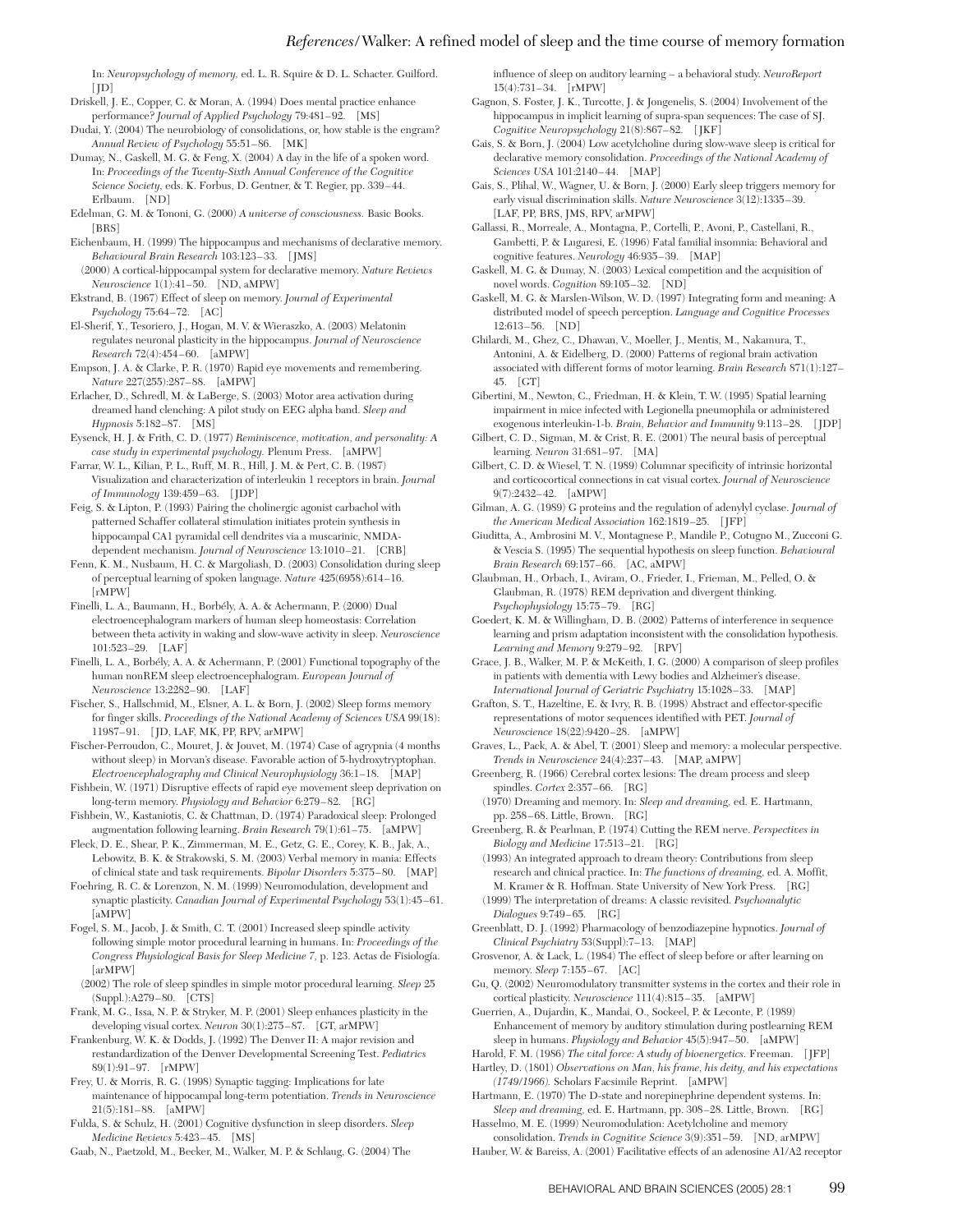blockade on spatial memory performance in rats: Selective enhancement of reference memory during the light period. *Behavioural Brain Research* 118:43–52. [JDP]

Hauser, R. A., Gauger, L., Anderson, W. M. & Zesiewicz, T. A. (2000) Pramipexoleinduced somnolence and episodes of daytime sleep. *Movement Disorders* 15:658–63. [MAP]

Havik, B., Rokke, H., Bardsen, K., Davanger, S., & Bramham, C. R. (2003) Bursts of high-frequency stimulation trigger rapid delivery of pre-existing alpha-CaMKII mRNA to synapses: A mechanism in dendritic protein synthesis during long-term potentiation in adult awake rats. *European Journal of Neuroscience* 17:2679–89. [CRB]

Hawkins, D. (1966) A review of psychoanalytic dream theory in the light of recent psychophysiologic studies of sleep and dreaming. *British Journal of Medical Psychology* 39:85–104. [RG]

Hayward, L. B., Mant, A., Eyland, E. A., Hewitt, H., Pond, C. D. & Saunders, N. A. (1992) Neuropsychological functioning and sleep patterns in the elderly. *Medical Journal of Australia* 157:51–52. [MAP]

Hebb, D. O. (1949) *The organization of behavior: A neuropsychological theory.* Wiley. [aMPW]

Hennevin, E. & Hars, B. (1987) Is increase in post-learning paradoxical sleep modified by cueing? *Behavioral Brain Research* 24(3):243–49. [aMPW]

Hennevin, E., Hars, B., Maho, C. & Bloch, V. (1995) Processing of learned information in paradoxical sleep: Relevance for memory. *Behavioural Brain Research* 69(1–2):125–35. [aMPW]

Hennevin, E. & Leconte, P. (1977) Étude des relations entre le sommeil paradoxal et les processus d'acquisition. *Physiology and Behavior* 18:307–19. [RG]

Herrera-Arellano, A., Luna-Villegas, G., Cuevas-Uriostegui, M. L., Alvarez, L., Vargas-Pineda, G., Zamilpa-Alvarez, A. & Tortoriello, J. (2001) Polysomnographic evaluation of the hypnotic effect of Valeriana edulis standardized extract in patients suffering from insomnia. *Planta Medica* 67:695–99. [MAP]

Herrmann, W. M. & Schaerer, E. (1986) Pharmaco-EEG: Computer EEG analysis to describe the projection of drug effects on a functional cerebral level in humans. In: *Clinical application of computer analysis of EEG and other neurophysiological signals. Handbook of electroencephalography and clinical neurophysiology. Vol. 2,* eds. F. H. Lopes da Silva, W. Strom von Leeuwen & A. Remond, pp. 385–445. Elsevier. [JFP]

Heynen, A. J., Yoon, B. J., Liu, C. H., Chung, H. J., Huganir, R. L. & Bear, M. F. (2003) Molecular mechanism for loss of visual cortical responsiveness following brief monocular deprivation. *Nature Neuroscience* 6(8):854–62. [GT]

Hill S., Tonomi, G. (2005) Modeling sleep and wakefulness in the thalamocoritical system. *Journal of Neurophysiology* 93(3):1671–98. [GT]

Hikosaka, O., Nakahara, H., Rand, M. K., Sakai, K., Lu, X., Nakamura, K., Miyachi, S. & Doya, K. (1999) Parallel neural networks for learning sequential procedures. *Trends in Neuroscience* 22:464–71. [MK]

Hinton, G. E., Dayan, P., Brendan, J. F. & Radford, N. M. (1995) The "wake-sleep" algorithm for unsupervised neural networks. *Science* 268:1158–61. [rMPW]

Hinton, G. E. & Sejnowski, T. (1986) Learning and relearning in Boltzmann machines. In: *Paralled distributed processing, vol. 1,* ed. D. E. Rumelhart & J. L. McClelland, pp. 282–317. MIT Press. [TLC]

Hobson, J., McCarley R. W. & Wyzinski P. W. (1975) Sleep cycle oscillation: Reciprocal discharge by two brainstem neuronal groups. *Science* 189:55–58. [aMPW]

Hobson, J. A., Pace-Schott, E. F. & Stickgold, R. (2000) Dreaming and the brain: Toward a cognitive neuroscience of conscious states. *Behavioral and Brain Sciences* 23(6):793–842; discussion pp. 904–1121. [rMPW]

(2003) Dreaming and the brain: Toward a cognitive neuroscience of conscious states. In: *Sleep and dreaming: Scientific advances and reconsiderations,* ed. E. F. Pace-Schott, M. Solms, M. Blagrove & S. Harnad, pp. 1–50. Cambridge University Press. [RG]

Hodgkin, A. L. & Horowicz P. (1959) The influence of potassium and chloride ions on the membrane potential of single muscle fibers. *Journal of Physiology* 148:127–60. [JFP]

Hoffman, K. L. & McNaughton, B. L. (2002) Sleep on it: Cortical reorganization after-the-fact. *Trends in Neuroscience* 25(1):1–2. [aMPW]

Holland, H. C. (1963) Massed practice and reactivation inhibition, reminiscence and disinhibition in the spiral after effect. *British Journal of Psychology* 54:261–72. [aMPW]

Holscher, C. (1997) Nitric oxide, the enigmatic neuronal messenger: Its role in synaptic plasticity. *Trends in Neuroscience* 20(7):298–303. [aMPW]

Holscher, C., Anwyl, R. & Rowan, M. J. (1997) Stimulation on the positive phase of hippocampal theta rhythm induces long-term potentiation that can be depotentiated by stimulation on the negative phase in area CA1 in vivo. *Journal of Neuroscience* 17(16):6470–77. [aMPW]

Horne, J. A. (1988) *Why we sleep: The functions of sleep in humans and other mammals.* Oxford University Press. [BRS]

Hoshino, O. (2004) Neuronal bases of perceptual learning revealed by a synaptic balance scheme. *Neural Computation* 16:563–94.

Huber. R., Ghilardi, M. F., Massimini, M. & Tononi, G. (2004) Local sleep and learning. *Nature* 430(6995):78–81. [GT, rMPW]

Igaz, L. M., Vianna, M. R., Medina, J. H. & Izquierdo, I. (2002) Two time periods of hippocampal mRNA synthesis are required for memory consolidation of fear-motivated learning. *Journal of Neuroscience* 22(15):6781–89. [aMPW]

Imamizu, H., Miyauchi, S., Tamada, T., Sasaki, Y., Takino, R., Putz, B., Yoshioka, T. & Kawato, M. (2000) Human cerebellar activity reflecting an acquired internal model of a new tool. *Nature* 403:192–95. [JD]

Itil, T. M. (1981) The discovery of psychotrophic drugs by computer analyzed cerebral bioelectrical potentials (CEEG). *Drug Development and Research* 1:373–407. [JFP]

Jacobs, K. M. & Donoghue, J. P. (1991) Reshaping the cortical motor map by unmasking latent intracortical connections. *Science* 251(4996):944–47. [aMPW]

Jacobsen, F. M. & Comas-Diaz, L. (1999) Donepezil for psychotropic-induced memory loss. *Journal of Clinical Psychiatry* 60:698–704. [MAP]

James, W. (1890) *The principles of psychology, vol. I.* Holt. [BRS]

Jancke, L., Gaab, N., Wustenberg, T., Scheich, H. & Heinze, H. J. (2001) Shortterm functional plasticity in the human auditory cortex: an fMRI study. *Brain Research Cognitive Brain Research* 12(3):479–85. [aMPW]

Jean-Louis, G., von Gizycki, H. & Zizi, F. (1998) Melatonin effects on sleep, mood, and cognition in elderly with mild cognitive impairment. *Journal of Pineal Research* 25:177–83. [MAP]

Jeannerod, M., Mouret, J. & Jouvet, M. (1965) Étude de la motricité oculaire au cours de la phase paradoxale du sommeil chez le chat.

*Electroencephalography and Clinical Neurophysiology* 18:554–66. [RG] Jenkins, J. G. & Dallenbach, K. M. (1924) Obliviscence during sleep and waking.

*American Journal of Psychology* 35:605–12. [AC, aMPW] John, E. R. & Swartz, E. L. (1978) The neurophysiology of information processing and cognition. *Annual Review of Psychology* 29:1–29. [JFP]

Joseph, J. S., Chun, M. M. & Nakayama, K. (1997) Attentional requirements in a "preattentive" feature search task. *Nature* 387(6,635):805–807. [aMPW]

Kametani, H. & Kawamura, H. (1990) Alterations in acetylcholine release in the rat hippocampus during sleep-wakefulness detected by intracerebral dialysis. *Life Science* 47(5):421–26. [aMPW]

Kandel, E. R. (1991) Cellular mechanisms of learning and the biological basis of individuality. In: *Principles of neural science,* 3rd edition, ed. E. R. Kandel, J. H. Schwartz & T. M. Jessell, pp. 1009–31. Appleton & Lange. [aMPW] (2000) The brain and behavior. In: *Principles of neural science, 4th edition,* ed.

E. R. Kandel, J. H. Schwartz & T. M. Jessell, pp. 5–18. McGraw Hill. [JFP]

Kang, H. & Schuman, E. M. (1996) A requirement for local protein synthesis in neurotrophin-induced hippocampal synaptic plasticity. *Science* 273:1402–406. [CRB]

Kang, H., Welcher, A. A., Shelton, D. & Schuman, E. M. (1997) Neurotrophins and time: different roles for TrkB signaling in hippocampal long-term potentiation. *Neuron* 19:653–64. [CRB]

Kanhema, T., Dagestad, G., Havik, B., Ying, S. W., Nairn, A. C., Sonenberg, N. & Bramham, C. R (submitted) BDNF regulates translation initiation and elongation in long-term synaptic plasticity and enhances dendritic  $\alpha$ -CaMKII synthesis. [CRB]

Karashima, A., Nakamura, K., Sato, N., Nakao, M., Katayama, N. & Yamamoto, M. (2002) Phase-locking of spontaneous and elicited ponto-geniculo-occipital waves is associated with acceleration of hippocampal theta waves during rapid eye movement sleep in cats. *Brain Research* 958(2):347–58. [aMPW]

Karni, A. (1995) When practice makes perfect. *Lancet* 345:395. [RPV] (1996) The acquisition of perceptual and motor skills: A memory system in the adult human cortex. *Cognitive Brain Research* 5:39–48. [MK]

Karni, A., Meyer, G., Jezzard, P., Adams, M. M., Turner, R. & Ungerleider, L. G. (1995) Functional MRI evidence for adult motor cortex plasticity during motor skill learning. *Nature* 377(6545):155–58. [JD, LAF, aMPW]

Karni, A., Meyer, G., Rey-Hipolito, C., Jezzard, P., Adams, M. M., Turner, R. & Ungerleider, L. G. (1998) The acquisition of skilled motor performance: Fast and slow experience-driven changes in primary motor cortex. *Proceedings of the National Academy of Sciences USA* 95(3):861–68. [JD, MK, aMPW]

Karni, A. & Sagi, D. (1991) Where practice makes perfect in texture discrimination: Evidence for primary visual cortex plasticity. *Proceedings of the National Academy of Sciences USA* 88(11):4966–70. [MA, BRS]

(1993) The time course of learning a visual skill. *Nature* 365(6443):250–52. [JD, MK, RPV, aMPW]

Karni, A., Tanne, D., Rubenstein, B. S., Askenasy, J. J. & Sagi, D. (1994) Dependence on REM sleep of overnight improvement of a perceptual skill. *Science* 265(5172):679–82. [AC, JD, ND, MK, JDP, MS, RPV, arMPW]

Kass, J. H. (2000) The reorganization of sensory and motor maps after injury in adult mammals. In: *The new cognitive neurosciences,* 2nd edition, ed. M. S. Gazzaniga, pp. 223–37. MIT Press. [aMPW]

Kattler, H., Dijk, D. J. & Borbély, A. A. (1994) Effect of unilateral somatosensory stimulation prior to sleep on the sleep EEG in humans. *Journal of Sleep Research* 3:159–64. [BRS]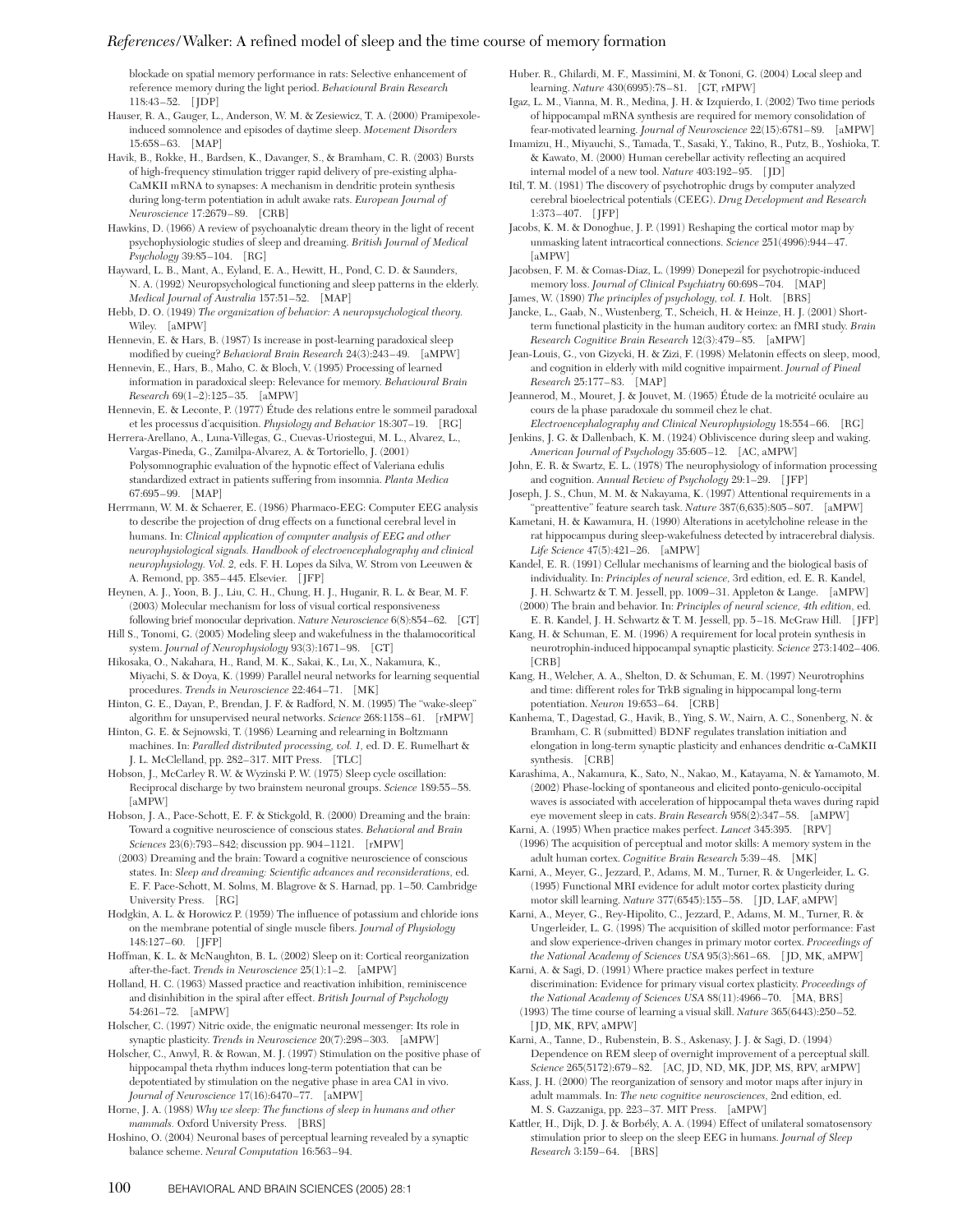Kawato, M., Furukawa, K. & Suzuki, R. (1987) A hierarchical neural-network model for control and learning of voluntary movement. *Biological Cybernetics* 57:169–85. [LAF]

Kemp, N. & Bashir, Z. I. (2001) Long-term depression: A cascade of induction and expression mechanisms. *Progress in Neurobiology* 65(4):339–65. [GT, aMPW]

Kirkwood, A., Rozas, C., Kirkwood, J., Perez, F. & Bear, M. F. (1999) Modulation of long-term synaptic depression in visual cortex by acetylcholine and norepinephrine. *Journal of Neuroscience* 19(5):1599–609. [aMPW]

Kolers, P. A. & Perkins, D. N. (1975) Spatial and ordinal components of form perception and literacy. *Cognitive Psychology* 7:228–67. [JAG]

Kolers, P. A. & Roediger, H. L. (1984) Procedures of mind. *Journal of Verbal Learning and Verbal Behavior* 23:425–49. [JAG]

Korman, M., Raz, N., Flash, T. & Karni, A. (2003) Multiple shifts in the representation of a motor sequence during the acquisition of skilled performance. *Proceedings of the National Academy of Sciences USA* 100(21):12492–97. [MA, MK, rMPW]

Kourrich, S. & Chapman, C. A. (2003) NMDA receptor–dependent long-term synaptic depression in the entorhinal cortex in vitro. *Journal of Neurophysiology* 89(4):2112–19. [aMPW]

Krakauer, J. W., Ghilardi, M. F. & Ghez, C. (1999) Independent learning of internal models for kinematic and dynamic control of reaching. *Nature Neuroscience* 2(11):1026–31. [aMPW]

Krebs, E. G. (1989) Role of the cycle AMP-dependent protein kinase in signal transduction. *Journal of the American Medical Association* 262:1815–18. [JFP]

Kushikata, T., Fang, J. & Krueger, J. M. (1999) Brain-derived neurotrophic factor enhances spontaneous sleep in rats and rabbits. *American Journal of Physiology* 276(5, Pt 2):R1334–38. [JDP]

LaBerge, S. P. & Rheingold, H. (1990) *Exploring the world of lucid dreaming.* Ballentine. [MS]

Lamprecht, R. & LeDoux, J. (2004) Structural plasticity and memory. *Nature Reviews Neuroscience* 5(1):45–54. [HSP, rMPW]

Landolt, H. P. & de Boer, L. P. (2001) Effect of chronic phenelzine treatment on REM sleep: Report of three patients. *Neuropsychopharmacology* 25(Suppl. 5):S63–67. [rMPW]

Landolt, H. P., Raimo, E. B., Schnierow, B. J., Kelsoe, J. R., Rapaport, M. H. & Gillin, J. C. (2001) Sleep and sleep electroencephalogram in depressed patients treated with phenelzine. *Archives of General Psychiatry* 58(3):268– 76. [rMPW]

Landtblom, A. M., Dige, N., Schwerdt, K., Safstrom, P. & Granerus, G. (2003) Short-term memory dysfunction in Kleine-Levin syndrome. *Acta Neurologica Scandinavica* 108:363–67. [MAP]

Laureys, S., Peigneux, P., Perrin, F. & Maquet, P. (2002) Sleep and motor skill learning. *Neuron* 35:5–7. [JAG]

Lavie, P., Pratt, H., Scharf, B., Peled, R. & Brown, J. (1984) Localized pontine lesion: Nearly total absence of REM sleep. *Neurology* 34:118–20. [JMS]

Le Greves, M., Steensland, P., Le Greves, P. & Nyberg, F. (2002) Growth hormone induces age-dependent alteration in the expression of hippocampal growth hormone receptor and N-methyl-D-aspartate receptor subunits gene transcripts in male rats. *Proceedings of the National Academy of Science USA* 99(10):7119–23. [JDP]

Lee, A. K. & Wilson, M. A. (2002) Memory of sequential experience in the hippocampus during slow wave sleep. *Neuron* 36:1183–94. [JMS]

Lee, H. J., Kim, L. & Suh, K. Y. (2003) Cognitive deterioration and changes of P300 during total sleep deprivation. *Psychiatry and Clinical Neurosciences* 57:490–96. [MAP]

Leonard, B. J., Mcnaughton, B. L. & Barnes, C. A. (1987) Suppression of hippocampal synaptic plasticity during slow-wave sleep. *Brain Research* 425:174–77. [CRB]

Lewin, I. & Glaubman, H. (1975) The effect of REM deprivation: Is it detrimental, beneficial, or neutral? *Psychophysiology* 12(3):349–53. [aMPW]

Lisman, J. (1989) A mechanism for the Hebb and the anti-Hebb processes underlying learning and memory. *Proceedings of the National Academy of Sciences USA* 86(23):9574–78. [aMPW]

Llinas, R. & Ribary, U. (1993) Coherent 40-Hz oscillation characterizes dream state in humans. *Proceedings of the National Academy of Sciences USA* 90(5):2078–81. [aMPW]

Logan, G. D. (1988) Toward an instance theory of automatization. *Psychological Review* 95:492–527. [JAG]

(2002) An instance theory of attention and memory. *Psychological Review* 109:376–400. [JAG]

Louie, K. & Wilson, M. A. (2001) Temporally structured replay of awake hippocampal ensemble activity during rapid eye movement sleep. *Neuron* 29(1):145–56. [JMS, aMPW]

Louis, J., Cannard, C., Bastuji, H. & Challamel, M.-J. (1997) Sleep ontogenesis revisited: A longitudinal 24-hour home polygraphic study on 15 normal infants during the first two years of life. *Sleep* 20(5):323–33. [rMPW]

Luce, P. A. & Pisoni, D. B. (1998) Recognizing spoken words: The neighborhood activation model. *Ear and Hearing* 19:1–36. [ND]

Lydic, R. & Baghdoyan, H. A. (1988) *Handbook of behavioral state control: Cellular and molecular mechanisms.* CRC Press. [aMPW]

Malhotra, G. (2003) Role of content in solving the binding problem in working memory. Doctoral dissertation, University of Edinburgh School of Informatics. [Available at: http://www.inf.ed.ac.uk/publications/thesis/online/ IM030027.pdf] [TLC]

Mandema, J. W. & Danhof, M. (1992) Electroencephalogram effect measures and relationships between pharmacokinetics and pharmacodynamics of centrally acting drugs. *Clinical Pharmacokinetics* 23(3):191–215. [JFP]

Mandile, P., Vescia, S., Montagnese, P., Piscopo, S., Cotugno, M. & Giuditta, A. (2000) Post-trial sleep sequences including transition sleep are involved in avoidance learning of adult rats. *Behavioural Brain Research* 112(1–2):23–31. [aMPW]

Maquet, P. (2001) The role of sleep in learning and memory. *Science* 294(5544):1048–52. [LAF, aMPW]

Maquet, P., Laureys, S., Peigneux, P., Fuchs, S., Petiau, C., Phillips, C., Aerts, J., Del Fiore, G., Degueldre, C., Meulemans, T., Luxen, A., Franck, G., Van Der Linden, M., Smith, C. & Cleeremans, A. (2000) Experiencedependent changes in cerebral activation during human REM sleep. *Nature Neuroscience* 3(8):831–36. [aMPW]

Maquet, P., Peters J-M., Aerts, J., Delfiore, G., Degueldre, C., Luxen, A. & Franck, G. (1996) Functional neuroanatomy of human rapid-eye-movement sleep and dreaming. *Nature* 383(6,596):163–66. [RG, aMPW]

Maquet, P., Schwartz, S., Passingham, R. & Frith, C. (2003) Sleep-related consolidation of a visuomotor skill: Brain mechanisms as assessed by functional magnetic resonance imaging. *Journal of Neuroscience* 23(4):1432– 40. [MA, arMPW]

Marczynski, T. J. (1998) GABAergic deafferentation hypothesis of brain aging and Alzheimer's disease revisited. *Brain Research Bulletin* 45:341–79. [MAP]

Markowitsch, H. J. (1996) Neuropsychologie des menschlichen Gedächtnisses. *Spektrum der Wissenschaft* 9:52–61. [MS]

Marrosu, F., Portas, C., Mascia, M. S., Casu, M. A., Fa, M., Giagheddu, M., Imperato, A. & Gessa, G. L. (1995) Microdialysis measurement of cortical and hippocampal acetylcholine release during sleep-wake cycle in freely moving cats. *Brain Research* 671(2):329–32. [aMPW]

Martin, S. E., Engleman, H. M., Deary I. J. & Douglas, N. J. (1996) The effect of sleep fragmentation on daytime function. *American Journal of Respiratory and Critical Care Medicine* 153:1328–32. [JKF]

Martin, S. J., Grimwood, P. D. & Morris, R. G. (2000) Synaptic plasticity and memory: An evaluation of the hypothesis. *Annual Review of Neuroscience* 23:649–711. [aMPW]

Marti-Nicolovius, M., Portell-Cortes, I. & Morgado-Bernal, I. (1988) Improvement of shuttle-box avoidance following post-training treatment in paradoxical sleep deprivation platforms in rats. *Physiology and Behavior* 43(1):93–98. [aMPW]

Mattys, S. L. & Clark, J. H. (2002) Lexical activity in speech processing: Evidence from pause detection. *Journal of Memory and Language* 47:343–59. [ND]

McClelland, J. L. & Elman, J. L. (1986) The Trace model of speech perception. *Cognitive Psychology* 18:1–86. [ND]

McClelland, J. L., McNaughton, B. L. & O'Reilly, R. C. (1995) Why there are complementary learning-systems in the hippocampus and neocortex: Insights from the successes and failures of connectionist models of learning and memory. *Psychological Review* 102(3):419–57. [ND, MK]

McCollough, C. (1965) The conditioning of color-perception. *American Journal of Psychology* 78:362–78. [BRS]

McDonald, R. J. & White, N. M. (1993) A triple dissociation of memory systems: Hippocampus, amygdala, and dorsal striatum. *Behavioral Neuroscience* 107:3–22. [HSP]

McEwen, B. S. (2003) *The end of stress as we know it.* Joseph Henry Press. [JDP]

McGaugh, J. L. (2000) Memory – a century of consolidation. (Review). *Science* 287(5451):248–51. [MK, arMPW]

Mednick, S. C., Nakayama, K. & Stickgold, R. (2003) Sleep-dependent learning: A nap is as good as a night. *Nature Neuroscience* 6(7):697–98. [MA, JDP, PP, rMPW]

Mednick, S. C., Nakayama, K., Cantero, J. L., Atienza, M., Levin, A. A., Pathak, N. & Stickgold, R. (2002) The restorative effect of naps on perceptual

deterioration. *Nature Neuroscience* 5(7):677–81. [MA, PP, BRS, arMPW] Meienberg, P. (1977) The tonic aspects of human REM sleep during long-term

intensive verbal learning. *Physiological Psychology* 5:250–56. [aMPW] Mendelson, W. B., Cohen, R. M., Campbell, I. C., Murphy, D. L., Gillin, J. C. & Wyatt, R. J. (1982) Lifetime monoamine oxidase inhibition and sleep.

*Pharmacology, Biochemistry, and Behavior* 16(3):429–31. [rMPW] Messaoudi, E., Kanhema, T., da Silva, B. & Bramham, C. R. (2004) Arc mediates a window of consolidation in long-term synaptic plasticity in the rat dentate gyrus in vivo. *Society for Neuroscience Abstracts* 19(6). [CRB]

Messaoudi, E., Ying, S. W., Kanhema, T., Croll, S. D. & Bramham, C. R. (2002)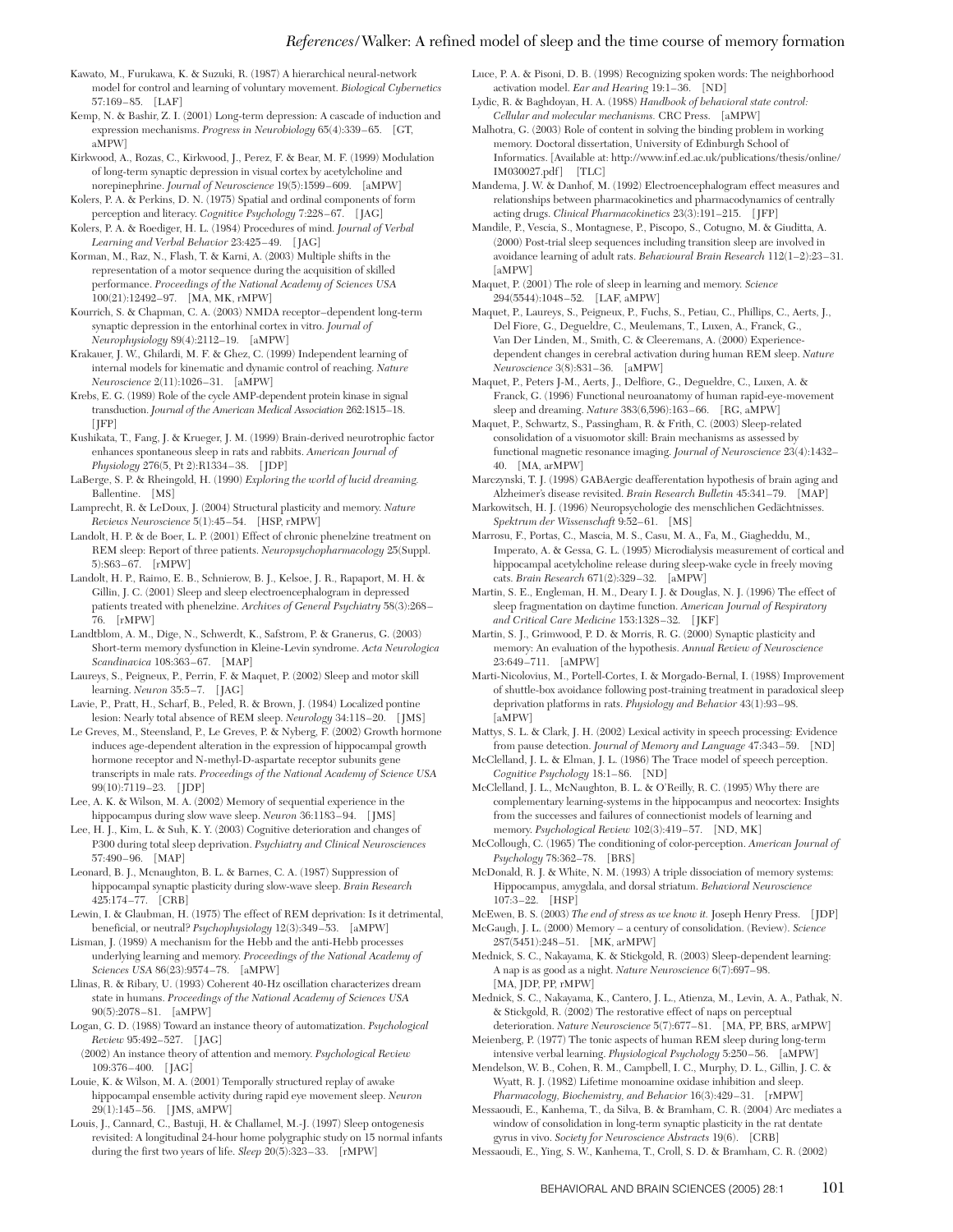BDNF triggers transcription-dependent, late phase LTP in vivo. *Journal of Neuroscience* 22(7):453–61. [CRB]

Micheva, K. D. & Beaulieu, C. (1995) An anatomical substrate for experiencedependent plasticity of the rat barrel field cortex. *Proceedings of the National Academy of Sciences USA* 92(25):11834–38. [aMPW]

Miller, K. D. & MacKay, D. J. C. (1994) The role of constraints in Hebbian learning. *Neural Computation* 6:100–26. [GT]

Miller, S., Yasuda, M., Coats, J. K., Jones, Y., Martone, M. E. & Mayford, M. (2002) Disruption of dendritic translation of CaMKIIalpha impairs stabilization of synaptic plasticity and memory consolidation. *Neuron* 36:507– 19. [CRB]

Minot, R., Luthringer, R. & Macher, J. P. (1993) Effect of moclobemide on the psychophysiology of sleep/wake cycles: A neuroelectrophysiological study of depressed patients administered with moclobemide. *International Clinical Psychopharmacology* 7(3–4):181–89. [rMPW]

Miyamoto, H., Katagiri, H. & Hensch, T. (2003) Experience-dependent slow-wave sleep development. *Nature Neuroscience* 6(6):553–54. [GT]

Montagna, P., Gambetti, P., Cortelli, P. & Lugaresi, E. (2003) Familial and sporadic fatal insomnia. *Lancet Neurology* 2:167–76. [MAP]

Monti, J. M., Alterwain, P. & Monti, D. (1990) The effects of moclobemide on nocturnal sleep of depressed patients. *Journal of Affective Disorders* 20(3):201–08. [rMPW]

Moreira, K. M., Hipolide, D. C., Nobrega, J. N., Bueno, O. F., Tufik, S. & Oliveira, M. G. (2003) Deficits in avoidance responding after paradoxical sleep deprivation are not associated with altered [3H]pirenzepine binding to M1 muscarinic receptors in rat brain. *Brain Research* 977:31–37. [MAP]

Moruzzi, G. (1966) The functional significance of sleep with regard to the particular brain mechanisms underlying consciousness. In: *Brain and conscious experience,* ed. J. C. Eccles, pp. 345–88. Springer. [BRS]

Moscovitch, M. (1989) Confabulation and frontal systems: Strategic versus associative retrieval in neuropsychological theories of memory. In: *Varieties of memory and consciousness,* ed. H. Roeidger & F. Craik, pp. 133–59. Erlbaum. [JFP]

Muellbacher, W., Ziemann, U., Wissel, J., Dang, N., Kofler, M., Facchini, S., Boroojerdi, B., Poewe, W. & Hallett, M. (2002) Early consolidation in human primary motor cortex. *Nature* 415(6872):640–44. [aMPW]

Müller, R. A., Kleinhans, N., Pierce, K., Kemmotsu, N. & Courchesne, E. (2002) Functional MRI of motor sequence acquisition: Effects of learning stage and performance. *Cognitive Brain Research* 14(2):277–93. [aMPW]

Naatanen, R., Schroger, E., Karakas, S., Tervaniemi, M. & Paavilainen, P. (1993) Development of a memory trace for a complex sound in the human brain. *NeuroReport* 4(5):503–506. [aMPW]

Nakanishi, H., Sun, Y., Nakamura, R. K., Mori, K., Ito, M., Suda, S., Namba, H., Storch, F. I., Dang, T. P., Mendelson, W., Mishkin, M., Kennedy, C., Gillin, J. C., Smith, C. B. & Sokoloff, L. (1997) Positive correlations between cerebral protein synthesis rates and deep sleep in Macaca mulatta. *European Journal of Neuroscience* 9(2):271–79. [aMPW]

Nezafat, R., Shadmehr, R. & Holcomb, H. H. (2001) Long-term adaptation to dynamics of reaching movements: A PET study. *Experimental Brain Research* 140:66–76. [JD]

Nofzinger, E. A., Mintun, M. A., Wiseman, M., Kupfer, D. J. & Moore, R. Y. (1997) Forebrain activation in REM sleep: An FDG PET study. *Brain Research* 770(1–2):192–201. [aMPW]

Norris, D. (1994) Shortlist: A connectionist model of continuous speech recognition. *Cognition* 52:189–234. [ND]

Ohayon, M. M. & Vecchierini, M. F. (2002) Daytime sleepiness and cognitive impairment in the elderly population. *Archives of Internal Medicine* 162:201– 208. [MAP]

Oleksenko, A. I., Mukhametov, L. M., Polyakova, I. G., Supin, A. Y. & Kovalzon, V. M. (1992) Unihemispheric sleep deprivation in bottlenose dolphins. *Journal of Sleep Research* 1:40–44. [BRS]

Olson, E. J., Boeve, B. F. & Silber, M. H. (2000) Rapid eye movement sleep behaviour disorder: Demographic, clinical and laboratory findings in 93 cases. *Brain* 123:331–39. [MAP]

Oniani, T. N., Lortkipanidze, N. D. & Maisuradze, L. M. (1987) Interaction between learning and paradoxical sleep in cats. *Neuroscience and Behavioral Physiology* 17(4):304–10. [aMPW]

O'Reilly, R. C. & Norman, K. A. (2002) Hippocampal and neocortical contributions to memory: Advances in the complementary learning systems framework. *Trends in Cognitive Sciences* 6:505–10. [ND]

Pace-Schott, E. F. & Hobson, J. A. (2002) The neurobiology of sleep: Genetics, cellular physiology and subcortical networks. *Nature Reviews Neuroscience* 3(8):591–605. [aMPW]

Packard, M. G. & Teather, L. A. (1998) Amygdala modulation of multiple memory systems: Hippocampus and caudate-putamen. *Neurobiology of Learning and Memory* 69:163–203. [HSP]

Pagel, J. F. (1990) Proposing an electrophysiology for state dependent sleep and

dream mentation. *Associated Professional Sleep Societies Abstracts*: p. 134. [JFP]

(1993a) Neurosignalling: Electrophysiologic volume conduction in the CNS. *International Conference on the Cellular Consequences of Sleep Abstracts*: p. 606. [JFP]

(1993b) Modeling drug actions on electrophysiologic effects produced by EEG modulated potentials. *Human Psychopharmacology* 8(3):211–16. [JFP]

(1994) EEG drug effects and sleep – An active electrophysiologic role for the EEG. *Associated Professional Sleep Societies Abstracts*: p. 180. [JFP]

(1996) Pharmacologic alteration of sleep and dreams – A clinical framework for using the electrophysiological and sleep stage effects of psychoactive medications. *Human Psychopharmacology* 11(3):217–24. [JFP]

Pagel, J. F., Blagrove, M., Levin, R., States, B., Stickgold, B. & White S. (2001) Definitions of dream – A paradigm for comparing field descriptive specific studies of dream. *Dreaming* 11(4):195–202. [JFP]

Pagel, J. F. & Helfter, P. (2003) Drug induced nightmares – An etiology based review. *Human Psychopharmacology and Clinical Experience* 18:59–67. [JFP]

Pagel, J. F. & Shocknesse, S. (2004) Polysomnographic variables affecting dream and nightmare recall frequency. *Sleep Abstracts* 27:A59. [JFP]

Palombo, S. (1978) *Dreaming and memory.* Basic Books. [RG]

Pascual-Leone, A. (2001) The brain that plays music and is changed by it. *Annals of the New York Academy of Sciences* 930:315–29. [aMPW]

Pavlides, C., Greenstein, Y. J., Grudman, M. & Winson, J. (1988) Long-term potentiation in the dentate gyrus is induced preferentially on the positive phase of theta-rhythm. *Brain Research* 439(1–2):383–87. [aMPW]

Pavlides, C. & Winson, J. (1989) Influences of hippocampal place cell firing in the awake state on the activity of these cells during subsequent sleep episodes. *Journal of Neuroscience* 9:2907–18. [JMS]

Payne, J. D., Nadel, L., Allen, J. J. B., Thomas, K. G. F. & Jacobs, W. J. (2002) The effects of experimentally-induced stress on false recognition. *Memory* 10:1–6.  $|IDP|$ 

Pearlman, C. A. (1969) Effect of rapid eye movement (dreaming) sleep deprivation on retention of avoidance learning in rats. *US Naval Submarine Medical Center Report,* No. 563, pp. 1–4. [aMPW]

(1971) Latent learning impaired by REM sleep deprivation. *Psychonomic Science* 25:135–36. [JMS]

(1973) Posttrial REM sleep: A critical period for consolidation of shuttlebox avoidance. *Animal Learning and Behavior* 1:49–51. [RG]

Peigneux, P., Laureys, S., Delbeuck, X. & Maquet, P. (2001a) Sleeping brain, learning brain. The role of sleep for memory systems. *NeuroReport* 12(18):A111–24. [LAF, aMPW]

Peigneux, P., Laureys, S., Fuchs, S., Delbeuck, X., Degueldre, C., Aerts, J., Delfiore, G., Luxen, A. & Maquet, P. (2001b) Generation of rapid eye movements during paradoxical sleep in humans. *NeuroImage* 14(3):701–708. [aMPW]

Peigneux, P., Laureys, S., Fuchs, S., Destrebecqz, A., Collette, F., Delbeuck, X., Phillips, C., Aerts, J., Del Fiore, G., Degueldre, C., Luxen, A., Cleeremans, A., & Maquet, P. (2003) Learned material content and acquisition level modulate cerebral reactivation during posttraining rapid-eye-movements sleep. *NeuroImage* 20(1):125–34. [PP, MS]

Peyron, C., Wurts, S. W., Srere, H. K., Heller, H. C., Edgar, D. M. & Kilduff, T. (1998) mRNA level of brain-derived neurotrophic factor increases in several brain regions after sleep deprivation. *Society for Neuroscience Abstracts* 24:1430. [JDP]

Pigeau, R., Naitoh, P., Buguet, A., McCann, C., Baranski, J., Taylor, M., Thompson, M. & Mac, K. I. I. (1995) Modafinil, d-amphetamine and placebo during 64 hours of sustained mental work. I. Effects on mood, fatigue, cognitive performance and body temperature. *Journal of Sleep Research* 4:212–28. [MAP]

Plihal, W. & Born, J. (1997) Effects of early and late nocturnal sleep on declarative and procedural memory. *Journal of Cognitive Neuroscience* 9(4):534–47. [JDP, PP, CTS, MS, aMPW]

(1999a) Effects of early and late nocturnal sleep on priming and spatial memory. *Psychophysiology* 36(5):571–82. [JDP, PP, MS]

(1999b) Memory consolidation in human sleep depends on inhibition of glucocorticoid release. *NeuroReport* 10(13):2741–47. [JDP, aMPW]

Poe, G. R., Nitz, D. A., McNaughton, B. L. & Barnes, C. A. (2000) Experiencedependent phase-reversal of hippocampal neuron firing during REM sleep. *Brain Research* 855(1):176–80. [aMPW]

Poldrack, R. A. & Packard, M. G. (2003) Competition among multiple memory systems: Converging evidence from animal and human brain studies. *Neuropsychologia* 41(3):245–51. [rMPW]

Poldrack, R. A. & Rodriguez, P. (2003) Sequence learning: What's the hippocampus to do? *Neuron* 37(6):891–93. [rMPW]

Portas, C. M., Krakow, K., Allen, P., Josephs, O., Armony, J. L. & Frith, C. D.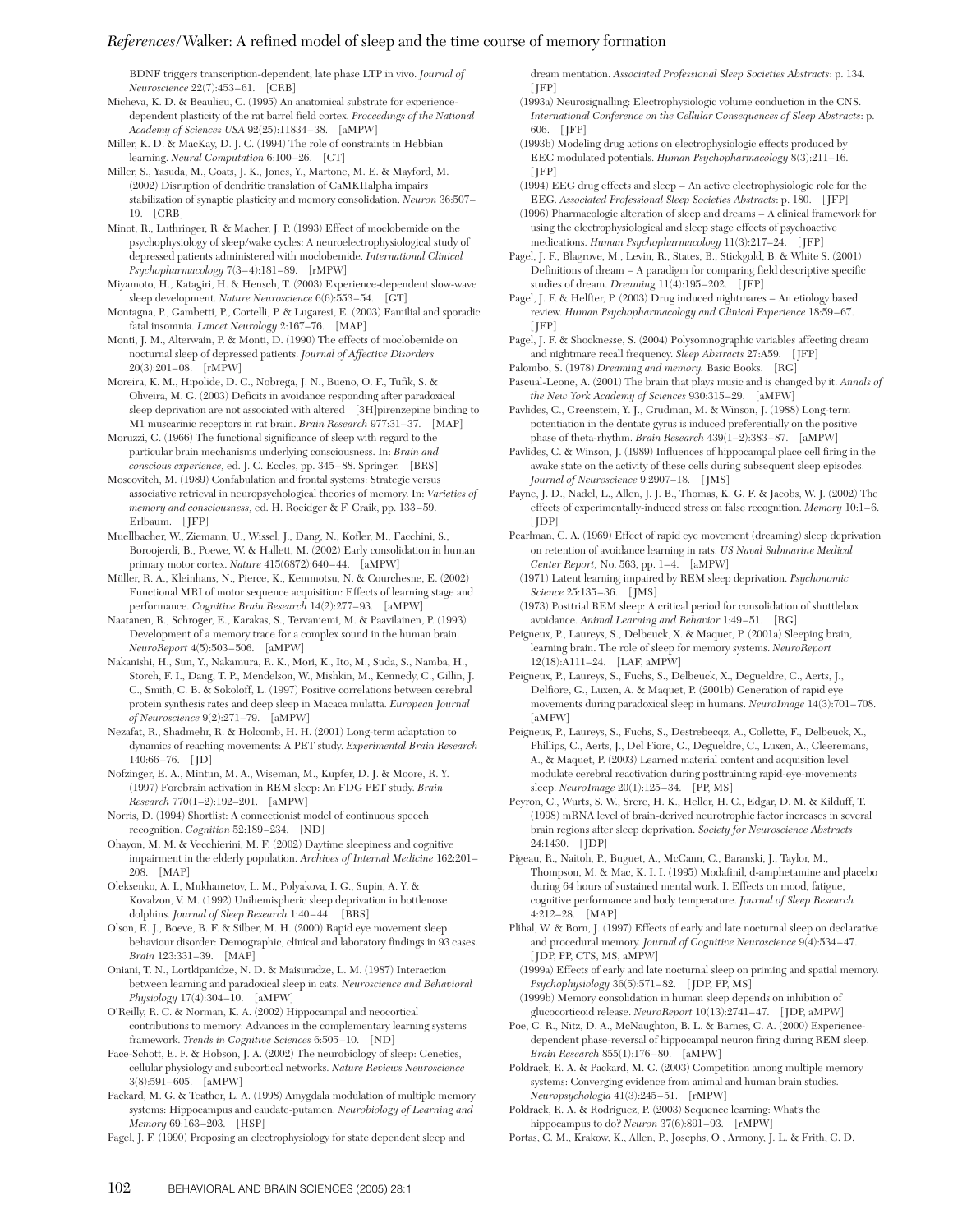(2000) Auditory processing across the sleep-wake cycle: Simultaneous EEG and fMRI monitoring in humans. *Neuron* 28(3):991–99. [aMPW]

Portnoff, G., Baekeland, F., Goodenough, D. R., Karacan, I. & Shapiro, A. (1966) Retention of verbal materials perceived immediately prior to onset of non-REM sleep. *Perceptual and Motor Skills* 22:751–58. [JMS]

Rachal Pugh, C., Fleshner, M., Watkins, L. R., Maier, S. F. & Rudy, J. W. (2001) The immune system and memory consolidation: A role for the cytokine IL-1beta. *Neuroscience and Biobehavioral Reviews* 25(1):29–41. [aMPW]

Ramm, P. & Smith, C. T. (1990) Rates of cerebral protein synthesis are linked to slow wave sleep in the rat. *Physiology and Behavior* 48(5):749–53. [CRB, aMPW]

Rattoni, F. B. & Escobar, M. (2000) Neurobiology of learning. In: *International handbook of psychology, vol. xxxii,* ed. K. Pawlik & M. Rosenzweig, p. 629. Sage Publications. [aMPW]

Rauschecker, J. P. & Hahn, S. (1987) Ketamine-xylazine anaesthesia blocks consolidation of ocular dominance changes in kitten visual cortex. *Nature* 326(6109):183–85. [aMPW]

Reber, P. J. & Squire, L. R. (1998) Encapsulation of implicit and explicit memory in sequence learning. *Journal of Cognitive Neuroscience* 10(2):248–63. [HSP]

Rechtschaffen, A. (1998) Current perspectives on the function of sleep. *Perspectives in Biology and Medicine* 41:359–90. [BRS]

Rechtschaffen, A. & Kales, A. (1968) *A manual standardized terminology, techniques and scoring system for sleep stages of human subjects.* Brain Information Service, Brain Research Institute, University of California/U.S. Department of Health. [JDP, aMPW]

Rechtschaffen, A. & Siegel, J. M. (2000) Sleep and dreaming. In: *Principles of neuroscience,* ed. E. R. Kandel, J. H. Schwartz & T. M. Jessel, pp. 936–47. McGraw Hill. [JMS]

Reiser, M. F. (1990) *Memory in mind and brain.* Basic Books. [RG]

Ribeiro, S., Goyal, V., Mello, C. V. & Pavlides, C. (1999) Brain gene expression during REM sleep depends on prior waking experience. *Learning and Memory* 6(5):500–508. [aMPW]

Ribeiro, S., Mello, C. V., Velho, T., Gardner, T. J., Jarvis, E. D. & Pavlides, C. (2002) Induction of hippocampal long-term potentiation during waking leads to increased extrahippocampal zif-268 expression during ensuing rapid-eyemovement sleep. *Journal of Neuroscience* 22(24):10914–23. [arMPW]

Rieger, M., Mayer, G. & Gauggel, S. (2003) Attention deficits in patients with narcolepsy. *Sleep* 26:36–43. [MAP]

Robertson, E. M., Pascual-Leone, A. & Press, D. Z. (2004) Awareness modifies the skill-learning benefits of sleep. *Current Biology* 14(3):208–12. [rMPW]

Robocup Soccer League (2004) RoboCup 2004 Humanoid League. Available at: http://www.ais.fraunhofer.de/robocup/HL2004/ [TLC]

Roediger, H. L., Gallo, D. A. & Geraci, L. (2002) Processing approaches to cognition. *Memory* 10(5/6):319–32. [JAG]

Roth, T., Costa e Silva, J. A. & Chase, M. H. (2000) Sleep and health: Research and clinical perspectives. *Sleep* 23:S52–53. [MAP]

Rothman, D. L., Behar, K. L., Hyder, F. & Shulman, R. G. (2003) In vivo NMR studies of the glutamate neurotransmitter flux and neuroenergetics: Implications for brain function. *Annual Review of Physiology* 65:401–27.  $[GT]$ 

Rouleau, I., Decary, A., Chicoine, A. J. & Montplaisir, J. (2002) Procedural skill learning in obstructive sleep apnea syndrome. *Sleep* 25:401–11. [JKF]

Saint-Mleux, B., Eggermann, E., Bisetti, A., Bayer, L., Machard, D., Jones, B. E., Muhlethaler, M. & Serafin, M. (2004) Nicotinic enhancement of the noradrenergic inhibition of sleep-promoting neurons in the ventrolateral preoptic area. *Journal of Neuroscience* 24:63–67. [MAP]

Sanford, L. D., Silvestri, A. J., Ross, R. J. & Morrison, A. R. (2001) Influence of fear conditioning on elicited ponto-geniculo-occipital waves and rapid eye movement sleep. *Archives Italiennes de Biologie* 139(3):169–83. [aMPW]

Sateia, M. J. (2003) Neuropsychological impairment and quality of life in obstructive sleep apnea. *Clinics in Chest Medicine* 24:249–59. [MAP]

Schacter, D. L. & Tulving, E. (1994) *Memory systems.* MIT Press. [aMPW] Schredl, M. (2000) Body-mind interaction: Dream content and REM sleep

physiology. *North American Journal of Psychology* 2:59–70. [MS] (2003) Continuity between waking and dreaming: A proposal for a mathematical model. *Sleep and Hypnosis* 5:38–52. [MS]

Schredl, M., Weber, B., Braus, D., Gattaz, W. F., Berger, M., Riemann, D. & Heuser, I. (2000) The effect of rivastigmine on sleep in healthy elderly subjects. *Experimental Gerontology* 35:243–49. [MS]

Schredl, M., Weber, B., Leins, M.-L. & Heuser, I. (2001) Donepezil-induced REM sleep augmentation enhances memory performance in elderly, healthy persons. *Experimental Gerontology* 36:353–61. [MAP, MS]

Schulz, H. & Wilde-Frenz, J. (1995) The disturbance of cognitive processes in narcolepsy. *Journal of Sleep Research* 4:10–14. [MAP]

Schwartz, J. H. (2000) Neurotransmitters. In: *Principles of neural science, 4th edition,* ed. E. R. Kandel, J. H. Schwartz & T. M. Jessell, pp. 280–97. McGraw Hill. [JFP]

Schwartz, S., Maquet, P. & Frith, C. (2002) Neural correlates of perceptual learning: A functional MRI study of visual texture discrimination. *Proceedings of the National Academy of Sciences USA* 99(26):17137–42. [MA, aMPW]

Sei, H., Saitoh, D., Yamamoto, K., Morita, K. & Morita, Y. (2000) Differential effect of short-term REM sleep deprivation on NGF and BDNF protein levels in the rat brain. *Brain Research* 877(2):387–90. [JDP]

Sejnowski, T. J. & Destexhe, A. (2000) Why do we sleep? *Brain Research* 886(1–2):208–23. [LAF, aMPW]

Seligman, M. E. (1970) On generality of laws of learning. *Psychological Review* 77:406–18. [RG]

Shadmehr, R. & Brashers-Krug, T. (1997) Functional stages in the formation of human long-term motor memory. *Journal of Neuroscience* 17(1):409–19. [LAF, PP, RPV, aMPW]

Shadmehr, R. & Holcomb, H. H. (1997) Neural correlates of motor memory consolidation. *Science* 277:821–25. [JD, MA]

Shadmehr, R. & Mussa-Ivaldi, F. A. (1994) Adaptive representation of dynamics during learning of a motor task. *Journal of Neuroscience* 14:3208–24.  $[LAF]$ 

Shaffery, J. P., Oksenberg, A., Marks, G. A., Speciale, S. G., Mihailoff, G. & Roffwarg, H. P. (1998) REM sleep deprivation in monocularly occluded kittens reduces the size of cells in LGN monocular segment. *Sleep* 21(8):837– 45. [aMPW]

Shaffery, J. P., Roffwarg, H. P., Speciale, S. G. & Marks, G. A. (1999) Pontogeniculo-occipital-wave suppression amplifies lateral geniculate nucleus cellsize changes in monocularly deprived kittens. *Brain Research. Developmental Brain Research* 114(1):109–19. [aMPW]

Shaffery, J. P., Sinton, C. M., Bissette, G., Roffwarg, H. P. & Marks, G. A. (2002) Rapid eye movement sleep deprivation modifies expression of long-term potentiation in visual cortex of immature rats. *Neuroscience* 110(3):431–43. [aMPW]

Shima, K., Nakahama, H. & Yamamoto, M. (1986) Firing properties of two types of nucleus raphe dorsalis neurons during the sleep-waking cycle and their responses to sensory stimuli. *Brain Research* 399(2):317–26. [aMPW]

Shiromani, P., Gutwein, B. M. & Fishbein, W. (1979) Development of learning and memory in mice after brief paradoxical sleep deprivation. *Physiology and Behavior* 22(5):971–78. [aMPW]

Siegel, J. M. (2000) Brainstem mechanisms generating REM sleep. In: *Principles and practice of sleep medicine, 3rd edition,* ed. M. H. Kryger, T. Roth & W. C. Dement, pp. 112–14. Saunders. [JFP]

(2001) The REM sleep-memory consolidation hypothesis. *Science* 294(5544):1058–63. [JMS, RPV, arMPW]

Simard, A. (2004) Caractérisation et optimisation des paramètres cognitifs et méthodologiques impliqués dans la consolidation d'apprentissage d'habiletés motrices. Unpublished doctoral dissertation, Laval University, Canada. [JD]

Skaggs, W. E. & McNaughton, B. L. (1996) Replay of neuronal firing sequences in rat hippocampus during sleep following spatial experience. *Science*  $271 (5257){:}1870{-}73. \quad [\rm{a}MPW]$ 

Smith, C. (1995) Sleep states and memory processes. *Behavioural Brain Research* 69(1–2):137–45. [CTS, aMPW]

(2001) Sleep states and memory processes in humans: Procedural versus declarative memory systems. *Sleep Medicine Reviews* 5(6):491–506. [JAG, JMS, RPV, aMPW]

Smith, C. & Butler, S. (1982) Paradoxical sleep at selective times following training is necessary for learning. *Physiology and Behavior* 29(3):469–73. [RG, aMPW]

Smith, C. & Kelly, G. (1988) Paradoxical sleep deprivation applied two days after end of training retards learning. *Physiology and Behavior* 43(2):213–16. [aMPW]

Smith, C. & Lapp, L. (1986) Prolonged increases in both PS and number of REMS following a shuttle avoidance task. *Physiology and Behavior* 36(6):1053–57. [aMPW]

Smith, C. & MacNeill, C. (1994) Impaired motor memory for a pursuit rotor task following Stage 2 sleep loss in college students. *Journal of Sleep Research* 3(4):206–13. [CTS, arMPW]

Smith, C. & Rose, G. M. (2000) Evaluating the relationship between REM and memory consolidation: A need for scholarship and hypothesis testing. *Behavioral and Brain Sciences* 23:1007–1008. [RPV]

Smith, C., Tenn, C. & Annett, R. (1991) Some biochemical and behavioural aspects of the paradoxical sleep window. *Canadian Journal of Psychology* 45(2):115– 24. [aMPW]

Smith, C. & Weeden, K. (1990) Post training REMs coincident auditory stimulation enhances memory in humans. *Psychiatric Journal of the University of Ottawa* 15(2):85–90. [aMPW]

Smith, C., Young, J. & Young, W. (1980) Prolonged increases in paradoxical sleep during and after avoidance-task acquisition. *Sleep* 3(1):67–81. [aMPW]

Soderling, T. R. (1993) Calcium/calmodulin-dependent protein kinase II: role in